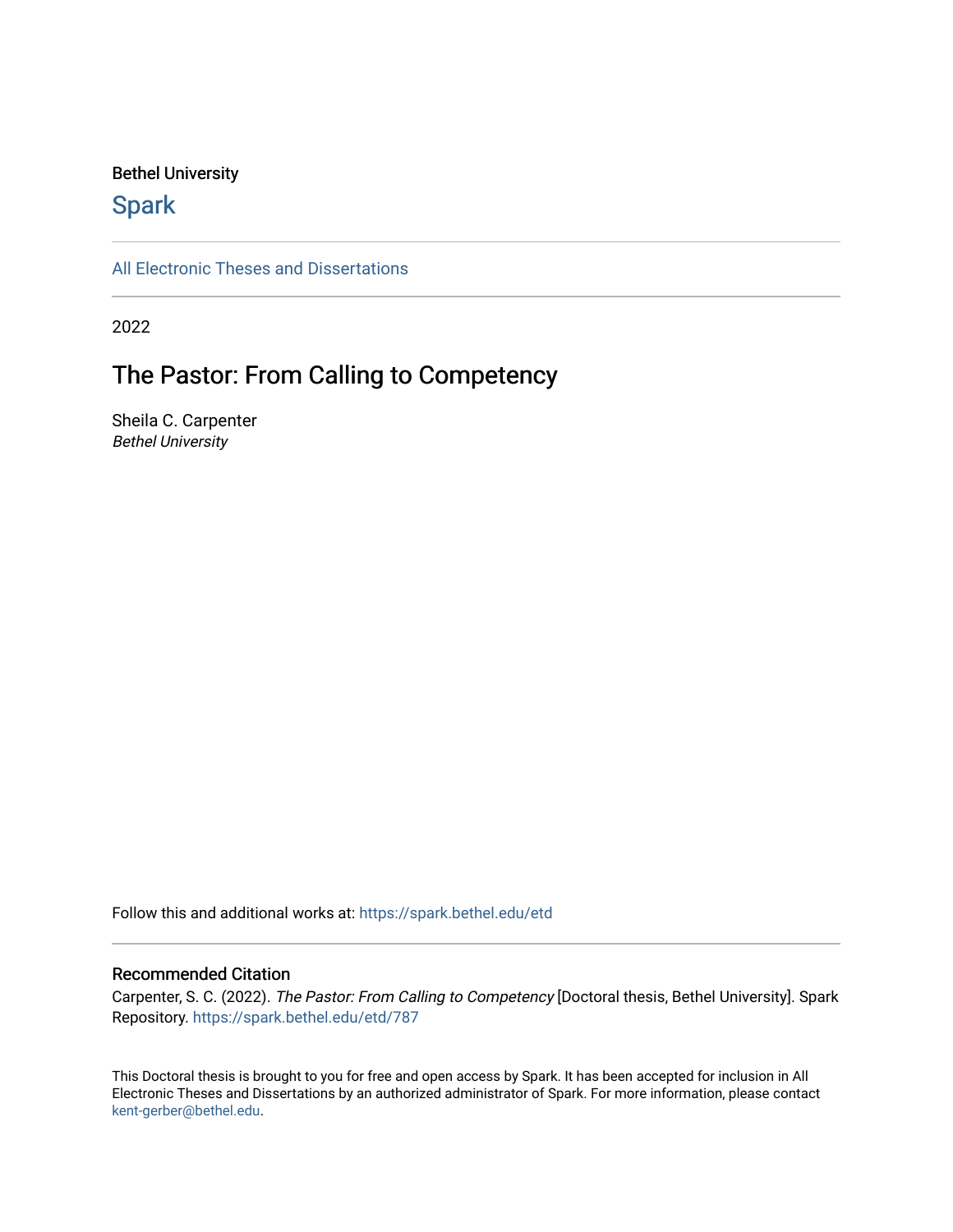# BETHEL SEMINARY

## BETHEL UNIVERSITY

## THE PASTOR: FROM CALLING TO COMPETENCY

## A PROJECT REPORT

## SUBMITTED IN PARTIAL FULFILLMENT OF THE REQUIREMENTS FOR THE DOCTOR OF MINISTRY

BY

## SHEILA C. CARPENTER

### ST. PAUL MINNESOTA

MAY 2022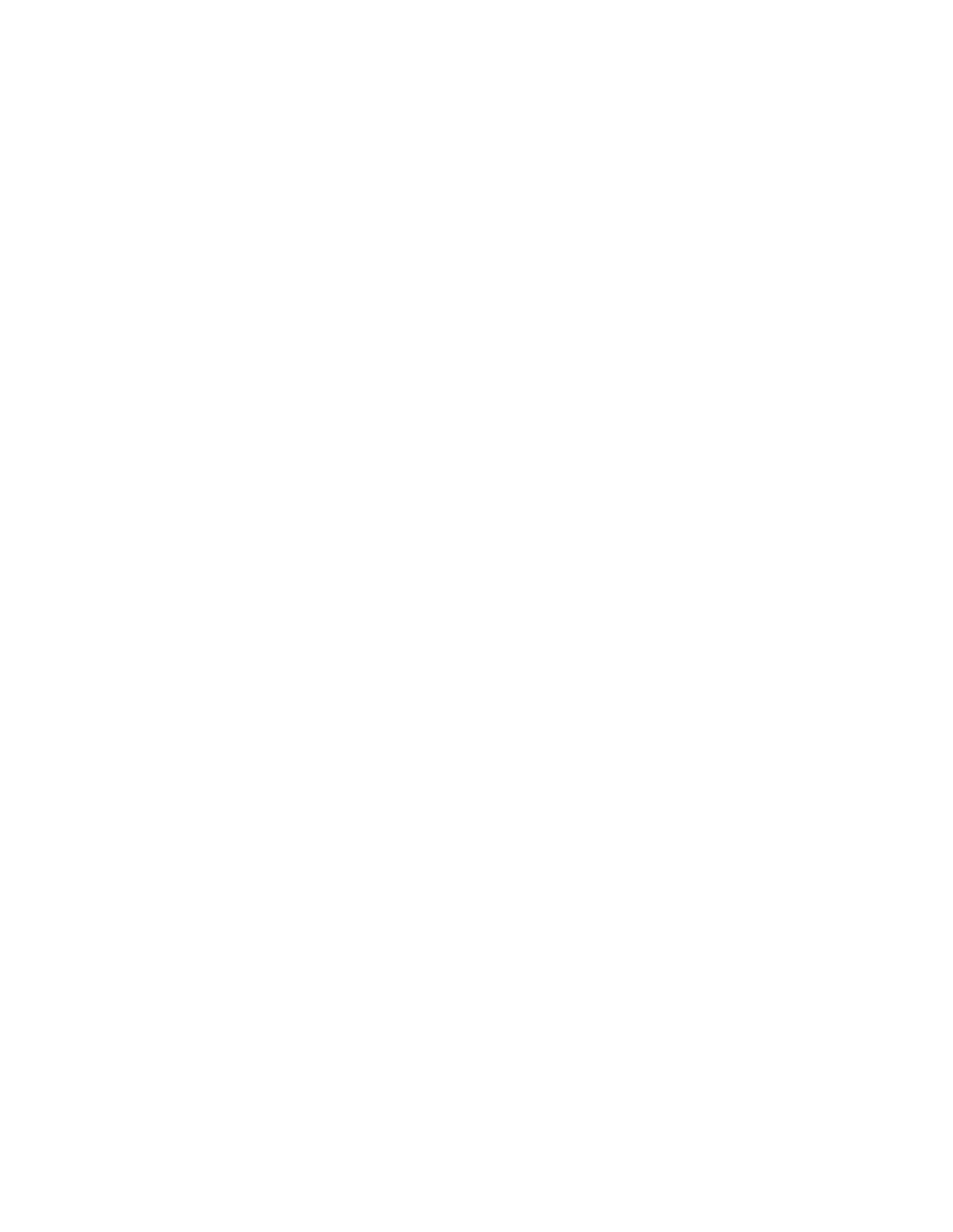#### ACKNOWLEDGMENTS

<span id="page-3-0"></span>I would like to express my deepest appreciation to God my Heavenly Father for giving me this opportunity to attend Bethel Seminary to enhance my knowledge in Him and for His Kingdom purpose to understand the role of leadership. I would like to thank my Lord and Savior Jesus Christ for giving me the instructions on how to lead others effectively. I would like to thank the Holy Spirit who guides me in all truth and brings back to my remembrance of how God wants me to live and how to lead others efficiently.

I would like to express my deepest appreciation to my professors for their unparalleled support by assisting me in my abilities in completing my doctorate of ministry degree. I would like to thank Dr. Justin Irving for giving me the opportunity to become a student in the doctorate of ministry program at Bethel Seminary, and for assisting me in my studies I appreciated his advice, prayers and his encouragement. I would also like to extend my gratitude to Dr. Andre Ong, who encouraged and understood my deepest concerns in the area of leadership in the house of the Lord and how to lead others Scripturally! I must say thank you to Dr. Katie Friesen Smith who helped me to put my words together to address the areas that lack pastoral competencies. Dr. Friesen Smith also walked with me through this entire process instructed redirected and gave me the best advice by showing me her wisdom to get me through this process.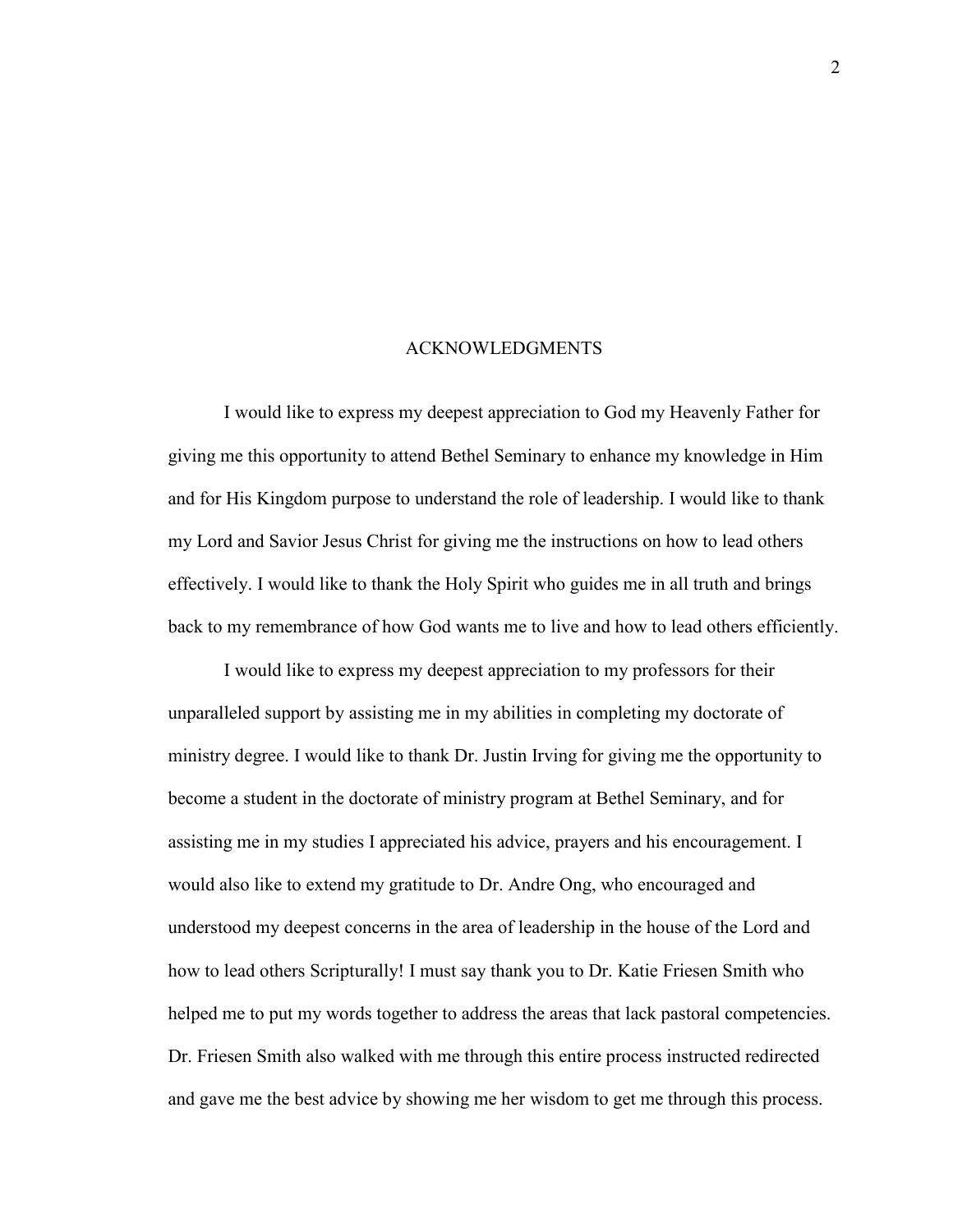To my family who stood behind me this entire time understanding how imperative it was for me to achieve this goal I love you and I thank you. I would like to thank my mother who has always known how ambitious I am in my walk in the Lord!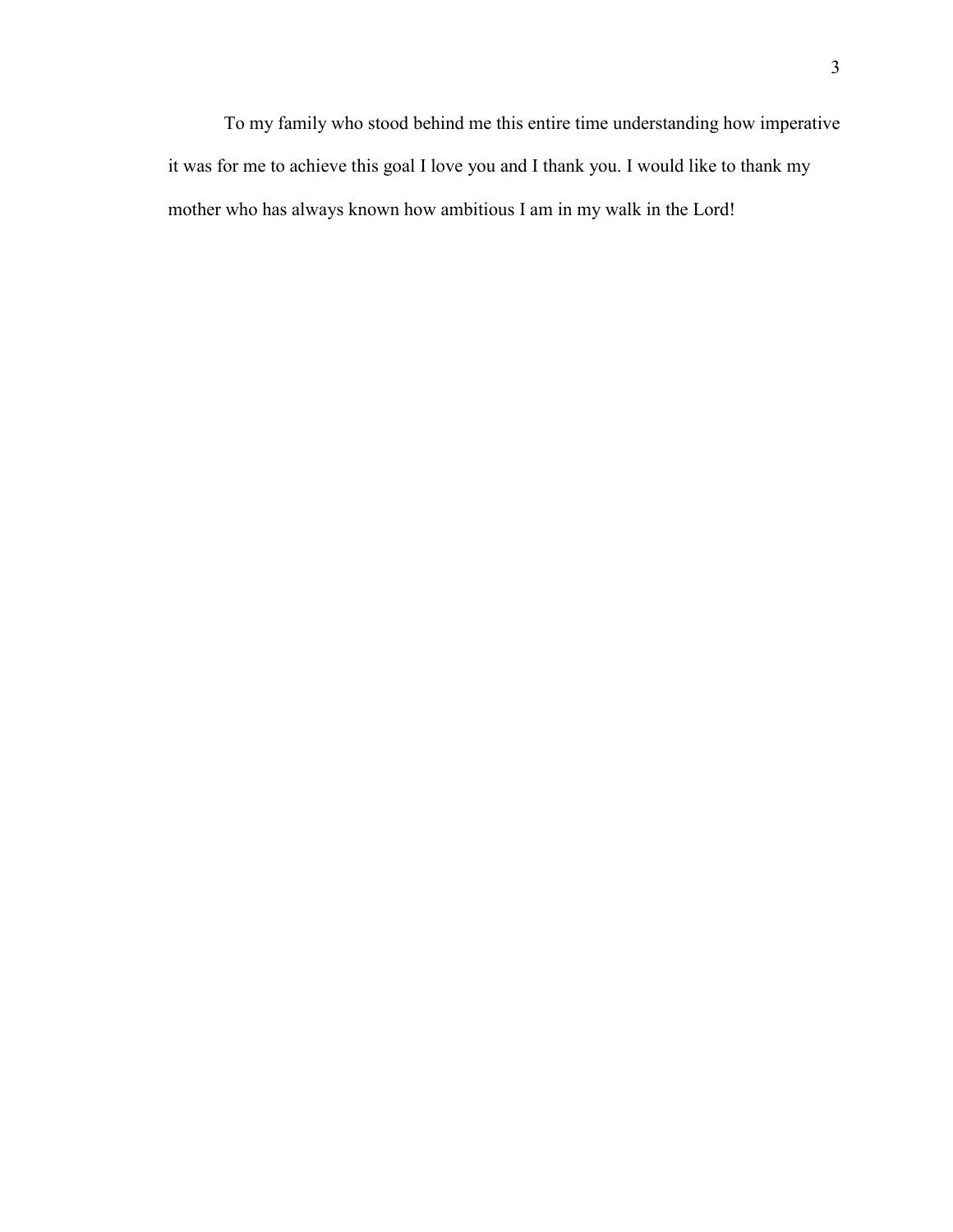## **CONTENTS**

| CHAPTER ONE: RESEARCHING PASTORAL COMPETENCIES  13                |  |
|-------------------------------------------------------------------|--|
|                                                                   |  |
|                                                                   |  |
|                                                                   |  |
|                                                                   |  |
|                                                                   |  |
|                                                                   |  |
|                                                                   |  |
|                                                                   |  |
|                                                                   |  |
| CHAPTER TWO: THEOLOGICAL UNDERSTANDING OF PASTORAL                |  |
|                                                                   |  |
|                                                                   |  |
|                                                                   |  |
|                                                                   |  |
|                                                                   |  |
|                                                                   |  |
|                                                                   |  |
|                                                                   |  |
|                                                                   |  |
|                                                                   |  |
|                                                                   |  |
|                                                                   |  |
| <b>CHAPTER THREE: LITERATURE REVIEW OF SERVANT LEADERSHIP  41</b> |  |
|                                                                   |  |
|                                                                   |  |
|                                                                   |  |
|                                                                   |  |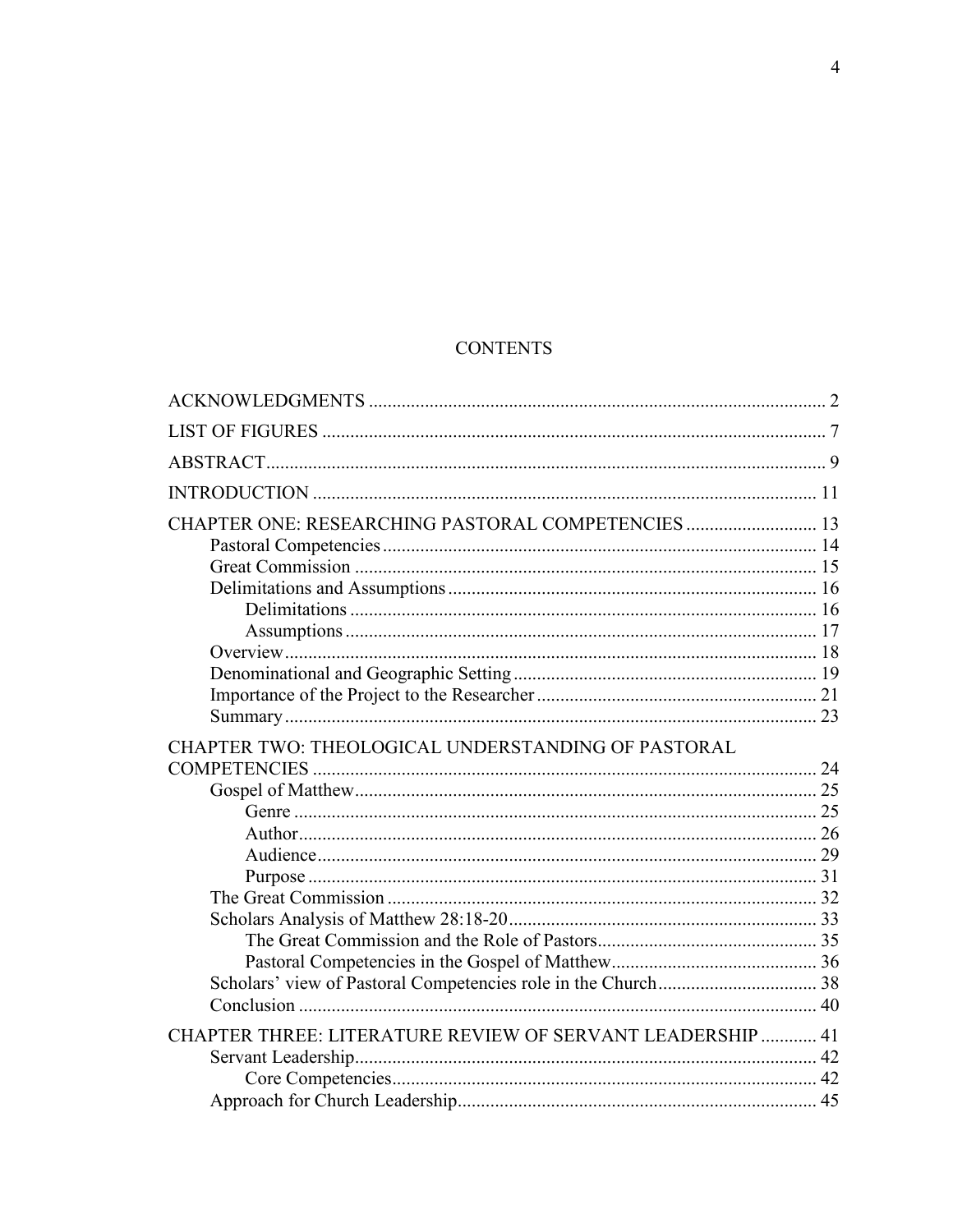| Approaches and Understanding of Pastoral Leadership at the Beginning of the 21st |  |
|----------------------------------------------------------------------------------|--|
|                                                                                  |  |
| Competencies Needed for Effective Church Leadership from the Perspective of      |  |
|                                                                                  |  |
| Servant Leadership as an Effective Approach to Leadership in the Church  52      |  |
| Examination of the Necessity for Servant Leadership in the Pastoral Role  53     |  |
|                                                                                  |  |
| CHAPTER FOUR: RESEARCH METHODOLOGY AND APPROACH  57                              |  |
|                                                                                  |  |
|                                                                                  |  |
|                                                                                  |  |
|                                                                                  |  |
|                                                                                  |  |
|                                                                                  |  |
|                                                                                  |  |
|                                                                                  |  |
|                                                                                  |  |
|                                                                                  |  |
|                                                                                  |  |
|                                                                                  |  |
|                                                                                  |  |
|                                                                                  |  |
|                                                                                  |  |
|                                                                                  |  |
|                                                                                  |  |
|                                                                                  |  |
|                                                                                  |  |
|                                                                                  |  |
|                                                                                  |  |
|                                                                                  |  |
|                                                                                  |  |
|                                                                                  |  |
|                                                                                  |  |
|                                                                                  |  |
|                                                                                  |  |
|                                                                                  |  |
|                                                                                  |  |
|                                                                                  |  |
| CHAPTER SIX: DISCUSSION, RECOMMENDATIONS AND EVALUATION  94                      |  |
|                                                                                  |  |
|                                                                                  |  |
|                                                                                  |  |
|                                                                                  |  |
|                                                                                  |  |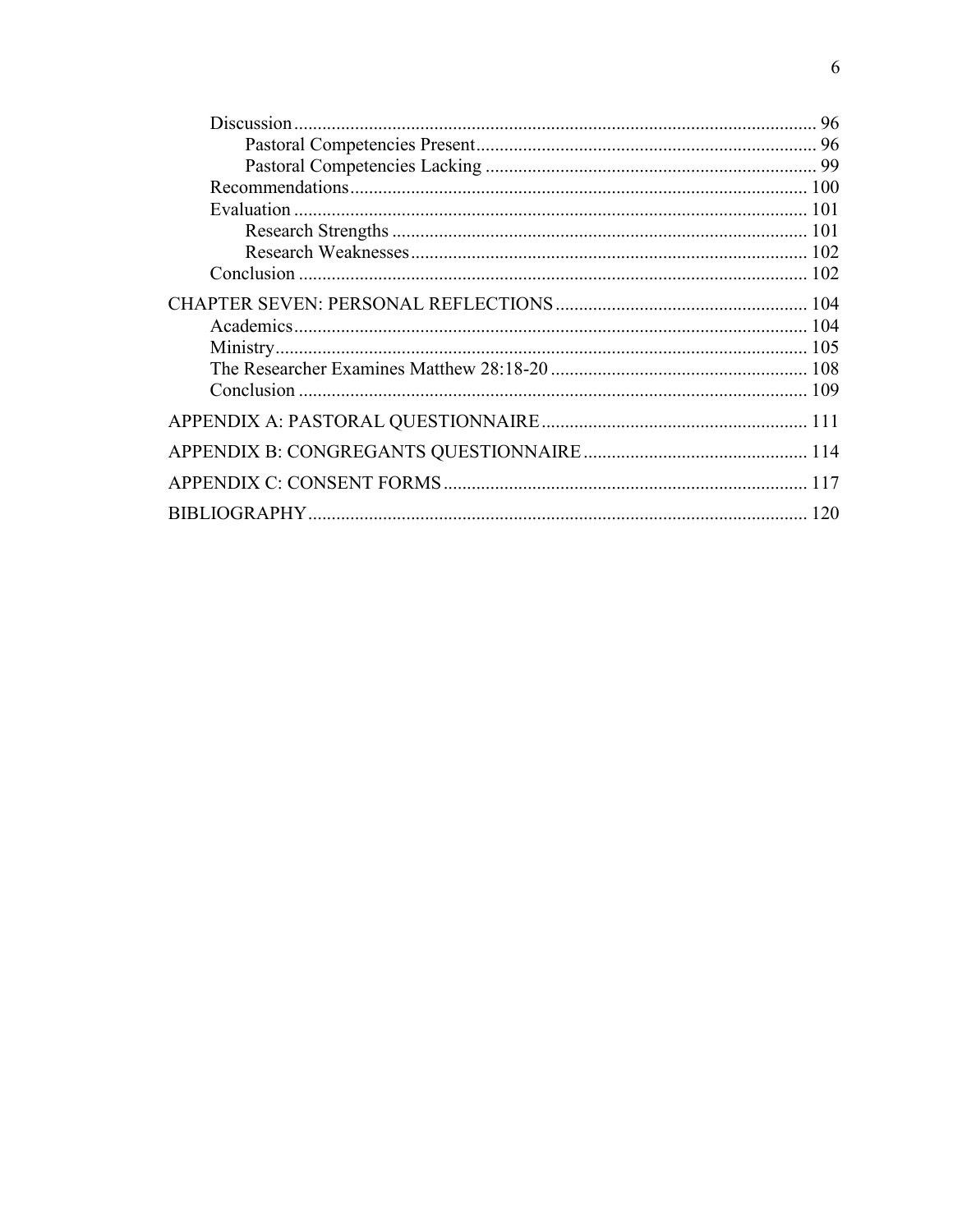## LIST OF FIGURES

<span id="page-8-0"></span>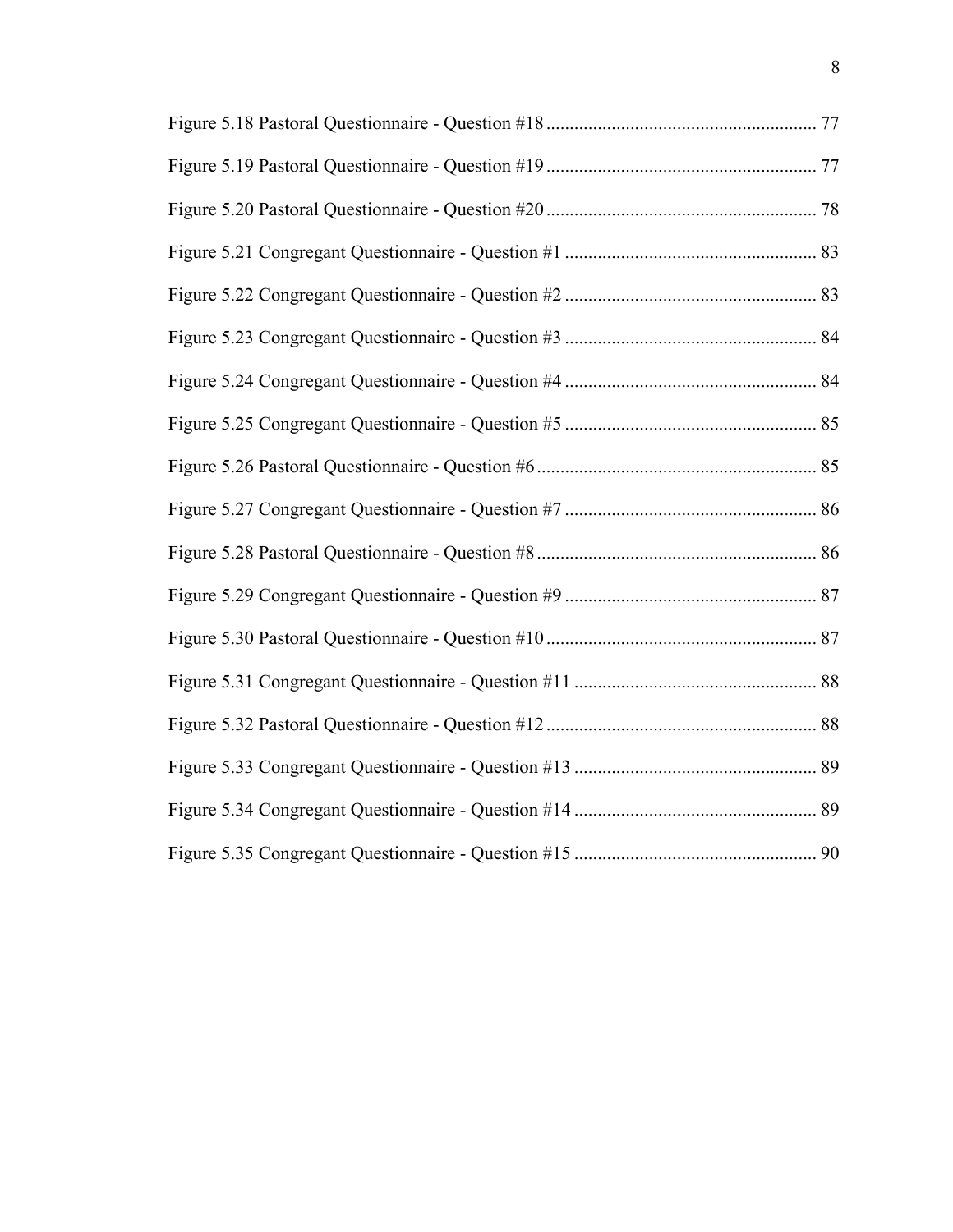#### ABSTRACT

<span id="page-10-0"></span>Elucidation of pastoral competency is a complicated subject, but, a necessary and important aspect of servant leadership for pastors, and congregants.<sup>[1](#page-10-1)</sup> Competency outcomes and criterion measurement (what is pastoral competency and how it is measured and achieved) will require deliberate conversations that uncover the mission of the church and its overall purpose.<sup>[2](#page-10-2)</sup> The intention is not to create competence or mission related criteria that govern all other decisions, but to create a natural accountability and priority structure against which future decisions, growth opportunities, leadership priorities, and congregational variables can be discussed. In addition, these conversations will be treated with the greatest care. While most pastors are driven by a deeply rooted calling to their ministry, they are also responsible for running very complicated tasks that require a certain amount of competence and servant leadership characteristics.<sup>[3](#page-10-3)</sup> In the

<span id="page-10-1"></span><sup>&</sup>lt;sup>1</sup> Beth Ann Fylstra, "The Correlation between a Pastor's Job Experience and Church Servant Leadership Practices" (Ph.D. diss., Walden University, Minnesota, 2015), 44, Walden Dissertations & Doctoral Studies Collection.

<span id="page-10-2"></span><sup>&</sup>lt;sup>2</sup> Young Soo Chung, "Why Servant Leadership? Its Uniqueness and Principles in the Life of Jesus," *Journal of Asia Adventist Seminary* 14, no. 2 (2011): 159-170.

<span id="page-10-3"></span><sup>&</sup>lt;sup>3</sup> Everett Joseph Adams. Charles Salina, and Joanie Eppinga, "An Examination of Servant-Leadership Characteristics Displayed by Edmund Rice Christian Brothers," *The International Journal of Servant-Leadership* 10, no. 1 (2014): 151-175.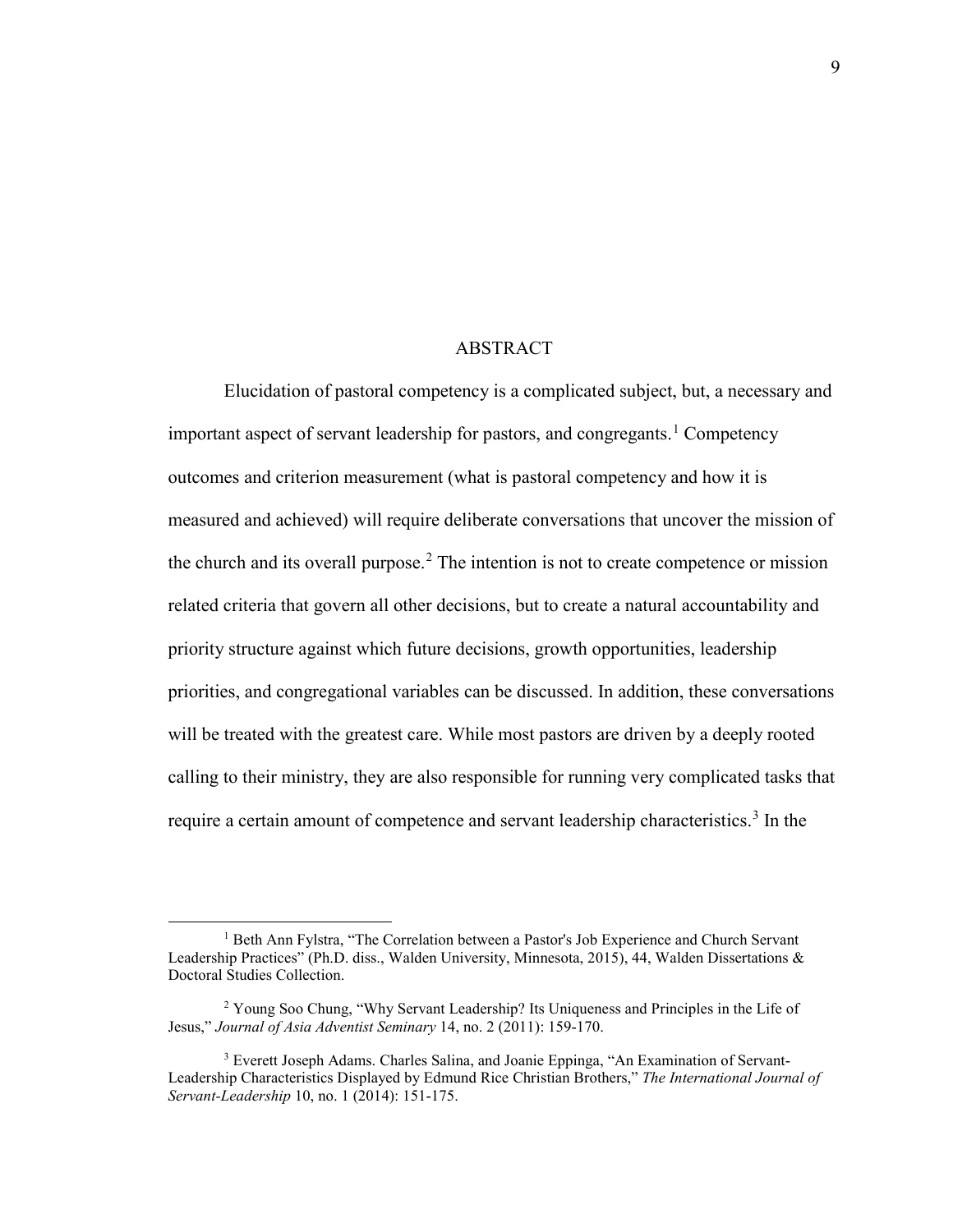current study, pastors will be asked how they measure their competency, and congregants will be asked how they perceive the servant leadership skills of their respective pastors.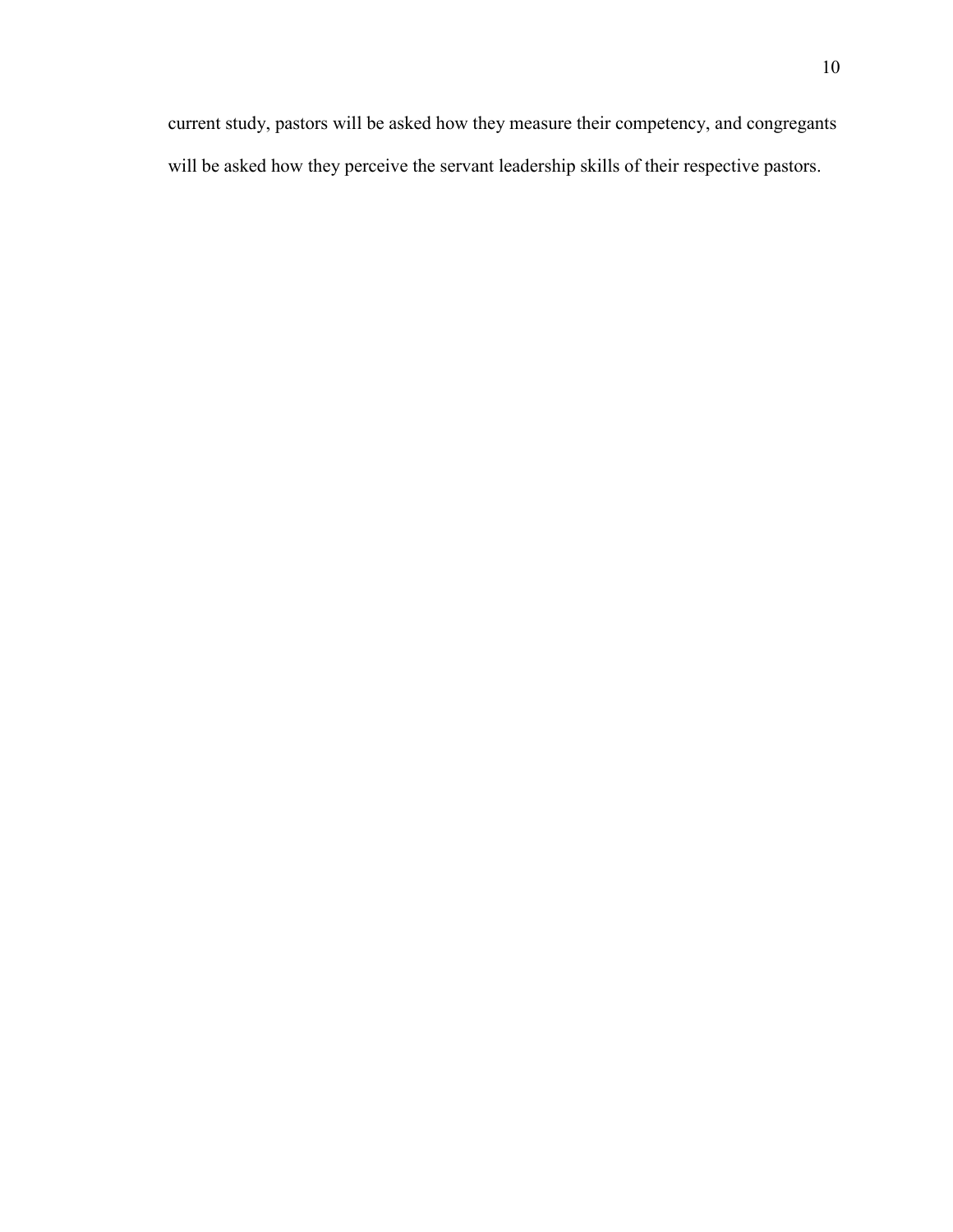#### INTRODUCTION

<span id="page-12-0"></span>Pastoral competency has become a matter of urgency as the American Baptist Church has evolved into a complex organization. The role of any person serving as a pastor has to evolve. One cannot only preach and expect to lead a thriving church. This literature review reveals that pastoral roles constitute both spiritual care and administrative duties. The research proposes that pastoral competency relates to leadership, specifically servant leadership exhibited by Jesus Christ during His ministry. The core reading of the project is based on the Great Commission as Jesus, with authority from heaven, sent disciples to all nations to preach the gospel, baptizing people in the name of the Father and of the Son and the Holy Ghost and welcoming them to eternal life. Those who have received this calling need to be competent in their duty of the Great Commission. The researcher proposes a mixture of methods to promote pastoral competence, including: servant leadership skills, choosing effective teams, delegating duties, and always seeking the hand of God in everything one does. Competence in ministering also includes possession of skills in counseling, visiting, and the ability to promote healthy interpersonal relationships among the congregants. Competence is a combination of spiritual gifts, values, attributes, knowledge, and skills that prepares and.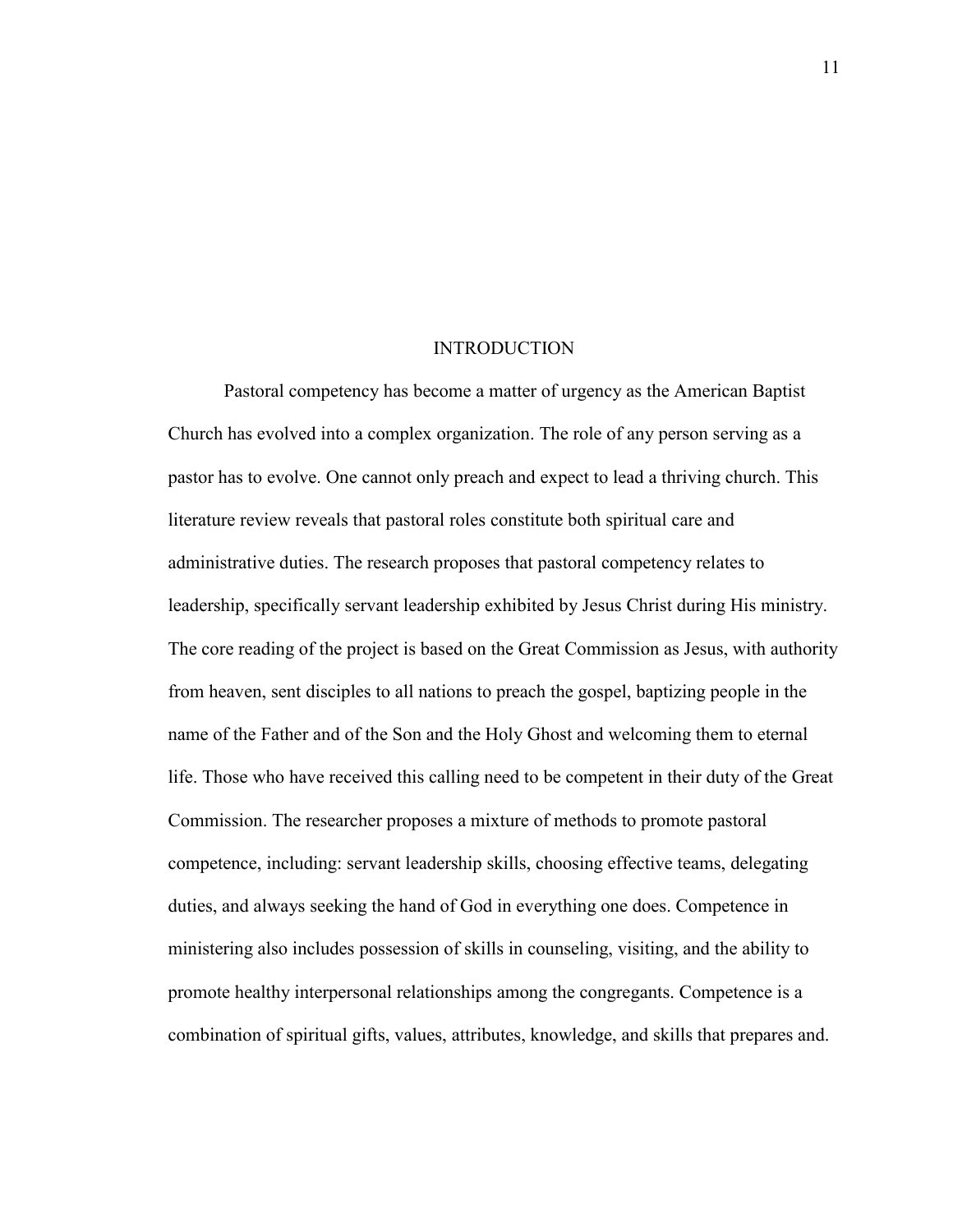enables a Christian minister to perform a specific task, or ministry position, within a congregation to the standards required to perform the job.<sup>[4](#page-13-0)</sup>

Pastoral competency is also embodied in the concept of spiritual leadership. The concept of spiritual leadership entails character, values, attitudes, and commitment of the leaders. This assertion is also supported by certain passages in the bible.

In Exodus 18:21, Moses had to know what qualities to look for in leaders who could help him. He had to look for men who feared God, men of truth, and men who hated dishonest gain.

Joshua 1:7-9 told of how Joshua was filled with the spirit of wisdom. There was further mention in Joshua 1of a list of qualifications he needed for effective leadership. These included courage, spiritual strength, uncompromising obedience to God's command, and constant meditation in God's word (Josh. 1:6-8).

<span id="page-13-0"></span><sup>4</sup> Lloyd Elder, "Competency: Preparedness for Ministry Leadership Tasks," Bivocational and Small Church Leadership Network, accessed October 9, 2021, https://bscln.net/resources/servantleadership-library/competency-preparedness-for-ministry-leadership-tasks-sl79/2021.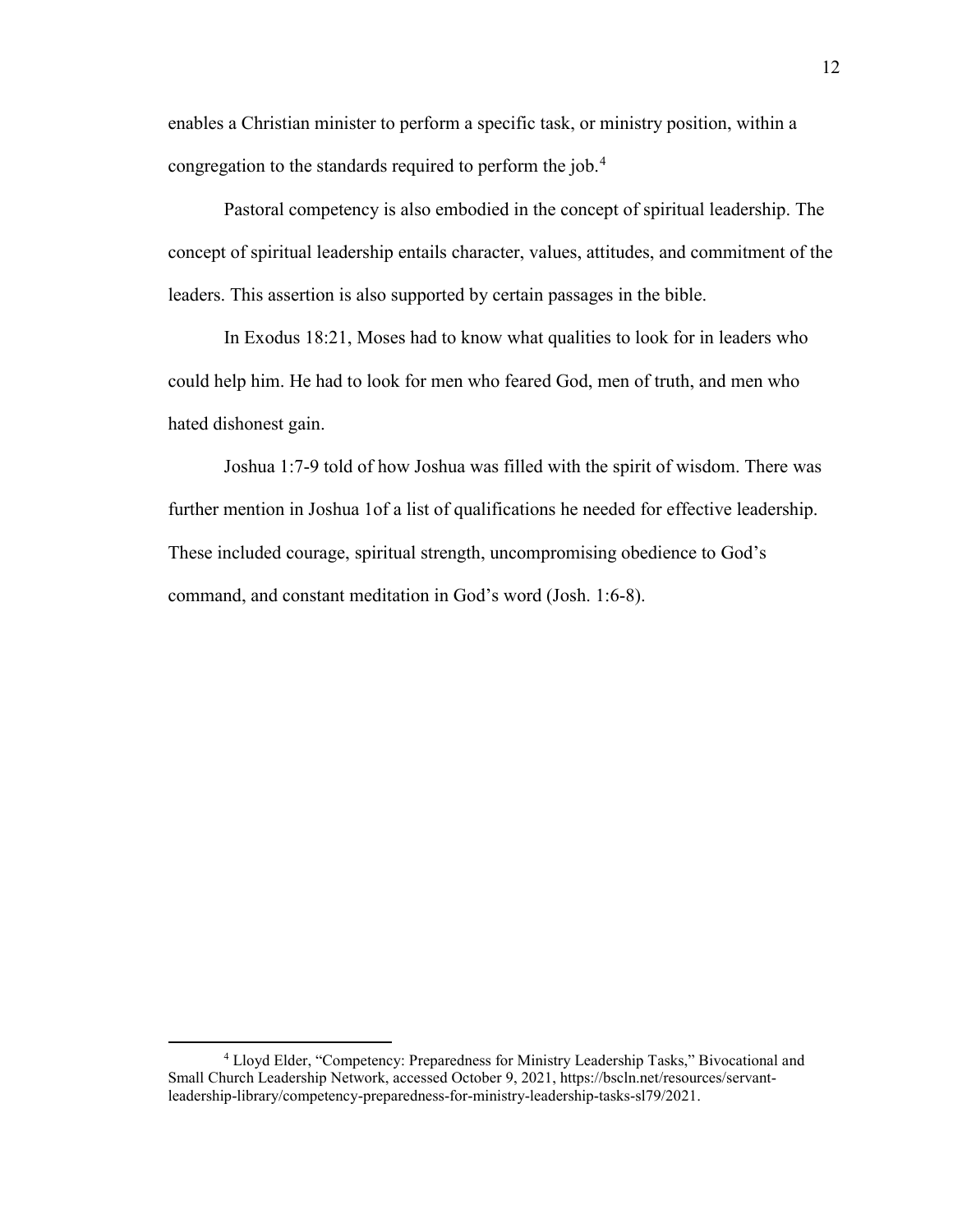#### <span id="page-14-0"></span>CHAPTER ONE: RESEARCHING PASTORAL COMPETENCIES

Jesus Christ was an exemplary servant leader because His leadership had a strong foundation in servanthood. He took the very nature of the servant of God as a great leader and made himself nothing to empathize with the people. He proved Himself as a righteous servant appointed by God to work for the good of others. Jesus's greatest service was the redemption and salvation of men by turning people to God. Jesus Christ served as a servant leader and advised His followers to be the servant of all. He even washed the feet of Judas Iscariot who would have Him killed. He taught His followers to avoid a domineering style of leadership. Jesus said, **"**And whosoever will be chief among you, let him be your servant" (Mt. 20: 25-28). Jesus Christ exemplified the significance to avoid self-seeking and self-serving while practicing leadership for His followers. It emphasizes the importance of His servant-leadership that created the nurturing environment for the disciples.

Concerns have been raised, regarding the effectiveness of Pastors in managing churches efficiently. This is primarily in the face of societal ills such as racism and police brutality. The question is whether they possess the relevant pastoral skills, if any, to guide their congregation in the face of such adversities. The specific problem addressed by this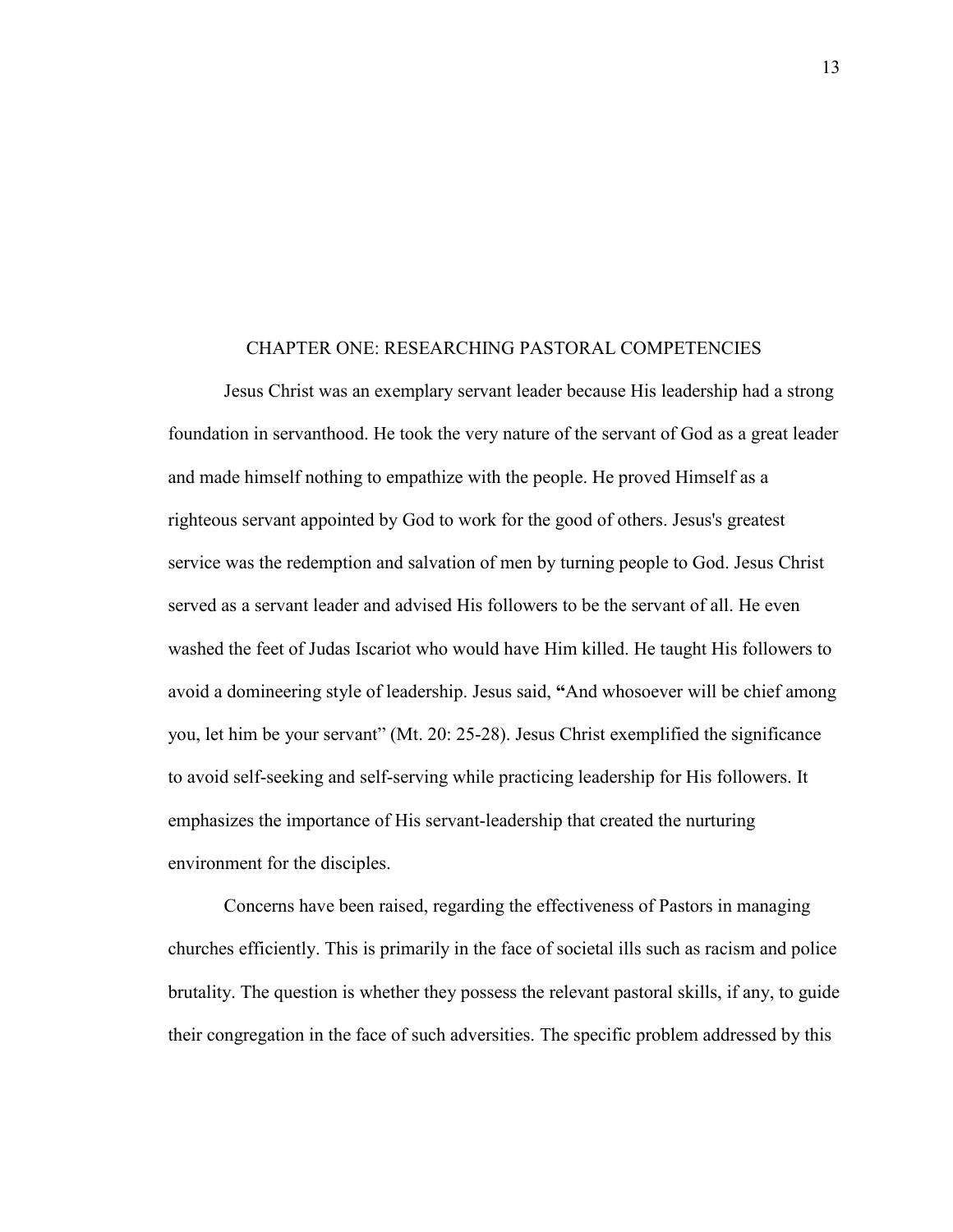project is the lack of pastoral competency in the inner-city American Baptist Churches in the Metropolitan areas of Cleveland and Cincinnati.

To address this problem, the researcher, a) examined Matthew 28:18-20 and Jesus' servant leadership for themes of pastoral competency, b) explored relevant literature on servant leadership, c) conducted a qualitative case study to assess pastoral competencies, and d) articulated recommendations to address pastoral competencies that were lacking. The American Baptist Church needs to appreciate these existent diversities and be willing to compromise. Such a level of maneuvering can only be successfully achieved by a pastor beginning their ministry with more than a calling. It requires the possession of remarkable pastoral competency skills.

#### **Pastoral Competencies**

<span id="page-15-0"></span>The researcher proposed that a combination of skills and character of the Pastor contributes to pastoral competence. Pastoral competency pertains to skills that a Pastor must have complemented by a component set by Jesus. Therefore, pastoral competency is an honest awareness of one's prejudices, an admission of one's limitations, a sense of love, faith, honesty, hope, humility, dependence upon the Holy Spirit, and perseverance.

The focus of this project was pastoral competency in the American Baptist Church in Cincinnati and Cleveland. The needs of the churches in these areas are both spiritual and material. The success of the American Baptist ministry in Ohio demands that pastors be competent by practicing sound leadership. Senior Pastors lead these churches. The competence of Senior Pastors was measured based on their capacity to take responsibility for their congregants, meet the needs of the congregation, and their ability to impart knowledge to congregants and junior pastors effectively. One of the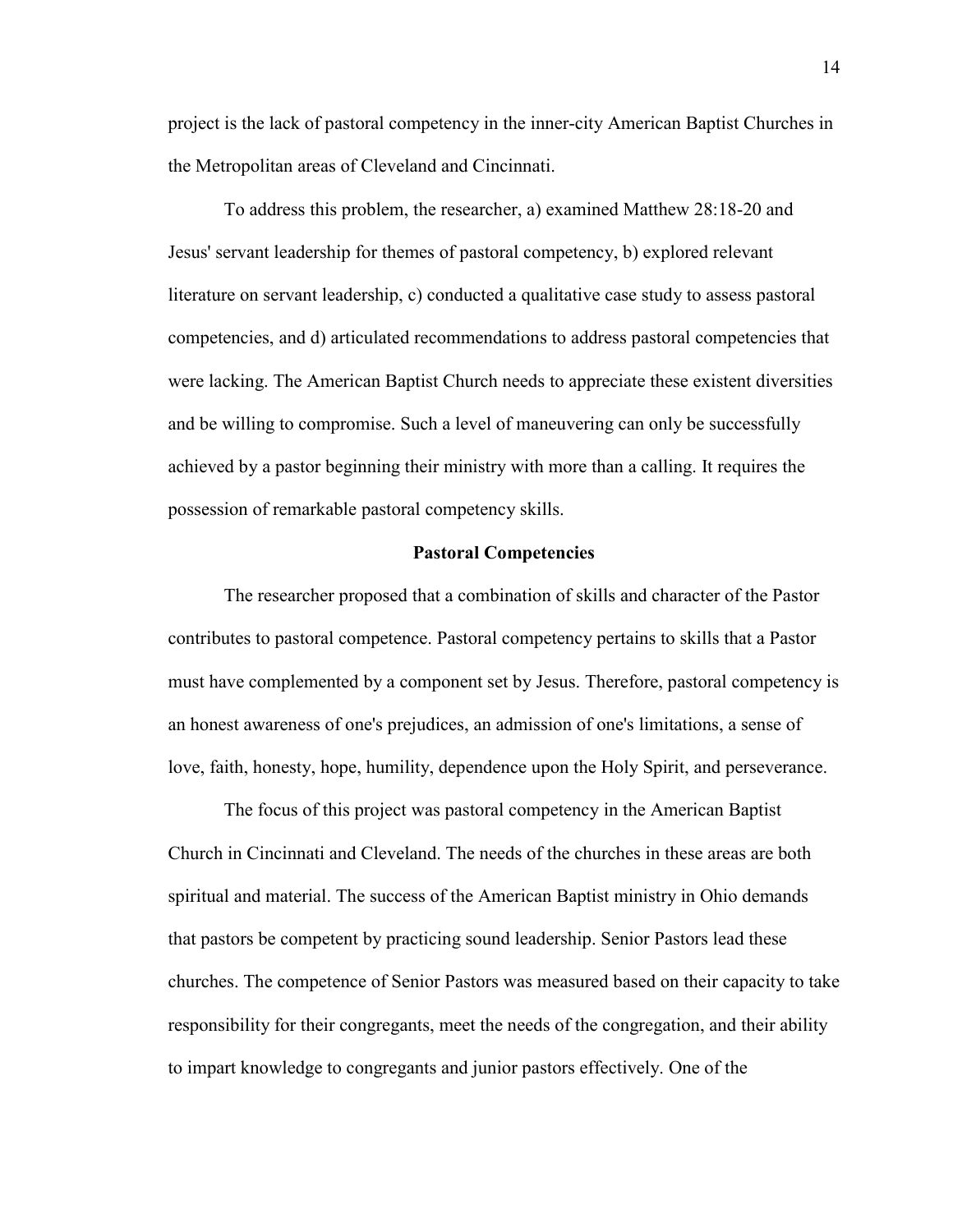requirements to meet the above needs is to build interpersonal connections with the community and congregation. An analysis of the Great Commission and Jesus as an exemplary servant-leader guided this research in defining pastoral competence and its scope within the American Baptist Church. The researcher believed that the analysis of the Great Commission could lead to the solution of lack of pastoral competency in the American Baptist Churches in Cleveland and Cincinnati.

#### **Great Commission**

<span id="page-16-0"></span>The researcher chose Matthew 28:18-20 as the passage of Scripture to explore regarding a theological foundation of pastoral competency. In the verses, Jesus commissions the disciples with a picture of what ministry will entail. The verses speak about competencies needed for ministry. The verses implicate the importance of effective leadership skills as a pastor propounded by Jesus. Competency without leadership will only lead downward. Pastoral leadership is about reaching out to the needy, showing the right path to the lost, and guiding the congregants. To teach people how to lead others, God came in the form of a human being. Jesus Christ implemented the essential leadership skills of team building by delegating different tasks to His disciples. He shaped and molded His disciples as competent leaders to train others in the same way. He delegated the authority and made them responsible. He gave them the responsibility to involve them in the process of life. Christ instructed the disciples on how to lead others under the unction of the Holy Spirit, through prayer (Mt. 6:9-13), listening and following direction (Mt.18:21-22), showing empathy (Mt.7:12), sympathy (Mt.7:12), compassion (Mt, 20:34), visiting the sick (Mt. 25:36), assisting those in need (Mt. 5:42), serving others, humility (Mt. 23:12), faith (Mt.17:20), fasting (Mt. 4:1-11), trust (Mt. 6:25),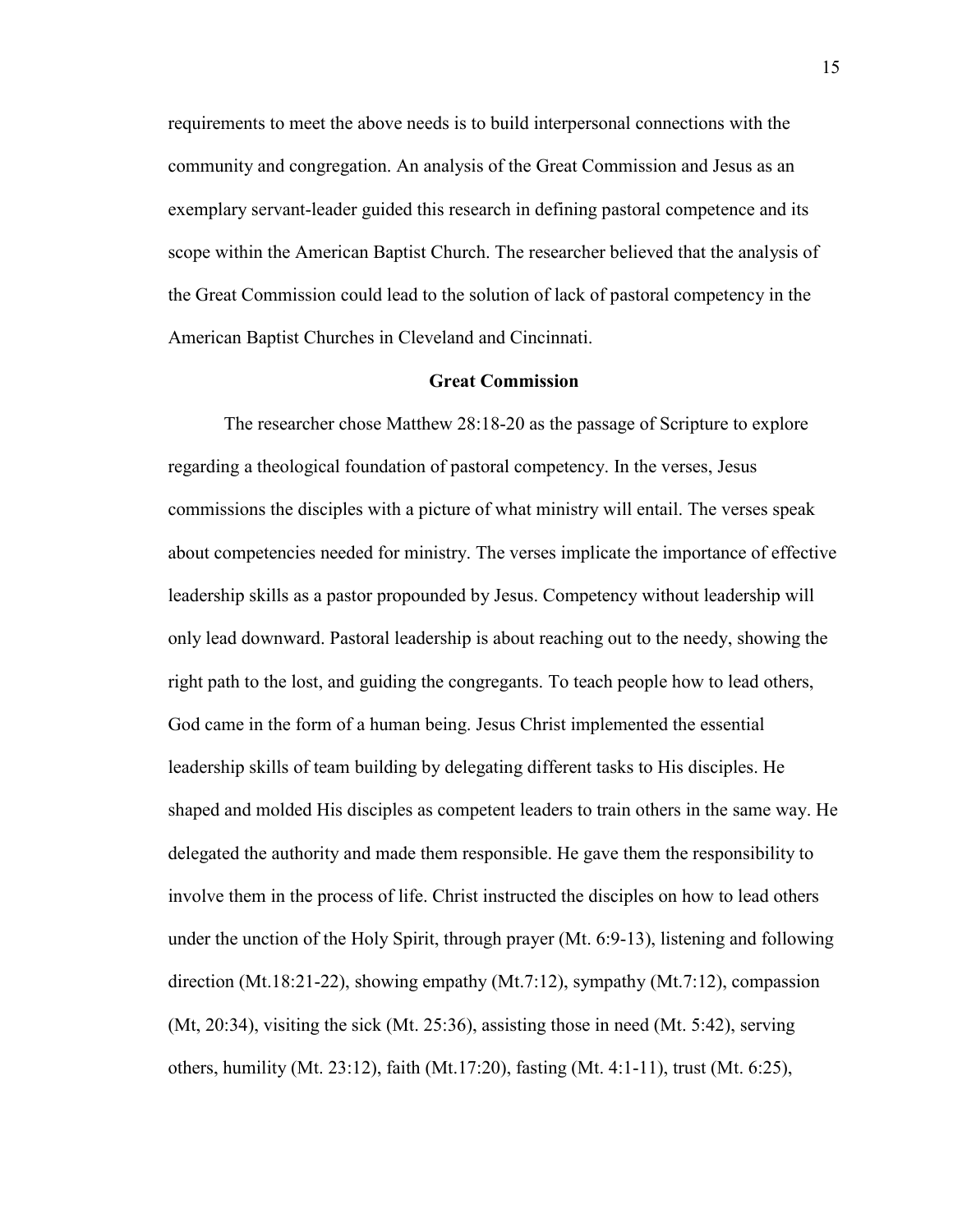charity (Mt. 5:42), rebuking the devil (Mt.4:1-11), feeding the hungry (Mt. 25:36), spreading the good news, and making disciples (Mt. 28:19-20) are the key component of effective pastoral competency.

Jesus allowed the disciples to realize that they are not only responsible for their actions but also their thoughts. He invited them to join Him on how to serve others. He handed over the responsibility and asked them to share their experiences with Him. Jesus selected His disciples carefully and gave them stretch goals that helped them to work as servant leaders. The Great Commission (Mt. 28:18-20) is the beginning of pastoral competencies with effective leadership as Jesus trained His disciples from the beginning of His ministry until His ascension.

#### **Delimitations and Assumptions**

#### *Delimitations*

<span id="page-17-1"></span><span id="page-17-0"></span>The scope of research was mainly limited to the American Baptist Church denomination. The researcher is affiliated with the denomination and felt that exploring issues on pastoral competency would improve the quality of service at the American Baptist Churches. Also, the research scope was limited to the inner-city metropolitan Churches in Cleveland and Cincinnati due to the ease of access.

The second limitation to the study was the pastoral role defined within the denomination of American Baptist Church. The researcher, through data collection, was guided by what is expected in the role of clergy in American Baptist Churches. In this case, the context of pastoral competence was examined in the light of Senior Pastoral roles. The researcher felt that Pastoral leadership was a significant variable in this project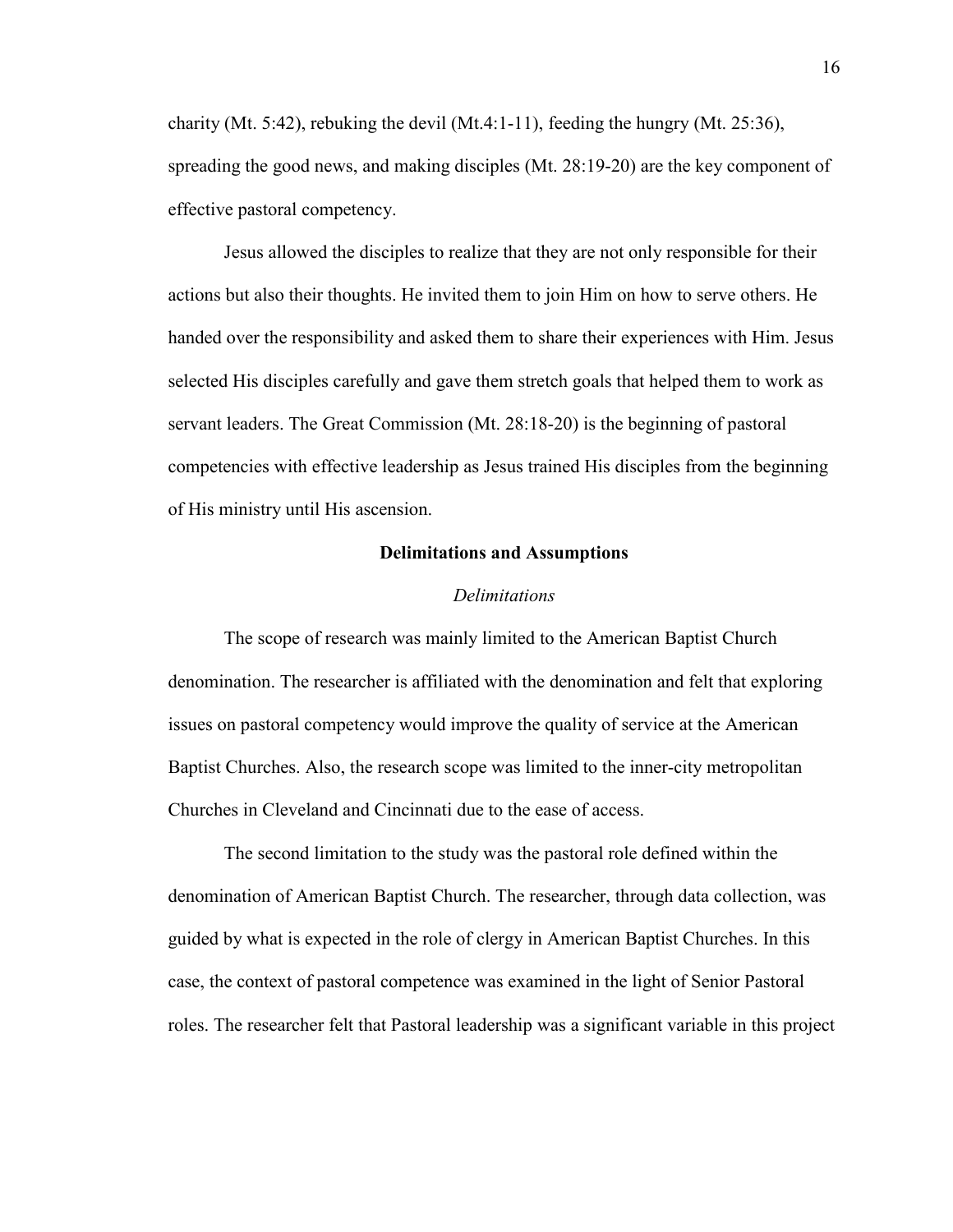as it can either help or hinder a ministry.<sup>[5](#page-18-1)</sup> In addition to the leadership role, the researcher also investigated the capacity of senior Pastors to mentor young Pastors and how this impacted pastoral competence.

The third limitation of the study was limited to the scope of the Great Commission and the role of Jesus as a leader as He exemplified the skills and leadership styles required for pastoral competency. Thus, the topic of pastoral competence in pastoral leadership was examined from the perspective of servant leadership.<sup>[6](#page-18-2)</sup> A main concept in the Great Commission was the continuity of the spread of the Gospel. Continuity of the Great Commission depended on the capacity of modern Pastors to grasp the concepts and transfer the knowledge in the teachings of the Word of God. Competent pastors would ensure the continuity of the Great Commission by teaching, preaching, and baptizing other disciples in the name of the Father, Son, and Holy Ghost, converting them to discipleship.

#### *Assumptions*

<span id="page-18-0"></span>The first assumption was that the Bible could be trusted as the inspired Word of God that provides instructions and guidance on this topic. The second assumption was that those in pastoral positions understand their role and responsibilities. The third assumption was that effective leadership skills relate to pastoral competency. The fourth assumption was that those called into pastoral roles do not need higher education to lead. The fifth assumption was that persons holding leadership and pastoral roles are vulnerable to making mistakes. The sixth assumption was a relationship between servant

17

<span id="page-18-2"></span><span id="page-18-1"></span><sup>5</sup> Knud Jørgensen, *Equipping for Service: Christian Leadership in Church and Society* (Eugene, OR: Wipf and Stock, 2013), 13.

<sup>6</sup> Jorgensen, 20.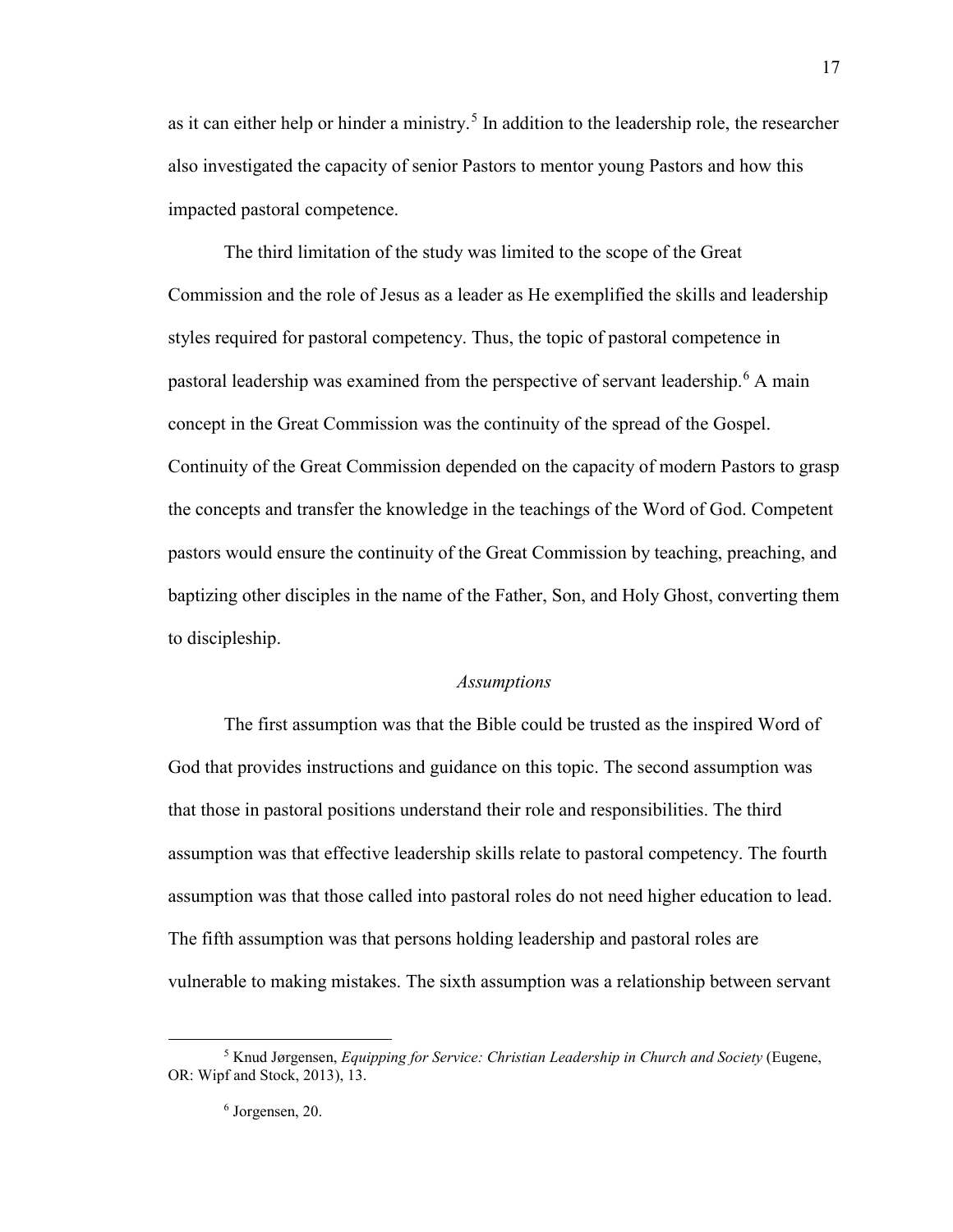leadership and pastoral competency. The seventh assumption was that pastoral competency is pivotal in the general well-being of the American Baptist Church.

#### **Overview**

<span id="page-19-0"></span>The first step was to examine Matthew 28:18-20 and Jesus' servant leadership style. A reflection on Jesus' leadership style would be particularly paramount in this paper because Jesus, in the course of His teaching, demonstrated competence through wisdom and miraculous acts. The diversity in the performance of tasks is one considerable skill under pastoral competency. The researcher also explored servant leadership. In His teachings (Mt. 20:26, Mk.10: 42-45), Jesus had prepared His disciples to first be servant leaders before being given the Great Commission (Mt. 28:18-20). Pastors are expected to lead by example, emulating the example of Jesus where He showed servant leadership, which is associated mainly with his competence by washing his disciples' feet (Jn. 13: 12-17). In exploring pastoral competence, the researcher will be promoting the core message in Philippians 2:3, where service must be in humility and the value of others above oneself. In addition to leadership skills, the researcher will examine the core character of the Pastor, their capacity to execute pastoral roles, management skills exhibited, and the type of relationship with congregants, all of which will be used to assess pastoral competence.<sup>[7](#page-19-1)</sup>

The second step was to explore relevant literature on servant leaders. To this effect, the researcher examined the two leadership styles: Servant and transformational leadership. The Church requires pastors to also be an administrator. Jesus is the perfect

<span id="page-19-1"></span><sup>7</sup> Daniel Mueller, *Competencies of a Ministry Leader* (Austin, TX: Solid Pastors Organization, 2018), 16-17, https://solidpastors.org/wp-content/uploads/2018/08/SP2b.-Competencies-of-a-Ministry-Leader-2018\_0803v4cma-Fillable-F.pdf.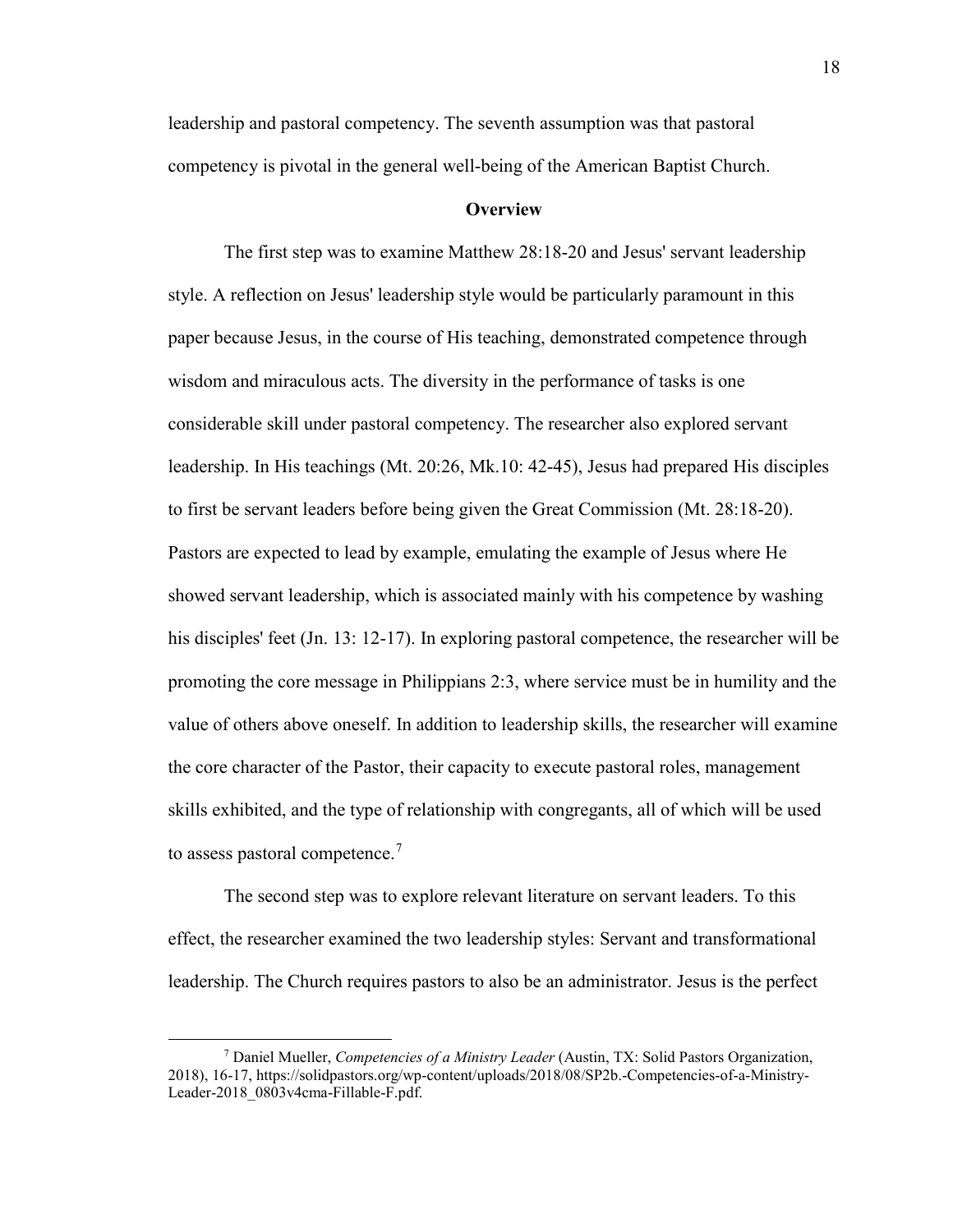example of a servant leader. During His ministry, He was competent in bringing salvation to all nations.

The third step was to review relevant literature on pastoral competency to obtain a diverse view and understanding of what pastoral competency entails. Matthew 28:18-20 was utilized to frame the theoretical context of pastoral competencies. The researcher also explored secular leadership styles and their application in the Church.

The fourth step was developing a survey to identify which pastoral competencies are present or lacking. The research instrument was distributed and data collected. The responses were analyzed. The research instrument was distributed to the congregants to increase the diversity and conclusiveness of the survey. The researcher analyzed the data for pastoral competencies that were present and lacking. The data analyzed formed the foundation for developing recommendations to be put forth, which can be employed in developing pastoral competency skills in pastors.

The fifth step was developing a list of recommendations that address the pastoral competencies found lacking. The researcher hopes that while the proposals put forward in this paper may not completely lead to pastoral competency in all the American Baptist Church Pastors, they would at least help to serve as a guide to which Pastors may time and again refer. The researcher also hoped that the recommendations to promote pastoral competence would be incorporated in theology colleges' syllabi.

#### **Denominational and Geographic Setting**

<span id="page-20-0"></span>American Baptists are Christ-centered, biblically grounded, ethnically diverse people called to radical personal discipleship in Christ Jesus. Their commitment to Jesus propels them to nurture authentic relationships with one another, build healthy churches,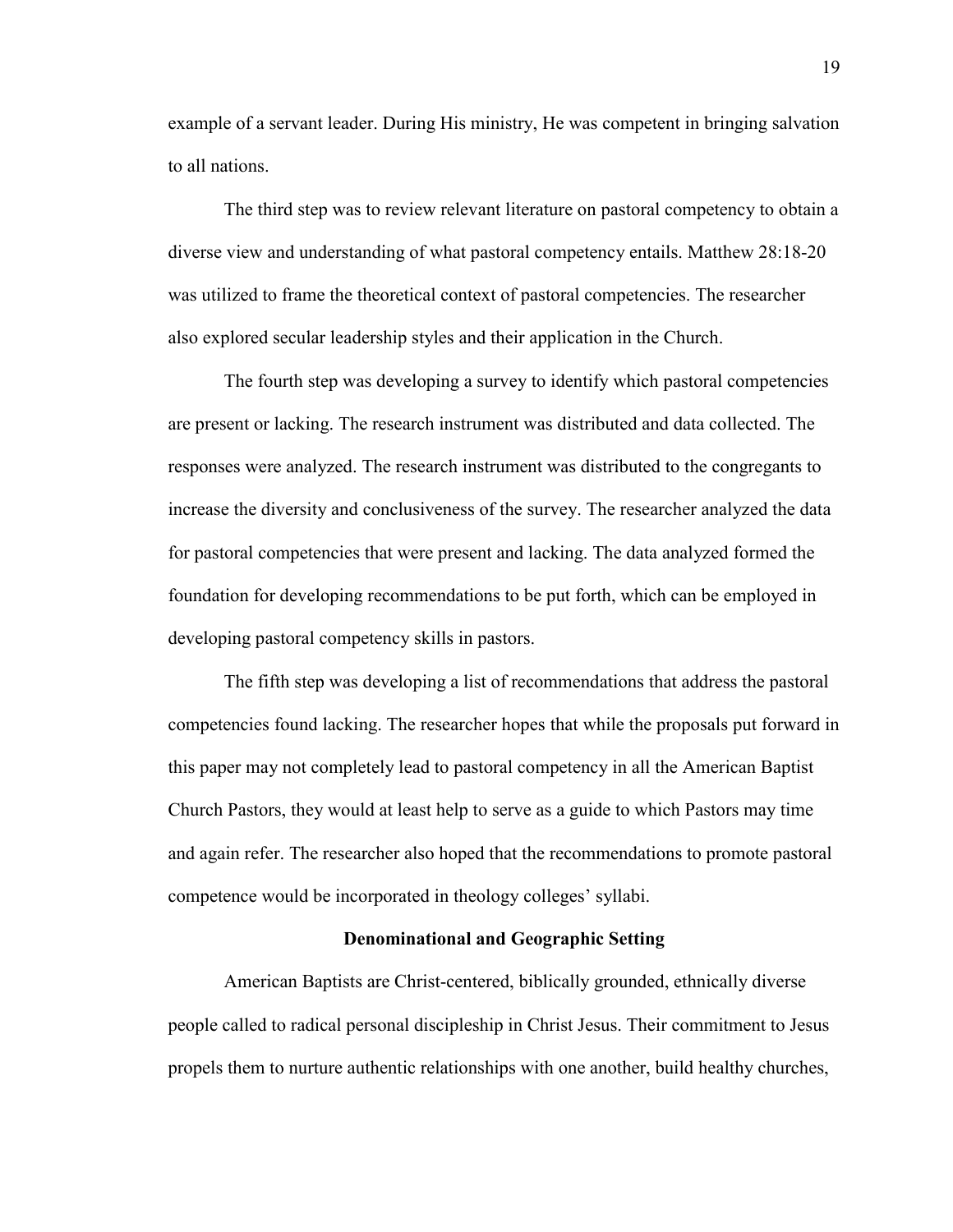transform their communities, their nations, and the world, engage every member in hands-on ministry, and speak the prophetic word in love. There are approximately 192 American Baptist Churches in Cleveland, OH, which has an approximate population of 376,599 as of 2020.<sup>[8](#page-21-0)</sup>

The selection process for a senior pastor includes setting up a committee by the congregation of the church. The committee consists of various individuals such as associate ministers, deacons, and congregants. The primary role of the committee is to find a competent pastor who can address the issues faced by the congregation and meet spiritual, emotional, and material needs. The pastoral search committee sifts through all applications and resumes to find the most competent and qualified candidates. Following this, the committee members choose the two most suitable candidates. The committee then brings the final candidates to the congregation and the congregation votes for the best candidate. The candidate with the most votes will become the pastor of the church.

The inner-city of Cleveland and Cincinnati include the metropolitan part of the city where most business activities take place. The approximate population of the designated area is around 20,000 and as per the demographic statistics, the inner city is home to people of diverse ethnicities, races, and communities. However, a cursory review of the demographic of the entire Cleveland city reveals that roughly 48% of the population is African American and around 40% is Caucasian. Approximately 4% are mixed races, and the rest are of different nationalities. The total number of American Baptist churches in Cleveland is 192, out of which 50 churches are located in the inner city. The total number of American Baptist churches in Cincinnati, Ohio.

<span id="page-21-0"></span><sup>&</sup>lt;sup>8</sup> "Baptist Churches in [Cleveland,](about:blank) OH," (2021), Church Finder, accessed February 9, 2021, https://www.churchfinder.com/churches/oh/cleveland/baptist.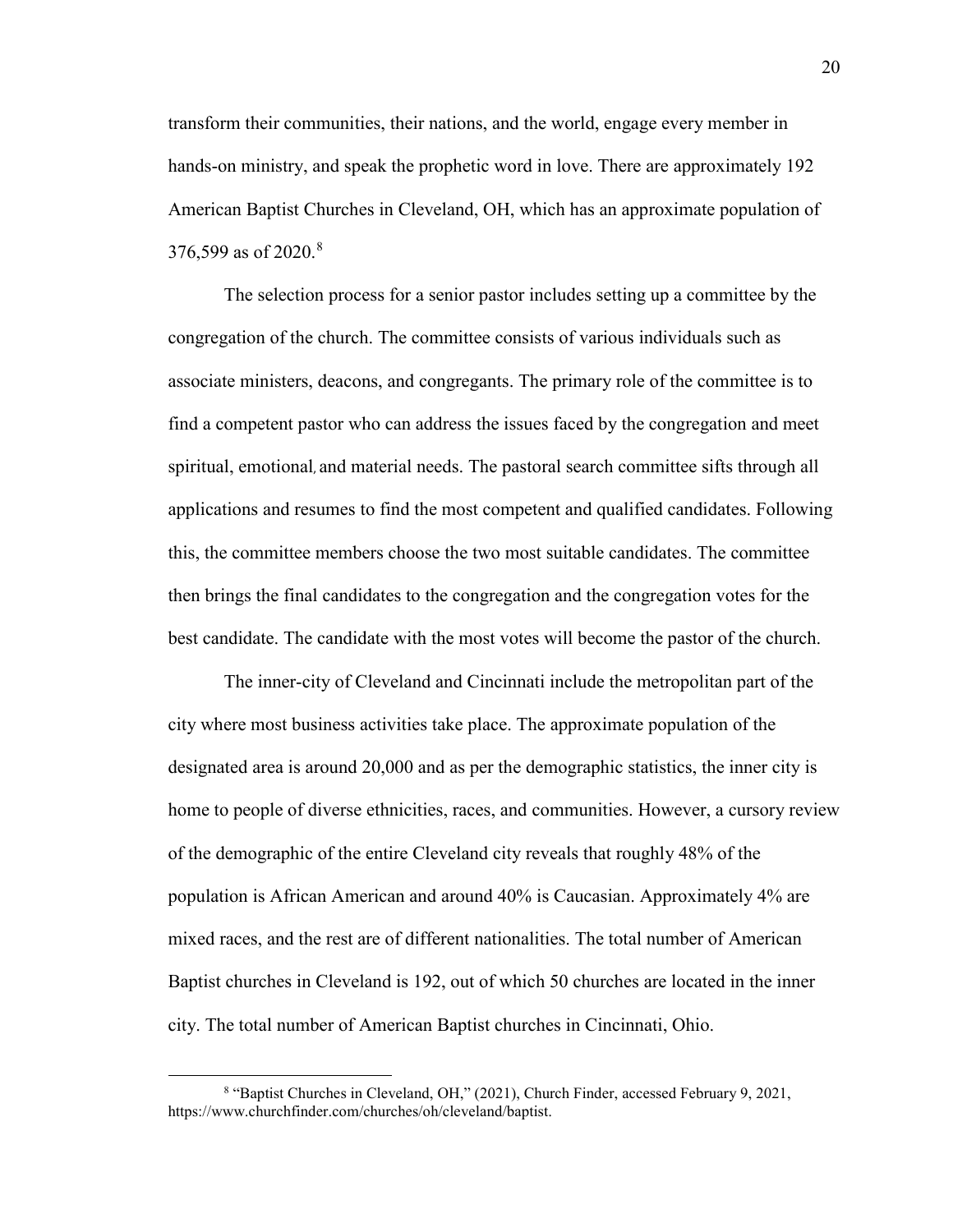#### **Importance of the Project to the Researcher**

<span id="page-22-0"></span>The research is important to the researcher because she has been a part of the American Baptist denomination for several decades and has played an active and influential role in its key activities. Seeing this highly respectable denomination advance in every field and produce leaders has always been an aspiration of the researcher. A ministerial council has also been laid down, which helps the pastors understand their roles. Nevertheless, there are still some areas that seek attention.

The American Baptist denomination is an exceptional denomination and full of extraordinary people. Congregants believe in serving each other, in love, and having a firm trust in God. They hold certain tenets of life sacred, for example, the tenet that Jesus is the only way to salvation. The American Baptist Church also places a high value on witnessing and fellowshipping with others.

The research is important to the local church because it was conducted to identify the congregation's needs in the inner-city metropolitan American Baptist Churches in Cleveland and Cincinnati. In the inner-city, people from diverse backgrounds reside and may have different opinions, beliefs, and priorities. Such differences may cause pastors difficulties when teaching the disciples, identifying such challenges, and adopting suitable measures. The purpose of the study was to guide on competencies required by a pastor to meet the needs of American Baptist Churches in Cleveland and Cincinnati.

Ministerial staff must be trained in ministry; they are the ones that will help individuals develop and strengthen their walk in Jesus Christ. They are also the ones that will lead people to salvation. Having the wisdom, knowledge, and understanding of God's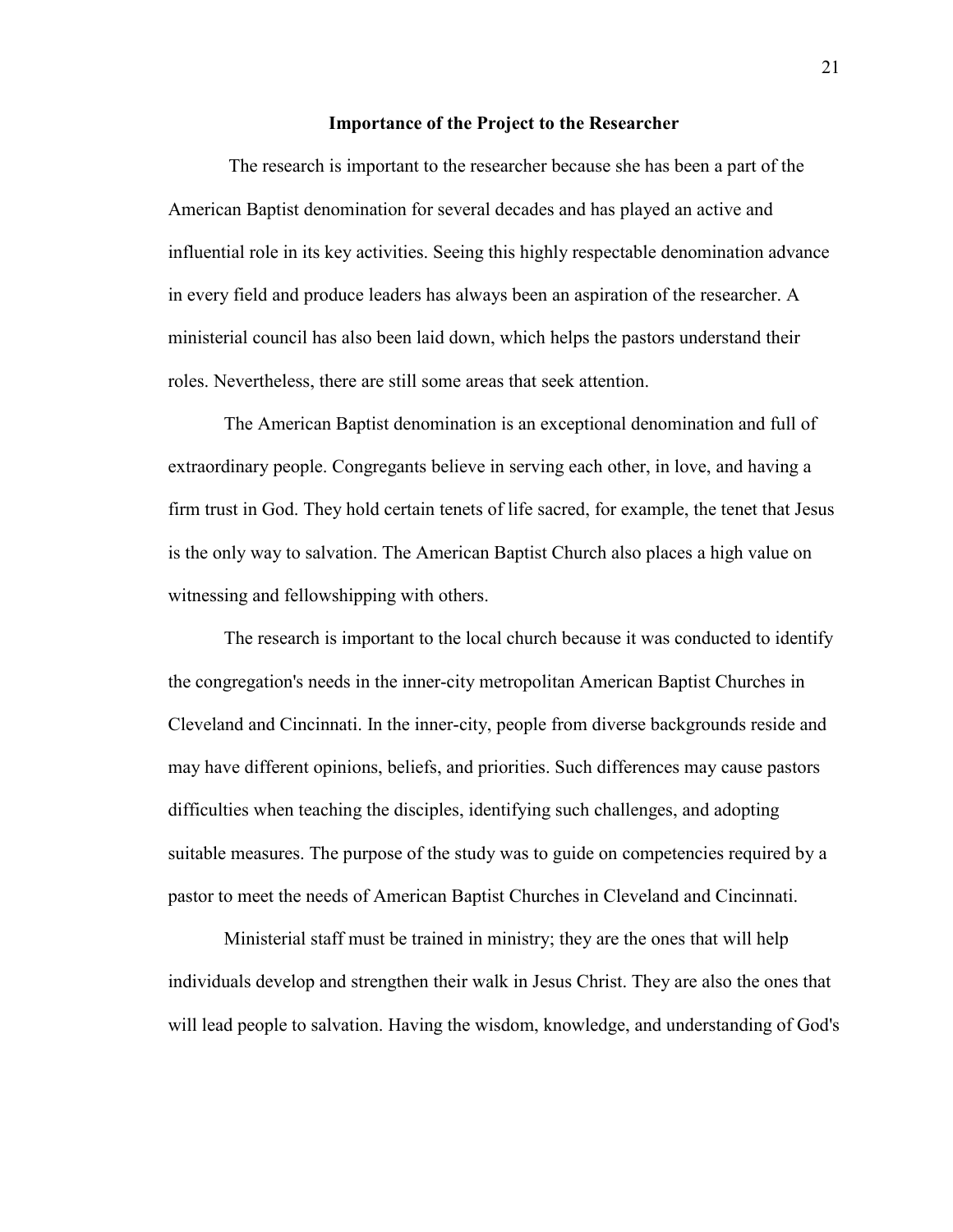holy unadulterated divine Word of God will enable them to be effective leaders and reach the lost. As Sanders wrote:

The personality of the spiritual leader influences others because it is penetrated, saturated, and empowered by the Holy Spirit. As the leader gives control of his life to the Spirit, the Spirit's power flows through him to others.<sup>[9](#page-23-0)</sup>

As earlier stated, the African American community appears to be the majority in Cleveland and Cincinnati. The contemporary needs of the African American communities are both profoundly spiritual and emotional. As such, the Church needs to be the comforting sanctuary where they can turn. This resultant burden on the Church requires strong leadership at the top. A pastor will exude competence enough to indirectly assure the African American congregants that they are in the right shelter, both emotionally and spiritually.

The research is important to the Church at large. Those who have been called to the ministry must possess pastoral competency skills to those who the pastors lead. The author encouraged them to consider the outcome of the leaders' way of life and to imitate their leaders' faith (Hebrews 13:7).

Systematic research is critical to the growth of the Church in modern times. However, research may be met with tension, especially among Christians, as "we have God's Word and the Holy Spirit within us. Thus, we already have all things that pertain to life and Godliness."[10](#page-23-1) Systematic research has a significant role in the growth of the

<sup>9</sup> Oswald J. Sanders, *Spiritual Leadership* (Chicago: Moody Press, 2007), 28.

<span id="page-23-1"></span><span id="page-23-0"></span><sup>10</sup> David R. Dunaetz, "Church-based Research: Challenges and Opportunities," *Great Commission Research Journal* 12, no.1 (January 2020): 1.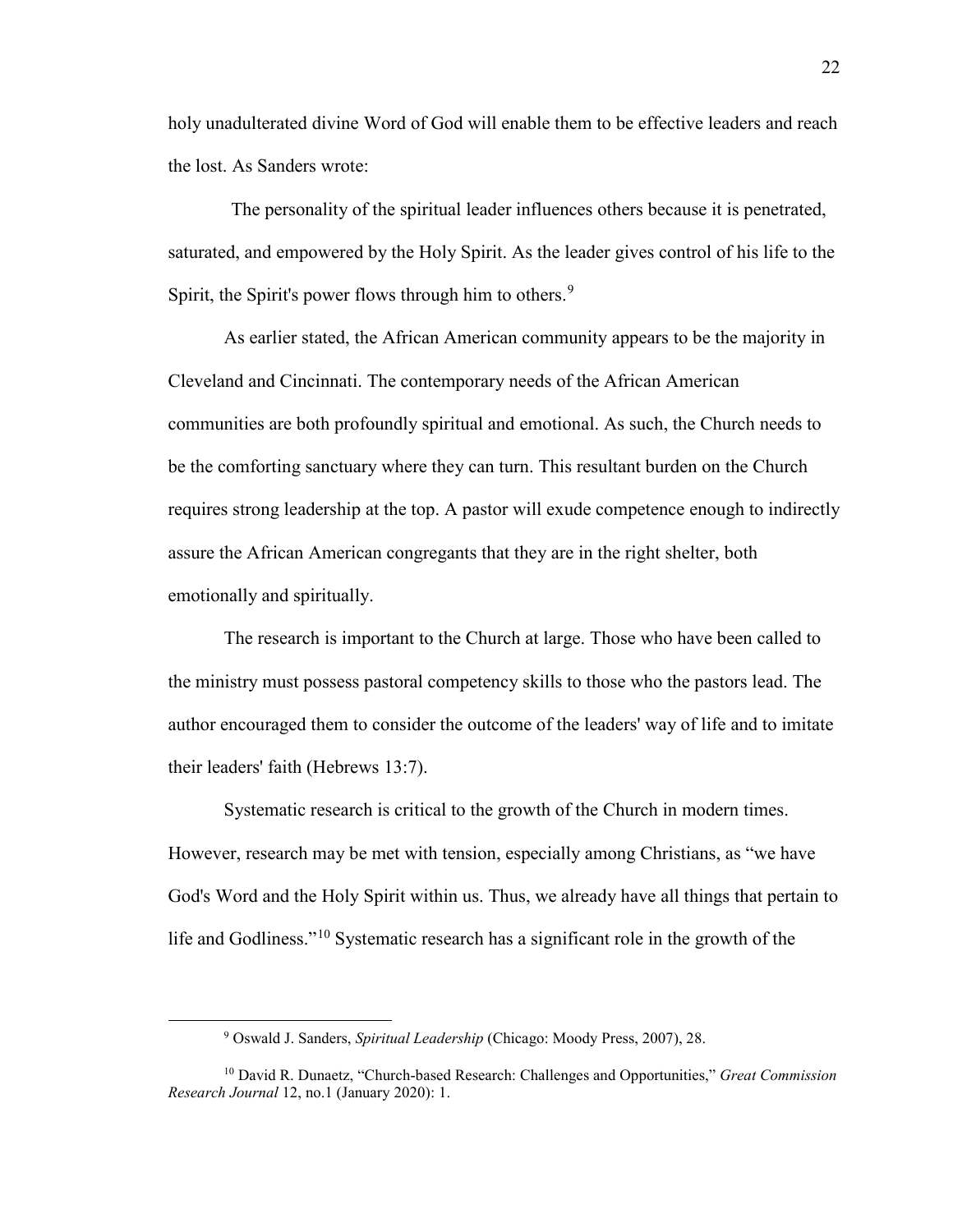Church. For example, the researcher applied systematic research to discover the factors leading to pastoral incompetence. Information gathered from the research will inform recommendations on how to improve pastoral competence in the American Baptist Churches.

#### **Summary**

<span id="page-24-0"></span>This research project will be foundational to an effective ministry; a comprehensive study with demographic data will provide better knowledge of surroundings to the local Church ministry. In the light of the above-stated obligations, it is evident that every Pastor's leadership skill and competency are particularly important.

In this regard, the fact that no comprehensive and authenticated research can be found which positively determines competencies and skills required by a Pastor in the selected region also augments the importance of this project. Thus, this research paper addresses the leading question: "What particular competencies and skills are required by a Pastor in the inner-city American Baptist Churches in Cleveland and Cincinnati, OH?" In the process, research was conducted to identify the needs of the congregation in innercity American Baptist Churches in Cleveland and Cincinnati. Residents of inner-city Cleveland and Cincinnati are from diverse backgrounds and have different opinions, beliefs, and priorities. The impact of diversity is that pastors ministering to diverse congregations may not meet the above needs. The American Baptist ministry needs to understand the changing trends to prepare Pastors to thrive in these adversities. The researcher sought to address this very important issue. The study will guide the determination of the minimum qualifications and competencies required by a Pastor to meet the needs of congregants of American Baptist Churches.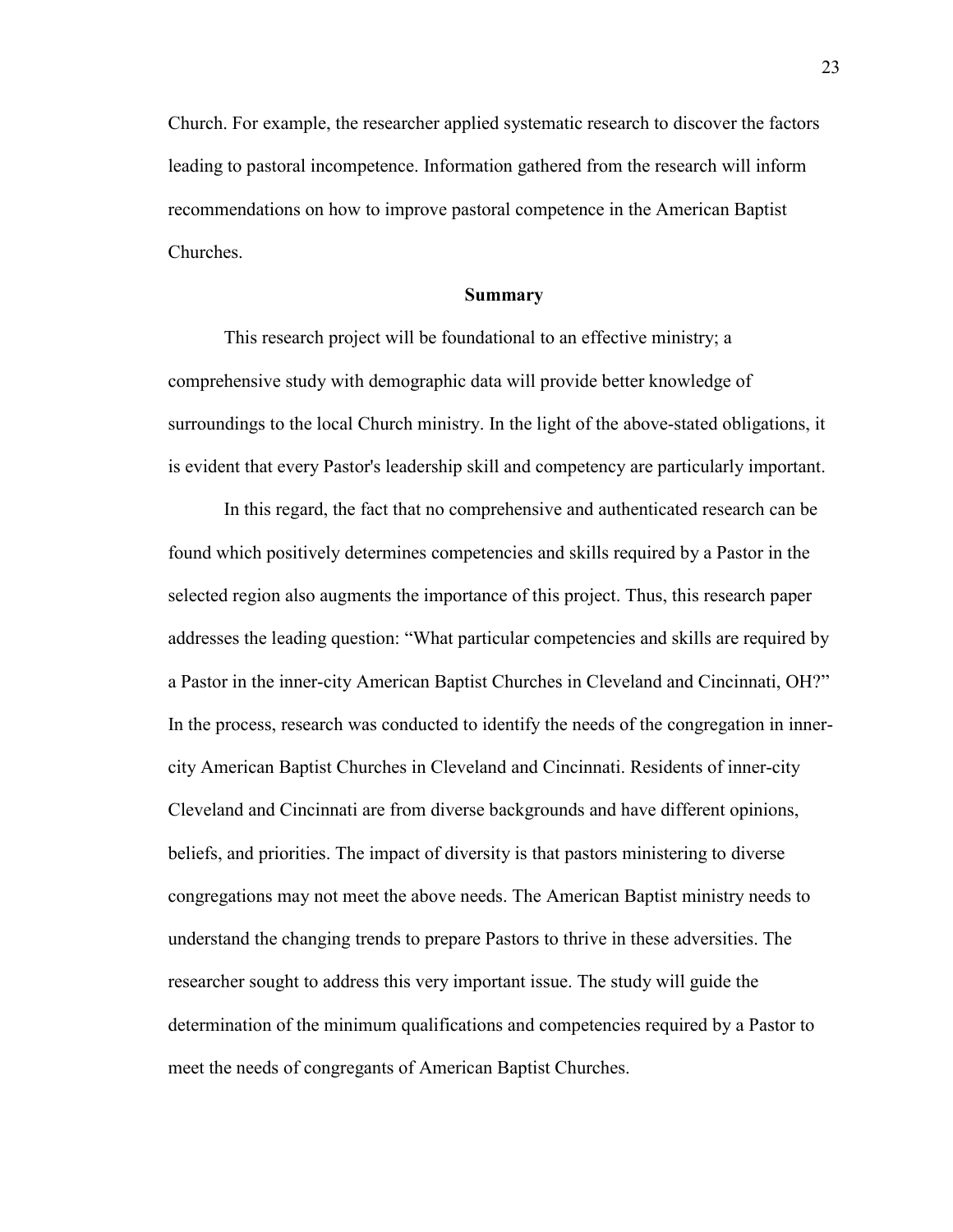## <span id="page-25-0"></span>CHAPTER TWO: THEOLOGICAL UNDERSTANDING OF PASTORAL **COMPETENCIES**

One of the challenges experienced in theological studies is that the training of pastors may focus on developing skills and techniques associated with tending to the congregation.<sup>[11](#page-25-1)</sup> The challenge in the above approach is that it is deficient in missionary development, with pastors lacking the necessary vision to expand their missionary work outside the Church. This means that pastoral training may focus on institutional tailored development to suit the local congregation's needs within the community. This contradicts the Great Commission given in (Matt. 28:18-20), where missionaries were sent to all nations. The theological understanding of pastoral competencies was examined in the context of the life and work of Jesus in the Gospel of Matthew. Literary analysis showed that Matthew adopted an omniscient perspective emphasizing Jesus being the Son of Man, who was exalted to be the beloved Son of God and was given all authority in heaven. [12](#page-25-2)

<span id="page-25-1"></span><sup>11</sup> Michael W. Goheen, "Pastoral Theology in a Missionary Mode," *Journal of Biblical and Theological Studies* 3, no. 1 (2018): 118-119.

<span id="page-25-2"></span><sup>12</sup> Bernard H.J. Combrink, "The Structure of the Gospel of Matthew as Narrative," *Tyndale Bulletin* 34 (1983): 72.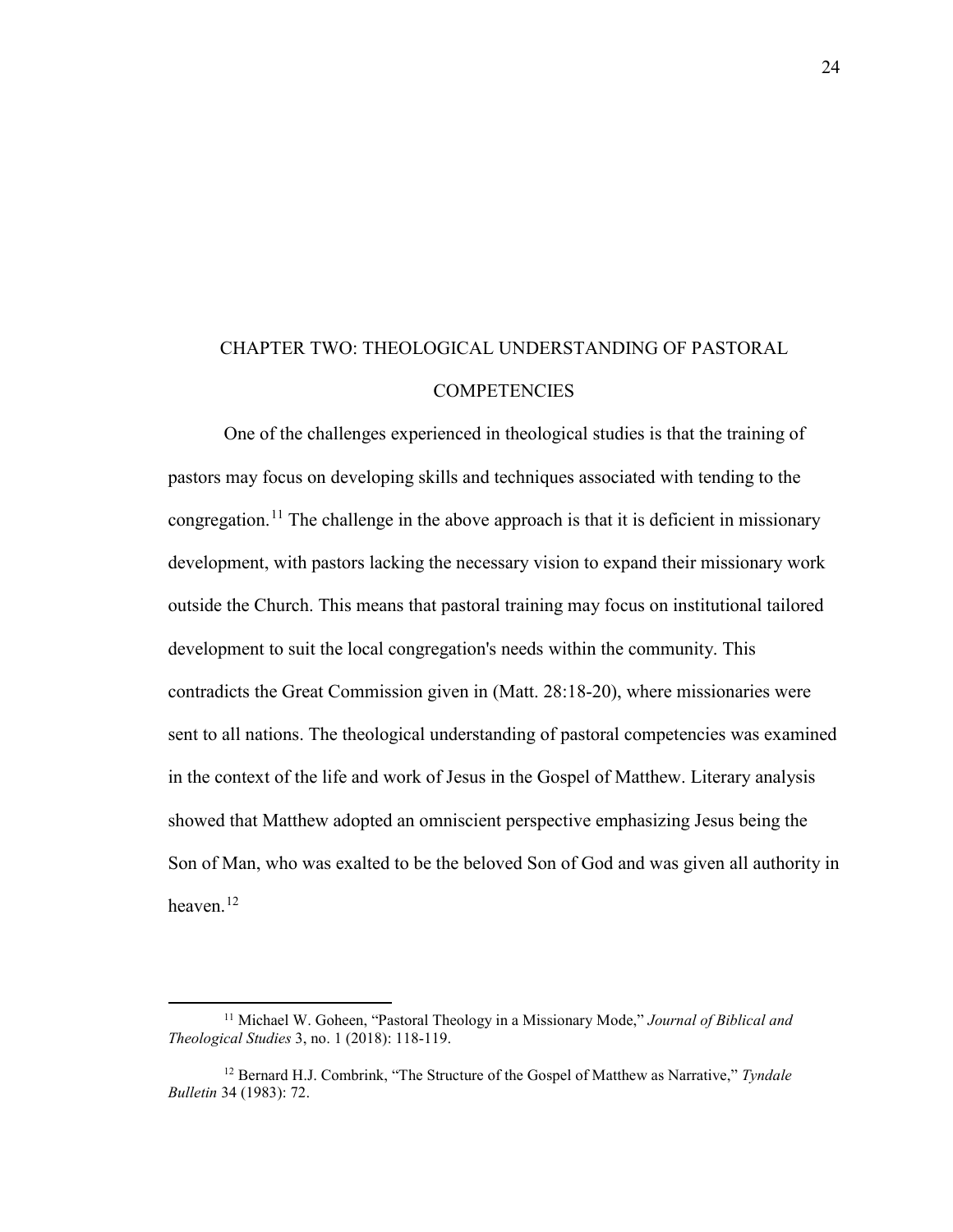Matthew focused on Jesus as the main character and, in the context of the project, the researcher modeled on the understanding of pastoral competencies on the skills and competencies exhibited by Jesus Christ. In Matthew 12:15-21, one of the pastoral competencies was serving as a servant leader. The four Gospels emphasize the importance of servant leadership with explicit teachings from Jesus that they must first accept to serve for one to be a great leader. The other competencies outlined in the Gospel of Matthew include skills to resolve conflicts just as Jesus did when he dealt with Pharisees, being the hope of all nations, not prosecuting those against one, and rising above the temptations of Satan (Mt. 12:24).<sup>[13](#page-26-2)</sup> Analysis of the Gospel of Matthew showed that Jesus had already passed the above competencies to his disciples. They passed them along to the missionaries carrying out the Great Commission in their missionary work.

#### **Gospel of Matthew**

#### *Genre*

<span id="page-26-1"></span><span id="page-26-0"></span>The book of Matthew fits within the parameters of Greco-Roman biography in many ways. In form, they are of the usual length of a biography, address the topic of a single person, and follow a broad chronological outline filled in with stories and topically arranged sayings. In content, they include an array of geographical settings as they follow the main character, move fairly quickly from introductory matters to the figure's public debut, and spend considerable space narrating the main character's death. Recent work has demonstrated that the four Gospels cohere with genre expectations for biography in

<span id="page-26-2"></span><sup>13</sup> Combrink, 83.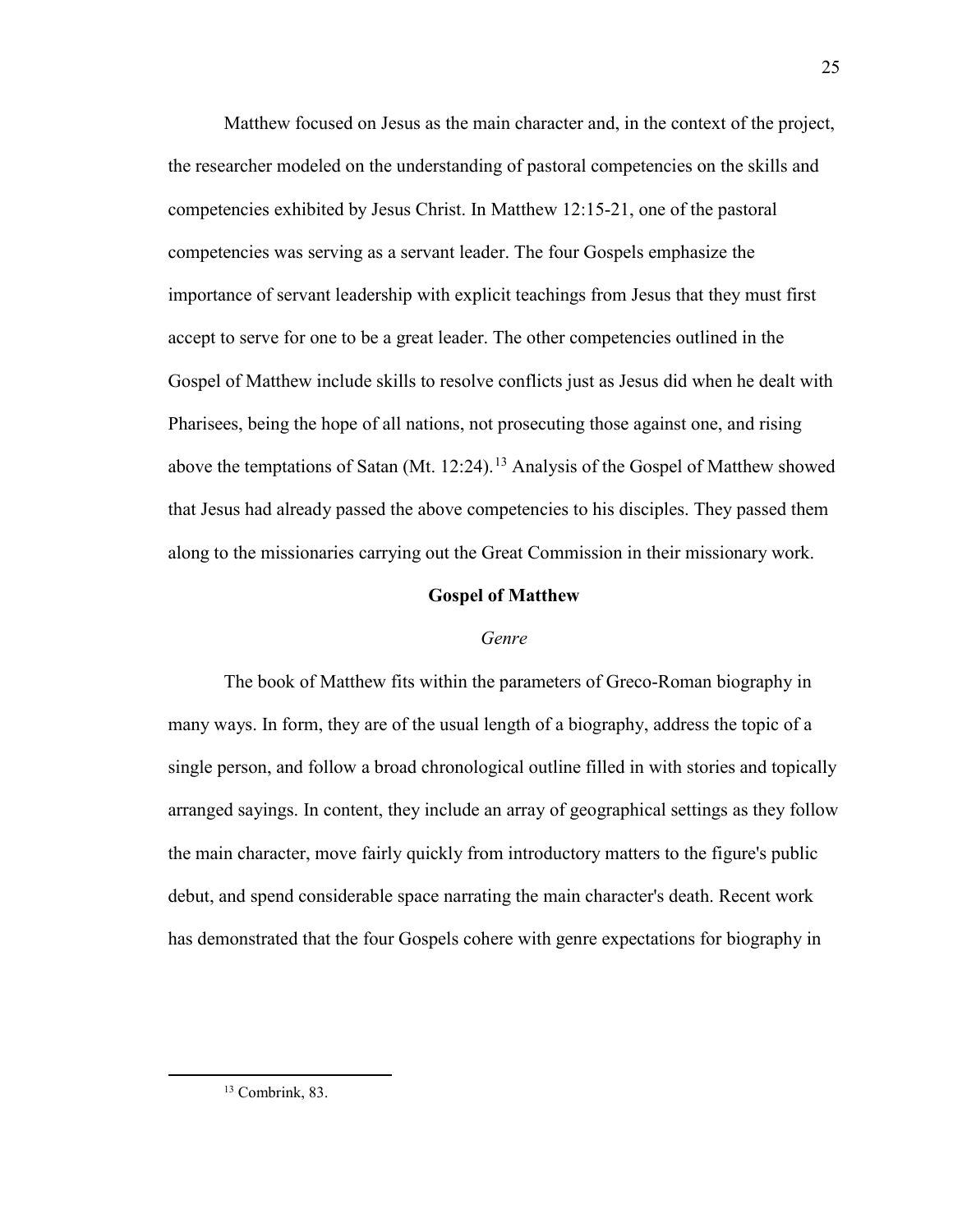their broad forms and content, although Luke presents some unique issues regarding this classification.<sup>[14](#page-27-1)</sup>

All four Gospels have unique features attributable to their Jewish context and subject matter and their goal of shaping the ecclesial communities for which they were written. The pervasive use of the Old Testament in Matthew, for example, provides a unique starting point for understanding its genre. As N. T. Wright suggested the Gospels are "Jewish-style biographies, designed to show the quintessence of Israel's story played out in a single life. Therefore, the gospels are the story of Jesus told as the history of Israel in miniature."[15](#page-27-2) If the Gospels purport to be a continuation of Israel's Scriptures and story, then an appropriate reading strategy attends to the ways Matthew uses Old Testament text and stories. Matthew's intended audience, the Church, also informs the evangelist's telling of the Jesus story. Matthew is an ecclesial document intended to shape the life and practices of the Gospel's audience.

#### *Author*

<span id="page-27-0"></span>Matthew is the implied author of the Gospel of Matthew.[16](#page-27-3) Kingsbury explained that the Gospel of Matthew is a narrative to persuade readers to Matthew's recount of the events as the true account, which is a common theme in all the Gospels. The exploration of the Gospel of Matthew led to the question of what set Matthew as the implied author of the Gospel, apart from the other authors in the other Gospels. One of the perspectives

 $\overline{a}$ 

<span id="page-27-1"></span><sup>14</sup> Richard A Burridge, *What Are the Gospels? A Comparison with Graeco-Roman Biography,* 2nd ed. (Grand Rapids, MI: William B. Eerdmans, 1995): 185-212.

<span id="page-27-2"></span><sup>15</sup> Nicholas T. Wright, *The New Testament and The People of God* (Minneapolis, MN: Fortress Press, 1994): 402.

<span id="page-27-3"></span><sup>16</sup> Jack D. Kingsbury, "The Rhetoric of Comprehension in The Gospel of Matthew," *New Testament Studies* 41, no. 3 (February 1995): 359.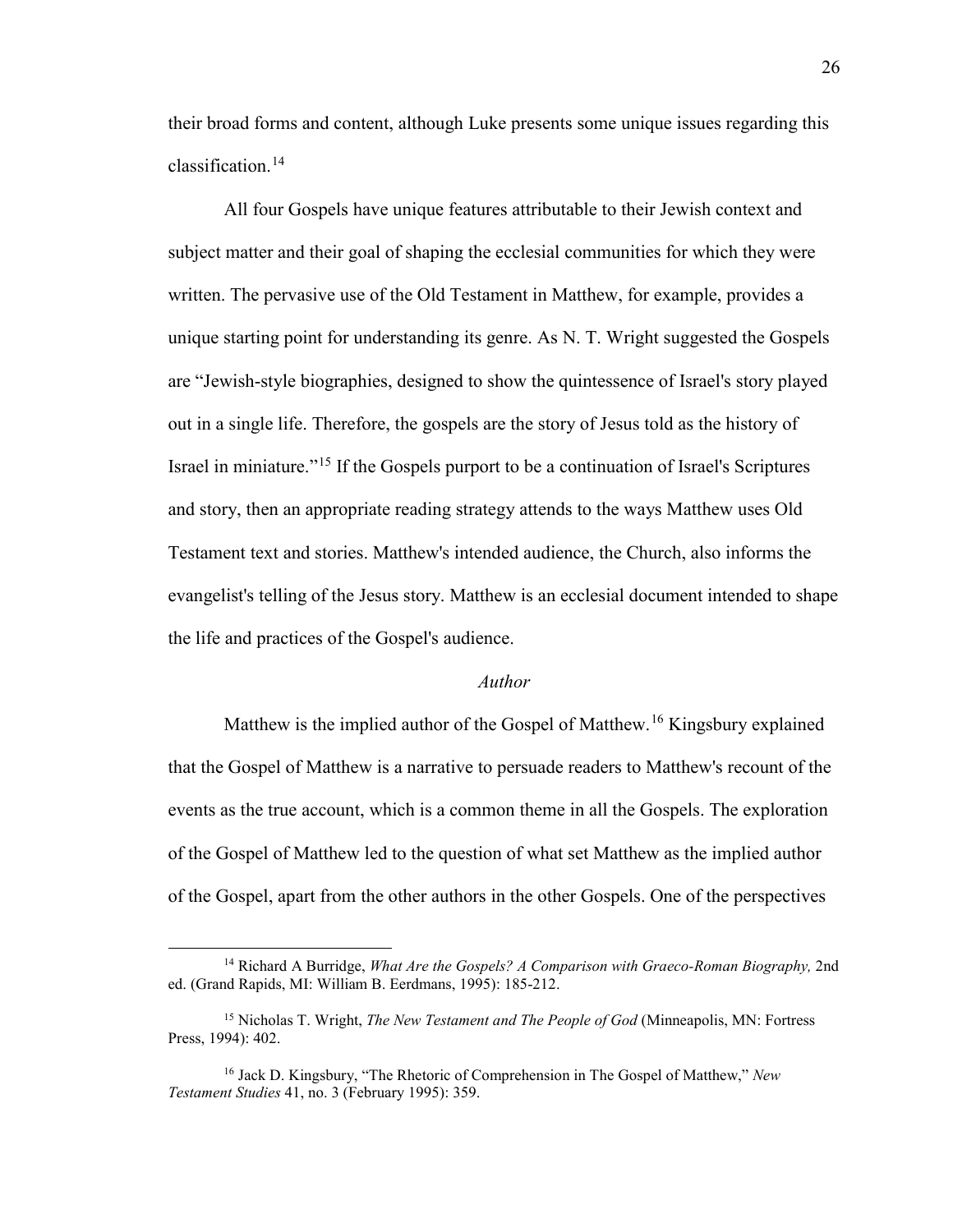was that Matthew applied the strategy of persuading Christians on the accuracy of his theological point of view by establishing God as the supreme authority.<sup>17</sup> The author further explained that by making God the supreme authority, God becomes the primary source of the theological point presented by the author of the Gospel of Matthew.

The framing of the narrative by Matthew as the implied author of the Gospel of Matthew has the implications of persuading readers to his theological point of view as God has sanctioned it. One of the most examined verses in the Gospel of Matthew is Matthew chapters 1 and 2, where Matthew as the author replaces the work of Mark to his theological interpretation. The origin of Jesus as the Son of God in the introductory chapters in the Gospel of Matthew establishes a lineage in the Old Testament, with Jesus being referred to as the Son of David and Son of Abraham.<sup>18</sup> As the implied author, this implies that Matthew was concerned with the continuity of Messiahship, as prophesied in the Old Testament, and the continuity of Israelites as God's chosen people.[19](#page-28-2) The introductory chapters in the Gospel of Matthew set the theme that has made the book of Matthew subjected to criticism as being biased against the gentiles and having adopted a Jewish standpoint.<sup>[20](#page-28-3)</sup> The gentile bias in the Gospel of Matthew further portraysMatthew (implied author) as one who found tax collectors to be distasteful (the gentiles in Mt. 21:

<span id="page-28-0"></span> $\overline{a}$ 

 $17$  Kingsbury, 359.

<span id="page-28-1"></span><sup>18</sup> William Loader, "What Light Does Matthew's Use of Mark in Matthew 1-4 Throw on Matthew's Theological Locations," *HTS Teologiese Studies/Theological Studies* 72, no. 4 (2016): 2.

<sup>19</sup> Combrink, 76.

<span id="page-28-3"></span><span id="page-28-2"></span><sup>20</sup> Kenneth W. Clark, "The Gentile Bias in Matthew," *Journal of Biblical Literature* 66, no. 2 (June 1947): 165.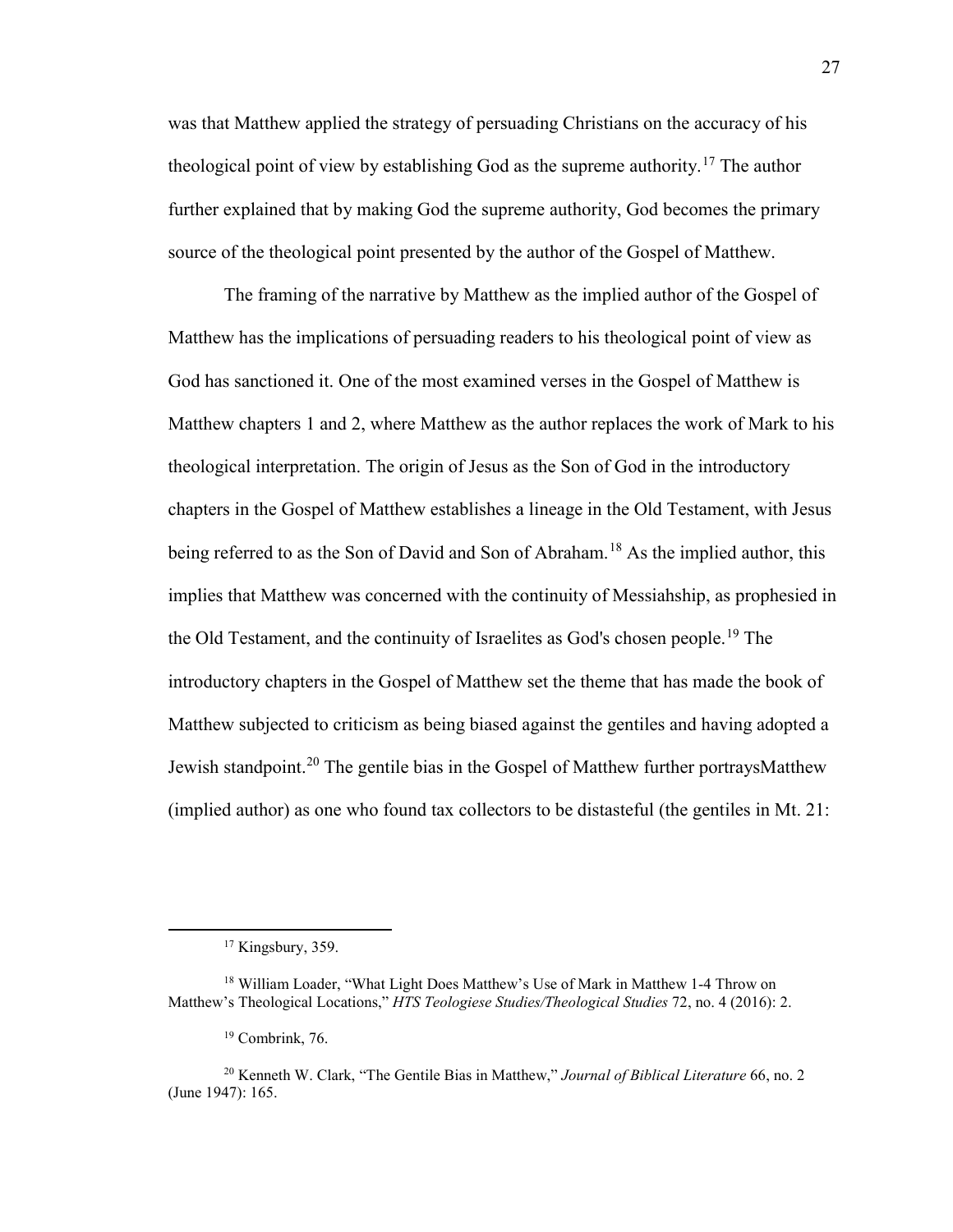31-32), to be hypocrites (Mt. 6:7), as vain (Mt. 6:25-32), and as wolves dressed in sheep's clothing (Mt. 10:16).

In summary, it has been implied that a converted Jew wrote the Gospel of Matthew, which would explain the observed bias against gentiles.<sup>21</sup> Also, the emphasis on making the Gospel of Matthew the Word of God talks to the need of establishing the Jews as the chosen people to inherit the kingdom of God. The above analysis led to the inference of how the author of the Gospel of Matthew applies in the context of pastoral competence. The highlight of the Gospel of Matthew is the Great Commission, where the author emphasizes Jesus having the direct authority of God, and this, by giving it to the disciples, he made them competent to be messengers of God in spreading the Gospel.<sup>[22](#page-29-1)</sup>

Another analysis is that Matthew, as the implied author of the Gospel of Matthew, was pro-Jewish to promote acceptance of the Great Commission as not coming from Jesus Christ alone but from the power of all heaven. Matthew, as the author, also sets precedence largely applied in the ministry today. That is the use of both the Old Testament and New Testament to analyze contemporary issues within the society to promote evangelism. The story of Jesus, from prophecy in the Old Testament, to his birth, to the work of John the Baptist, preparing the way by baptizing those who repent and the continuation of Evangelism from Moses to Jesus and the Great Commission served as exemplar examples of how modern-day pastors should build a narrative to convert disciples and facilitate the spread of the Gospel.

<span id="page-29-0"></span> $21$  Clark, 165.

<span id="page-29-1"></span> $22$  Kingsbury, 359.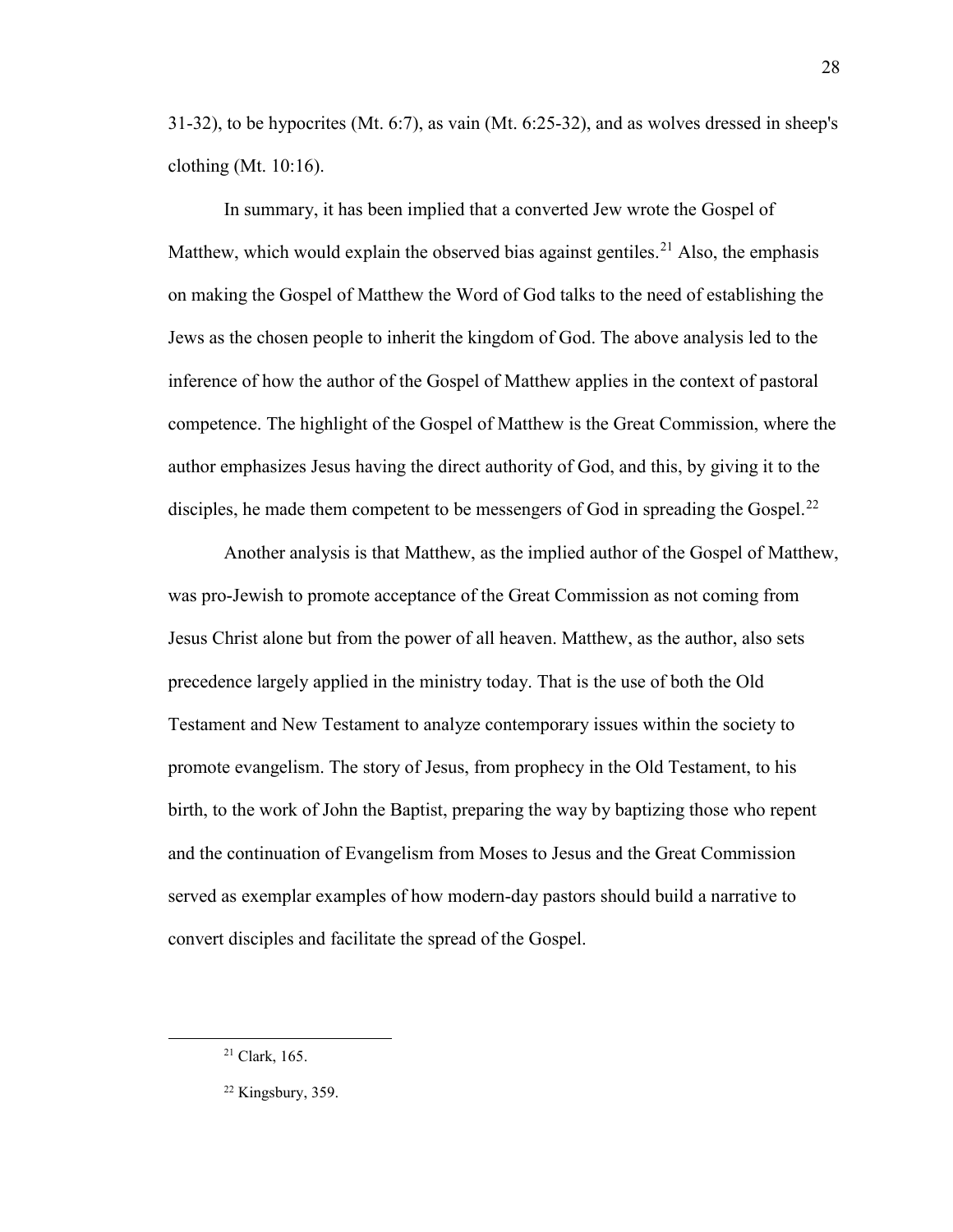#### *Audience*

<span id="page-30-0"></span>A hypothesis in the analysis of the audience intended to receive the Word of God as stipulated in the Gospel of Matthew is the local community hypothesis.<sup>[23](#page-30-1)</sup> Literary analysis from authors such as Kingsbury, Clark, and Ulrich talk of the author of the Gospel of Matthew being Matthew, who was a Jew, indicating that the Gospel was written for the primary audience of Jews.<sup>[24](#page-30-2)</sup> The Gospel of Matthew is told from the narrator's point of view, and he assumes an omniscient point of view, indicating that his view is an accurate account of events as they happened. Taking an omniscient point of view meant that Matthew intended his primary audience, the Jews, to observe their rituals and customs as God intended and instructed in Matthew's Gospel.<sup>[25](#page-30-3)</sup>

Literary analysis showed that scholars have often talked of the problem in the Gospel of Matthew. Historical context shows that the Gospel of Matthew was written between 80 and 90 CE. It was inspired by the political shift as the Jewish community was experiencing conflicts as they were being pushed out of Northern Syria. Establishing the Jewish community as the chosen people was paramount to preserving the Jewish heritage. Therefore, the book of Matthew was written to preserve the Jewish traditions, denunciation of Pharisees and Sadducees, and the rejection of Israel.<sup>26</sup> The preservation of Jewish custom is evident with the emphasis of the genealogy of Jesus being the Son of David and Son of Abraham.

 $\overline{\phantom{a}}$ 

<span id="page-30-4"></span><span id="page-30-3"></span><span id="page-30-2"></span><span id="page-30-1"></span><sup>23</sup> Daniel W. Ulrich, "The Missional Audience of the Gospel of Matthew," *The Catholic Biblical Quarterly* 69, no. 1 (January 2007): 64-83.

<sup>24</sup> Ulrich, 64.

 $25$  Combrink, 66.

<sup>26</sup> Clark, 165.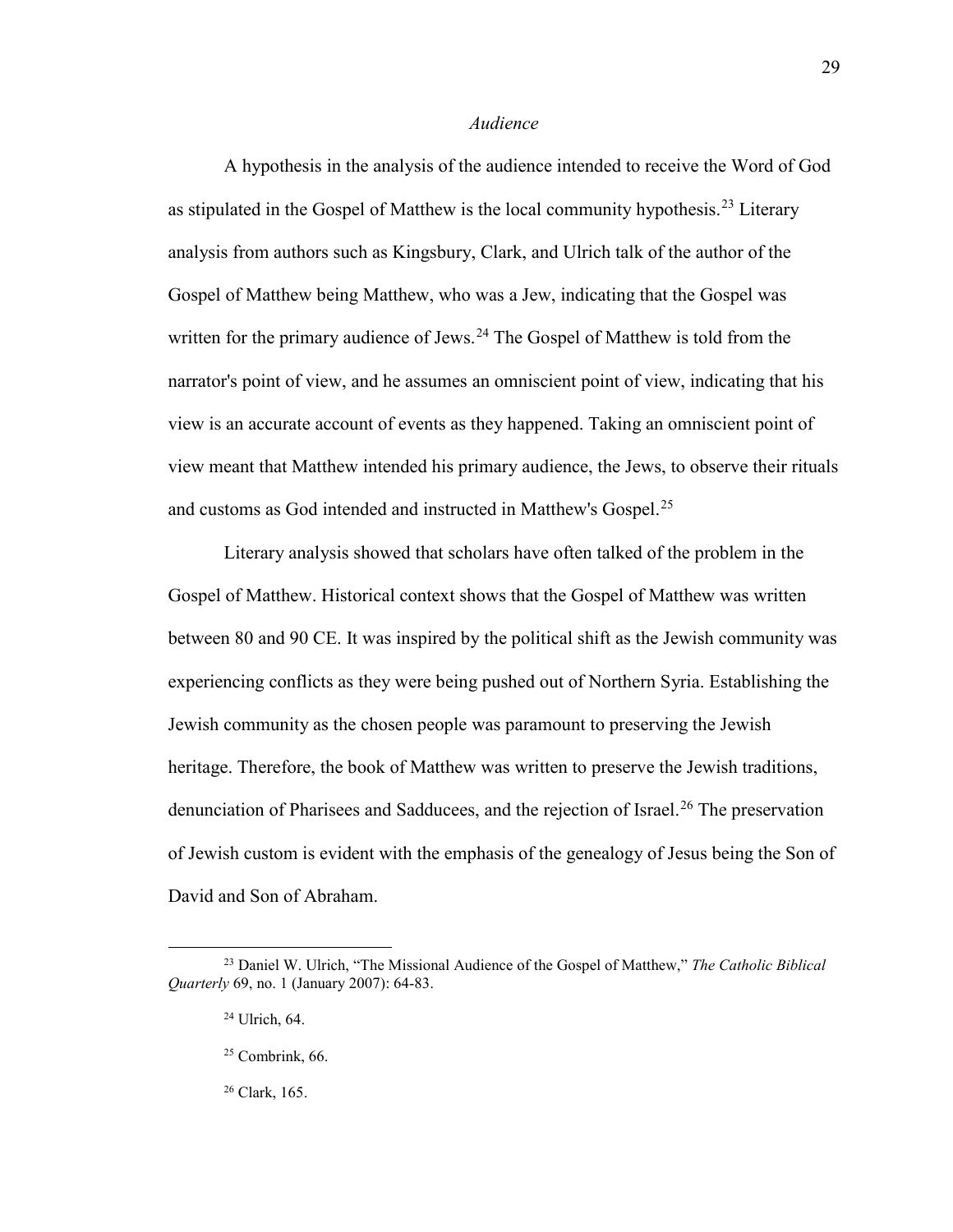Scholars rejected the local community hypothesis, with one of the explanations being that the Gospel of Matthew was written for all Christians, as indicated in the Great Commission, where disciples were instructed to spread the Gospel to all nations.<sup>[27](#page-31-0)</sup> While Matthew is written for the primary audience of Jews, there is an indication of the need for inclusiveness with Christians being both Gentiles and Jews.[28](#page-31-1) Bauckham proposed the perspective of inclusiveness of Matthew to all Christians as he rejected the local community hypothesis based on the analysis of Matthew 28:18-20.<sup>[29](#page-31-2)</sup> Further development in the analysis of audience in the Gospel of Matthew, as proposed by Ulrich, rejected the hypothesis of the audience being all Christians and stated that the primary audience was the missionaries charged with spreading the Word of God in the Great Commission.<sup>[30](#page-31-3)</sup> The analysis was that the audiences in the Gospel of Matthew are the missionaries. They were given the mandate to go to all inhabited parts of the world and spread the Gospel to those who would welcome the Word of God (Mt. 24:14).<sup>[31](#page-31-4)</sup>

One of the pastoral competencies required in the Church today is the capacity of a Pastor to reach people of all nations. This means that Pastors must be at the frontline, promoting equality of all persons regardless of gender and ethnicity. Evangelism through the spread of the Word of God is still present, though to a small extent following the role of globalization in bringing people together. Therefore, all nations mean one's Church where the pastor is ministering. In this context, the analysis followed by the researcher

<span id="page-31-3"></span><span id="page-31-2"></span><span id="page-31-1"></span><span id="page-31-0"></span> $\overline{\phantom{a}}$ 

 $30$  Ulrich, 66.

30

<span id="page-31-4"></span><sup>31</sup> Ulrich, 66.

<sup>27</sup> Ulrich, 66.

<sup>28</sup> Ulrich, 66.

<sup>29</sup> Ulrich, 66.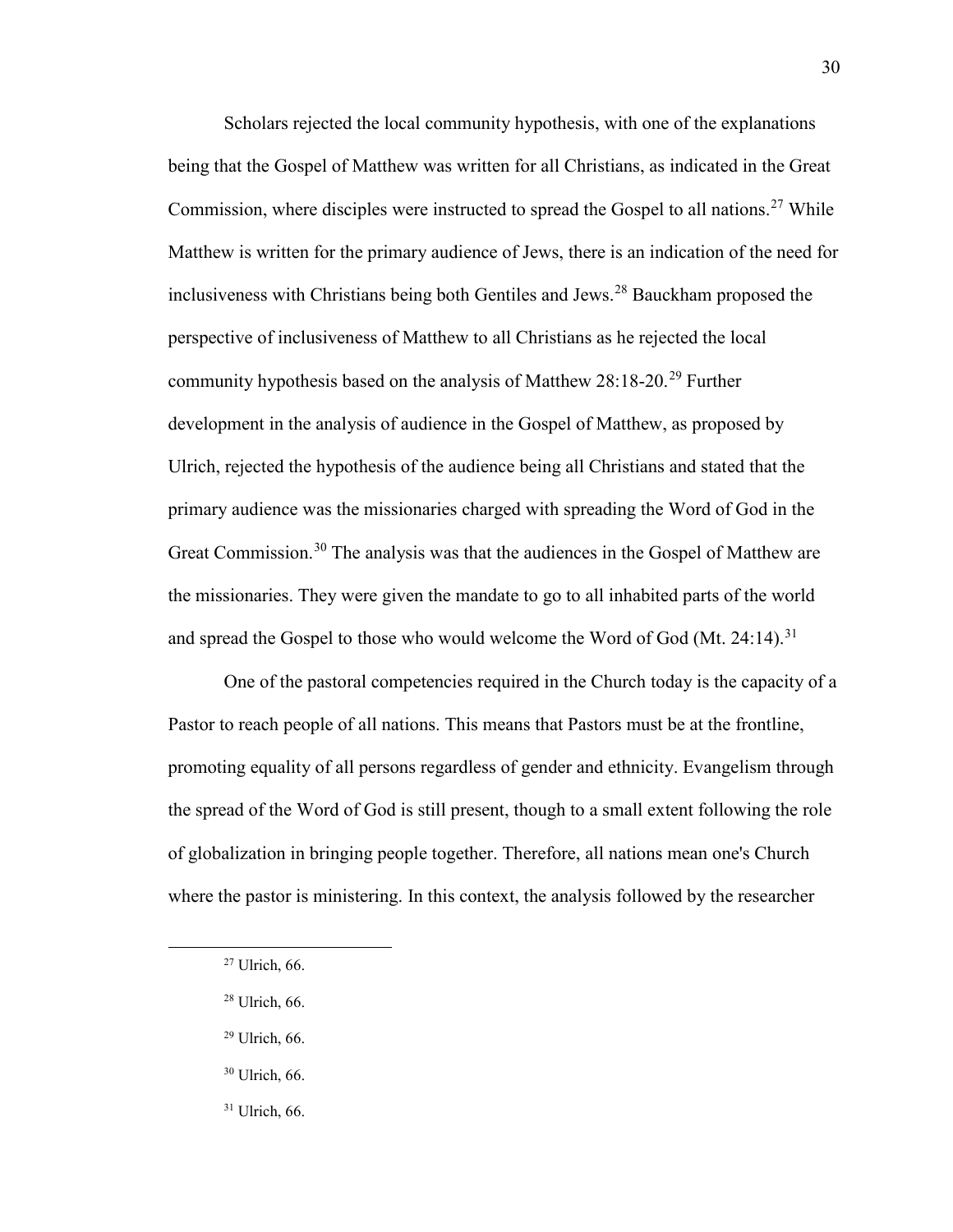was that the audience inferred in the Gospel of Matthew was all people who are willing to listen and accept the Word of God. As pastors, the primary role in fulfilling all nations' part in the Great Commission is working with the local communities to spread the Word of God, convert persons to Christians, and baptize them in the name of God and His authority.

#### *Purpose*

<span id="page-32-0"></span>Matthew describes Jesus' ministry in a narrative about Jesus' works and a discourse containing Jesus' words, where God raises Jesus from the dead, reversing Jesus' unjust crucifixion and empowering Him to commission the disciples for world mission.

"Jesus then teaches His disciples to expect severe opposition and persecution in their ministries." "He then teaches His disciples through parables that reception of the kingdom message will be mixed." "As the ministry continues, opposition becomes clearer, and Jesus again teaches His disciples about values and relationships in their community." "Jesus meets his disciples in Galilee and commissions them to make disciples from all nations." "Matthew equips his Christian Jewish community with the Torah fulfilling teaching of Jesus on righteous living, on the opposition during mission, on the mixed external reception of the message, on the internal values that characterize his community, and on how to live in light of His coming." "This teaching and Jesus' powerful presence will enable the community to continue kingdom ministry to Israel and begin disciplining the Gentiles."[32](#page-32-1)

<span id="page-32-1"></span><sup>&</sup>lt;sup>32</sup> David L. Turner, *Matthew*, Baker Exegetical Commentary on the New Testament (Grand Rapids, MI: Baker Academic, 2008), 1-2.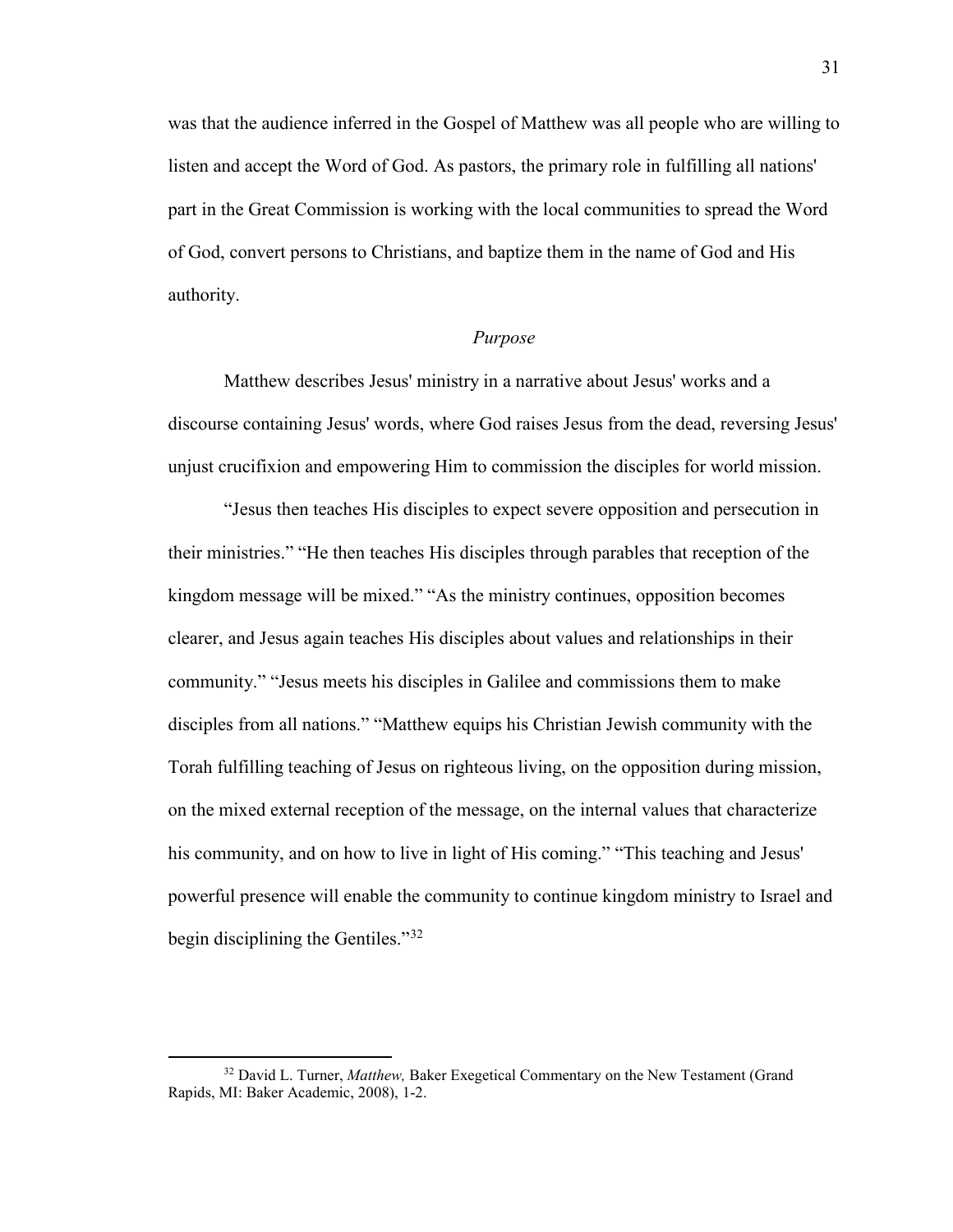#### **The Great Commission**

<span id="page-33-0"></span>A commission can be best understood as a command that may or may not involve a revelation.<sup>33</sup> An example of a commission in the New Testament is found in Mark 1:17, where the disciples were commissioned to be the fishers of men. A look at the work of Jesus shows that he understood that spreading the Gospel would necessitate help. This is why he converted men to disciples through baptism.<sup>[34](#page-33-2)</sup> There are instances in the New Testament where Jesus sent two disciples at a time to preach the Gospel and return to Him with the reports. This analysis will show a distinct difference between the commission as dictated in Mark 1:17 and Matthew 28:18-20. The commission in Mark 1:17 indicates that Jesus did tell the disciples to convert men, who are taken to be Israelites. This suggests that the Christians were not focused on spreading Christianity to the rest of the universe at the time.<sup>[35](#page-33-3)</sup>

Matthew 28:18-20 is the Great Commission because of the description of the setting. First, from literary analysis, it is a great ending to the Book of Matthew as it portrays the divine power of God and His Majesty, which fulfills the climax of Matthew's narrative (see Davies and Allison 1997:687-689).<sup>[36,](#page-33-4) [37](#page-33-5)</sup> The scene is described in the

<span id="page-33-1"></span><sup>33</sup> Eike Best, "The Revelation to Evangelize the Gentiles," *The Journal of Theological Studies* 35, no. 1 (April 1984): 1.

<span id="page-33-2"></span><sup>34</sup> Benjamin L. White, "The Eschatological Conversion Of 'All the Nations' in Matthew 28.19-20: (Mis)Reading Matthew Through Paul," *Journal for The Study of The New Testament* 36, no. 4 (2014): 353- 382.

<sup>35</sup> Best, 1.

<span id="page-33-4"></span><span id="page-33-3"></span><sup>36</sup> Dale C. Allison and W. D. Davies, *A Critical and Exegetical Commentary on The Gospel According to Saint Matthew Volume 3: Commentary* (Edinburgh: T&T Clark, 1997): 687-689.

<span id="page-33-5"></span><sup>37</sup> David C. Sim, "Matthew, Paul and the Origin and Nature of the Gentile Mission," *HTS Theological Studies* 64, no. 1 (March 2008): 378.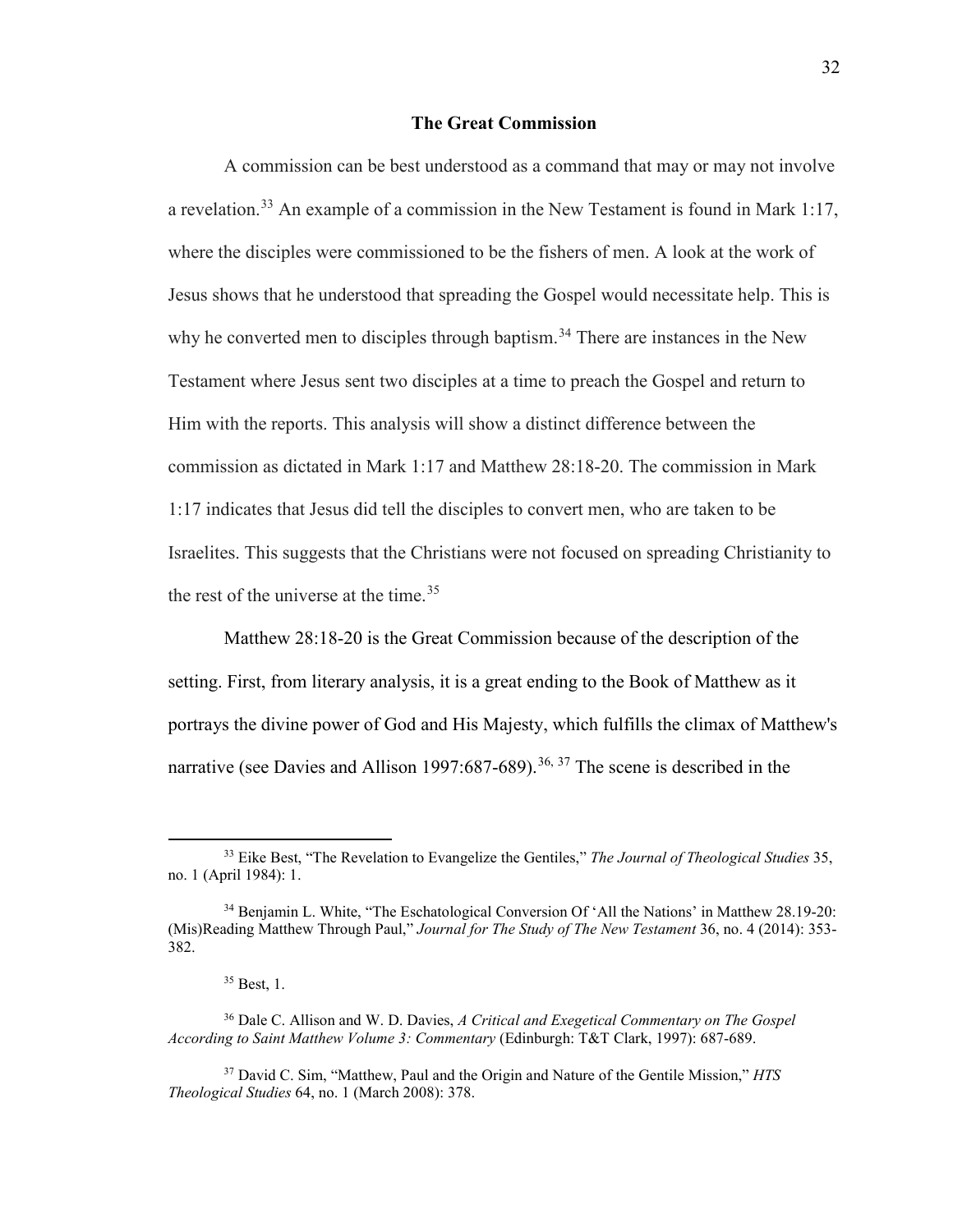context of Jesus just having risen from the dead, therefore, conquering death. He appears to his disciples on a mountain in Galilee and declares that all authority in heaven and earth has been given. At this point, he then charges his disciples to make other disciples of all the nations. The description of the power and majesty during the commission in Matthew 28:18-20 partly makes it the Great Commission. The continuation of the Great Commission can be found in Acts 1:6-11, where Jesus ascended to heaven after giving the instructions. Matthew 28:18-20, in the researcher's opinion, is the Great Commission because Christianity first ventures from the Jews and Gentiles to the rest of the world ('All of Nations'). Secondly, it signifies that Jesus ascending to heaven (or finishing his work on earth) was not the end of evangelism; rather, the start.

#### **Scholars Analysis of Matthew 28:18-20**

<span id="page-34-1"></span><span id="page-34-0"></span>The analysis of Matthew 28:18-20 has attracted great scholarly interest, with some supporting, others opposing, and others adding on to the meaning of the commission. Davies and Allison proposed that the Great Commission concluding the Chapter of Matthew was a way of the author emphasizing some themes and at the same time resolving the tension in his narrative.<sup>38</sup> Benjamin White further expounded on the themes talked by Sim in quoting Davies and Allison. The author proposed that Matthew develops the New Moses Motif. The purpose for this is that the Jews have been waiting for a 'New Moses,' which is why the presentation of Jesus as a teacher, giving commands, standing over hills, and teaching crowds of people is common. Davies and Allison's scholarly interpretation of the great commission is cited in various texts. They argued that the commissioning of the disciples in the verses resonates with the Old Testament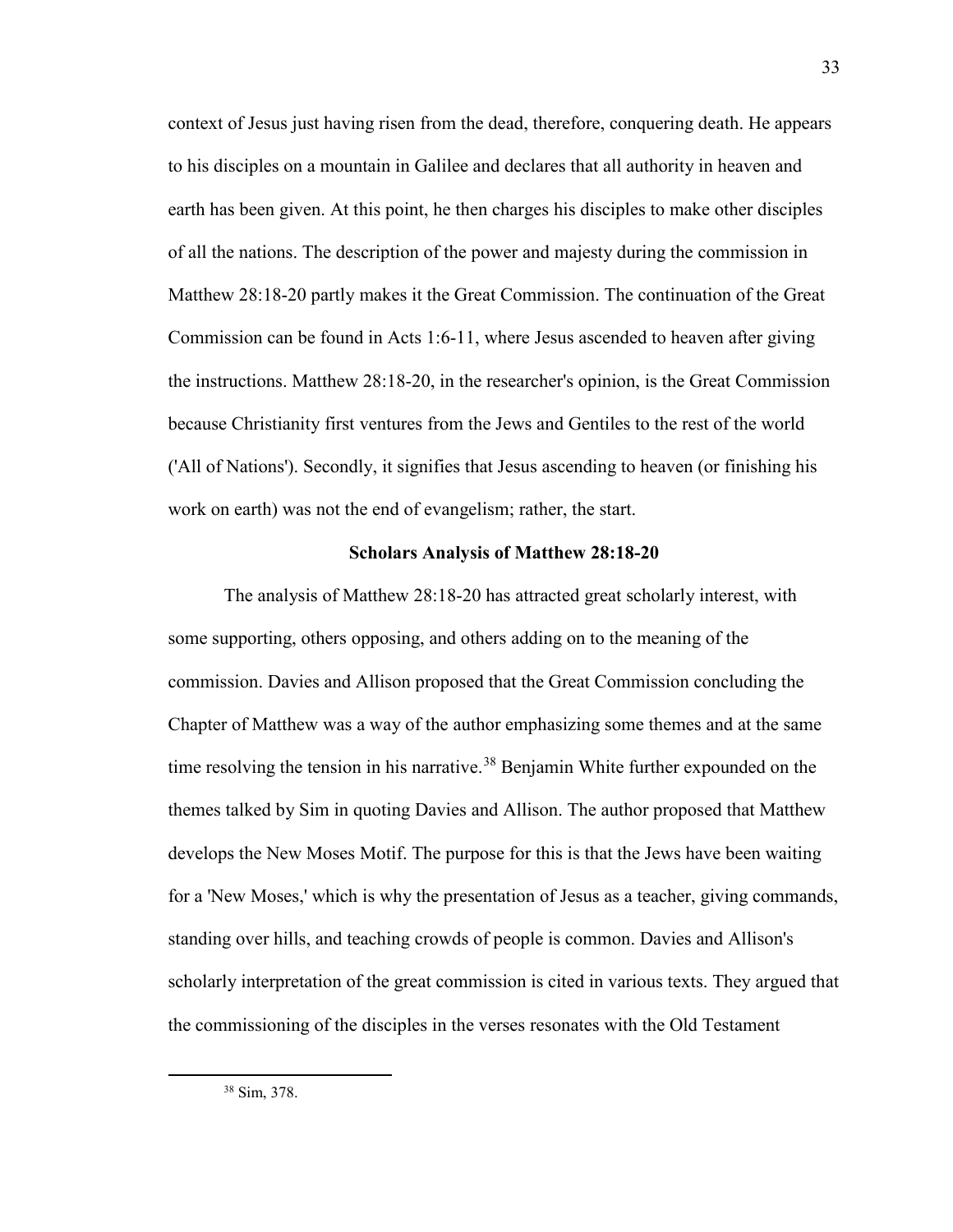commissioning, which describes Moses' commissioning Joshua in their battle against the Amalekites.<sup>[39](#page-35-0)</sup>

Scholars have also examined the Great Commission in the context of Pauline theology. The apostle Paul believed there was only one true God, the God of Israel, and his mission was a direct revelation from God. Sim concluded that Matthew was anti-Pauline.<sup>40</sup> The relevance of Paulian theology in this context was that he believed in his mission to the Gentiles only, while Peter was to observe his mission to the Jews and insisted on the independence of the two missions. Stanton has also argued that the work of Matthew was neither pro-Pauline nor anti-Pauline but just unPauline.<sup>[41](#page-35-2)</sup> The scholar makes a case that Matthew believed the Great Commission was a mission from God, neither to the Jews nor the Gentiles, but to everyone, with the same message of baptism, conversion to Christianity, and spreading the Gospel.

The works of Davies and Allison (see Patte  $3<sup>42</sup>$  showed that the verses in the Great Commission are open-ended. This means that everyone who accepts the commission can assume their role in spreading the Gospel. A breakdown of the verses as interpreted by Davies and Allison are such that Jesus has a universal significance (All of Nations).<sup>[43](#page-35-4)</sup> The reassurance is a revelation that Jesus knew the Great Commission was a

<span id="page-35-1"></span><span id="page-35-0"></span> $\overline{a}$ 

<sup>43</sup> Patte, 544.

<sup>39</sup> Sim, 378.

 $40$  White, 10.

<sup>41</sup> Sim, 378.

<span id="page-35-4"></span><span id="page-35-3"></span><span id="page-35-2"></span><sup>&</sup>lt;sup>42</sup> Daniel Patte, "Reading Matthew 28:16-20 With Others: How It Deconstructs Our Western Concept of Mission," *HTS Teologiese Studies/Theological Studies* 62, no. 2 (2006): 521-555.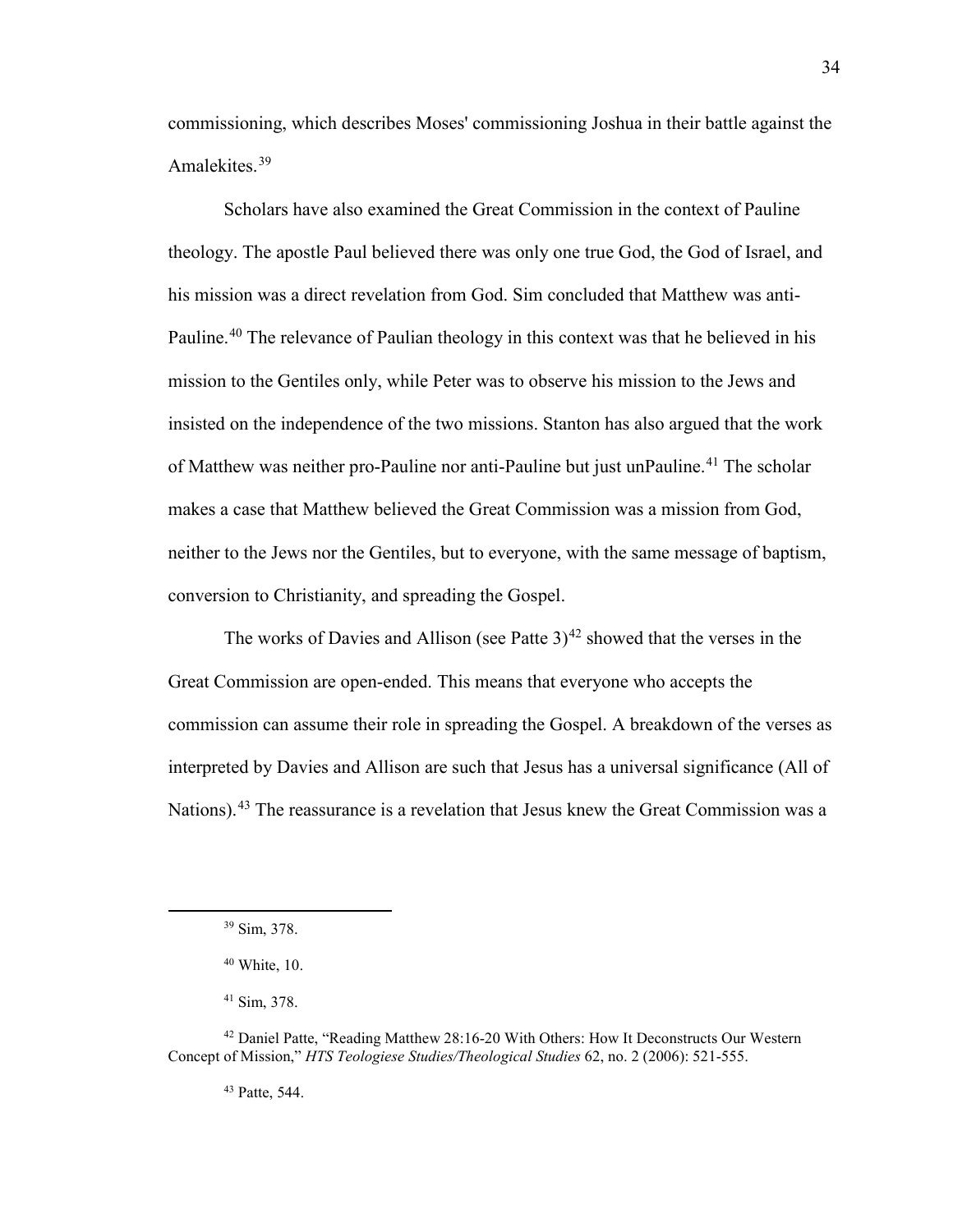challenging command. He promised to always be with his disciples, which is a testimony to God's grace and divine presence.<sup>[44](#page-36-0)</sup>

## *The Great Commission and the Role of Pastors*

The climax of the Gospel of Matthew in the context of pastoral competencies was in the Great Commission in Matthew 28:18-20. It is also the conclusion of the Gospel of Matthew. The mandate of those who obey the call of Christ in the Great Commission is clear. That is, Jesus will be with those who make disciples through baptism and teaching.[45](#page-36-1) The basis for a theological understanding of pastoral competencies in the Gospel of Matthew can be categorized in the paradigms of Christology and Soteriology. The work of Matthew builds on the deity of Jesus Christ.<sup>[46](#page-36-2)</sup> Matthew shows how Jesus was a son of man, who rose through his dedication to the work of God to be exalted as the beloved Son of God. An examination of the Christology perspective of Matthew relates to the review of pastoral competencies by showing that Jesus rose to the deity through his dedication to the work of God. Similarly today, pastors who follow and obey the Word of God will be exalted above other men to guide the disciples, and this counts as a form of pastoral competence.

The theological paradigm of Soteriology in the context of pastoral competency based on the Gospel of Matthew introduces the subject of salvation. There is an emphasis

<span id="page-36-0"></span> $\overline{\phantom{a}}$ 

<sup>44</sup> Patte, 524.

<span id="page-36-1"></span><sup>45</sup> Robert H. Gundry*, Matthew: A Commentary on His Handbook for a Mixed Church Under Persecution* (Grand Rapids, MI: W.B. Eerdmans, 1994), 597.

<span id="page-36-2"></span><sup>46</sup> Kevin J. Vanhoozer et al., *Dictionary for Theological Interpretation of The Bible* (Grand Rapids, MI: Baker Academic, 2005), 486.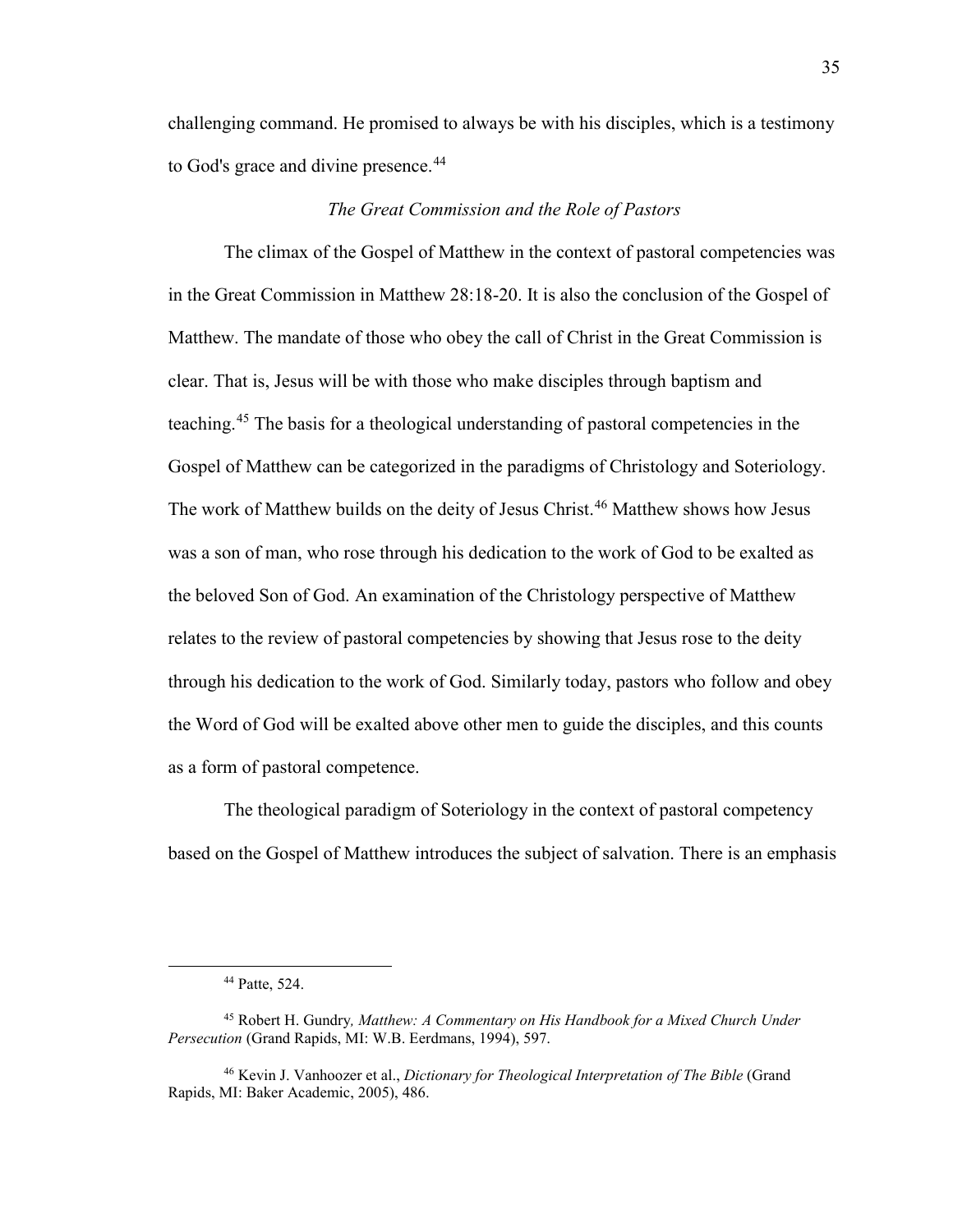that Jesus will only be with those baptized and have accepted Christ as their savior.<sup>[47](#page-37-0)</sup> The examination of salvation is two-fold. In this case, one of the pastoral competencies is the capacity to rid their followers of physical sin through preaching, teaching, and promoting the virtues of love and forgiveness.<sup>[48](#page-37-1)</sup> The next step is to help their followers make the right choice of eternal salvation by showing them the righteous path. To achieve this, the Pastors must exhibit competence by first accepting salvation, refraining from physical sin, showing love and forgiveness, and always repenting for their sins. In this case, the competencies of pastors extend from just being leaders and teachers to being responsible for showing their followers the righteous path. The responsibilities of a pastor were outlined in verses 11:22-24 (deliverance from condemnation), 18:14 (deliverance from perishing), 3:7 (deliverance from wrath), and 3:10-12 (deliverance from eternal punishment).[49](#page-37-2)

## *Pastoral Competencies in the Gospel of Matthew*

Even before the birth of Jesus, it was clear that Matthew regarded obedience as one of the core values for Christians to be deemed worthy in the eyes of God. For example, a recount of the immaculate conception of Jesus Christ, by a Virgin Mary, betrothed to Joseph was an exemplar example of what Matthew thought to be a key value in Christians. An angel informed Joseph of the Immaculate Conception, and after he had

<span id="page-37-0"></span><sup>47</sup> Gundry, 597.

<span id="page-37-1"></span><sup>48</sup> Vanhoozer et al., 488.

<span id="page-37-2"></span><sup>49</sup> Vanhoozer et al., 488.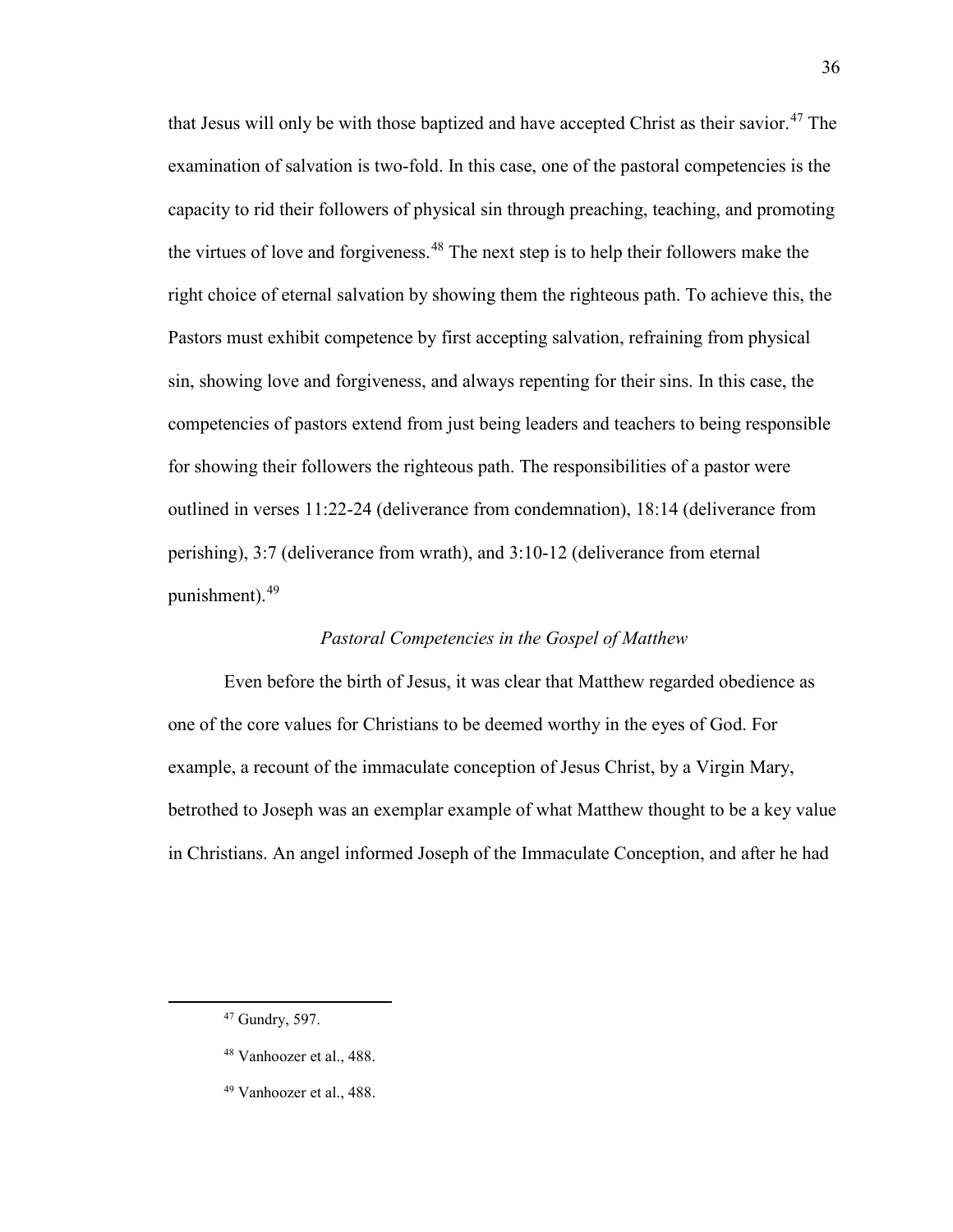reflected on the issue, he saw it wise to take Mary as his wife and shield her from public disgrace (Mt. 1:19-20).<sup>[50](#page-38-0)</sup>

Critical analysis of Matthew 1:19-20, when modeled in the research context of pastoral competencies, showed that God requires his servants to be obedient. Kingsbury inferred that Matthew uses verbs of perception, including 'see' and 'hear' approximately 164 times.<sup>[51](#page-38-1)</sup> There are several recounts of people seeing but not seeing and hearing but not hearing, which indicated disobedience of the Israelites to the Word of God. An interesting fact in the analysis of Matthew 1:19-20 is the fact that God does not expect blind faith from his disciples. The implications for the modern-day Pastor in the Church are that God permitted one to be critical, to analyze and interpret His word for the benefit of congregations, and to promote the understanding of the Word of God. In this case, the importance of critical analysis, the ability to interpret the Word of God, and a capacity to understand the meaning of the Word of God are some of the pastoral competencies highlighted in the Gospel of Matthew.

In examining pastoral competency, the researcher analyzed the Gospel of Matthew to inform the study of what Pastors are required to do. The emergent themes in the Gospel of Matthew are established to be the fulfillment of prophecy in the coming of Jesus Christ. There is a continuation of evangelism by portraying Jesus as the "New Moses." The portrayal of Jesus as the Son of man as opposed to other Gospels such as Luke, where he first established the genealogy of Jesus as the Son of God, serves the purpose of framing the responsibilities of a Pastor today. The Gospel of Matthew shows

<span id="page-38-0"></span><sup>50</sup> Kingsbury, 363.

<span id="page-38-1"></span><sup>&</sup>lt;sup>51</sup> Kingsbury, 360.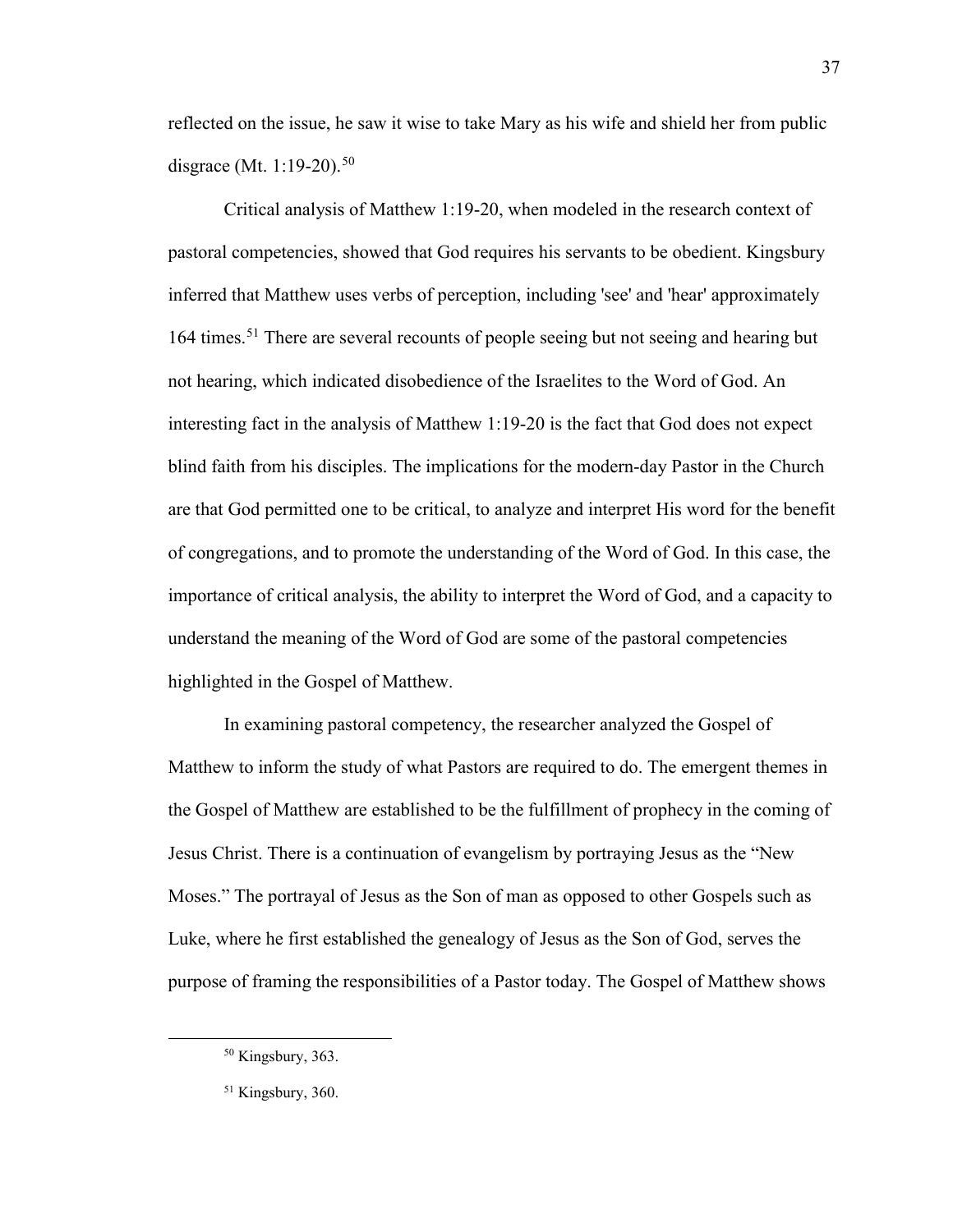that Jesus, as a son of man, accepted God's calling and did the work, which led to his exaltation as the beloved Son of God. Matthew 25:14 talks of the parable of talents where a master left his servants talents, two of whom invested the talents, but one hid his talent, and it did not earn anything and was severely punished. In the ensuing Great Commission, Jesus left his disciples with the mandate of teaching, baptizing, and converting all nations based on his teachings. The conclusion was that the Great Commission ensured the continuity of the work of Jesus charged to the disciples. The talents the disciples inherited were the competencies to fulfill the Great Commission and the eternal promise of Jesus always being with the disciples. Similarly, just as the wealthy man had left his servants' talents to invest, Jesus also left the disciples to invest their inherited talents by spreading the Word of God and converting all nations.

## **Scholars' view of Pastoral Competencies role in the Church**

The Great Commission specifies the competencies that Jesus deemed necessary for the disciples to carry on His work. It has been established through the scholarly works of Davies and Allison<sup>[52](#page-39-0)</sup> that the invitation in the Great Commission is open-ended, meaning that everyone who answers the call will be a disciple. A significant issue facing the Church today is that answering the call alone does not constitute competency in one's role to serve in the mission of Jesus Christ. One of the competencies listed in the verses includes submitting to the authority of Jesus.<sup>53</sup> What this means in the modern Church is obedience. God commanded obedience from Jesus, and Jesus also commands obedience

<span id="page-39-0"></span><sup>52</sup> Allison and Davies, 688.

<span id="page-39-1"></span><sup>53</sup> Patte, 524.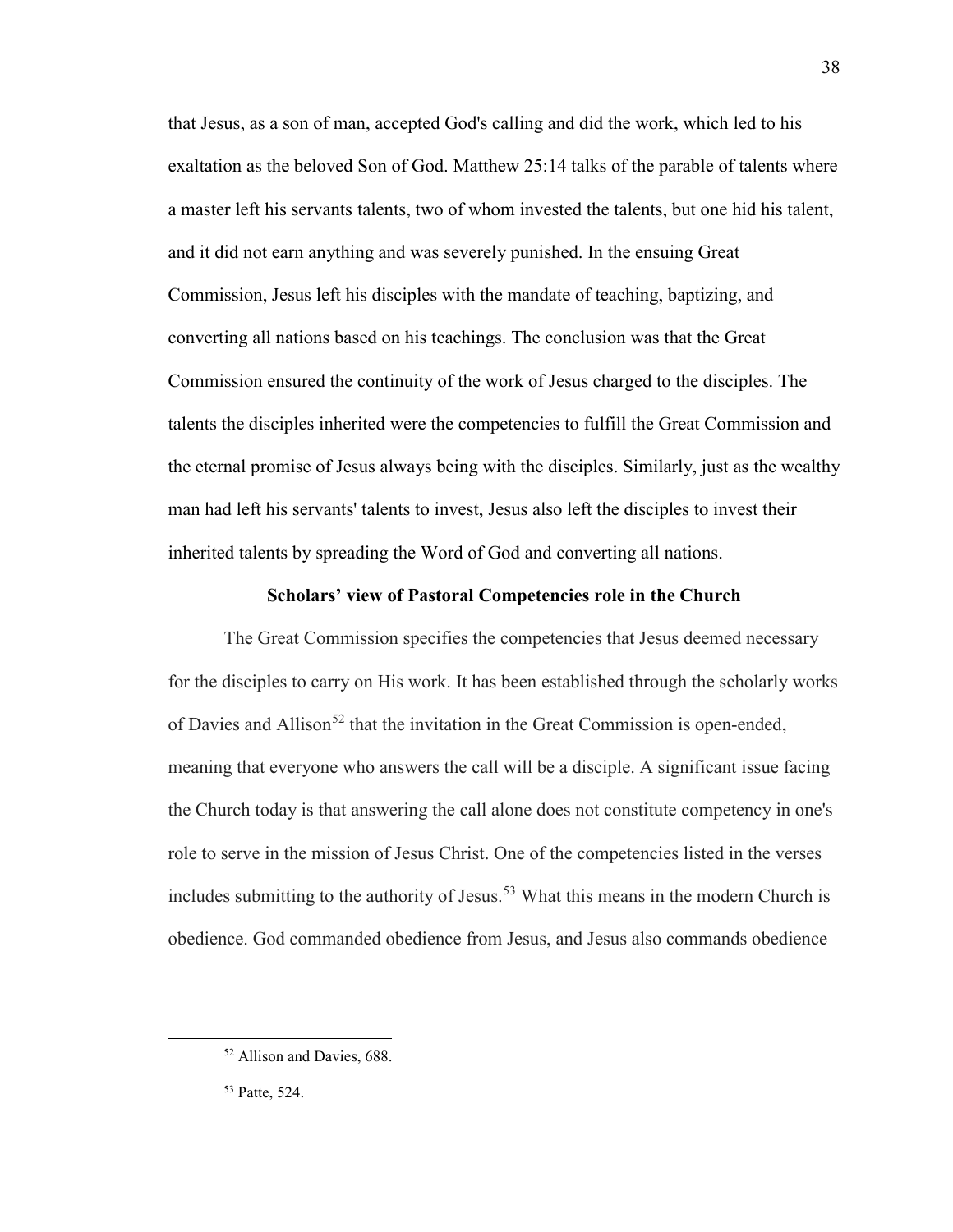from his disciples, and this obedience is eternal.<sup>[54](#page-40-0)</sup> Jesus first commissioned the disciples to teach the converts all he had taught them. Pastors today have the Word of God, and one of the competencies requires that they understand the word before teaching it.<sup>[55](#page-40-1)</sup> In this case, one can infer the fact that Jesus mandated some theological training as even the original disciples were taught the Word of God.

A requirement of pastors to be deemed competent is to call people to listen and accept the calling of Jesus Christ. Therefore, the competencies required include educating people on the way of Christ, leading them to repent their sins, baptizing them in the name of the Father, the Son, and the Holy Spirit, and inviting them to the Great Commission to continue with the work. The other competence in the Great Commission is the calling of other people to become disciples and submit to the authority of God.

The universality in the Great Commission may not have been given the attention it deserves. Today, the universal nature of the Great Commission may not necessitate traveling to all corners of the earth to preach the Gospel. Application of the universality of the Great Commission means that for a pastor to be competent, they should be able to reach all people, irrespective of age, gender, and ethnicity. The Bible calls for pastors to treat all persons equally as they are in the eyes of God. The Great Commission also calls for the competence of leading by example. The disciples are to follow in the footsteps of Jesus. The common theme in the New Testament was that despite Jesus having all authority over heaven and earth, he did not "lord" over everybody and instead was a servant first.

<span id="page-40-0"></span><sup>54</sup> White, 22.

<span id="page-40-1"></span><sup>55</sup> Patte, 538.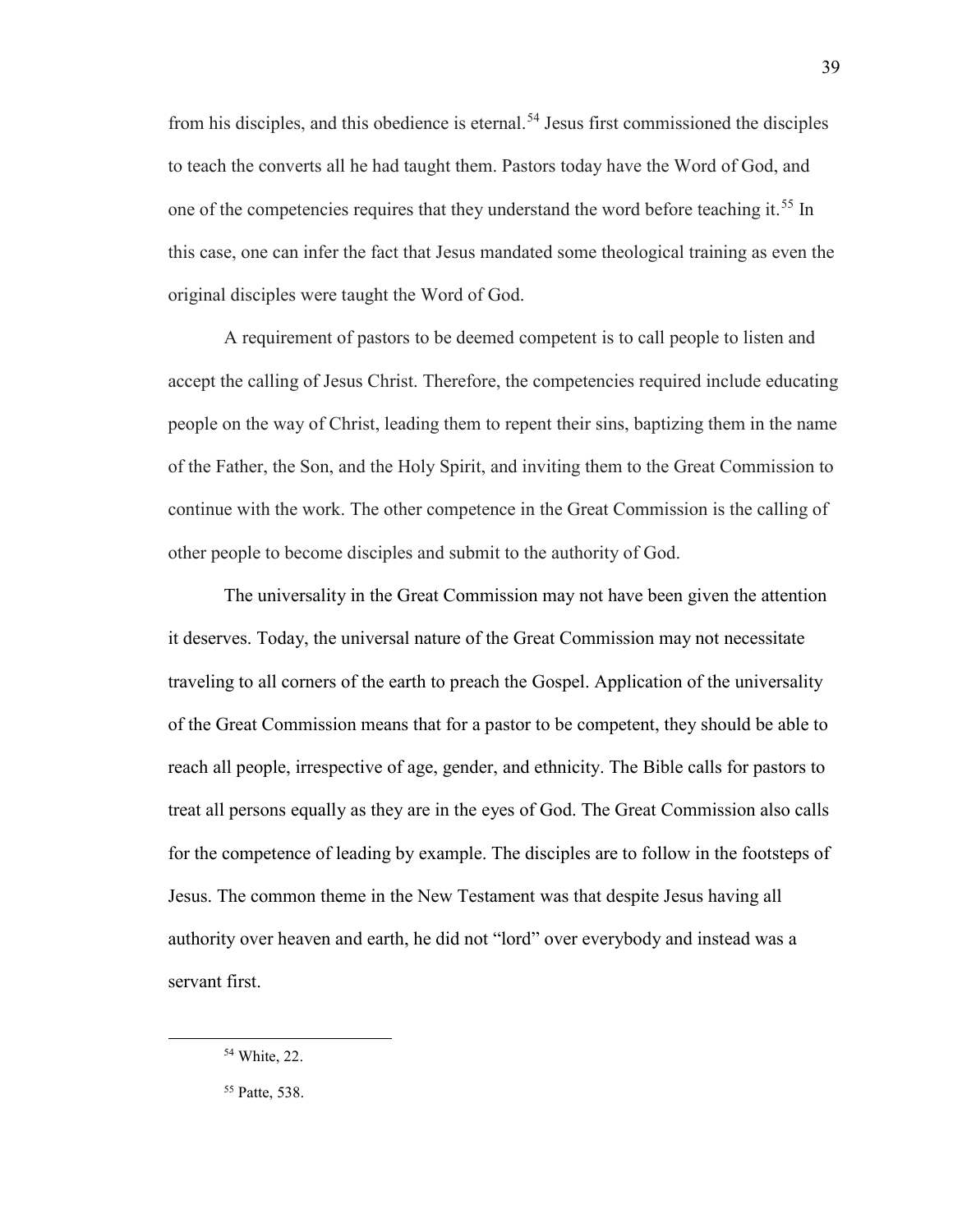#### **Conclusion**

The Gospel of Matthew was utilized to form the theological framework in understanding pastoral competence. One of the emergent themes in the Gospel of Matthew is establishing Jesus as part of the holy trinity. The significance is that in the Great Commission, when Jesus gave the disciples the mandate to spread the Gospel, he did so with all the authority in heaven. Analysis of the Gospel of Matthew showed that the theme of servant leadership is among the key competencies championed in the life and work of Jesus. The historical context of the Gospel of Matthew implies it was written in a time of conflict, which explains why great leadership was important. The researcher concluded that the audience inferred in the Gospel is whoever listens and accepts the Word of God. Those who accept the calling must demonstrate skills and competencies including servant leadership, conflict resolution, and capacity to reach people of all nations (bridging ethnical diversities), bear the vision for mission work beyond their Church of ministry, and be the beacon of hope to all nations.

When a person follows the footsteps of Christ, they embark on the quest of finding the true meaning and purpose of his life, which is the greatest example of being a servant leader and forms the very basis of theological foundation. Such a journey includes hardships and adversities, it is a test of his wits, as well as abilities. The theological factor involves his outreach towards God and Jesus, and one cannot complete the journey unless he possesses leadership skills under the junction of the Holy Spirit.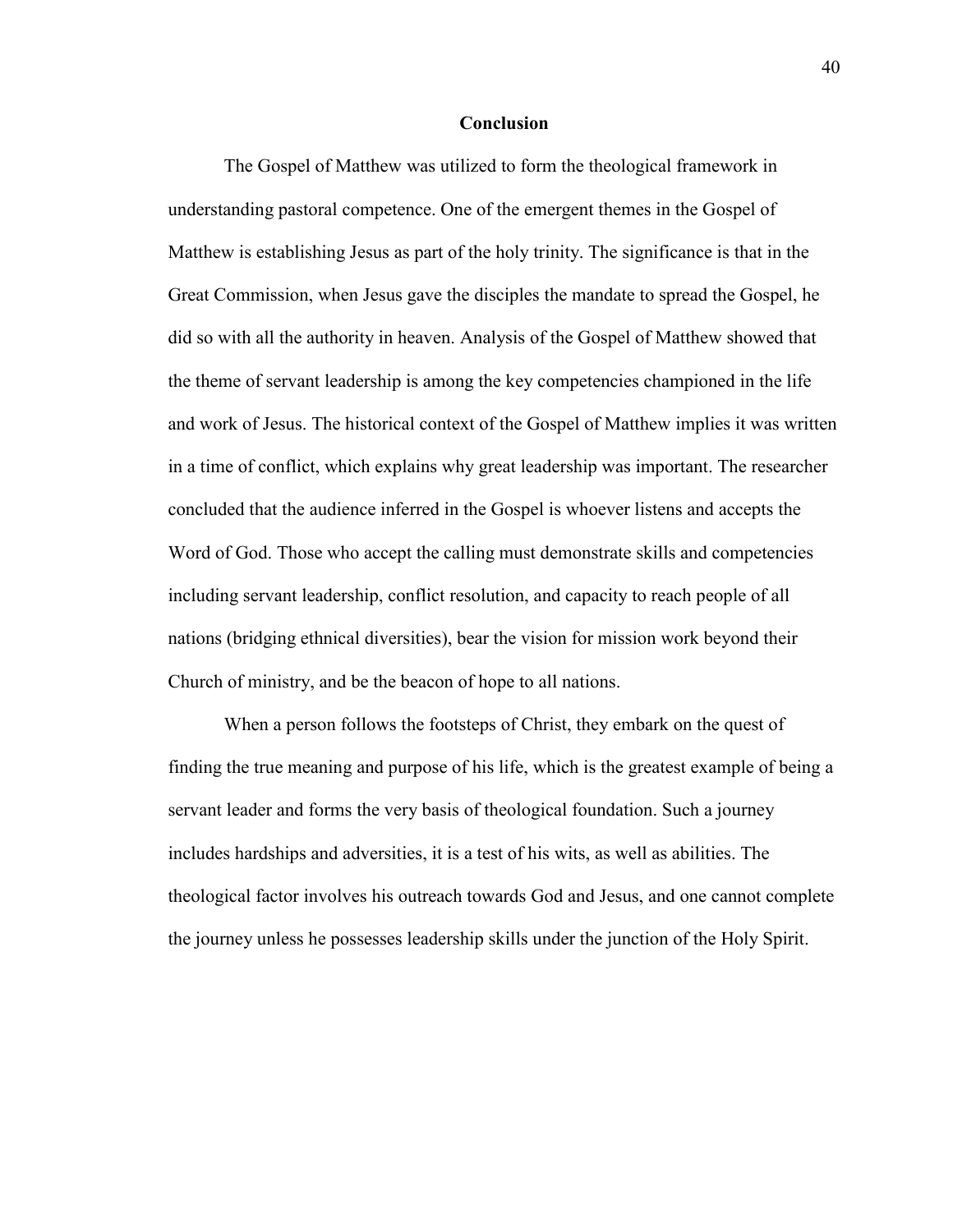#### CHAPTER THREE: LITERATURE REVIEW OF SERVANT LEADERSHIP

A man who loves his people and serves them in every possible way is a leader, and leaders are not triggered by reaching higher ranks but by serving and helping people in the name of God. They ask people to follow their vision, and in the house of God, that vision is the vision of Jesus Christ, based on the word of God. Church leaders must lead the congregants as Jesus led His followers. In recent times, church leaders have drawn the attention of the public, as most of the time, they lack leadership skills. Therefore, a better understanding of the basic principles of the servant leadership model will lay the theological foundation for leadership.

Pastoral competency and effective leadership are extremely critical in the development of any church, and without the presence of any of these two, no church can address effectively the problems faced by the congregation today. This paper addresses the very problem in the inner-city American Baptist churches in the metropolitan part of Cleveland, Ohio. For that, the researcher analyzed in-depth the Great Commission Matthew 28:18-20 and the example of Jesus as a servant leader, and the analysis, in particular, is of great importance as it appeals for robust restructuring and reforms. The assessment begins with the close examination of the relevant literature that provides the groundwork for this paper and concludes that without the establishment of empirically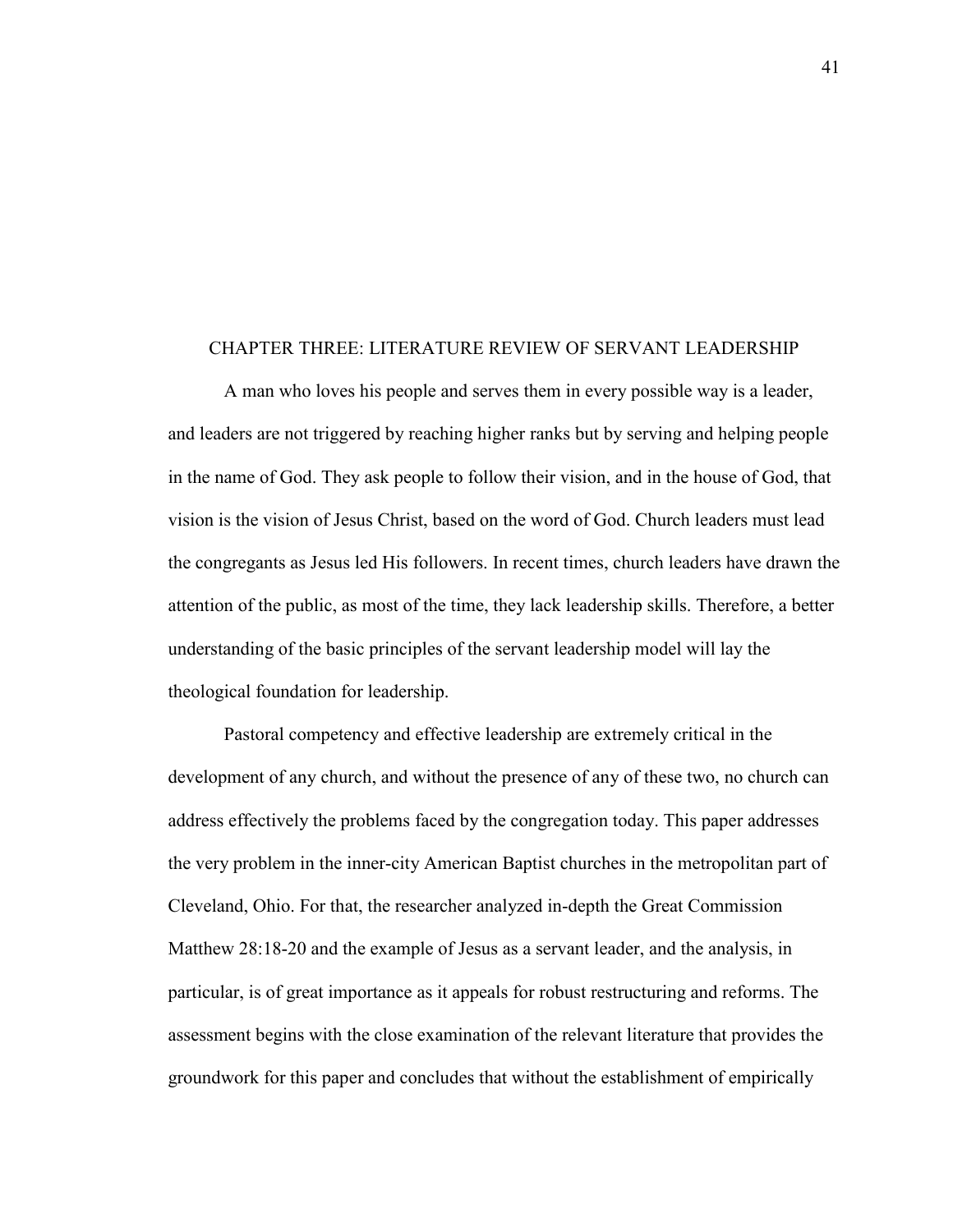proved pastoral competencies, and an effective and universally acceptable scale to gauge these competencies, the church cannot grow itself into an effective institution. An attempt has also been made to give an understanding of the biblical servant-leadership model. Repetitive in-depth analysis of the previously employed model for pastoral competency shows that those models are no longer effective, and to keep up with the changing time, it is necessary to adapt to the changing dynamics.

## **Servant Leadership**

Servant leadership can be defined as the natural feeling "that one wants to serve, and to serve first." "Then conscious choice brings one to aspire to lead." The differences manifest themselves in the care taken by the servant-first to make sure that other people's highest priority needs are being served. "The best test is: do those served grow as a person? Do they, while being served, become healthier, wiser, freer, more autonomous, more likely themselves to become servants?" "And what is the effect on the least privileged in society: will they benefit, or, at least, will they not be further deprived?"<sup>[56](#page-43-0)</sup>

#### *Core Competencies*

The key distinctive feature that differentiates servant leaders from others is their ability to bring about the very best and invigorate what is already within a person. Another characteristic that is found in servant leaders is that they constantly strive to become the best version of themselves. By doing so, they demonstrate that they are determined to achieve the very best and have a leader's mindset.

Much has been written on the servant leadership model. Some say it is a special set of abilities only possessed by a handful of people and others say it is an influence, an

<span id="page-43-0"></span><sup>56</sup> Robert K. Greenleaf, *The Servant as Leader* (Westfield, IN: Greenleaf Center for Servant Leadership, 1970), 228-230.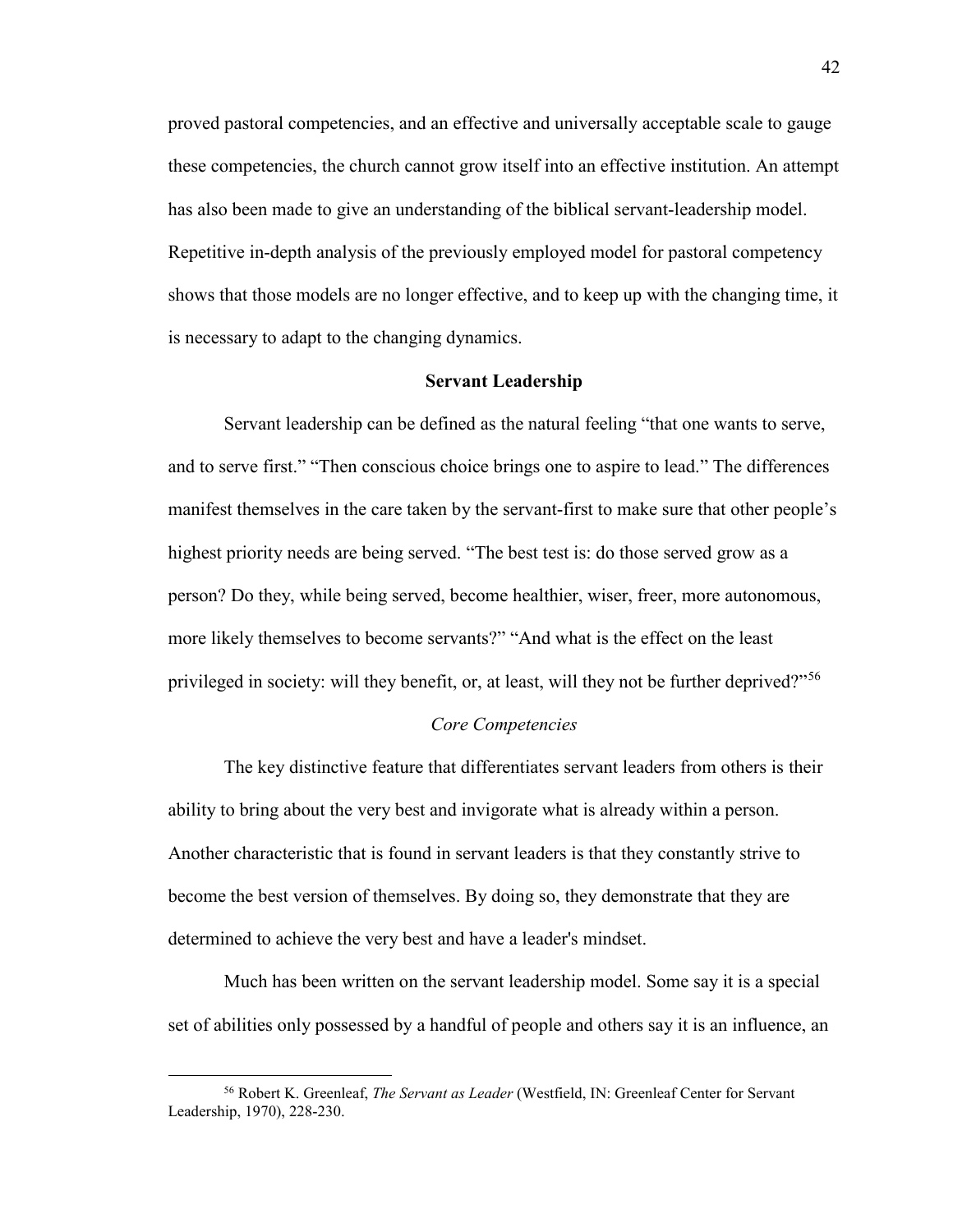attitude, which can be achieved by anyone. Greenleaf identified 10 core competencies found in all successful and effective servant leaders.

Servant leaders never stop listening; they always listen to their followers and other people with an open heart. Servant leaders communicate by listening first. Servant leaders listen to the will of their teams and deliberate on it as a whole. A servant leader never ignores or forgets to listen to his inner voice. He constantly reflects on various matters.

It is another characteristic of servant leaders is that they show empathy and understand what others have to say. Every person is embraced and recognized for his uniqueness. Servant leaders find the best out of nothing and turn it into something. He looks at people with a good eye whether they are or not. Another characteristic that is attributed to servant leaders is their ability to help people who are struggling emotionally by supporting them in every possible way. Healing is a powerful technique for helping people who have suffered a loss and servant leaders unlike normal people take that opportunity.

Awareness is one of the competencies which are identified by Greenleaf. It is a quality that makes servant leaders special and different than the others, it does not just allow them to focus and improve themselves but it also gives them an idea of issues in their surroundings. As Greenleaf remarked, "Awareness is not a giver of solace – it is just the opposite. It is a disturber and an awakener. Able leaders are usually sharply awake and reasonably disturbed. They are not seekers after solace. They have their own inner serenity."<sup>[57](#page-44-0)</sup>

<span id="page-44-0"></span><sup>57</sup> Robert K. Greenleaf, *Servant Leadership: A Journey into the Nature of Legitimate Power and Greatness* (Mahwah, NJ: Paulist Press, 1977), 41.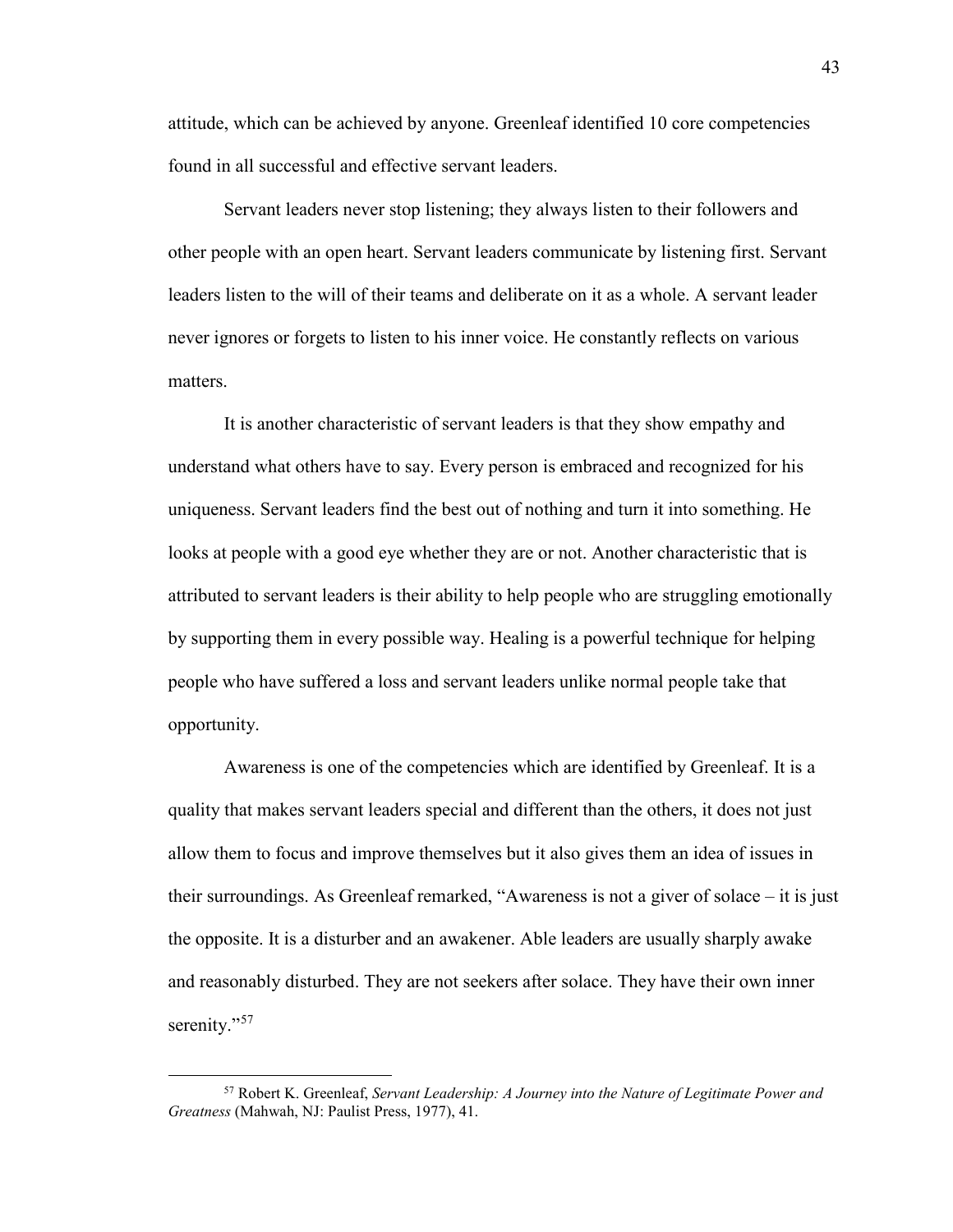Another key competency is persuasion. Servant leaders do not use their authority; they rely on persuasion when they make the decision. They chose convincing others rather than coercing. And this distinctive feature creates the difference between servant leaders and other traditional leaders. It also allows servant leaders to build consensus amongst the parties.

Servant leaders aspire to grow themselves and the organization they are working for. They possess the ability to perceive solutions to various issues and not just daily matters, whereas other leaders focus on achieving short-term goals. This attribute requires experience, persistency, and discipline, and those who want to attain servanthood must broaden their conceptual thinking. Principally, conceptualization is the duty of the board of directors of a company; however, sometimes board members do interfere in daily affairs, which can cause discrepancies at times. This is where servant leaders are effective; they provide balance in conceptualization and daily affairs.

Servant leaders also possess an intuitive mind. It is an ability that allows foreseeing the result of a situation that is hard to predict. Experience plays an important role here; one can foresee only if he has experienced a situation first. It is a feature that allows servant leaders to comprehend the lessons of the past, things happening in the present, and the outcome of a given situation in the future. Peter Block defines stewardship as, "holding something in trust for another."<sup>[58](#page-45-0)</sup> It is a commitment to serve others. It is about being concerned for others and the company you work for. Servant leaders use what they have and try to serve others in the best possible way.

<span id="page-45-0"></span><sup>58</sup> Peter Block, *Stewardship: Choosing Service over Self-Interest*. (San Francisco, CA: Berrett-Koehler Publishers), 1993.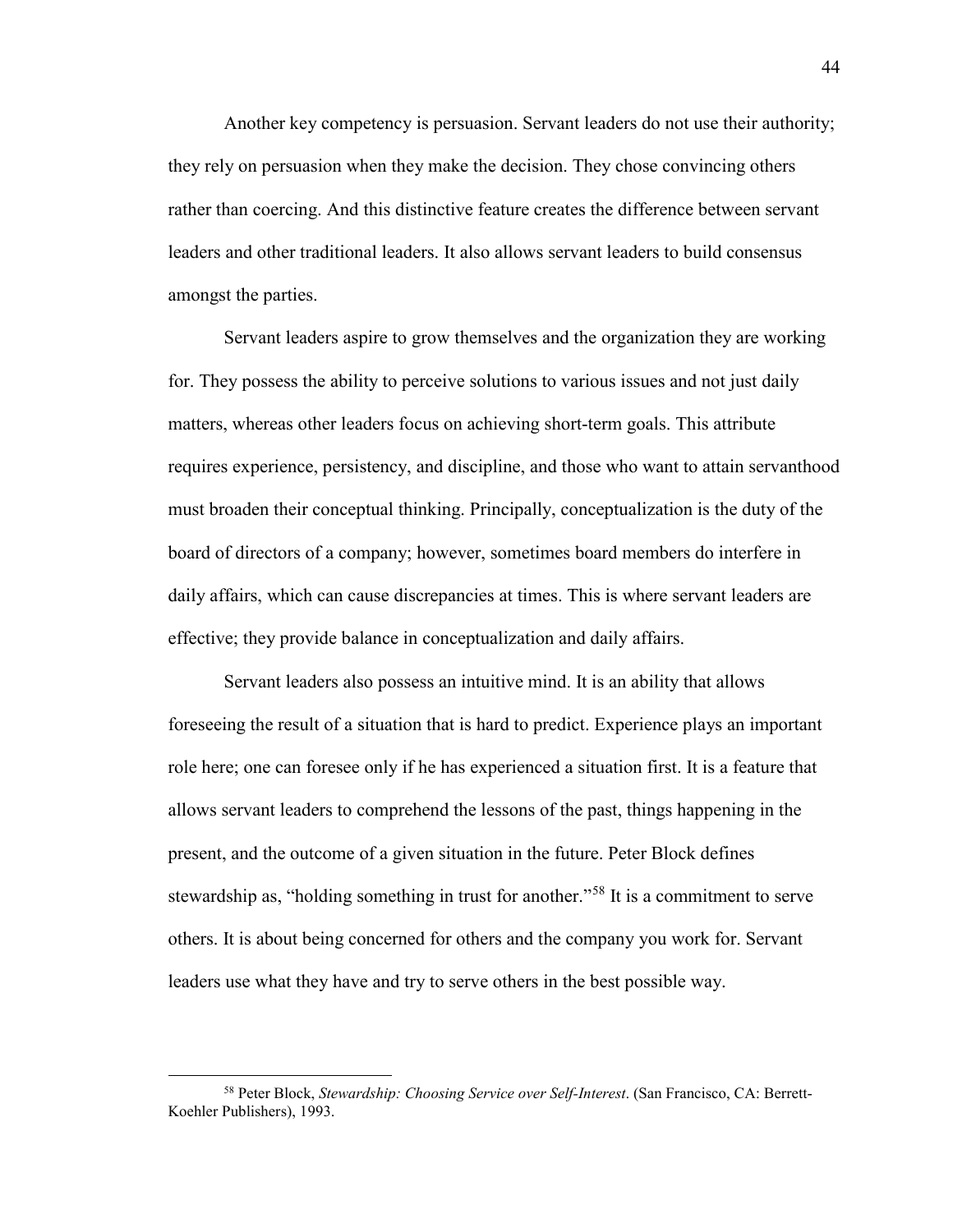Servant leaders always believe that they have the ability to grow themselves and other people. They take responsibility for the growth of their colleagues and the organization. Servant leaders commit themselves to help each other grow personally as well as professionally. The last characteristic that was identified in servant leaders by Greenleaf was that they build a sense of community where they work, which they do by creating various opportunities for people to meet. They urge people to take responsibility and tell them how important it is for the people around them.

#### **Approach for Church Leadership**

Only effective leaders can accomplish the church's mission. To spread the message of the church effectively, there must be sound leadership at the center. There is no specific or complete set of qualities that make a person leader and without a proper and complete definition of the word leadership, it is difficult to come up with a list. However, almost all the scholars are agreed on certain qualities that only leaders possess.

The very first prerequisite that comes to the mind is speaking the Word of God. The Bible enunciates the same requisite in the following words, in Heb 13:7, by informing us to "remember your leaders, those who spoke to you the Word of God." Every moment of their lives should be the reflection of morality, righteousness, and virtuosity. Their lives must be blameless in both conduct and faith, and they must perform what they ask from others.

Keeping church spiritually sound is also something that leaders do more than often. A true leader keeps a regular watch over the spiritual wellbeing of the members of the church and the congregation, keeping in mind that someday they all will have to give an account of their deeds. This requisite derives its authority from the various accounts of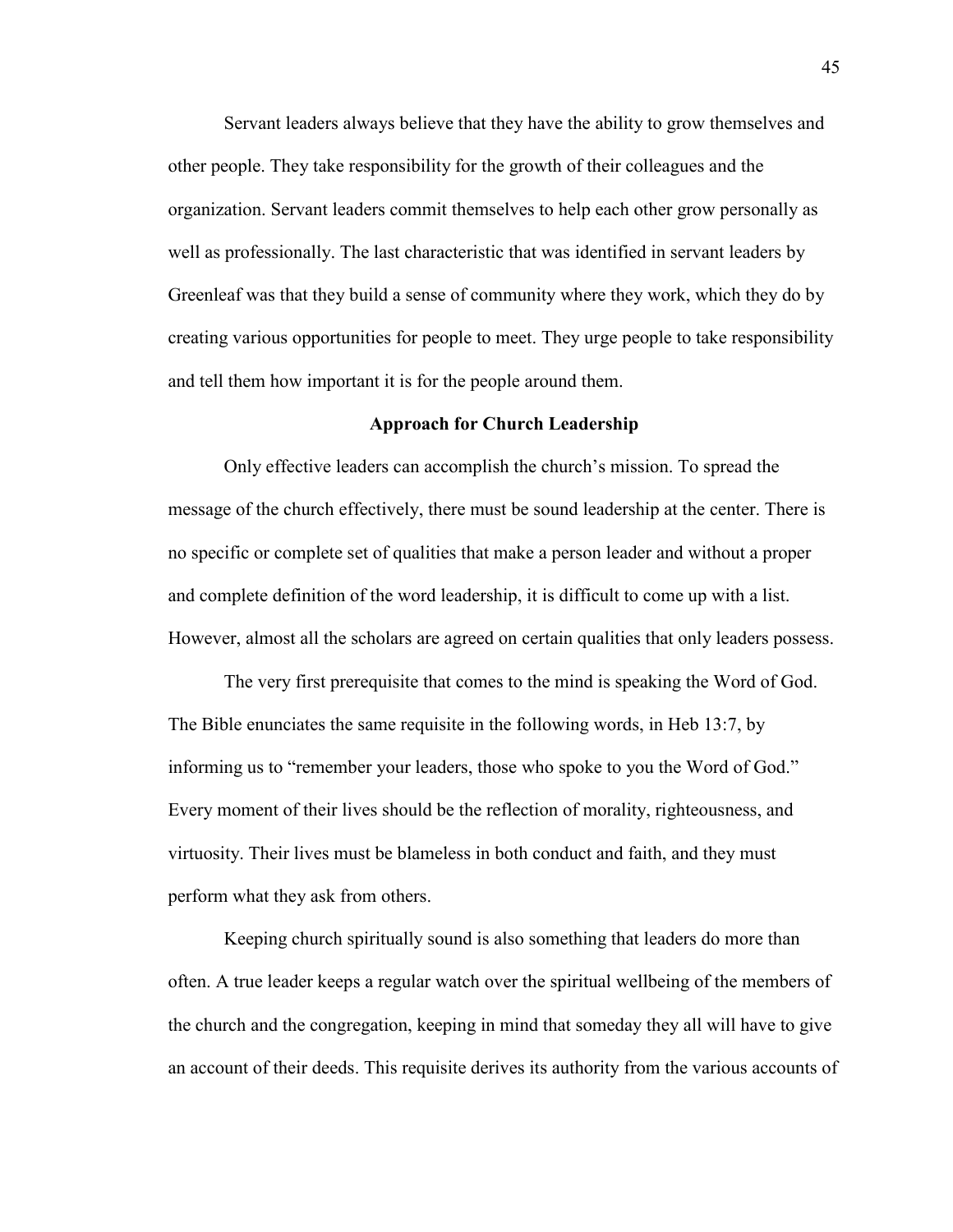the Old and New Testaments, wherein it is clearly stated that the soul of a believer is entrusted to him by God. So, it is the responsibility of leaders to guide their followers on how to take care of themselves spiritually and make sure that their eternal welfare is not compromised in any way. It is an important calling, as some followers often threaten to go astray, is which why so much emphasis is placed on this.<sup>[59](#page-47-0)</sup>

Transformational leadership has four key components: idealized influence, inspirational motivation, intellectual stimulation, and individualized consideration (Bass, 2008). Transformational leadership can be found when leaders instigate an urge amongst their followers to look at their work and life from a different perspective, stimulate an awareness of the calling, increase the level of abilities and potential, and inspire them to see what's beyond their own interests. Transformational leaders have the strength to affect a person's life trajectory altogether, such leaders can have a profound influence on one's way of thinking and decision making.

A transformational leader will have an idealized influence when he behaves in such ways which result in his being a role model for his followers. Such a transformational leader is idealized, followed, and believed, and his followers associate and identify themselves with their leader and aspire to imitate him. A transformational leader having idealized influence put other people's need over his own, shows the highest standards of moral and ethical behavior, and never uses his influence for personal glory.

<span id="page-47-0"></span><sup>&</sup>lt;sup>59</sup> Albert J. Coetsee, "Practical Principles for Church Leaders and Church Members from Hebrews 13," *Unio Cum Christo* 2, no. 1 (2016):127.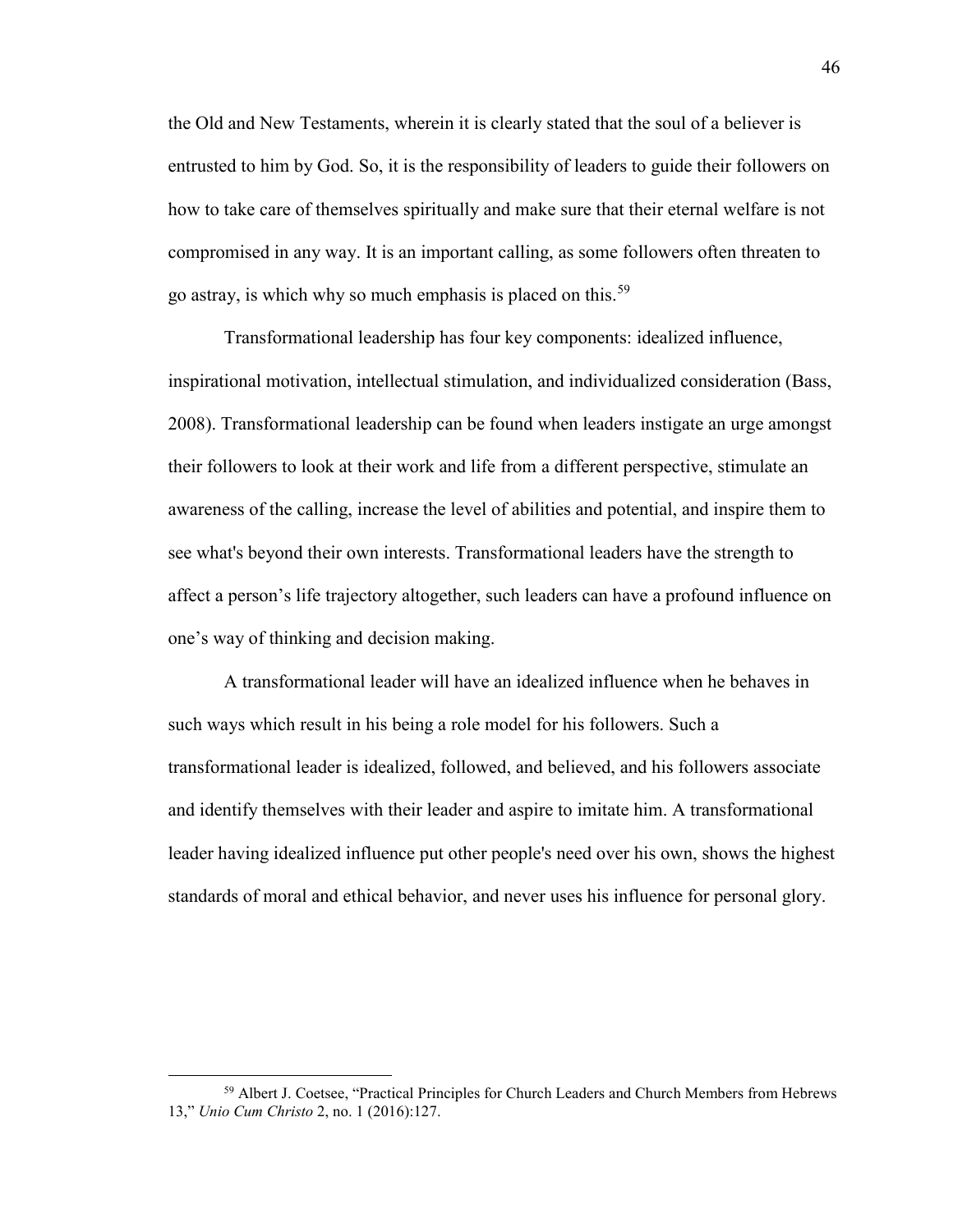## **Transformational Leadership**

Transformational Leadership described by James MacGregor Burns is to cause a metamorphosis in form and structure, a change in a very condition and nature of a thing, a change into another substance, a radical change in outward form or inner character.<sup>60</sup>

Due to the rising number of church abuse cases, leadership of the church is facing a huge amount of strain from various segments of the society. Because of these incidents, public demand for more transparency and ethical and moral behavior are constantly on the rise.<sup>61</sup> This demands, all the more so, transformational leadership at the center of every church that is more authentic, more ethical and moral, more future-oriented, and with a growth mindset. Who is not just true to himself but also others, and who lives by a complete code? Who spreads positivity wherever he goes, and whose presence makes others want to make themselves better human beings? $62$ 

Inspirational Motivation is helping followers find an inspiring and purposeful life mission. Leaders build faith in their followers and develop hope and enthusiasm through visions. The ability to impart vision to their followers is what makes a leader a transformational leader and only such leaders lead by example.

Intellectual stimulation is promoting creativity, optimism, and confidence in followers. It encourages the usage of rational and ingenious practices for problem-

<sup>60</sup> James MacGregor Burns, *Transforming Leadership* (New York: Grove Press, 2003), 24.

<span id="page-48-1"></span><span id="page-48-0"></span><sup>&</sup>lt;sup>61</sup> John J. Sosik, "Who Are the Spellbinders? Identifying Personal Attributes of Charismatic Leaders," *Journal of Leadership & Organizational Studies* 12, no. 4 (2006): 12-26.

<span id="page-48-2"></span> $62$  John J. Sosik, Weichun Zhu, and Anthony L. Blair, "Felt Authenticity and Demonstrating Transformational Leadership in Faith Communities," *Journal of Behavioral and Applied Management* 12, no. 3 (2011): 182-183*.*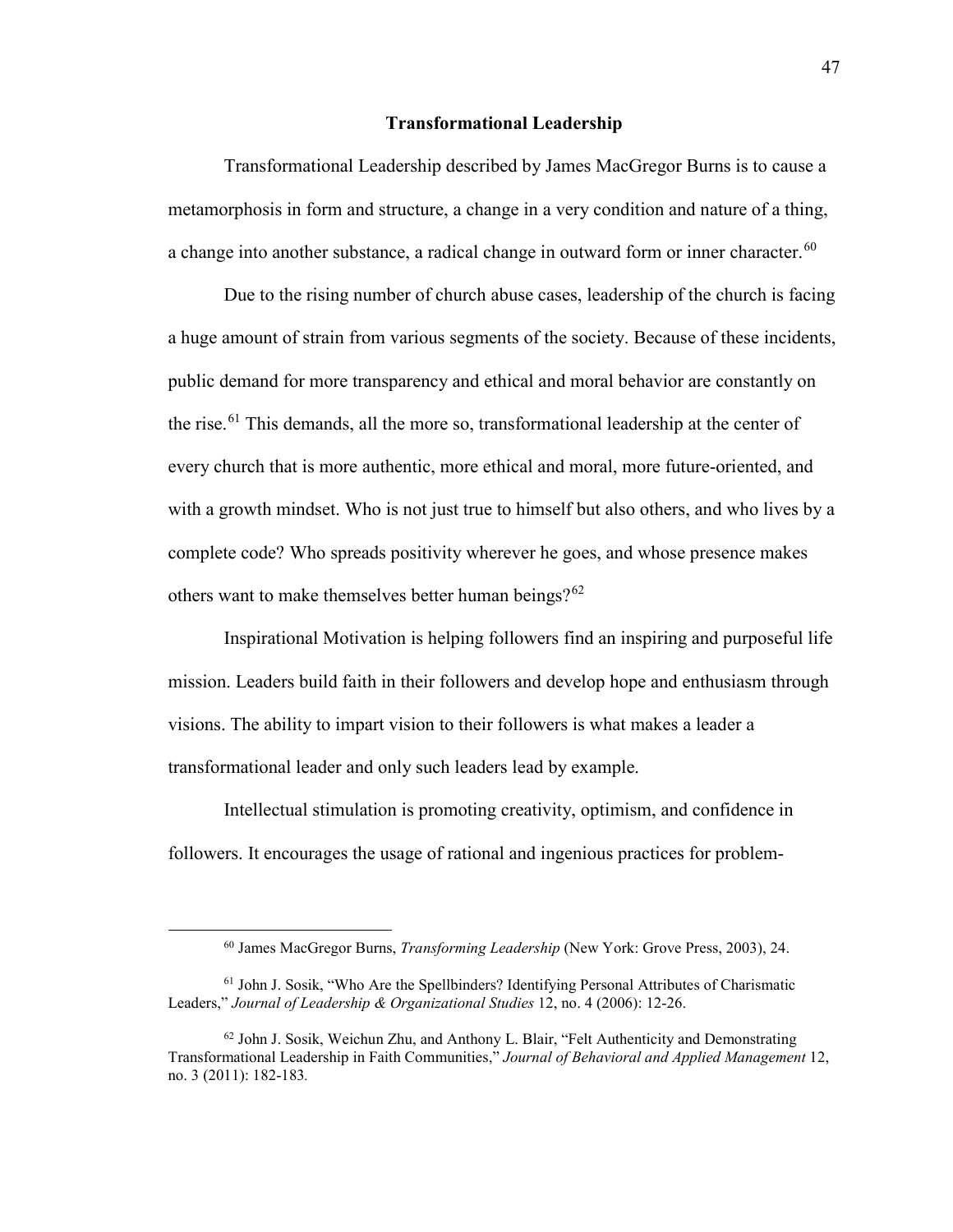solving, like critical evaluation of a situation, questions the status quo, and previously held presumptions. R. L. Daft emphasized the importance of intellectual stimulation as, "people admire leaders who awaken their curiosity, challenge them to think and learn, and encourage openness to new, inspiring ideas and alternatives."<sup>[63](#page-49-0)</sup> Through intellectual stimulation, followers are encouraged to ask questions differently and find new answers with new approaches. They are not marginalized when they disagree with their leaders' ideas.

Individualized consideration is giving extra attention to a certain individuals' needs for his development and success and aiming to fulfill their needs and meet their expectancies, which encourage that individual to grow himself. Individualized consideration reflects the role of transformational leaders, which is necessary for pastoral care and community outstretch.

## *4-R Model of Transformational Leadership*

The 4-R Model underlines four key factors that are imperative in leadership: relationships, roles, responsibilities, and results. This is not a linear model and every factor plays an important role in the improvement and sustainability of transformational leadership. Such leaders initiate a pattern of estimated outcomes similar to the organization's ideas, mission, and policies.

Results can only be accomplished when a leader develops relationships, acts in different roles, and discharges their responsibilities. Efficacy of a leader's relationship with others, role-played and in discharging various responsibilities determines the results. Responsibilities are a different form of behavior and attitude that is required of a

<span id="page-49-0"></span><sup>63</sup> Daft, Richard L. *The Leadership Experience*. 3rd ed. Mason, OH: (Thomson/South-Western), 2005. 142.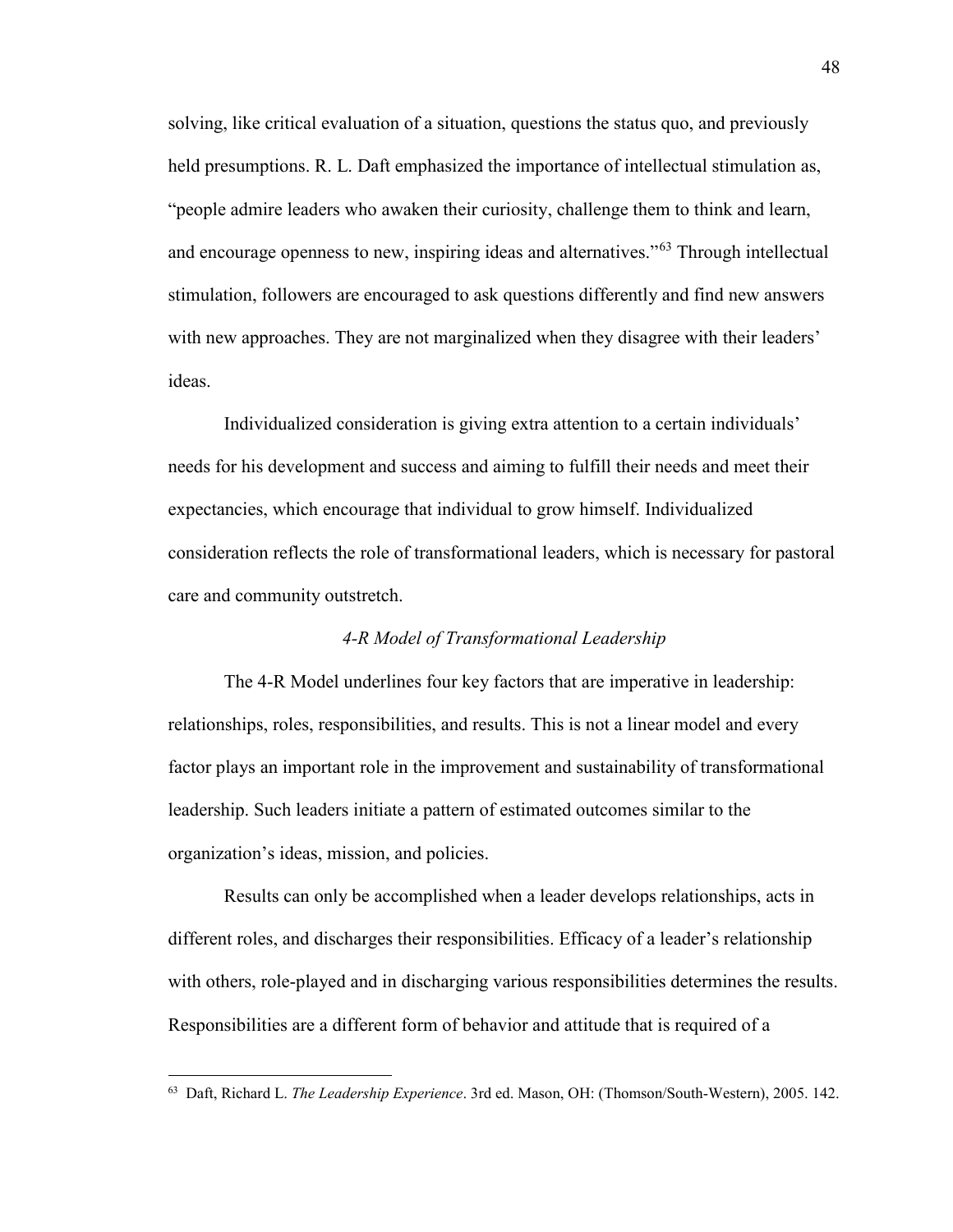transformational leader, helping others serve as the catalyst for transformation and development. For constant growth, the responsibilities of leaders are dependent on relationships and roles. Some important responsibilities of effective transformational leaders include strategy execution, vision sharing, inspiring, encouraging, and acumen.

Transformational leaders have to play various roles, according to the needs of their customers. There are three main roles essential for transformational leadership: spokesman, instructor, and change catalyst. Whilst acting in different roles, a leader must focus on the current and future health of the organization. Relationships are the driving force of effective transformational leadership. It is a virtue that allows leaders to relate to others in a transformational matter. A healthy relationship of a leader with other people is the reflection of leadership. Leaders must keep themselves engaged with coworkers and collaborate with others in matters which are mutually advantageous and build trust. These relationships lay the basis for transformational leadership.<sup>[64](#page-50-0)</sup>

#### **Pastoral Competency**

Pastoral competency can be defined as a skill that a pastor must have complemented by a requisite character component. Therefore, pastoral competency is an honest awareness of one's prejudices, an admission of one's limitations, a sense of humor, humility, dependence upon the Holy Spirit, and perseverance.<sup>[65](#page-50-1)</sup>

 $\overline{a}$ 

<span id="page-50-0"></span><sup>64</sup> Mark McCloskey, Jim Louwsma, and Dave Aeilts, *The Art of Virtue-Based Transformational Leadership* (Bloomington, MN: The Wordsmith, 2014), 37-45.

<span id="page-50-1"></span><sup>65</sup> William H. Willimon, *Calling & Character*: *Virtues of the Ordained Life* (Nashville, TN Abingdon Press, 2010), 20.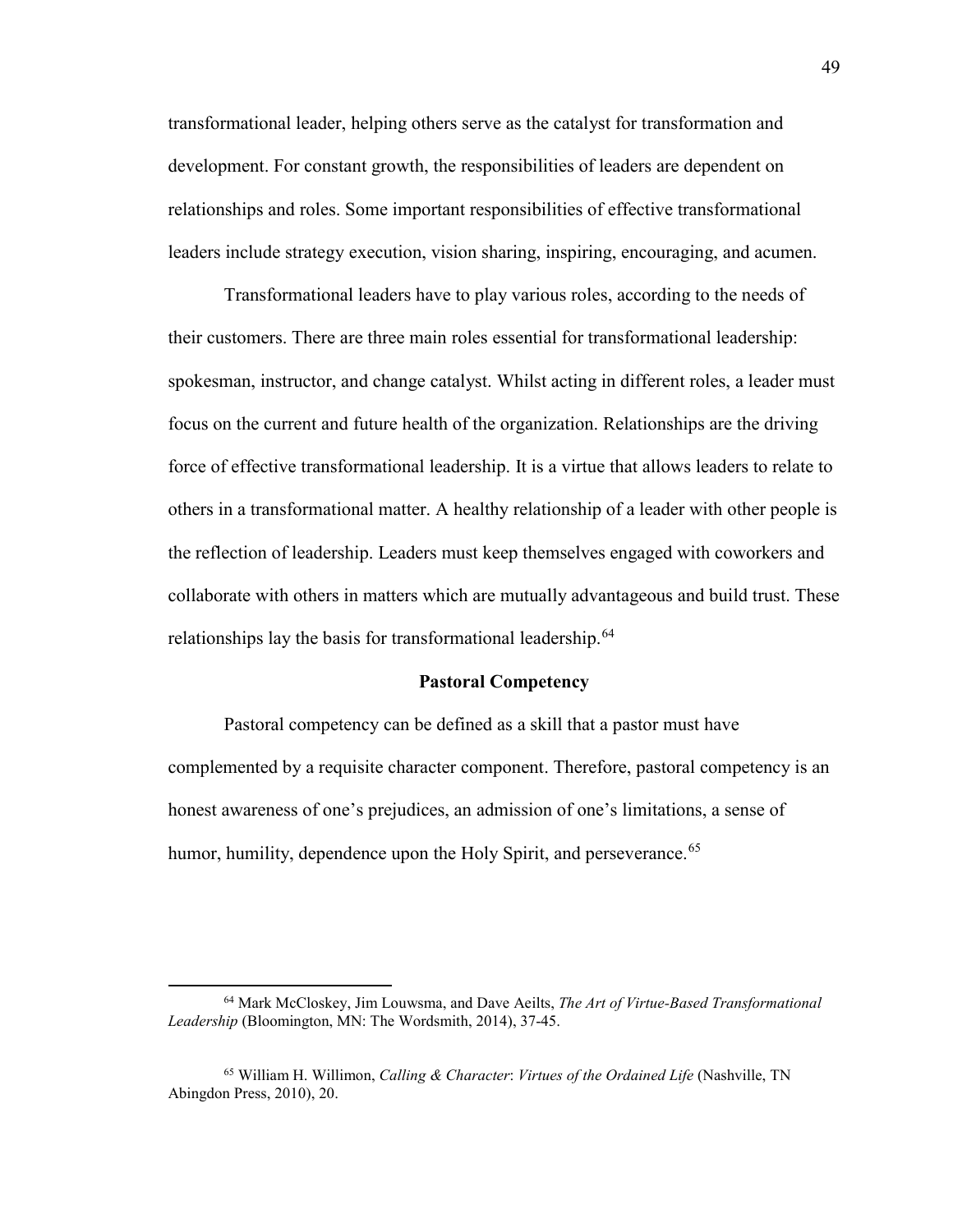# **Approaches and Understanding of Pastoral Leadership at the Beginning of the 21st Century**

As a result of developments in the last couple of decades, the role and responsibility of pastors have changed drastically. To cope up with the changing times, a change in focus by the pastors with more and more emphasis on leadership development has been observed, and this change in approach is not focused on ecclesiastic literature, they are also utilizing leadership literature related purely to business. And the reason for this fixation with leadership appears to be the scarcity of pastoral leadership in the 21st century.[66](#page-51-0)

There is a huge focus in seeing the role of a pastor as a leader. This is evident from the close analysis of relevant literature showing that a pastor can become a leader only when he effectively performs his duties. This also entails rethinking the job description and responsibilities of the pastor from a pastor to a leader. Emphasis on pastoral leadership bestows the pastor with the duty to cast vision, perpetuation, effective management of the crisis, and the church's overall growth. The main role a pastor is required to perform is of a leader.<sup>[67](#page-51-1)</sup>

There is an assumption that the survival of the church is somehow dependent on the ability of pastors to adapt to the leadership role, and for that, pastor must act as a catalyst of change. They must forget their personal agendas and focus on how to improve

<span id="page-51-0"></span> $\overline{\phantom{a}}$ 

<sup>66</sup> George Barna, *Today's Pastors* (Ventura, CA: Regal Books, 1993), 117.

<span id="page-51-1"></span><sup>67</sup> Roland Kuhl, "What Is Pastoral Leadership? A Review of The Relevant Literature and Understandings of Pastoral Leadership at the Beginning of the 21st Century" (Phoenix, AZ: Grand Canyon University, 2016), https://www.researchgate.net/project/Reframing-the-Concept-of-Leadership-in-the-Church-context.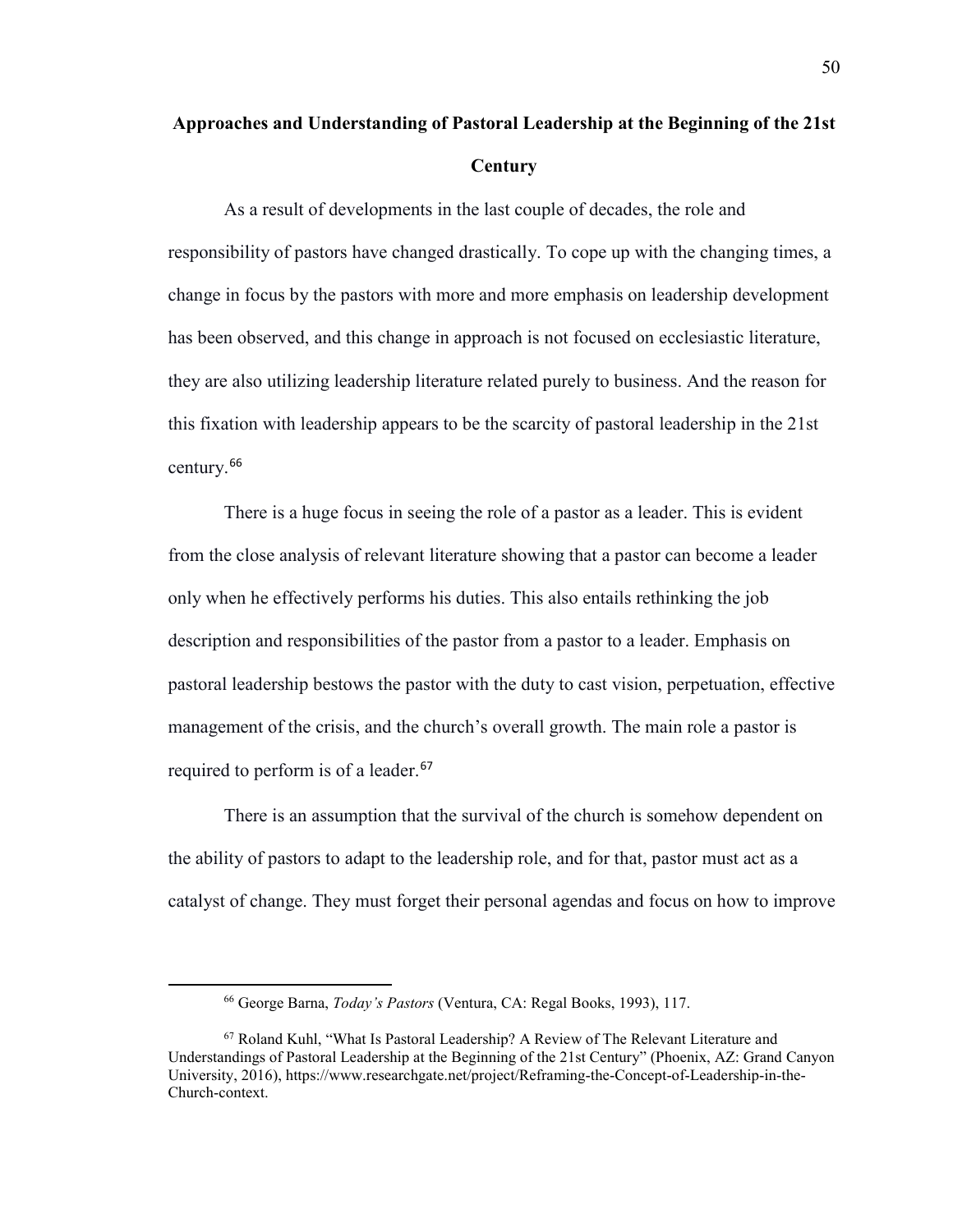the church while preaching the mission of Christ. Pastors must neglect worldly urges and perform their duties with utmost care and respect.

# **Competencies Needed for Effective Church Leadership from the Perspective of Current Pastors**

The Church has grown into a complex organization in recent times, which has further broadened the scope of pastoral competency and the overall role of pastors. As David Fisher stated, "being a pastor today is more difficult than any time in memory."<sup>[68](#page-52-0)</sup> Mixed ethnicities and changing dynamics of various communities, diverse cultural practices, and norms, on top of complex structuring of the societies, have only made the job of a pastor more complex, difficult, and demanding. In times of constant flux, adoption of diversity and diverse leadership models only is not going to work; church leadership needs to adapt to and embrace the change. To be an effective leader, competency is a key factor at this moment in time. Whether you are a pastor or entrepreneur, if you are not competent enough to deliver your message across and have an impact on the recipient you cannot succeed, let alone lead. From the perspective of current pastoral competencies, the church demands the best of pastors in every way.

The foremost trait of the competent pastor is that he is a man of the true faith and has a sincere sense of calling. He speaks the Word of God and leads his people spiritually. He spreads the message and mission of Jesus and states clearly that salvation can be found in Him alone. He keeps the church spiritually alive and looks after the spiritual well-being of his congregants. He is exemplary in his conduct and faith and

<span id="page-52-0"></span><sup>68</sup> David Fisher, *The 21st Century Pastor: A Vision Based on the Ministry of Paul* (Grand Rapids, MI: Zondervan, 1996), 1.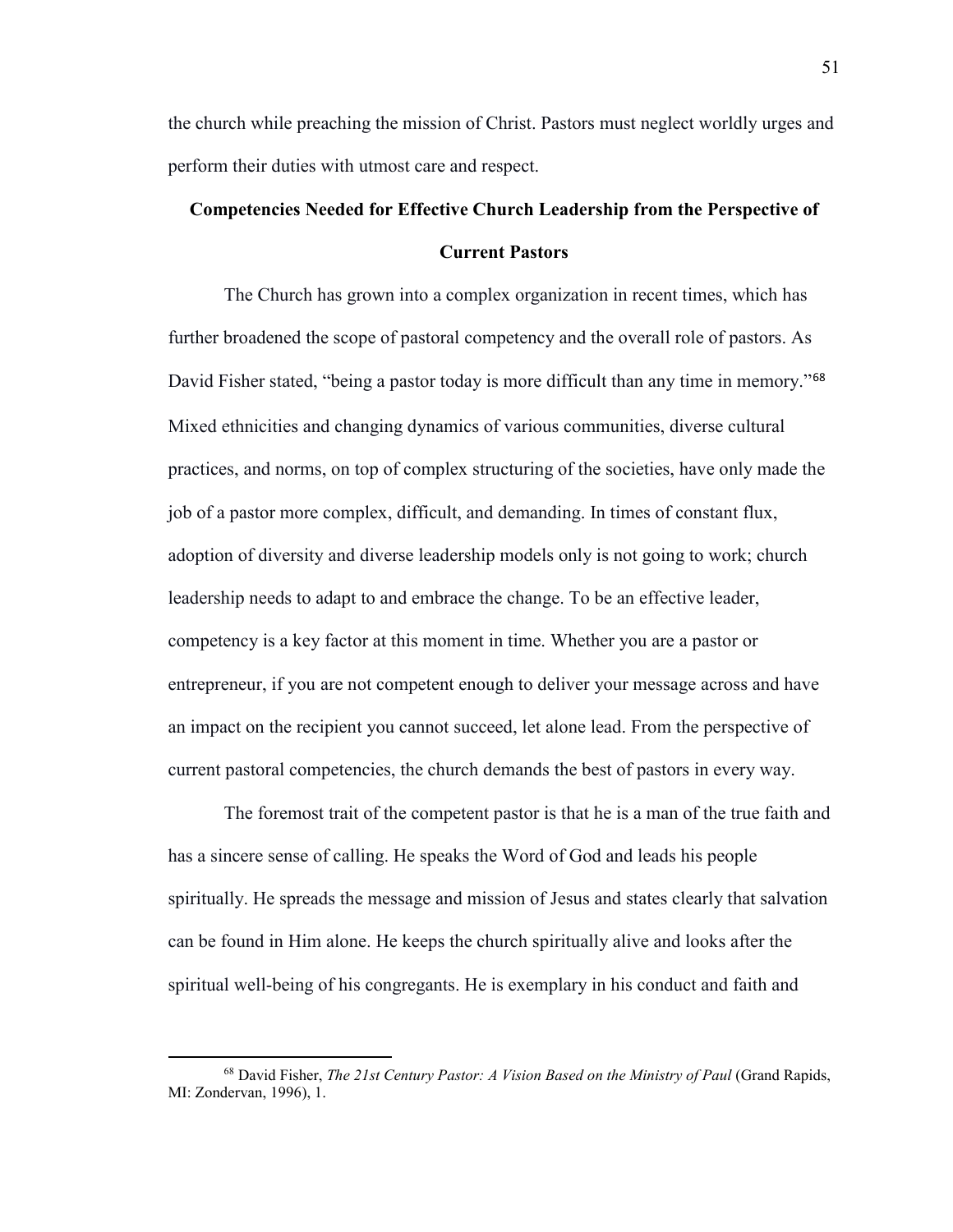every instant of his life reflects morality and righteousness. His whole life is blotless. Leading spiritually is not a skill and does not require special training. It is an attitude, a commitment to serve.<sup>[69](#page-53-0)</sup>

In times of constant flux, pastors also need to focus on unorthodox and novel techniques, which put more emphasis on individualistic, cultural, and communal values. A competent pastor not just learns and applies necessary techniques to solve problems, he continuously devises plans to perpetuate and advance the mission of the church. Another important characteristic of a competent pastor is that he is always aware of his surroundings and understands the changing dynamics of the communities and societies. He keeps himself conscious of the deep-rooted values, customs, and cultural norms of the society he is leading, and he respects everyone and treats them equally without discrimination. He knows how to address the issues faced by individuals, the congregation, and the community as a whole.[70](#page-53-1)

## **Servant Leadership as an Effective Approach to Leadership in the Church**

The Bible clearly demonstrates on multiple occasions that leading is serving, numerous references enunciate the principle that a servant leader is a servant before and leader after. If one aspires to be the first, he must be the last of all and serve first (Mk. 9:35). A servant leader always puts above the wishes and needs of his subordinates before his own. A true servant leader serves others, one way or another, instead of doing whatever he wants.

 $\overline{\phantom{a}}$ 

<span id="page-53-0"></span><sup>69</sup> Larry Richards and Clyde Hoeldtke, *A Theology of Church Leadership* (Grand Rapids, MI: Zondervan Pub. House, 1981), 29.

<span id="page-53-1"></span> $70$  Cecile Elizabeth Fransman Hewitt, "Competencies Needed for Effective Church Leadership from The Perspective of Current Pastors" (Ph.D. diss., Western Michigan University, 1991).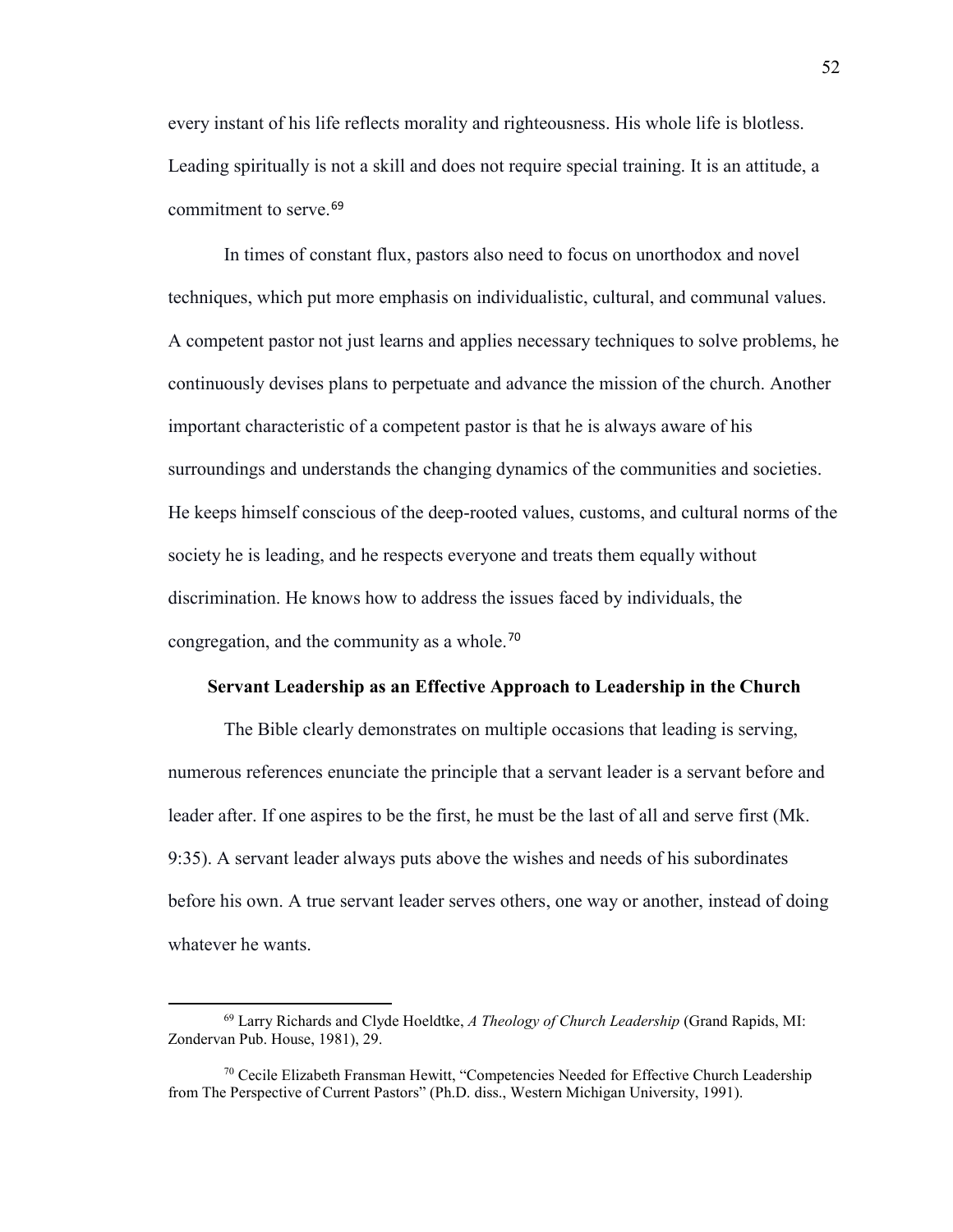The servant leadership model is an essential requisite for the growth of the church in the present day. A church without an effective leader at its center loses its spiritual verve, and when that happens, it is not just the growth of the church that stops, the church starts to contract and lose its influence over the congregation and the community. They stop seeing the church and the ministry as the house of light and salvation, and in some cases, the effect is even worse on more liberal individuals who reject the church completely. By applying the principles of the servant-leader model, the ministry can develop its leadership and increase the influence of the church. Stakes are high. Wherefore improving the church leadership and ministry overall is very much critical.<sup>[71](#page-54-0)</sup>

Servant leadership is not just any other skill or a set of traits; it is a behavior, an approach towards solving problems. A true leader finds ways to help others in difficulty, serve people without discrimination, and treat all equally with respect. He makes other people feel valued.

## **Examination of the Necessity for Servant Leadership in the Pastoral Role**

It is clearly evident that the influence of the church in recent times has declined significantly, which has only increased the need for servant leaders in pastoral roles who will lead by heart, example, and imitate the life of Jesus. Jesus himself is the leading example of the servant-leadership model. He said, "The son of man did not come to be served, but to serve" (Mt. 20:28). They lead and they lead by example. Therefore, the adoption of this form of leadership by the pastoral leadership is extremely critical for the development of the church, as the church will only grow when pastors will act as servants

<span id="page-54-0"></span> $71$  Global Leadership Network. "Trying to Fuel Church Growth and Outreach? 6 Reasons to Invest in Leadership Development." (2017, May), https://globalleadership. org/stories/trying-fuel-church-growthoutreach-6-reasons-invest-leadership-development/.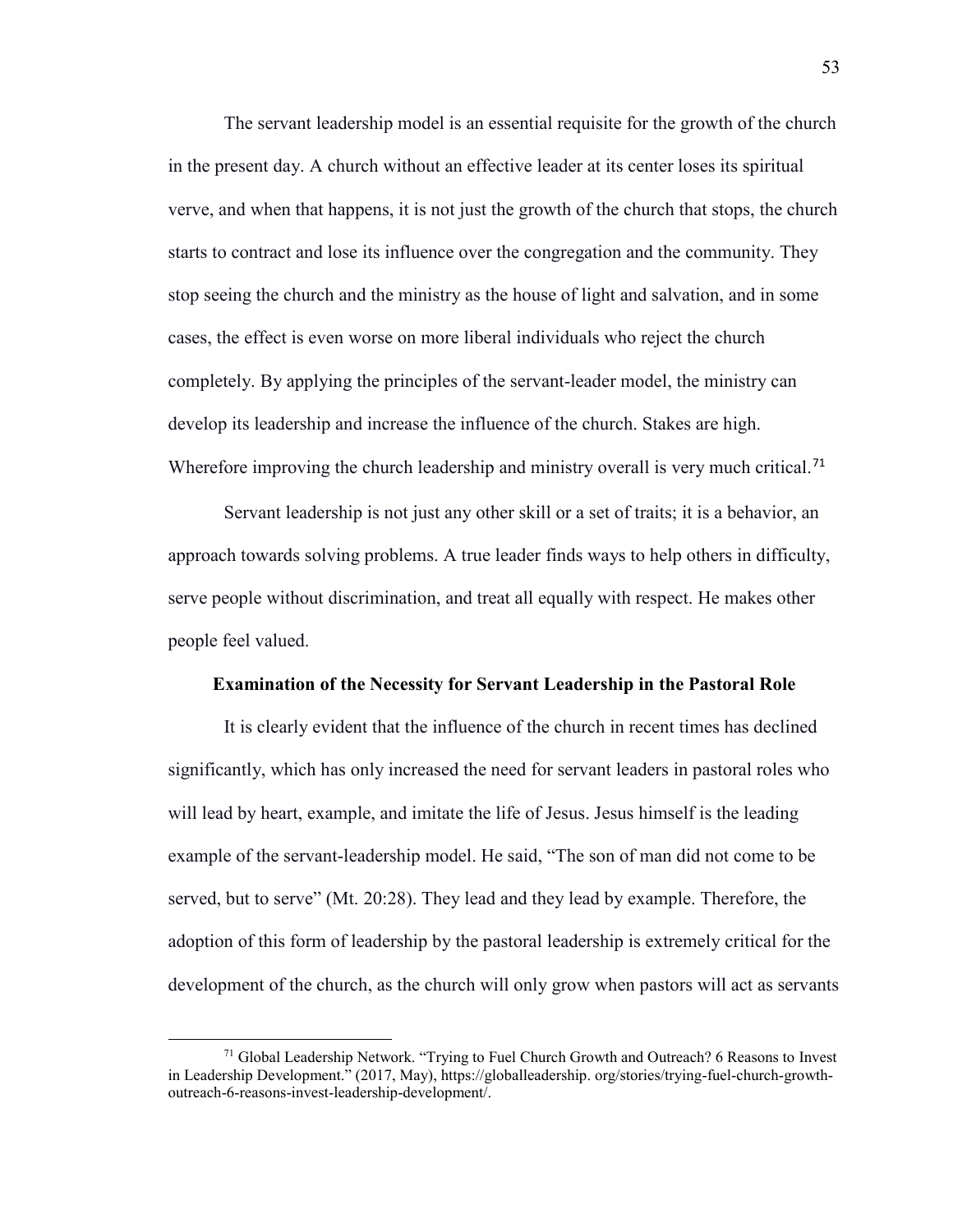first. Servanthood is the basis of effective leadership, church growth, and its overall influence.

Pastors have long neglected the individual-oriented approach and have been mainly focused on the church's program and other unimportant affairs. They must focus on helping others instead of their own personal gain. They should utilize their time and resources in perpetuating and advancing the church's mission. When the individuals become the focal point and pastors pay attention to the development of the community, it will grow the influence of the church ultimately. Servant leaders never neglect any individual.

A true servant leader is always individual-oriented. He treats everyone equally without discrimination and makes them feel valued. To be influential leaders, pastors must reach to people on the individual level, build relationships, and show compassion. Their every act must reflect that they truly care about people. The success of pastors is dependent on their ability to relate to each individual and if their communication is helpful. Servant leadership is necessary for showing the right path to the lost and to bringing spiritual change in the ministry.

The spiritual growth of each and every individual is the primary responsibility of the pastors, and only the pastors who are servant leaders can have an impact on everyone as they closely focus on the spiritual growth of their followers and the church. Servant leaders push themselves and the people around them to spiritual growth. They understand that without spiritual growth, it is not possible for the church to remain effective and keep its influence over the people. Servant leaders also have the constant hunger to improve themselves and the people around them.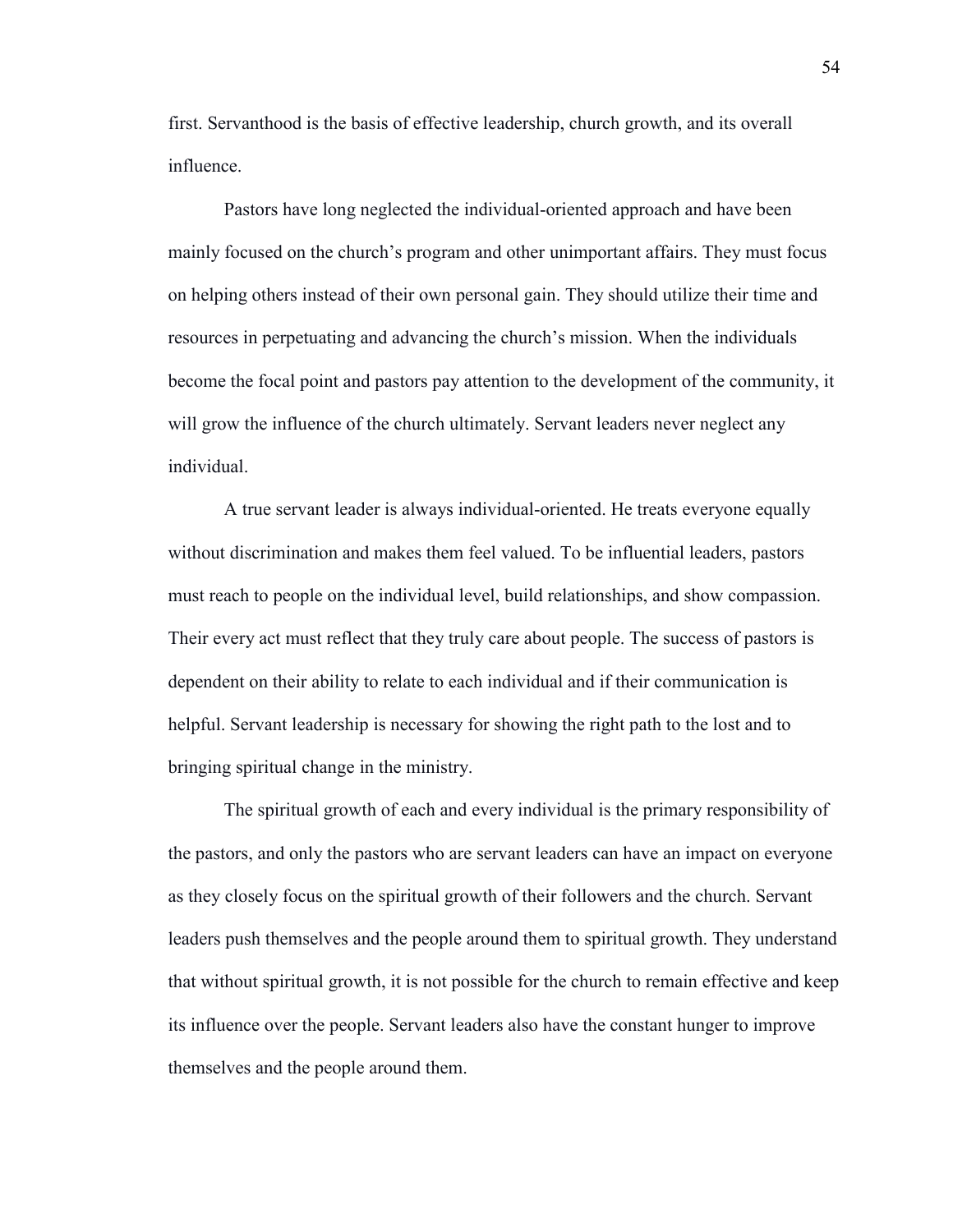In modern times, the most worrisome issue is the poor manifestation of love and compassion by the pastors, which has disheartened the followers and lowered their belief in ministry. One of the main attributes of servant leaders is that they love Jesus and his followers from the heart. Jesus commanded his followers to show love to each other, he himself loved them unconditionally and went to every extent to solve their issues. Unconditional love was at the center of his ministry. Thus, every act of servant leaders demonstrates passion and compassion, dedication and devotion, and affection. Holy Scripture identifies servant leaders as leaders driven by love.

The doctrine of listening is also a necessary and important characteristic of servant leaders. Listening attentively and making an honest attempt to understand another person's problems is an extremely important responsibility of pastors and the ministry. When a pastor will not listen to what the other person has said, he will not understand the nature of the issue and he will fail to solve or give guidance to that person. Listening is part of servanthood and therefore, pastors must learn how to listen and understand what others have to say.

There is a great need for servant leaders as the spiritual influence of the church has been declining at a great pace. Pastors must resort to the simplest technique of leadership, as propounded by Jesus, where individuals are the center of focus, where their concerns are heard, and needs are met.

#### **Conclusion**

Servant leadership, as defined by Greenleaf, is a natural desire of a person to serve. Such leaders, in order to lead, serve. When you are a servant leader, you are first a servant and then a leader. They possess a whole set of traits, which distinguish them from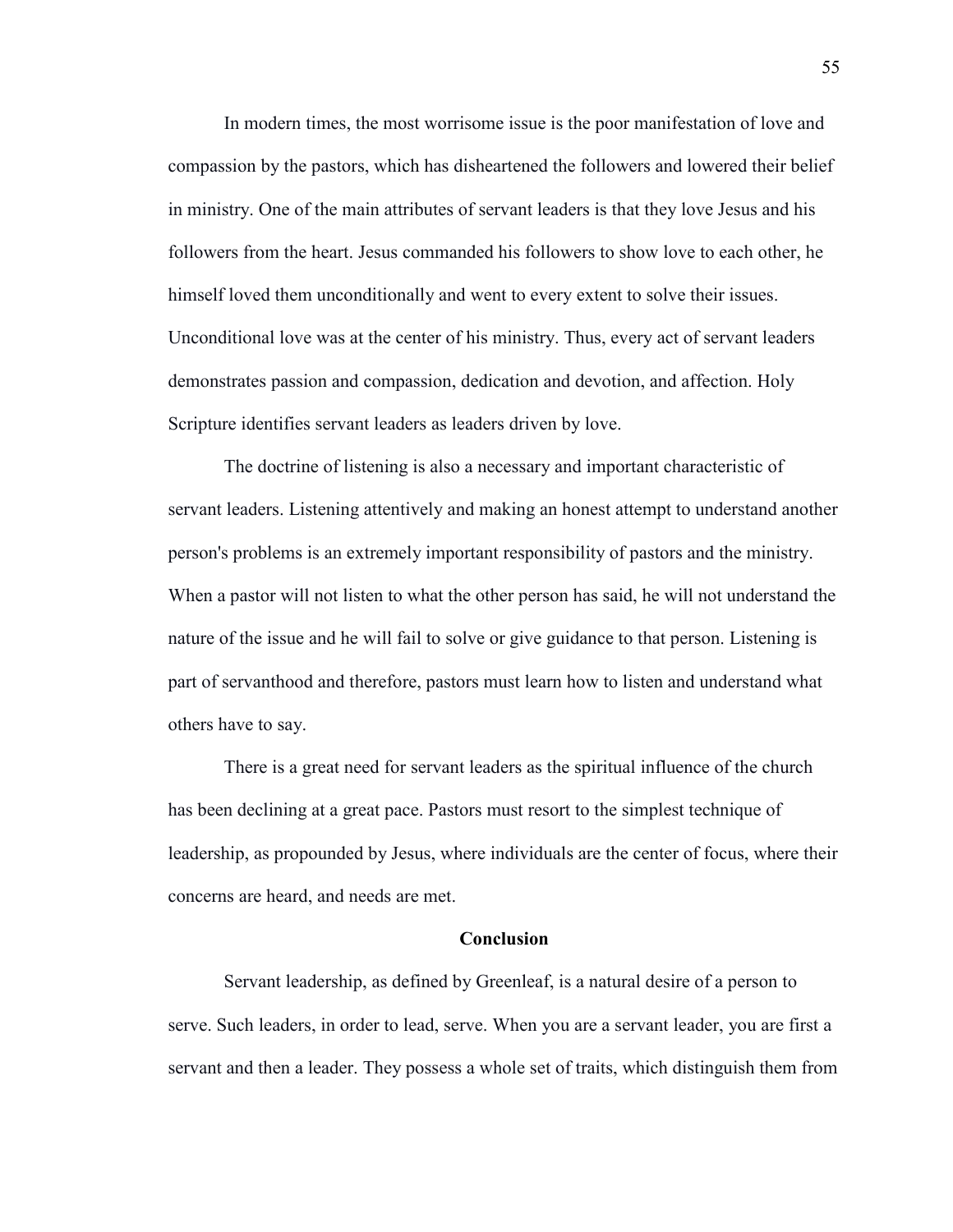the others, commonly known as Greenleaf competencies for servant leaders. It is an attitude, a way to lead, and salvation. One can only succeed if one possesses all these characteristics.

The church is facing a leadership crisis at the moment and needs robust restructuring in its form and functioning. Sound leadership at the center of every church is inevitable for the spiritual well being of the members of the church. Being the leading religious institution, it is the responsibility of the church to look after the needy people and guide them on how to take care of themselves spiritually. Transformational leadership can be critical in increasing the influence of the church. Transformational is made up of four components that include idealized influence, inspirational motivation, intellectual stimulation, and individualized consideration. Transformational leaders push their followers to look at life from a different angle. They stimulate an awareness of the calling, push them to extend their abilities, and see what's beyond. Transformational leaders have the ability to have a profound effect on someone's life.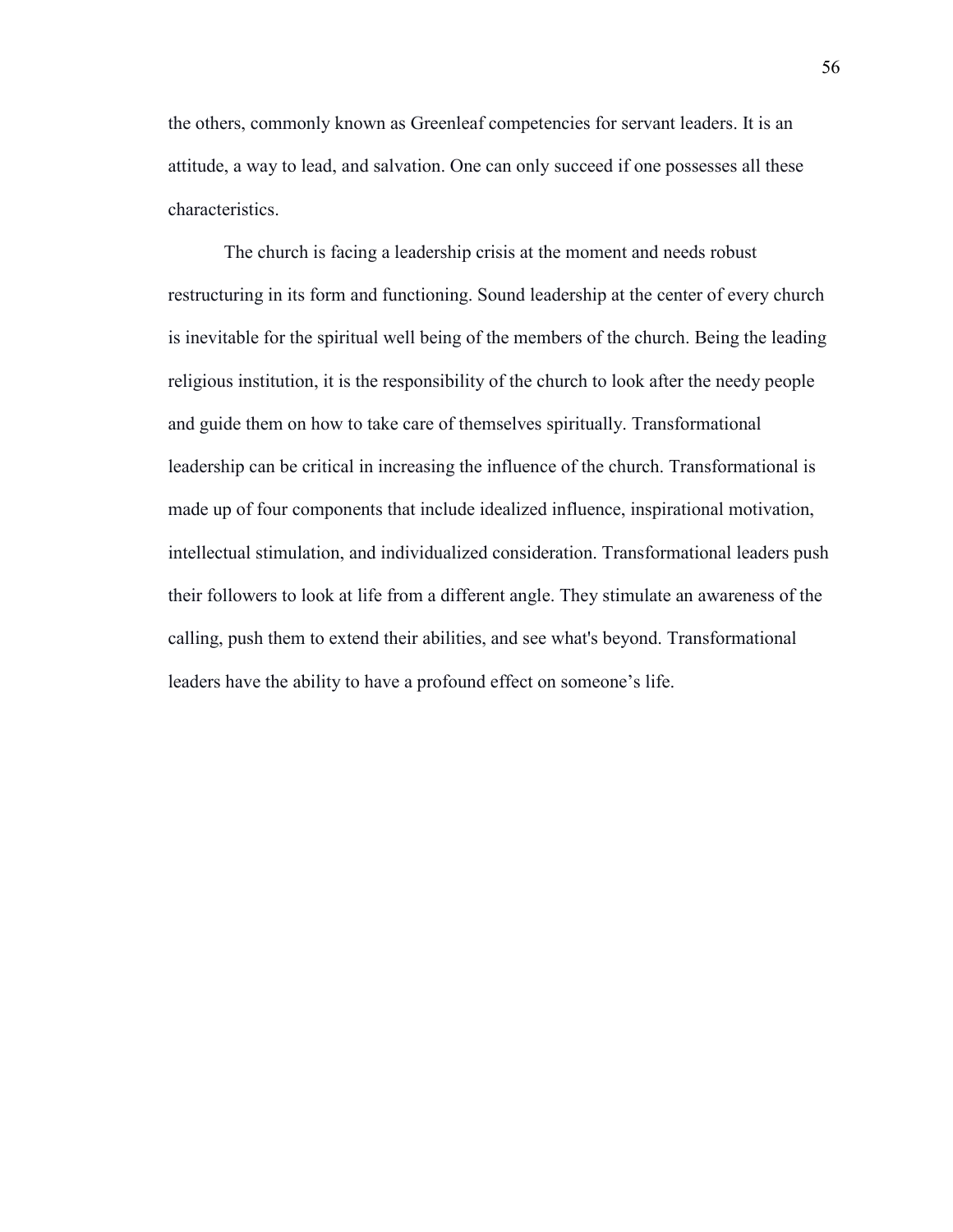#### CHAPTER FOUR: RESEARCH METHODOLOGY AND APPROACH

The researcher designed this project to evaluate pastoral competency in the American Baptist Churches in the Metropolitan area of Cleveland and Cincinnati, Ohio, and to address pastoral competencies in the form of servant leadership characteristics in the pastoral role. The researcher used a qualitative case study approach to investigate pastoral competencies in the Metropolitan area of Cleveland and Cincinnati Ohio. The subject of pastoral incompetence has been investigated. Yet, there is a growing trend in American churches for congregants increasingly not going to church or reporting that their pastors are incompetent, leaving them spiritually unfulfilled.

#### **Qualitative Research**

Qualitative research is defined as interpretive or theoretical frameworks that inform the study of research problems addressing the meaning individuals or groups ascribe to a social or human problem.<sup>[72](#page-58-0)</sup> The methodology of qualitative research is utilized because the research problem needs to be explored.<sup>[73](#page-58-1)</sup> For example, the variables influencing pastoral competencies in the select sample population could not be easily

 $\overline{\phantom{a}}$ 

<span id="page-58-1"></span><span id="page-58-0"></span><sup>72</sup>John W. Creswell, *Qualitative Inquiry and Research Design: Choosing Among Five Approaches*, 4th ed. (Thousand Oaks, CA: Sage, 2017), 44.

 $73C$ reswell, 47.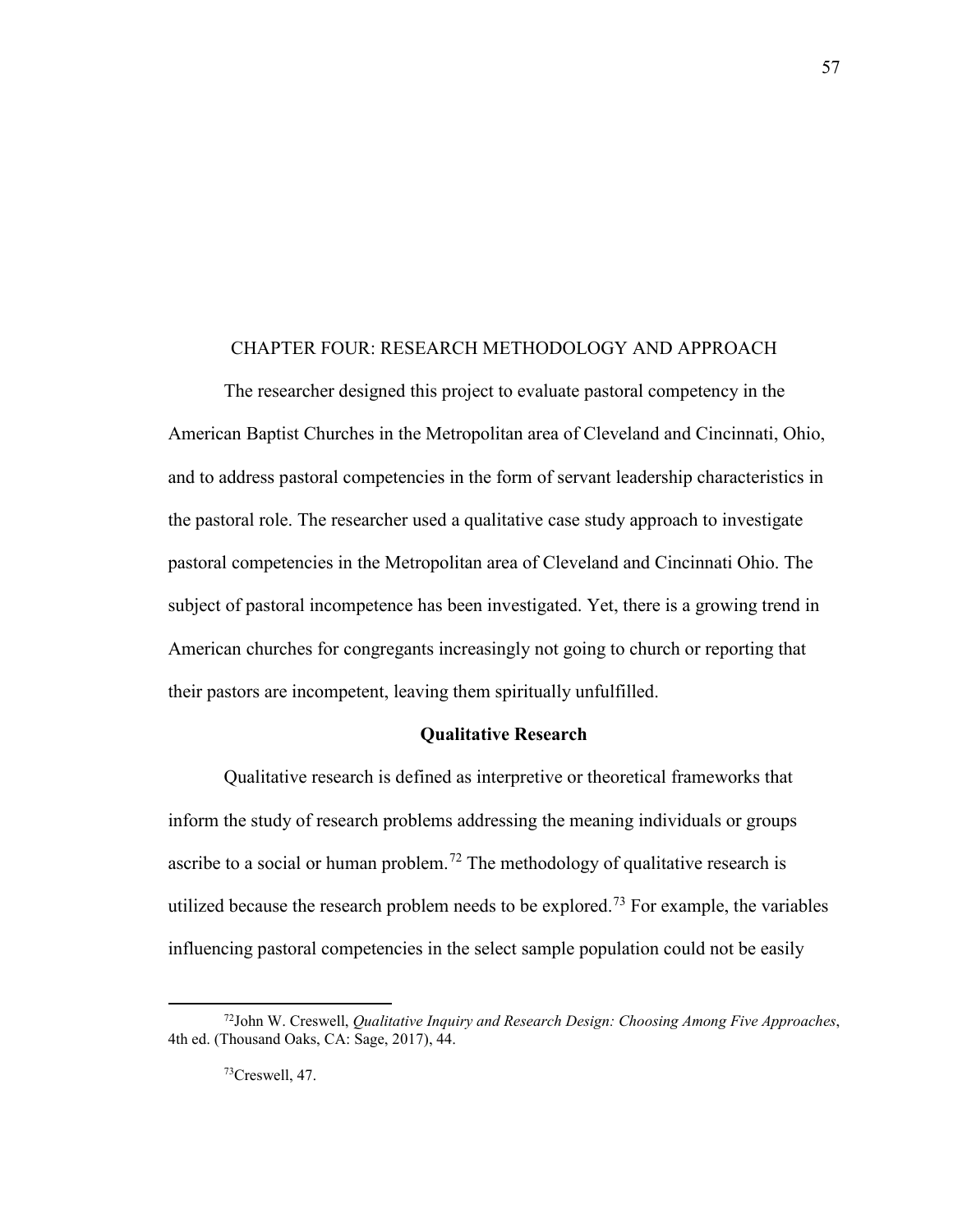measured or quantified, so qualitative research methodology was utilized. Other reasons for using qualitative research are to study a select group and hear silenced voices instead of using predetermined information from the literature.<sup>74</sup> In exploring pastoral competencies based on the question of servant leadership, qualitative data were obtained from a survey instrument..

## **Case Study**

The case study research was defined as "a qualitative approach in which the investigator explores a real-life, contemporary bounded system or multiple bounded systems over time, through detailed, in-depth data collection involving multiple sources of information and reports a case description and case themes."[75](#page-59-1) In this case, the researcher selected the case study approach as it involves the study of real-life cases, particularly the challenge of pastoral competence in the select American Baptist churches. A case study approach was also selected because it provided the researcher with some flexibility as a single case or multiple cases could be selected for study based on emergent themes.[76](#page-59-2) Moreover, the case study approach was used to compose a unique case of unusual interest in detail to facilitate an in-depth understanding of the phenomenon.[77](#page-59-3)

<span id="page-59-3"></span><span id="page-59-2"></span><span id="page-59-1"></span><span id="page-59-0"></span>l

58

<sup>74</sup>Creswell, 48.

 $75C$ reswell, 97.

<sup>76</sup>Creswell, 97.

<sup>77</sup>Creswell, 98.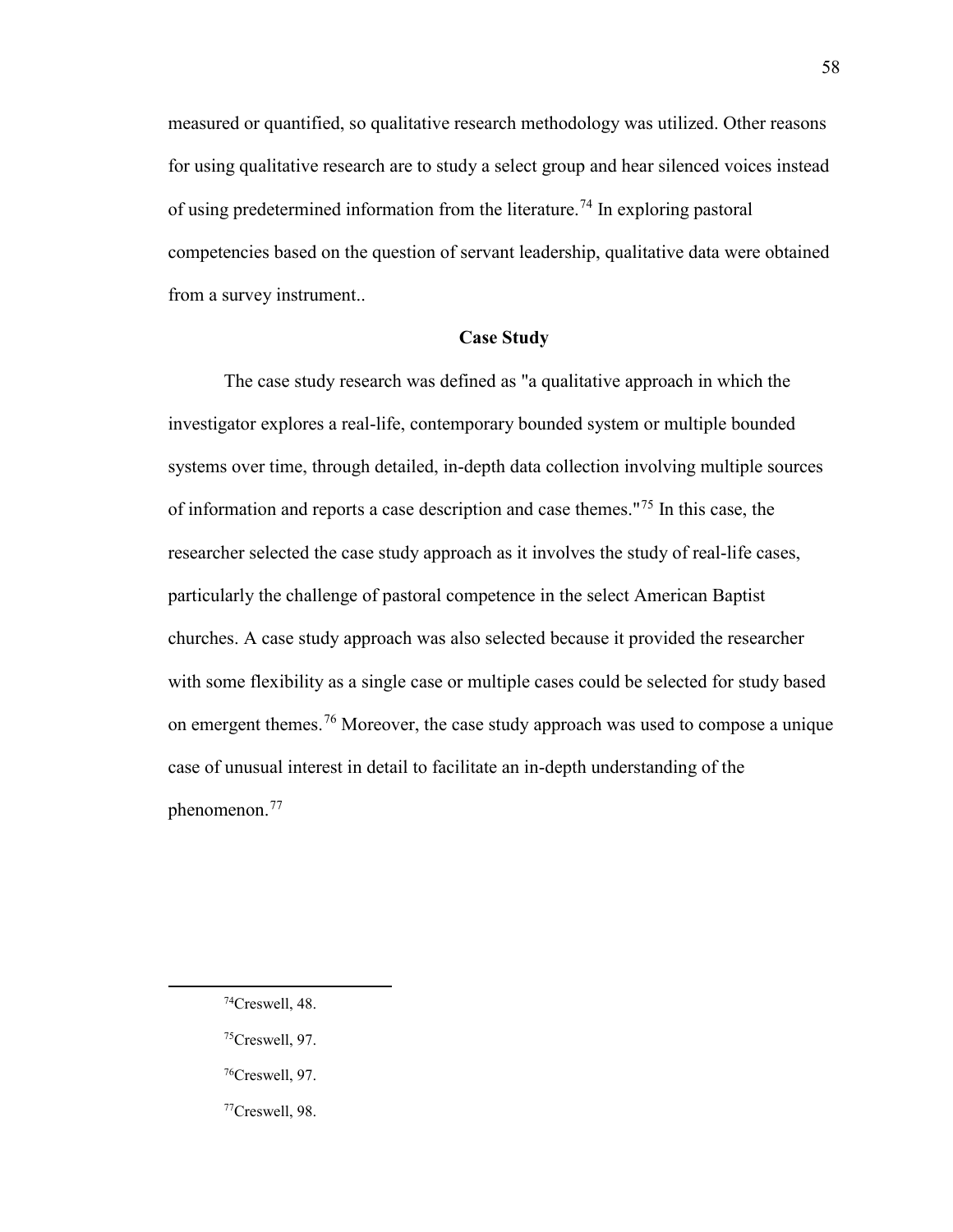#### **Research Instruments, Data Collection and Analysis**

Data was collected using questionnaires, with one set used to collect data from congregants and another set to collect data from pastors with the selected churches. The analysis of the data collected was interpreted using Microsoft Excel.

#### *Questionnaires*

Questionnaires were used to collect qualitative data to inform the research on pastoral competence. The researcher prepared two online questionnaires to be used for data collection. The first instrument was a Pastor Questionnaire (Appendix A) designed to explore the presence and understanding of pastoral competencies. The questionnaire included 32 questions of which 20 were Likert scale questions, 8 were open-ended questions, and 4 focused on demographics. The Likert scale questions asked the pastor to evaluate their pastoral competencies in four areas (relationships, responsibility, leadership, and results) on a scale of never to always. The second instrument was a Congregant Questionnaire (Appendix B) designed to explore their perception of the presence of pastoral competencies and an understanding of pastoral competencies. The questionnaire included 23 questions of which 16 were Likert scale questions and 7 were open-ended questions. The Likert Scale questions asked the congregant to evaluate the degree to which they observed pastoral competencies in four areas (relationships, responsibility, leadership, and results) on a scale of never to always. The researcher utilized Jot Form as the online avenue for the administration of both questionnaires. The researcher provided informed consent with the questionnaire to the participants so that they would be informed.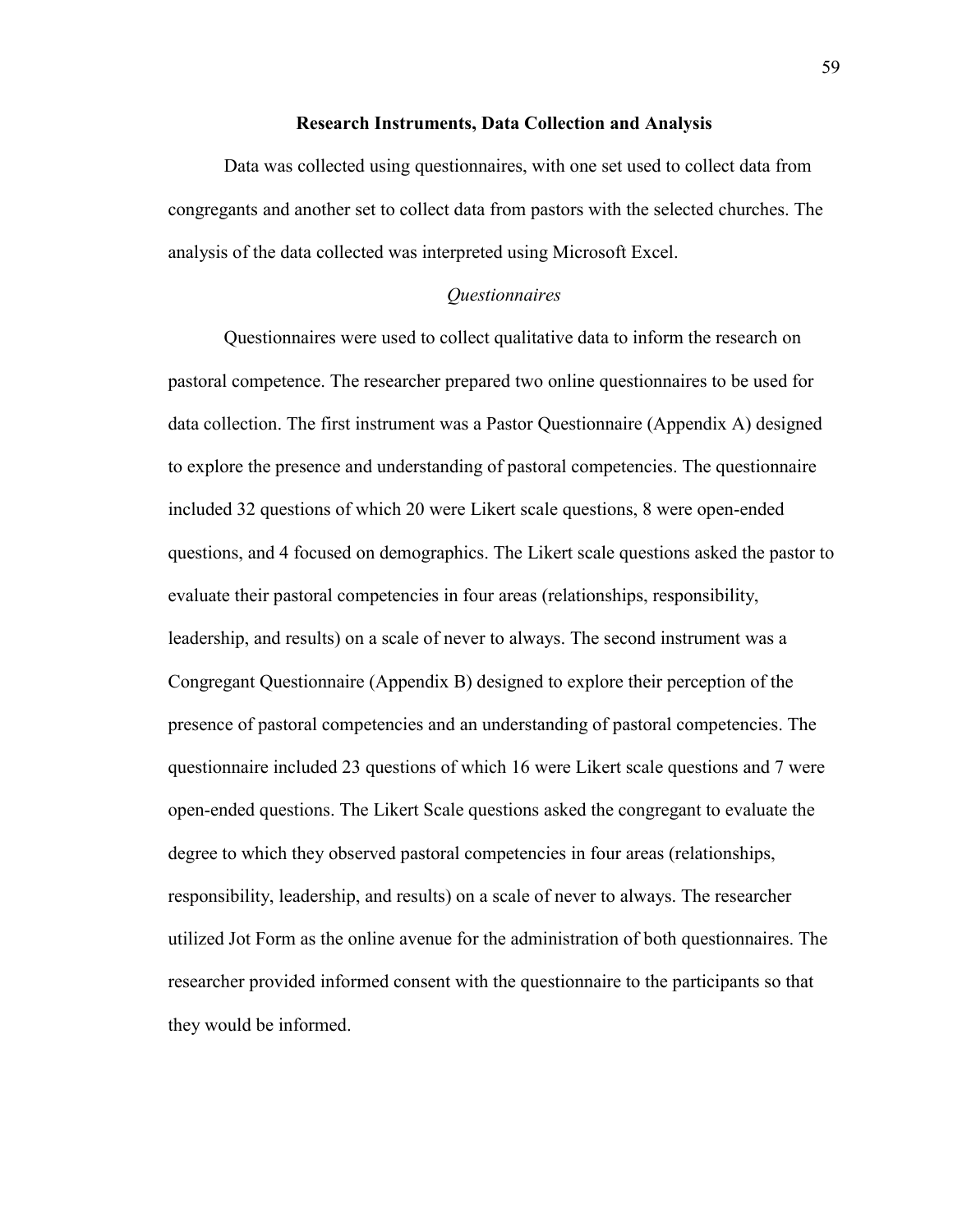#### **Development of Questions**

The researcher chose two different types of questions, Likert scale and openended, as a way to collect data on the degree to which pastoral competencies were reported and to gain additional information on the topic. In chapter two, the researcher used the Great Commission (Mt. 28:19-20) as a theological foundation for pastoral competencies to include teaching, baptizing, and evangelism. The study of the Great Commission influenced the research to include questions related to competencies found in the passage but also open-ended questions seeking to understand how pastors and congregants understand the relationship between the passage and the pastoral role. In chapter three, the researcher explored literature that related to servant leadership and transformational leadership. The researcher used the theme of servant leadership and some of the key factors of McCloskey's 4-R Model of Transformational Leadership to identify the competency areas to be focused on in the questionnaires. The Likert scale questions were framed in four specific areas: relationships, responsibilities, leadership, and results. Questions were then drafted and organized under these areas.

## **Data Collection**

The two questionnaires were distributed through JotForm, which is an electronic application. The researcher observed data privacy and confidentiality. The participants were given two weeks from the date of questionnaire distribution to complete the survey. Once the data was collected, it was downloaded for analysis for emergent themes.

## *Analysis*

Data from the Likert scale questions was downloaded on a scale from never to always. Each response was assigned a corresponding score: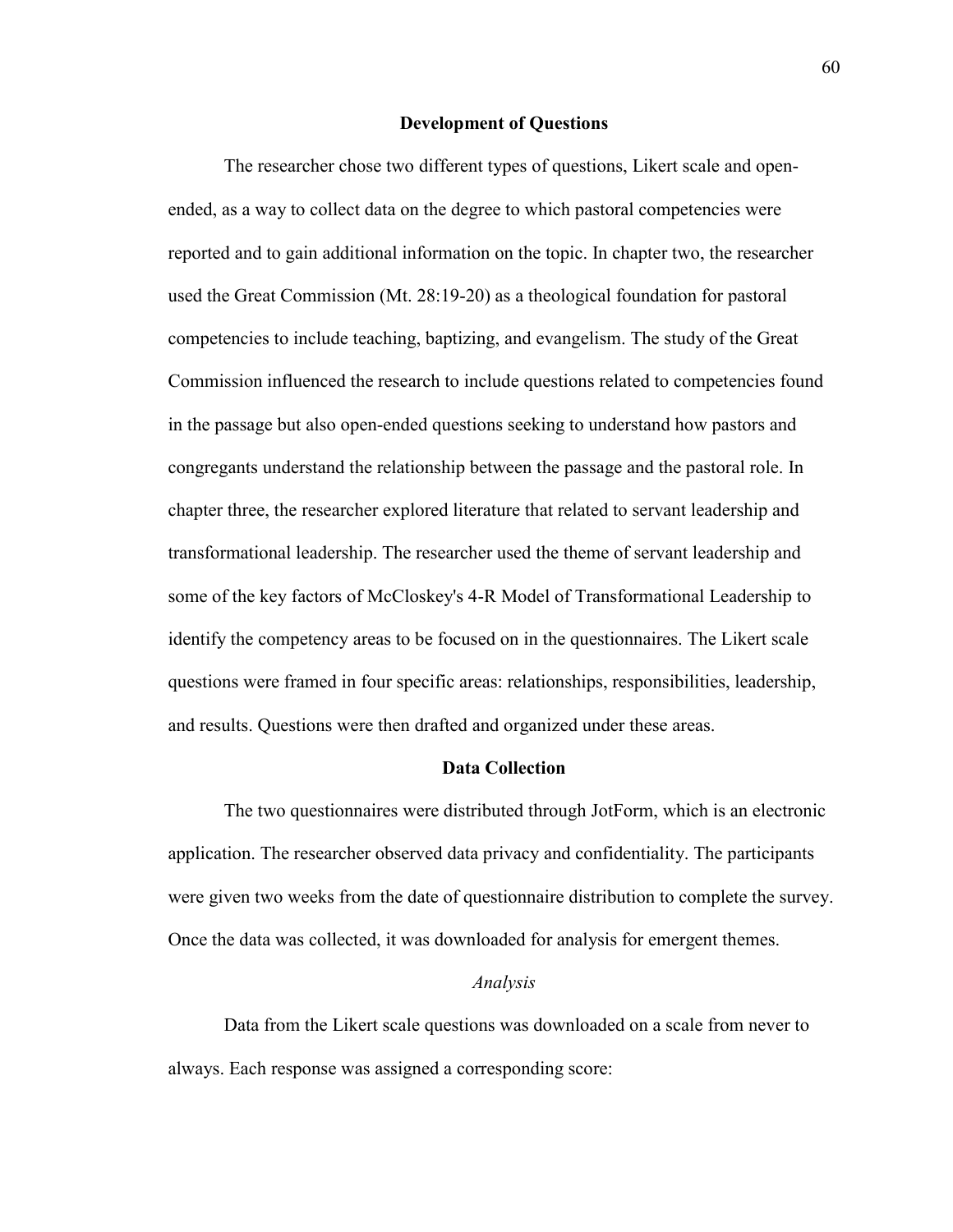| $(N)$ = Never    |   |
|------------------|---|
| $(S) =$ Seldom   | 2 |
| $(U) = U$ sually | 3 |
| $(A) =$ Always   | 4 |

The researcher reviewed the score for each question, for both questionnaires, noting the degree to which the response was. In addition, the research compared responses for each church.

Data from the open-ended questions was downloaded and examined for themes.

#### **Participants**

A total of 15 people were selected for participation and to inform the research. Three churches were selected for the research. From each church, a pastor and four congregants were selected. The researcher selected the various tiers of participants to gain different perspectives on whether leadership skills were a vital factor in pastoral competence in American Baptist Churches.

Research participants had to be 18 years and above and provide informed consent to utilize their views for the study. Also, the congregants were selected based on being a member of the identified churches. The pastors were selected if they had stayed in the specific church for more than three years.

## *Churches*

A total of three churches are represented in this project. These churches were selected as they offer service to a large population within the Metropolitan area in Cleveland and Cincinnati, Ohio. The researcher felt that these churches would be representative of American Baptist Churches in Ohio. Therefore, any emergent incidents and categories regarding pastoral competence, leadership capacities, leadership skills, and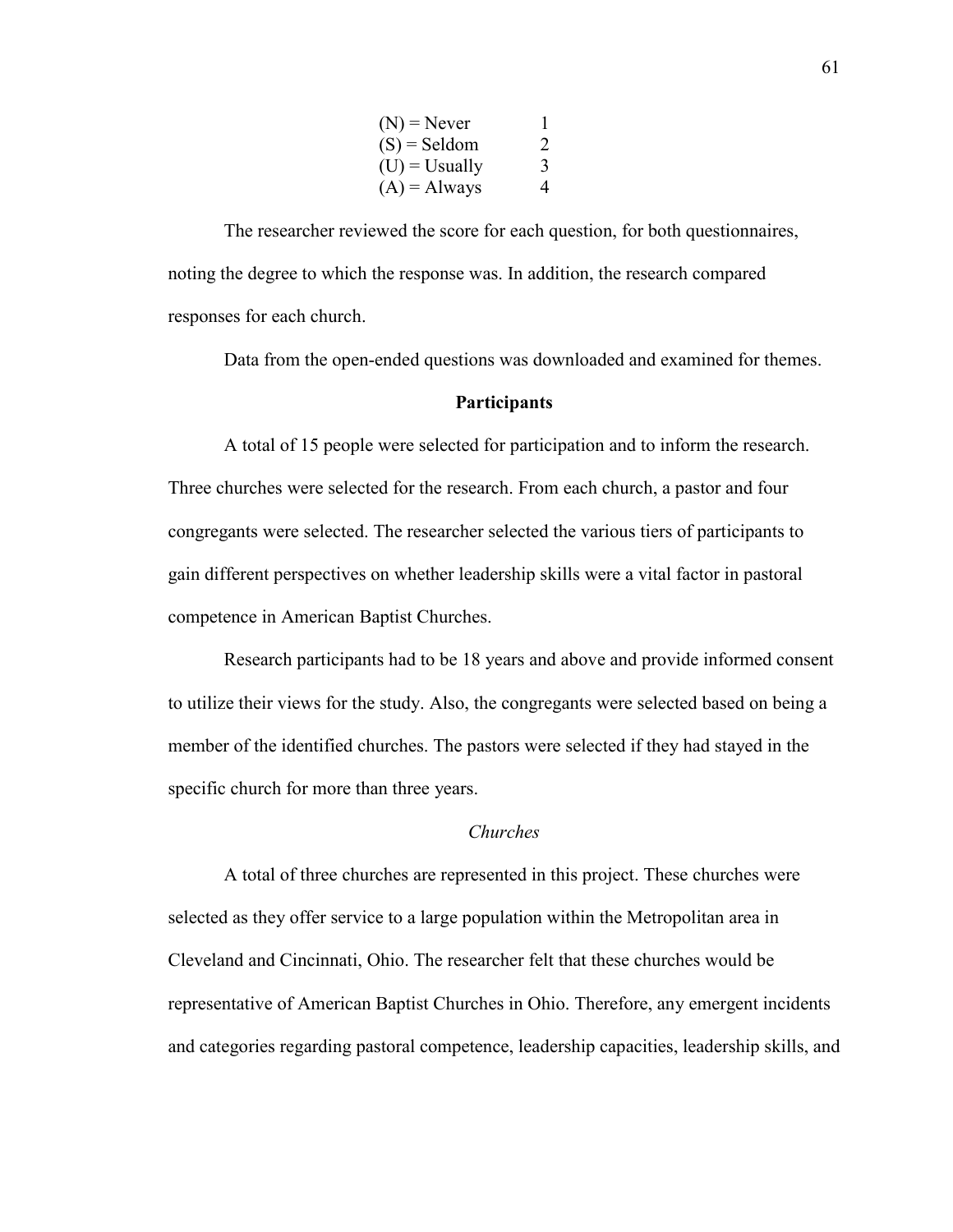the church's organization and its impact on the congregants and the community could be generalized.

## *Pastor Demographics*

In general, demographic data is necessary for research to determine whether the sample represents the target population for generalization purposes.<sup>[78](#page-63-0)</sup> Demographic data was gathered from the pastors in the areas of gender, age, ethnicity, education, and length of ministry. Both male and female pastors were represented in the data with two males and one female. The males are African American while the female is White. All three pastors have a minimum of a post-graduate degree. The two male pastors have approximately 40 years of experience in the ministry while the female pastor has only seven years of experience.

|       | Gender | Age          | <b>Ethnicity</b> | <b>Education</b>           | Years in the<br>ministry |
|-------|--------|--------------|------------------|----------------------------|--------------------------|
| Red   | Male   | 61 and above | Black            | Associate degree or higher | 39                       |
| Blue  | Female | 51-60        | Caucasian        | Post graduate degree       |                          |
| Green | Male   | 51-60        | <b>Black</b>     | Post graduate degree       | 40                       |

Table 4.1 Pastor Demographics

<span id="page-63-0"></span>l

## *Congregant Demographics*

Demographic data was gathered from the congregants in the areas of gender, age, ethnicity, and length of attendance. From the congregant's perspective, the demographic data also served to generalize data. The congregants would know if they were impacting one demographic subset or if the entire church population deemed their pastor's service as competent. Also, the demographic data served as a direction to the congregants on what areas their pastor needed to improve upon. For example, the correlation of

<sup>78</sup> Neil J. Salkind, *Encyclopedia of Research Design,* vol.1 (Los Angeles, CA: Sage, 2010), 346.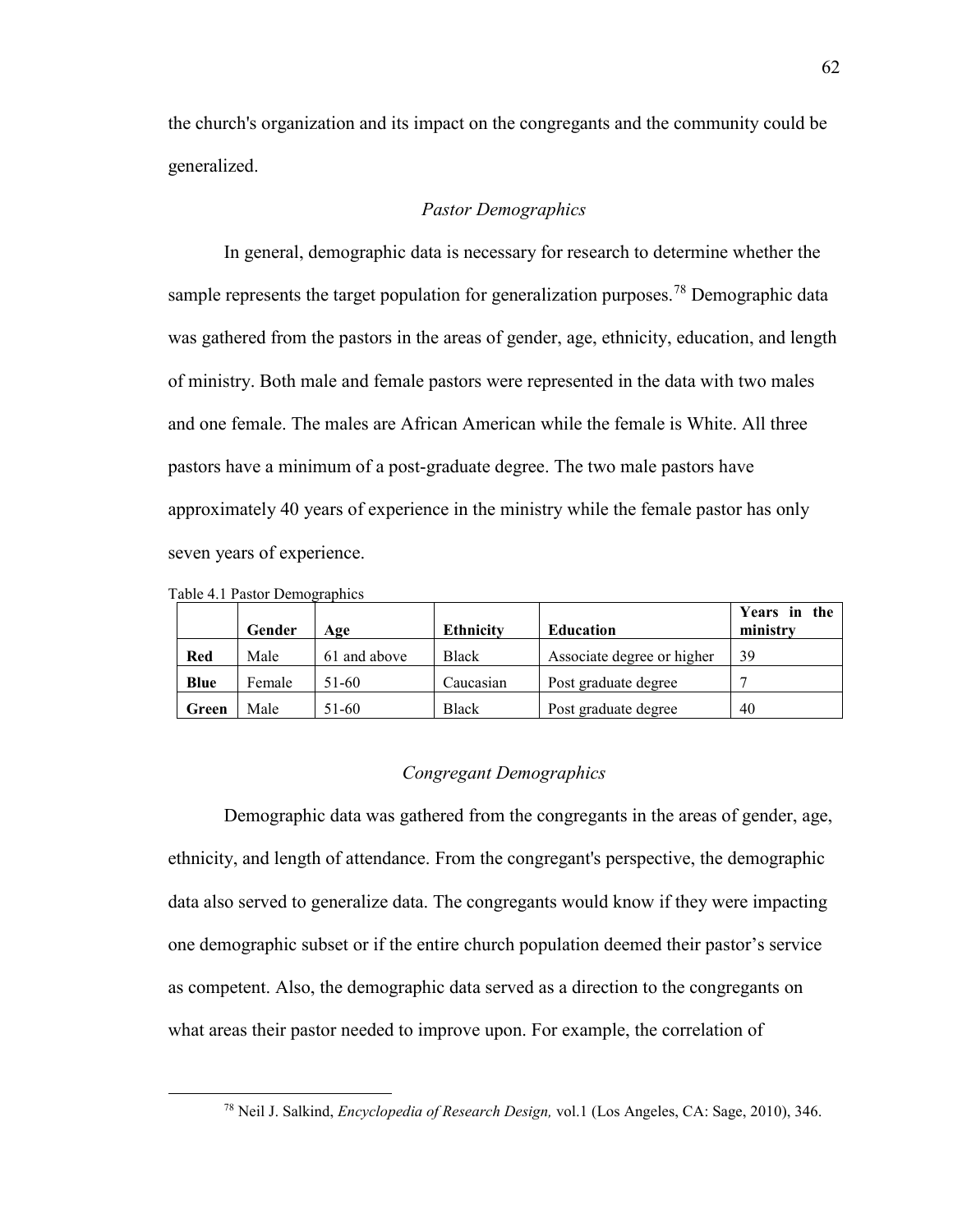demographic data with emergent themes will inform their pastor what demographic

groups deem them competent and the areas to improve upon.

| <b>Red Church</b> |        |              |                     |                                 |
|-------------------|--------|--------------|---------------------|---------------------------------|
| <b>Ethnicity</b>  | Gender | Age          | <b>Education</b>    | <b>Years attended</b><br>church |
|                   |        |              | Associate degree or |                                 |
| <b>Black</b>      | Female | 51-60        | higher              | 18                              |
| Black             | Female | 51-60        | Diploma             | 2.5                             |
|                   |        |              | Associate degree or |                                 |
| Black             | Female | 18-30        | higher              |                                 |
|                   |        |              | Associate degree or |                                 |
| Black             | Female | 61 and above | higher              |                                 |

Table 4.2 Congregant Demographics

| <b>Blue Church</b> |        |              |                      |                                 |
|--------------------|--------|--------------|----------------------|---------------------------------|
| <b>Ethnicity</b>   | Gender | Age          | <b>Education</b>     | <b>Years attended</b><br>church |
| Middle             |        |              |                      |                                 |
| Eastern/Jewish     | Male   | 61 and above |                      | 0.5                             |
|                    |        |              | Associate degree or  |                                 |
| Italian/Caucasian  | Male   | 51-60        | higher               |                                 |
| Caucasian          | Male   | 18-30        | High school          |                                 |
| Caucasian          | Female | 51-60        | Post graduate degree |                                 |

| <b>Green Church</b>      |        |           |                      |                                 |
|--------------------------|--------|-----------|----------------------|---------------------------------|
| <b>Ethnicity</b>         | Gender | Age       | <b>Education</b>     | <b>Years attended</b><br>church |
| <b>Baptist Christian</b> | Female | 51-60     | Diploma course       | 14                              |
| Black                    | Male   | $41 - 50$ | Diploma course       | 20                              |
| Black                    | Female | 51-60     | Post graduate degree | 14                              |
| Black                    | Female | $51-60$   | Post graduate degree |                                 |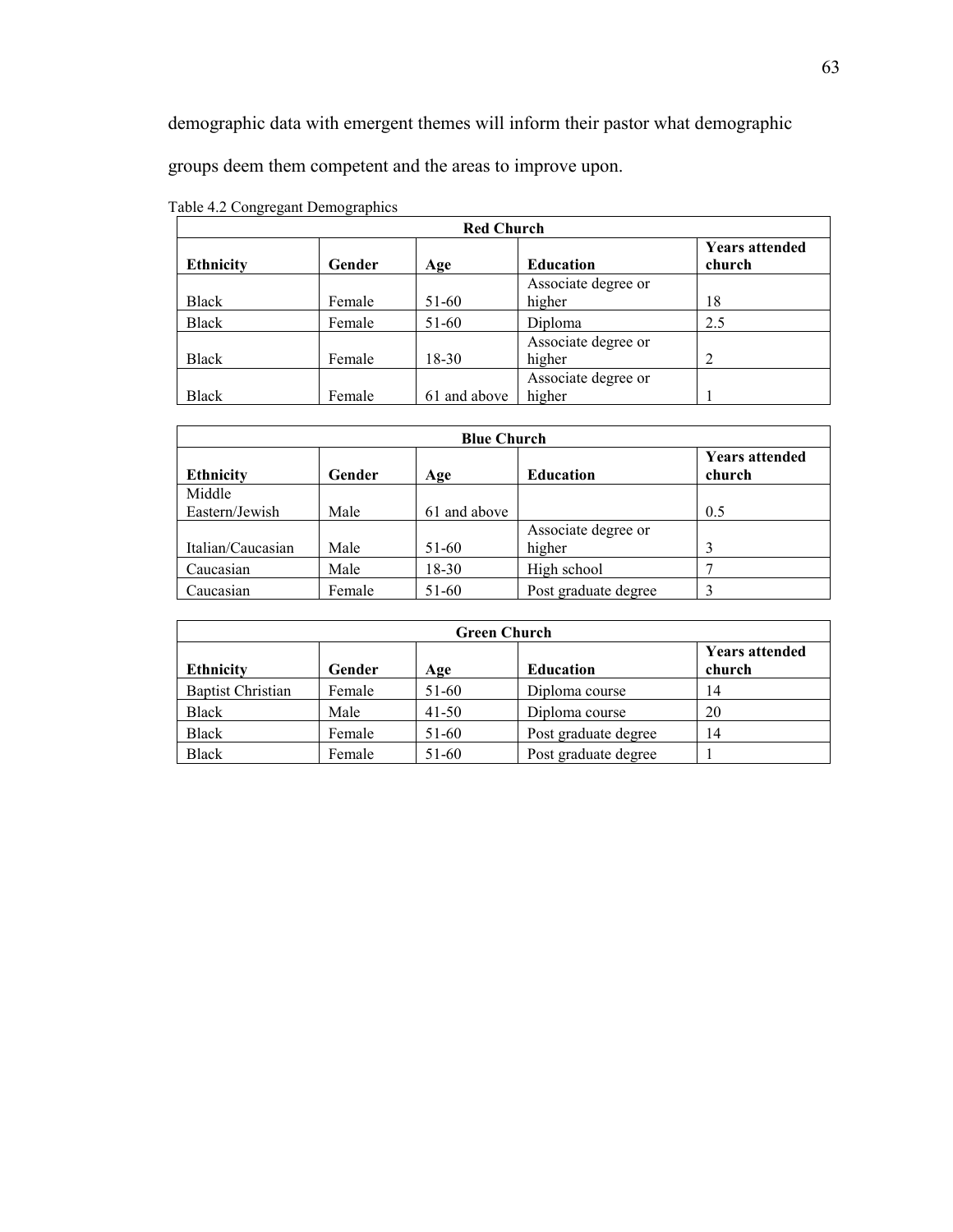#### CHAPTER FIVE: EXAMINING PASTORAL COMPETENCY

The researcher designed this project to assess pastoral competency in inner-city American Baptist Churches in Cleveland and Cincinnati, Ohio. The research was conducted through questionnaires to collect pertinent information and data. The Pastoral Questionnaire included a Likert scale and open-ended questions. The Congregant Questionnaire included the same questions to be answered from the congregant's perspective. Likert scale questions focused on four areas: relationships, responsibilities, results, and leadership. A coding system was developed to see trends in the open-ended questions from the questionnaire. The responses to each question were divided into subgroups and then color-coded.

## **Competencies**

## *Relationships*

Jesus is love, and the Christ-like relationship from pastor to congregant should be one with unconditional love. Jesus Christ set the exemplar to be followed by being a servant leader and taking joy in serving others. Pastors today take over the work of evangelism as mandated in the Great Commission (Mt. 28:18-20). The relationship from pastor to congregant should be one of devotion, valuing humility, and always treating others with an act of love.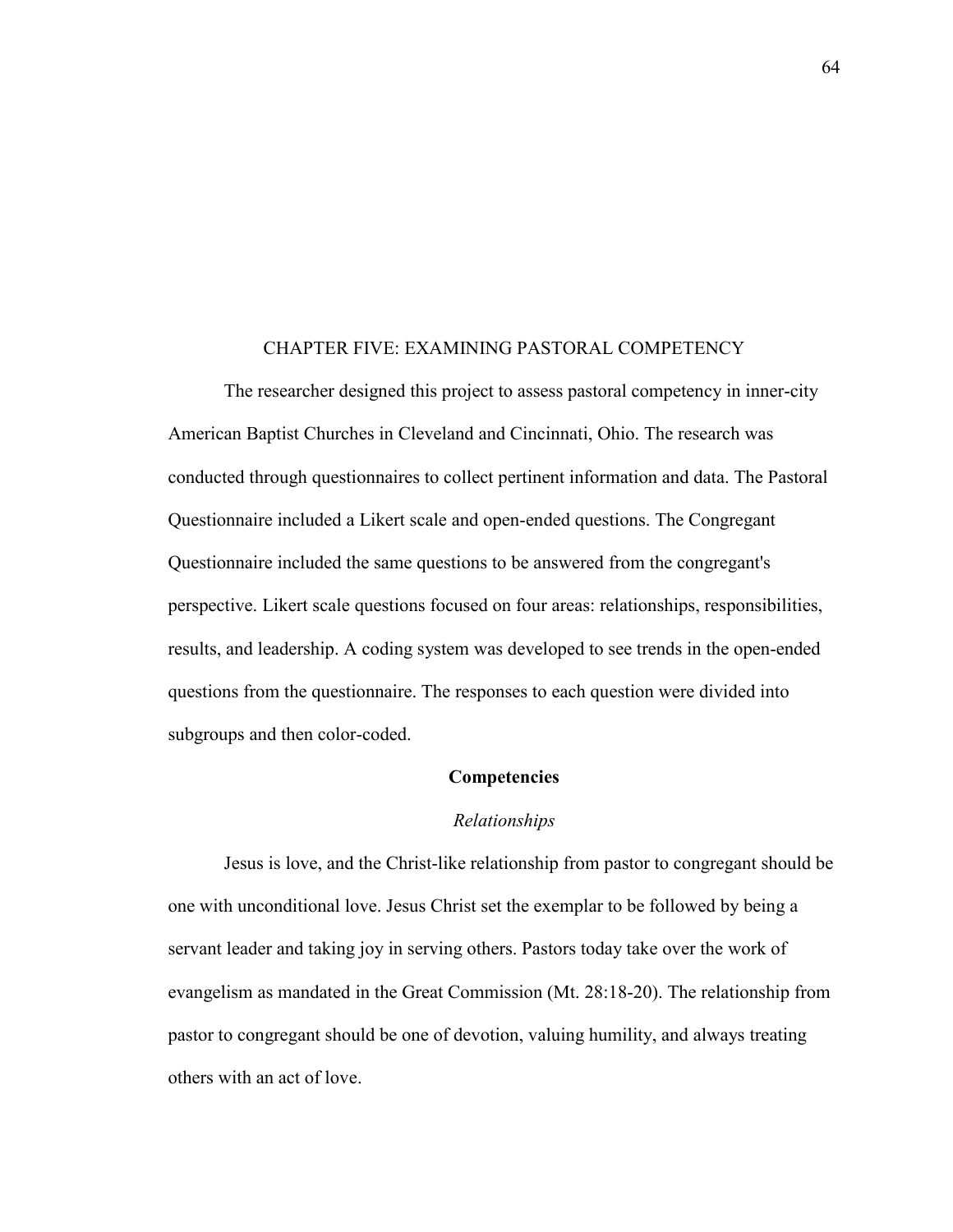In this context, the relationship from pastor to congregant is where the pastor sets aside time for all those in need. The questionnaires examined whether pastors took the time to cultivate a relationship with their congregants. Also, were they available to tend to the needy, the neglected, and the ailing? The importance of a good relationship contributes to pastoral competency as it reduces the risk for conflicts, facilitating a peaceful and loving environment where the congregants would welcome the Word of God.

#### *Responsibilities*

The roles of a pastor can be classified as traditional and contemporary. Some of the traditional responsibilities of a pastor included teaching the congregants the Word of God. As outlined in the Great Commission, Pastors bear the responsibility of converting nonbelievers, baptizing them in the name of God, and empowering them to spread the Gospel. Pastors also have an administrative role, including organizing church services, managing resources, and designing educational materials for the congregants.

Following the diverse needs of the congregants, the roles of pastors have evolved. The Church is an institution, and the roles of a modern pastor expanded from primarily preaching to being a counselor and an administrator.<sup>79</sup> Amidst the rapidly evolving of the congregant's needs and diversifying roles of the Pastor, (1Tim. 4:13-16) emphasizes the primary duty being diligent preaching.

#### *Leadership*

Effective leadership is the central issue explored in this project and relates to pastoral competence. Leadership in all organizations is critical as it can hinder or promote

<span id="page-66-0"></span> $79$  Matthew Barrett, "The Duty of a Pastor: John Owen on Feeding the Flock by Diligent Preaching of the Word," *Themelios* 40, no.3 (2015).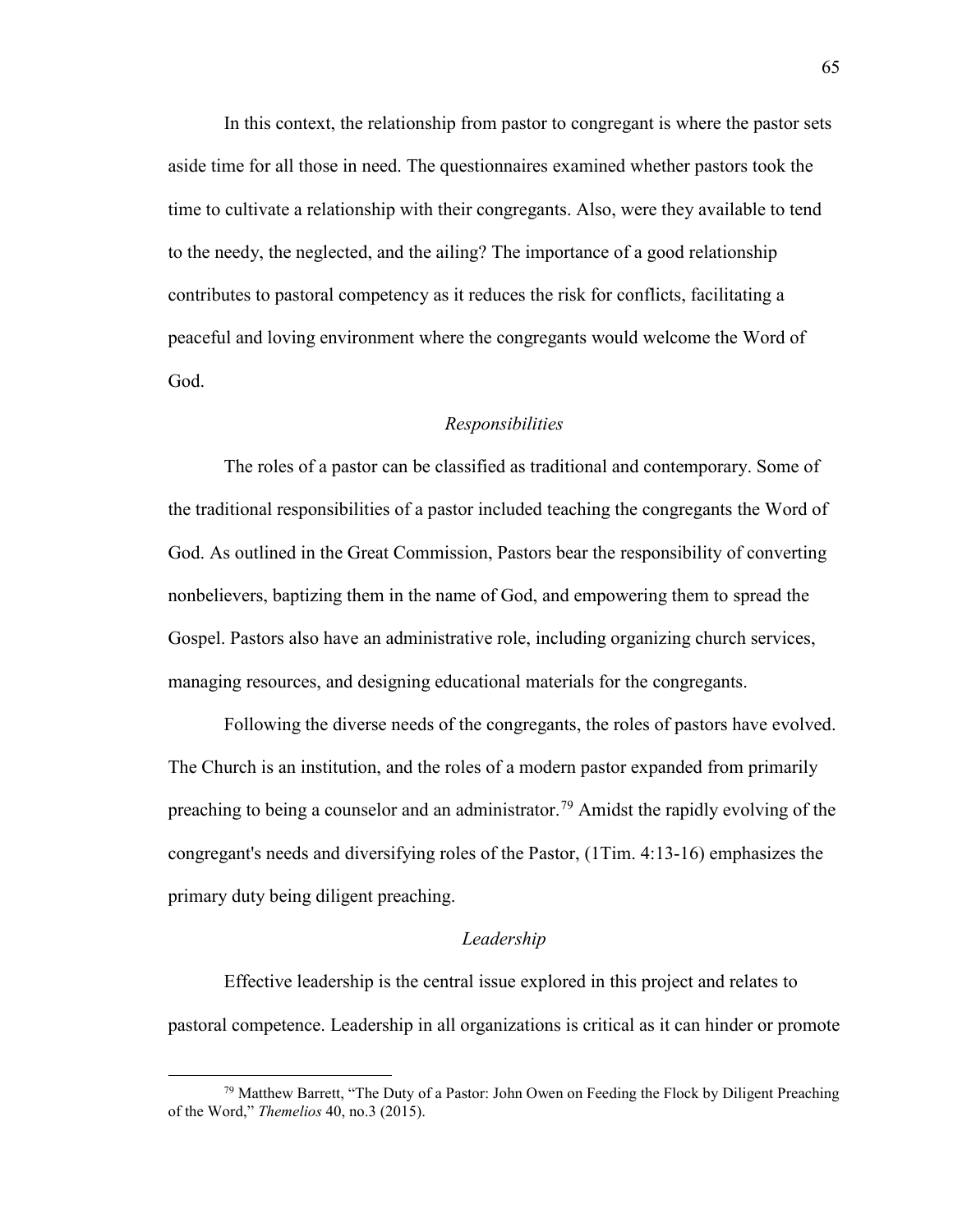the success of that institution. As seen, the roles of pastors are evolving as they are preachers, teachers, counselors, and administrators. The researcher proposed servant leadership based on the exemplar of Jesus Christ as the effective style to promote pastoral competence. As pastors are not separate from administrative duties, there is a need to incorporate secular leadership to achieve a holistic approach to leadership.

Among the traits of a pastor in their role as leaders include being a servant modeled by the exemplar of servant leadership by Jesus Christ. The Pastor must be able to resolve conflicts and be an effective communicator. In addition, the Pastor must inspire the congregants to accept the Word of God, be baptized, and participate in the spread of the Gospel as outlined in the Great Commission.

#### *Results*

The study of the Pastoral questionnaire results reported the pastoral competency in terms of relationships, responsibilities, leadership, and whether they were preparing their congregants for continuity of evangelism or not. The investigation of the pastoral competency regarding the relationship with their congregants and falling short of serving the church due to time demands reported an overall lower score for all selected pastors. The study highlighted that most of the congregants do not need an appointment to see the pastor and also indicated the selfless behavior of the pastors who usually put the needs of the congregants above their own needs. One can see the responsible attitude of the pastors to teach the word of God to the leaders of ministry and their concern towards their proper training. Most pastors consider it their utmost responsibility to delegate the Christian service duties. Moreover, all the pastors highlighted the importance to serve and lead the people with humility and respect.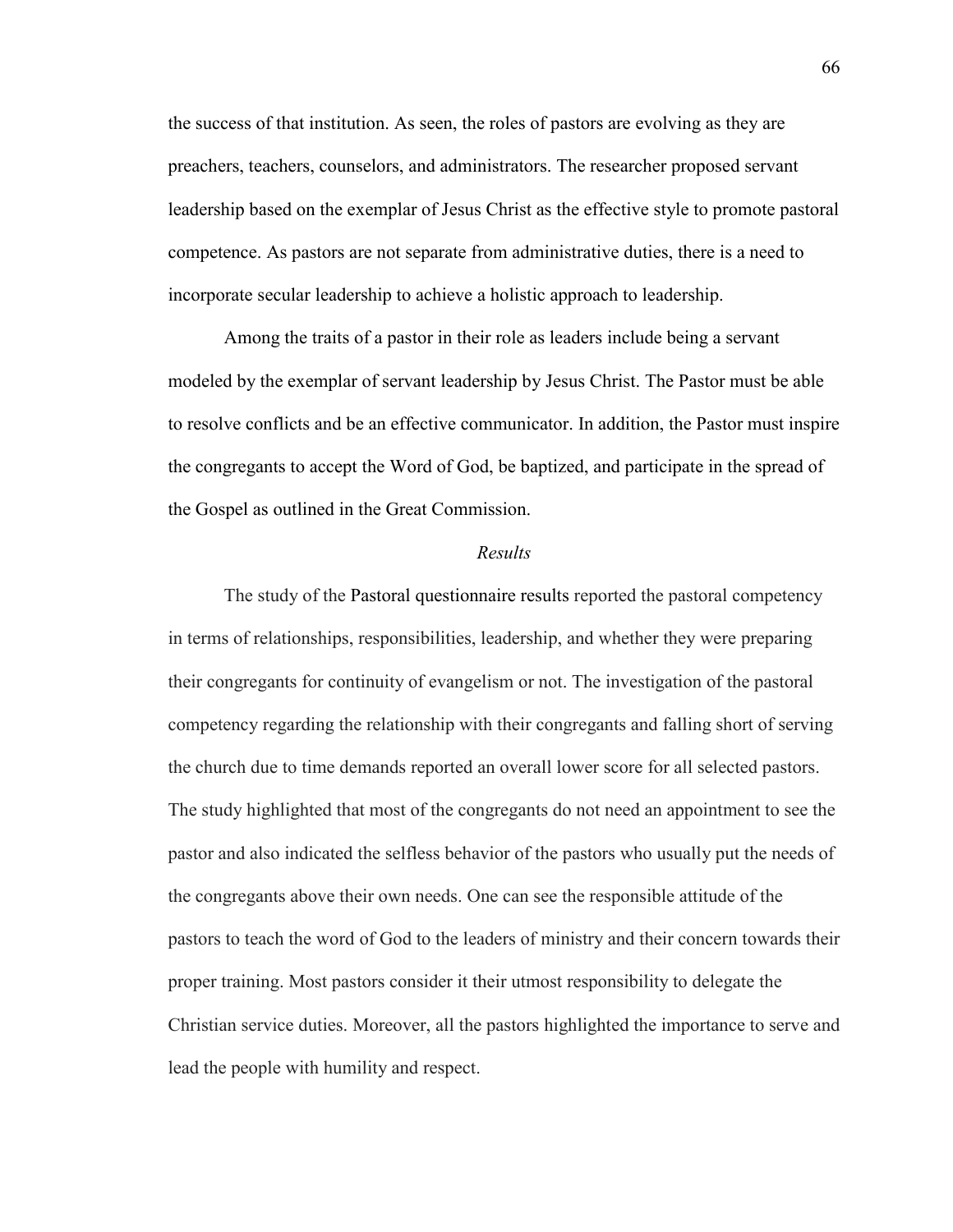The study of the Congregant Questionnaire results in three selected churches' color codes, Red, Blue, and Green, to gain insight on the question of pastoral competence reported that the senior pastor takes time to interact with other congregants beyond the routine church activities. The congregants of all the represented cultures highlighted that their pastors are easily approachable for personal and spiritual counseling. The congregants of all the selected churches expressed that they feel motivated to help the pastor and clergy in the churches' duties. Their pastor always recruited them to participate in the church programs and community events that depicted their responsible attitude. The congregants from all three churches believed that they have experienced personal and spiritual growth since they joined the church. Most congregants were confident in the leadership methods demonstrated by their pastor through the implementation of biblical teaching tools.

#### **Short Answers for Congregants**

The purpose of short answer questions for congregants was to extend flexibility in their responses. This was to allow for the generation of new data to inform on the issue of pastoral competence in American Baptist Churches. The researcher felt that short answer questions would generate data that was not constrained by researcher bias or data from published studies. This would allow for a comprehensive analysis of the issue of pastoral competency, and in so doing, inform evidence-based recommendations to improve pastoral competency.

The researcher utilized short answer questions to understand how the congregants understood the Great Commission. This would inform the research on whether the congregants embraced the mandate as outlined in Matthew 28:18-20. The short answer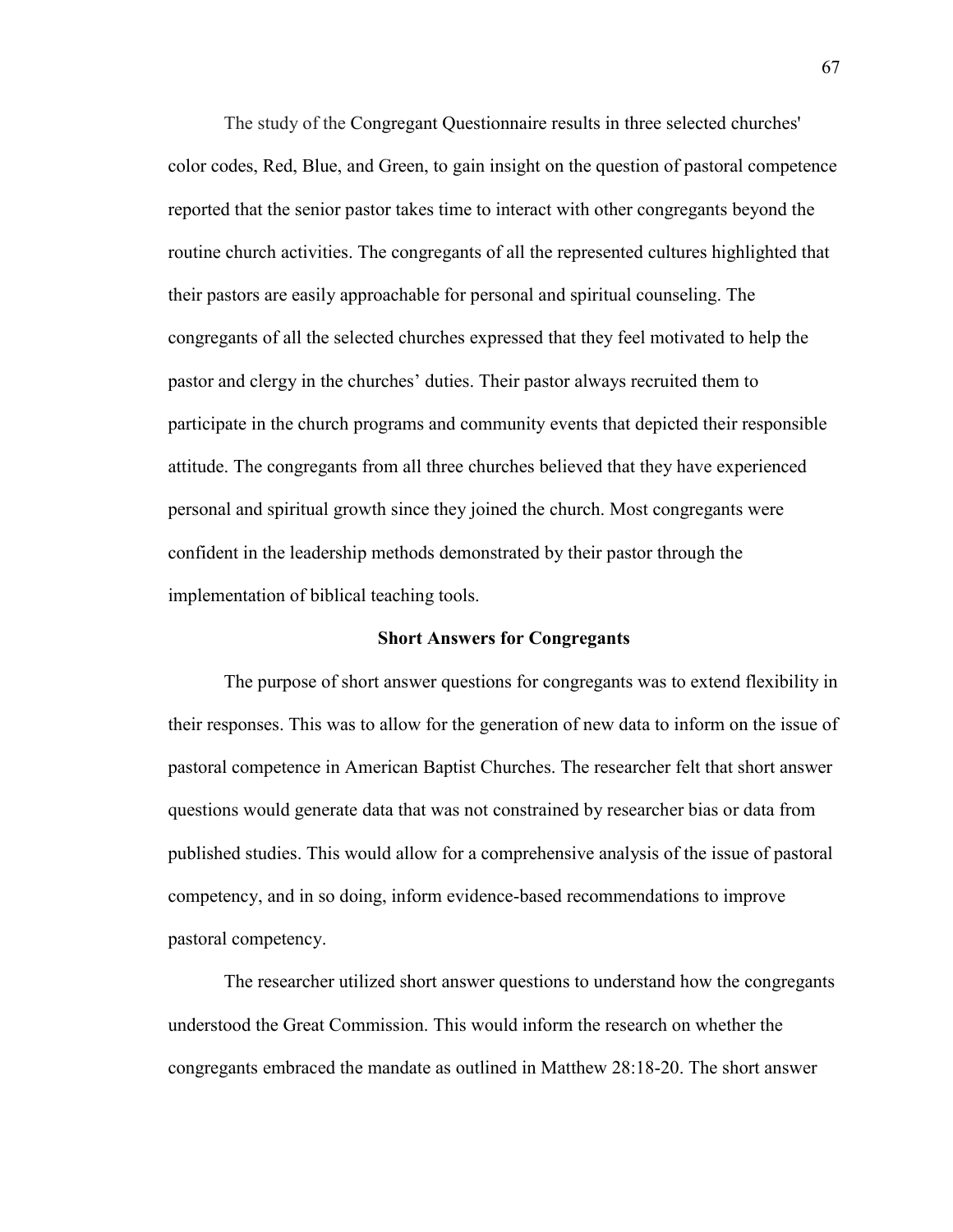questions would inform the research on whether the pastors were preparing their

congregants for the continuity of Evangelism.

## **Pastoral Questionnaire Results**

## *Relationships*

All three pastors self- reported a lower score regarding falling short of serving the church due to time demands (figure 5.1). The blue pastor *seldom* finds herself stagnating or falling short of serving the church community because assisting others requires too much time. The other two pastors *never* do this.



Figure 5.1 Pastoral Questionnaire - Question #1

The red pastor highlighted that congregants *usually* book an appointment to meet with him. This occurs *seldom* with the blue pastor and *never* with the green pastor.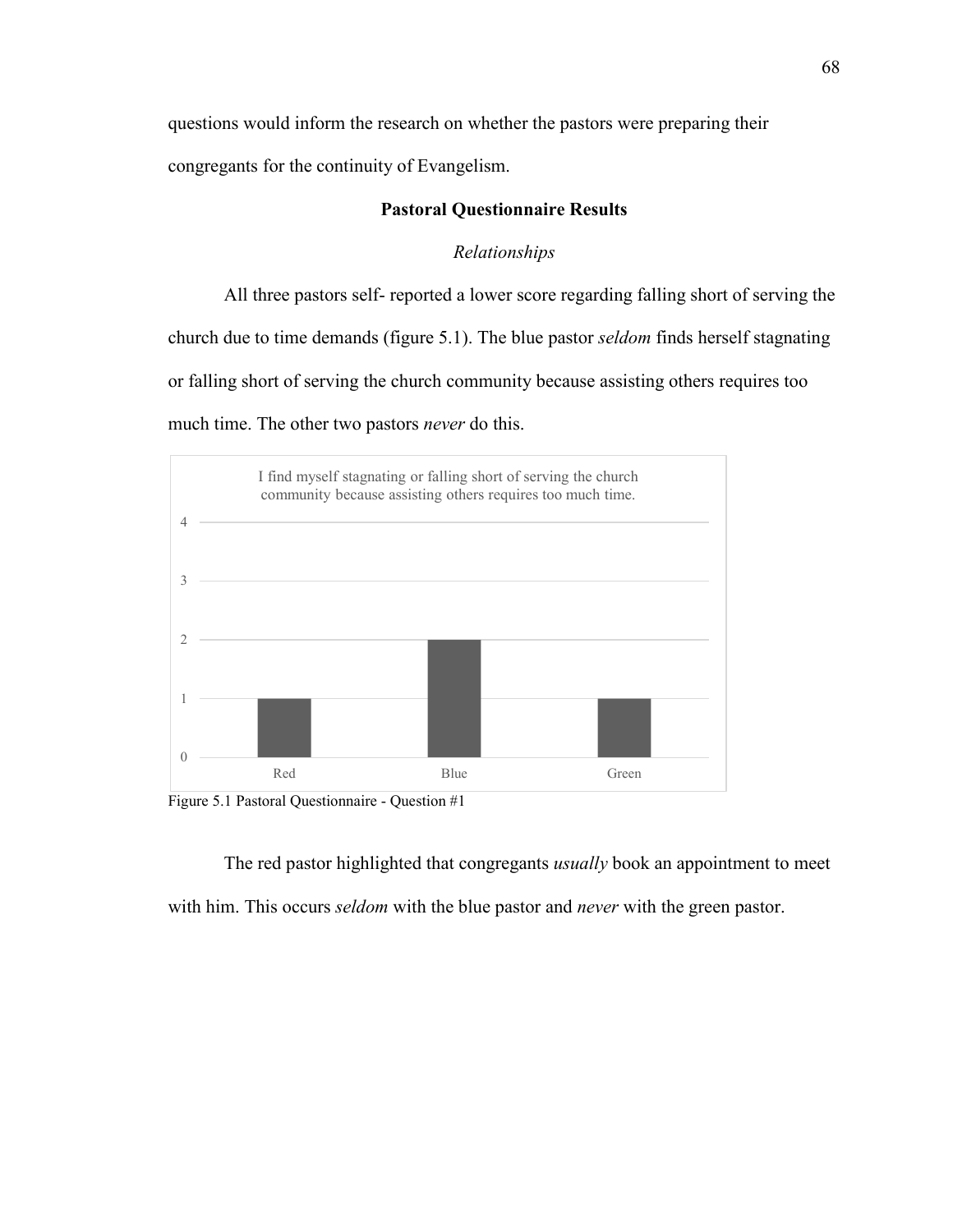



The green pastor *never* puts the needs of the congregants before his own needs, the blue pastor *always* places the needs of the congregants above her own, and the red pastor *usually* places the needs of others above his own.





All three pastors highlighted that they can *always* interact with the congregants after Sunday worship.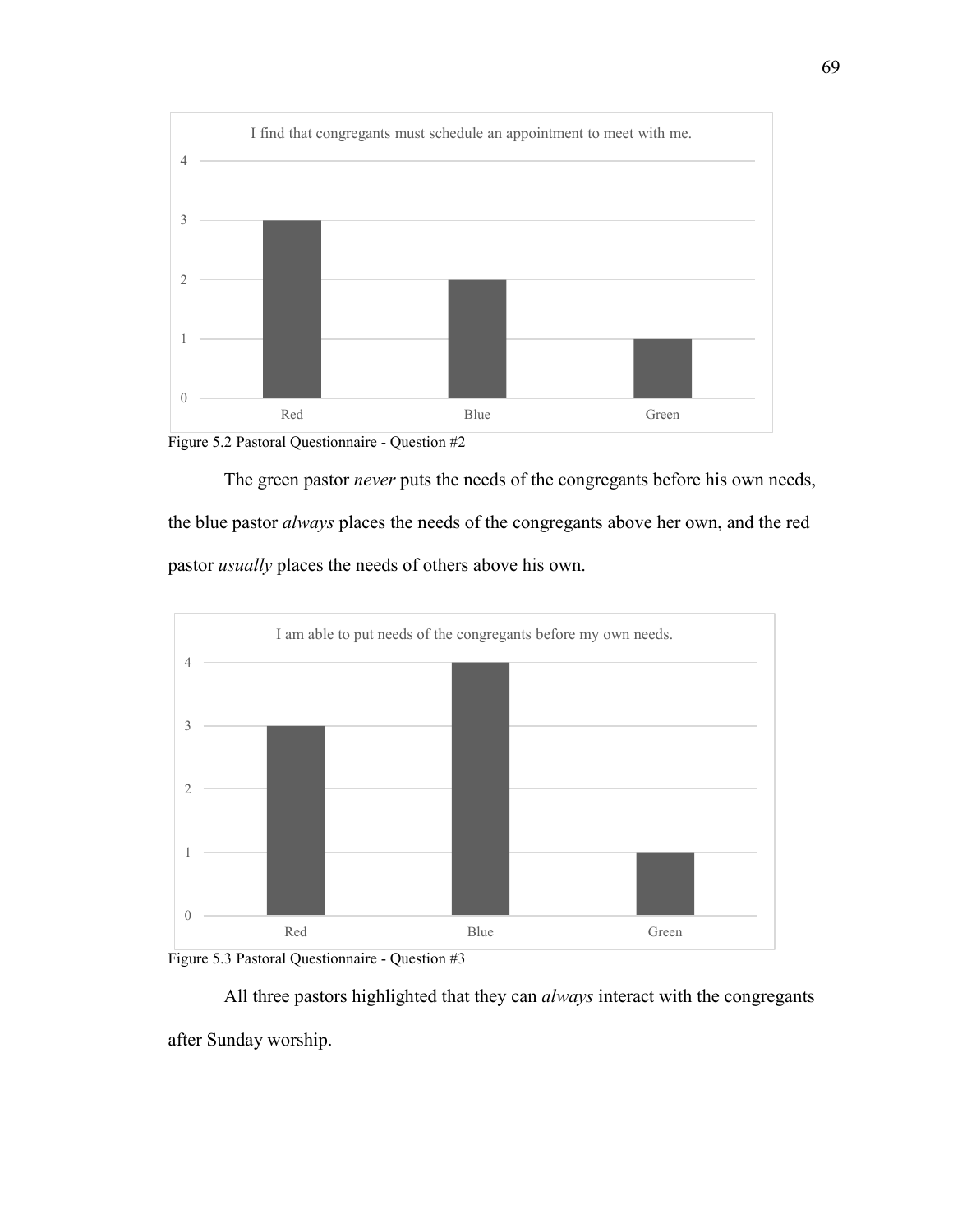

Figure 5.4 Pastoral Questionnaire - Question #4

# *Responsibilities*

All three pastors *always* believe that it is their responsibility to teach the Word of

God to the leaders of the ministry in the church.



Figure 5.5 Pastoral Questionnaire - Question #5

All three pastors *always* believe that it is their responsibility to train the ministerial staff to go into the community to witness.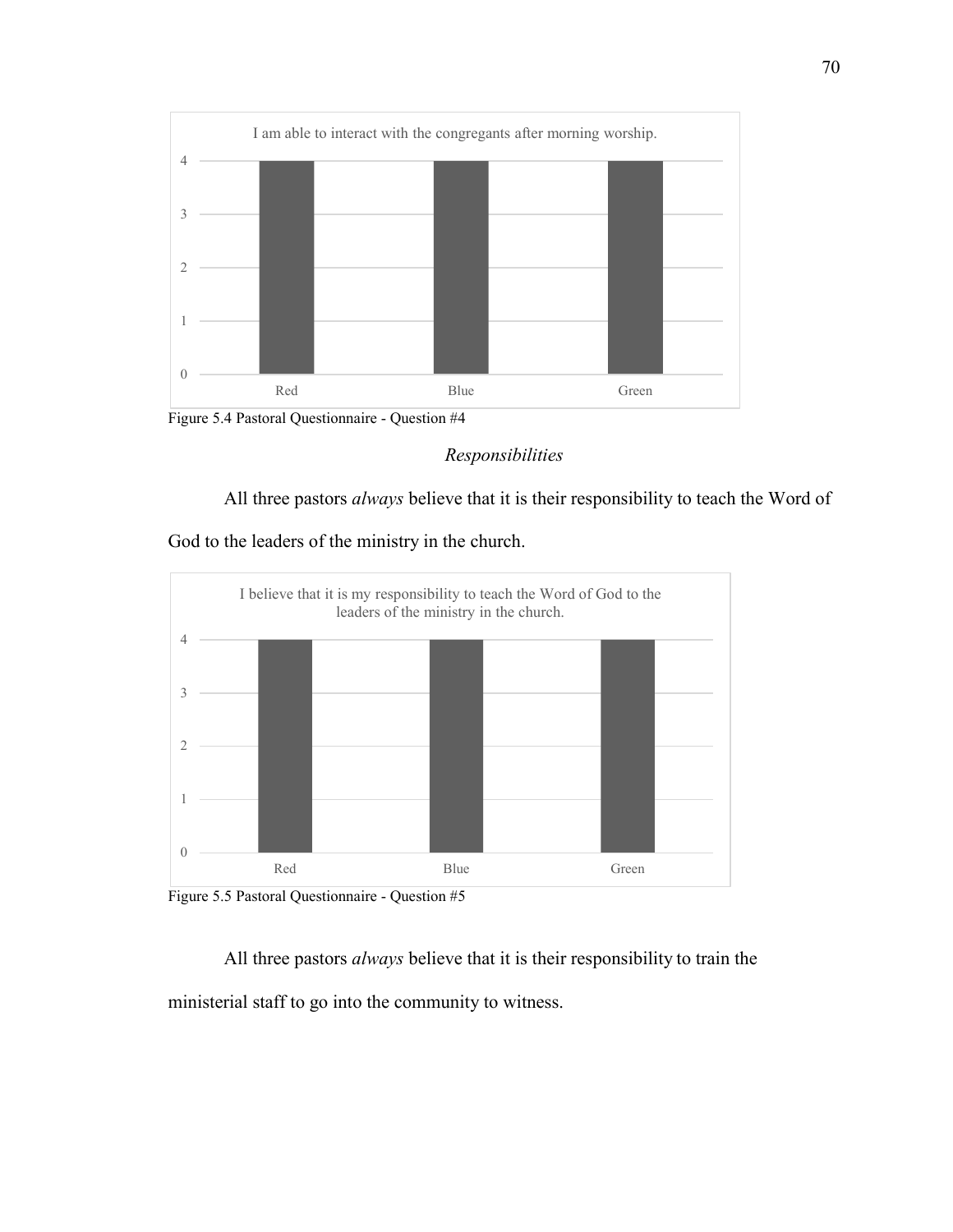

Figure 5.6 Pastoral Questionnaire - Question #6



*seldom* done by the blue pastor.



Figure 5.7 Pastoral Questionnaire - Question #7

The red and green pastors highlighted that they *always* implement the appropriate type of worship and programming for the congregants. This is usually done by the blue pastor.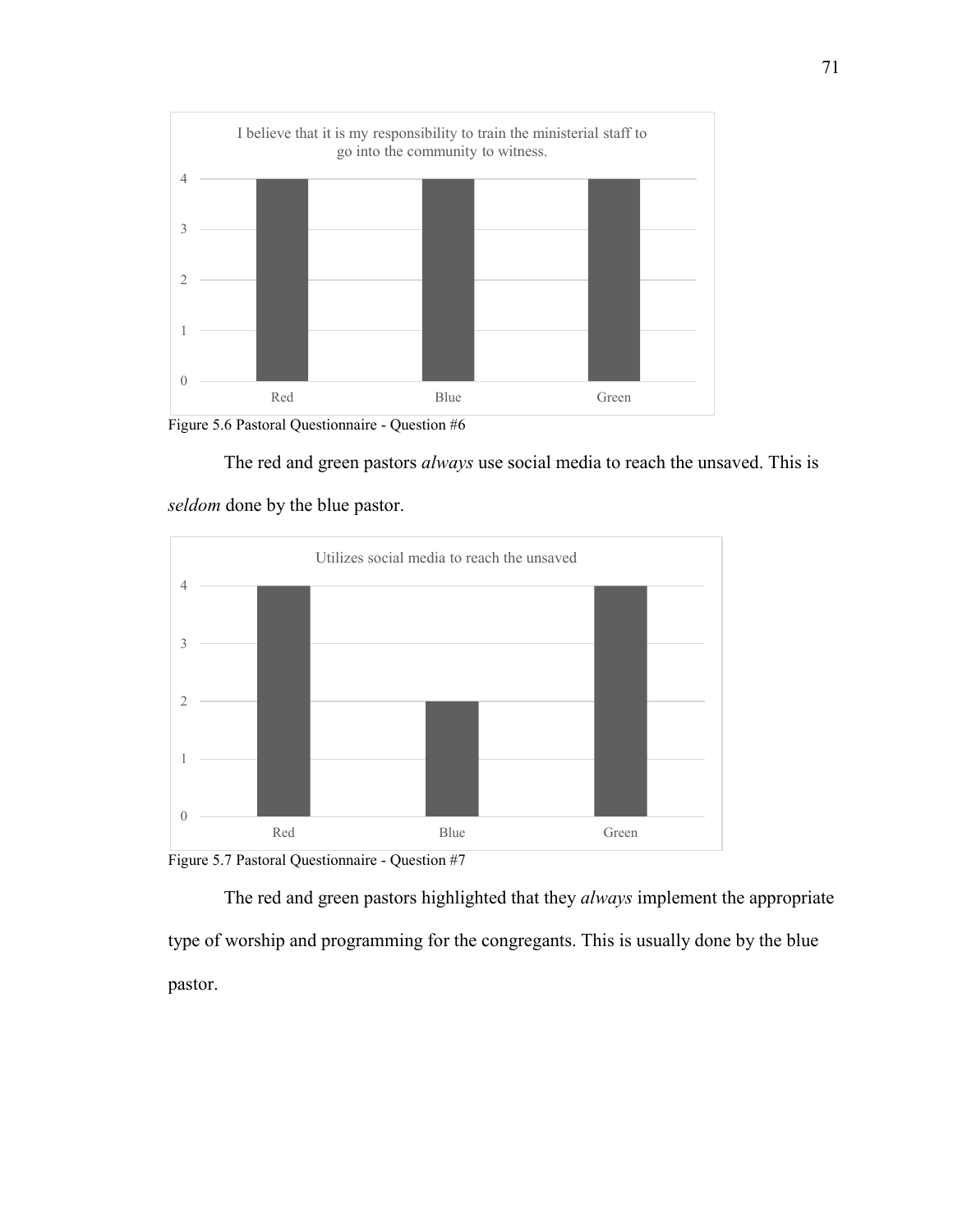

Figure 5.8 Pastoral Questionnaire - Question #8

The green pastor believes that he *always* has the responsibility to delegate

Christian service duties such as visiting the sick, teaching Sunday School, and Bible

Study to the officers of the church. The blue pastor believes it is *usually* his

responsibility, while the red pastors believes it is *seldom* his responsibility.





All three pastors believe it is *always* their responsibility to teach/communicate the importance of tithing.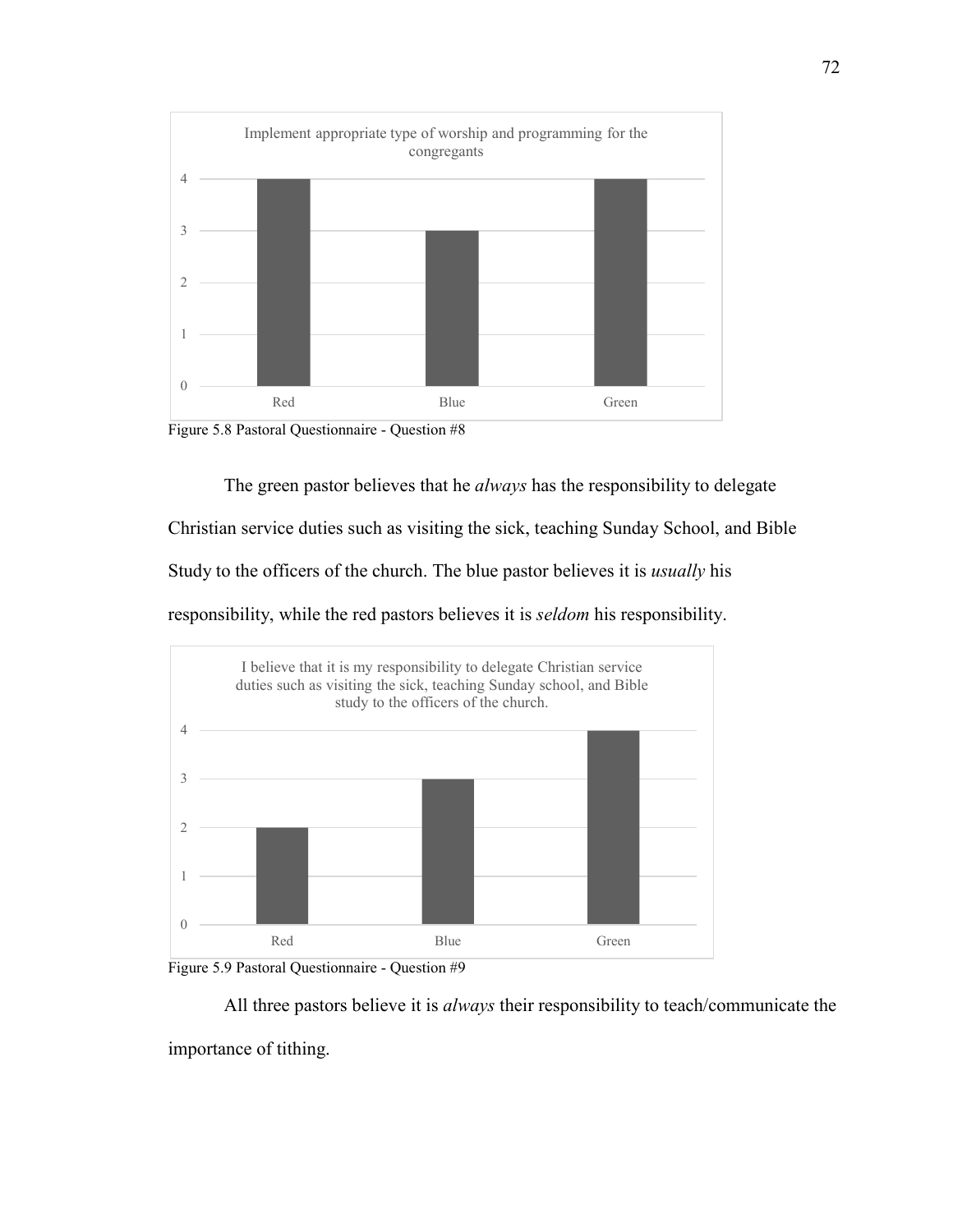



All three pastors reported they have a responsibility to communicate to the congregants where tithe and offering are being utilized. The green and blue pastors believe it is *always* their responsibility, while the red pastor believes it is *usually* his responsibility.



Figure 5.11 Pastoral Questionnaire - Question #11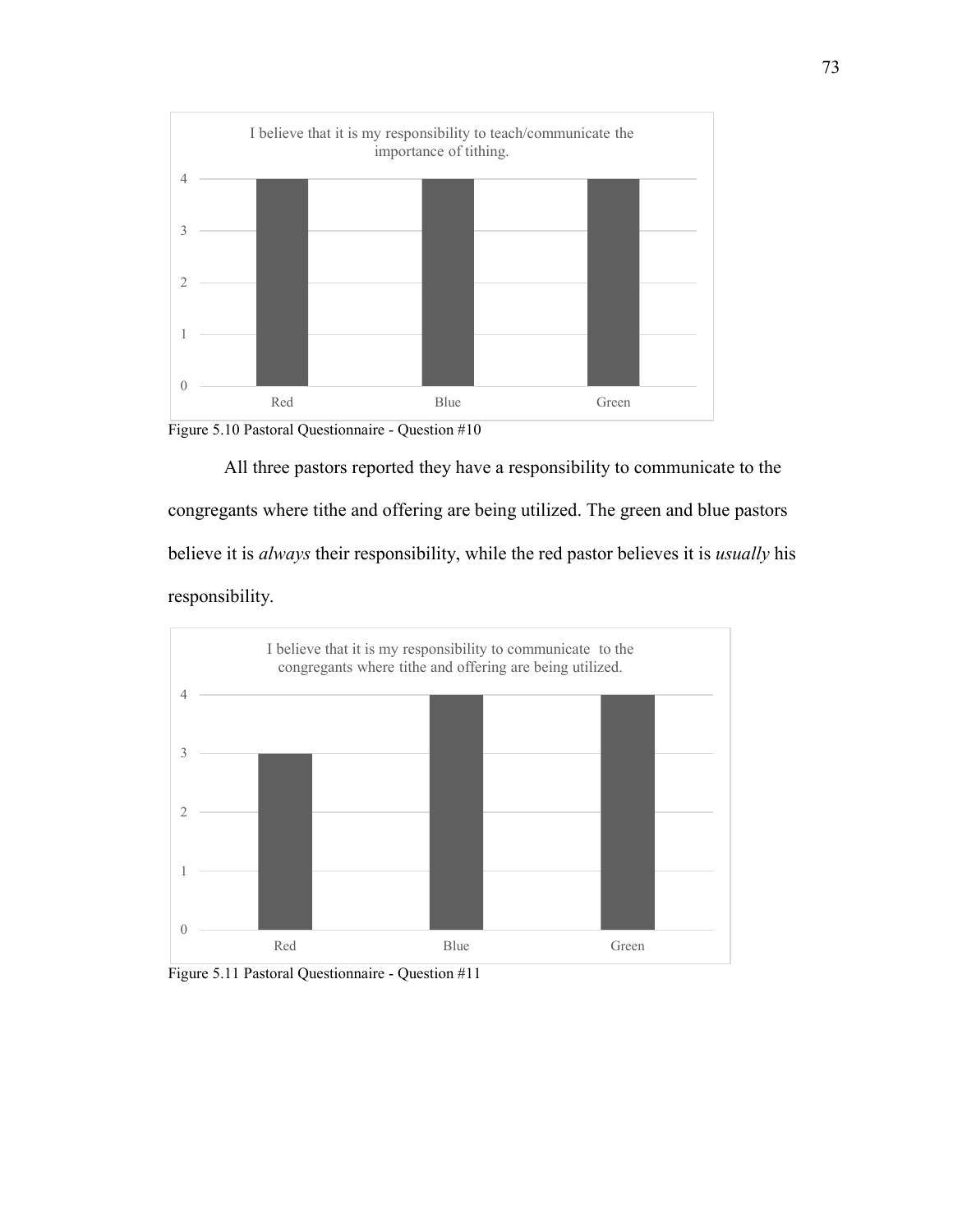## *Leadership*

All three pastors reported that they *always* or *usually* teach from a holistic leadership approach that engages followers in multiple dimensions (rational, ethical, emotional, and spiritual) so that they are empowered into what they are becoming.





All three pastors reported hat they *always* seek to serve others and lead by



example with a certain degree of humility and respect for others.

Figure 5.13 Pastoral Questionnaire - Question #13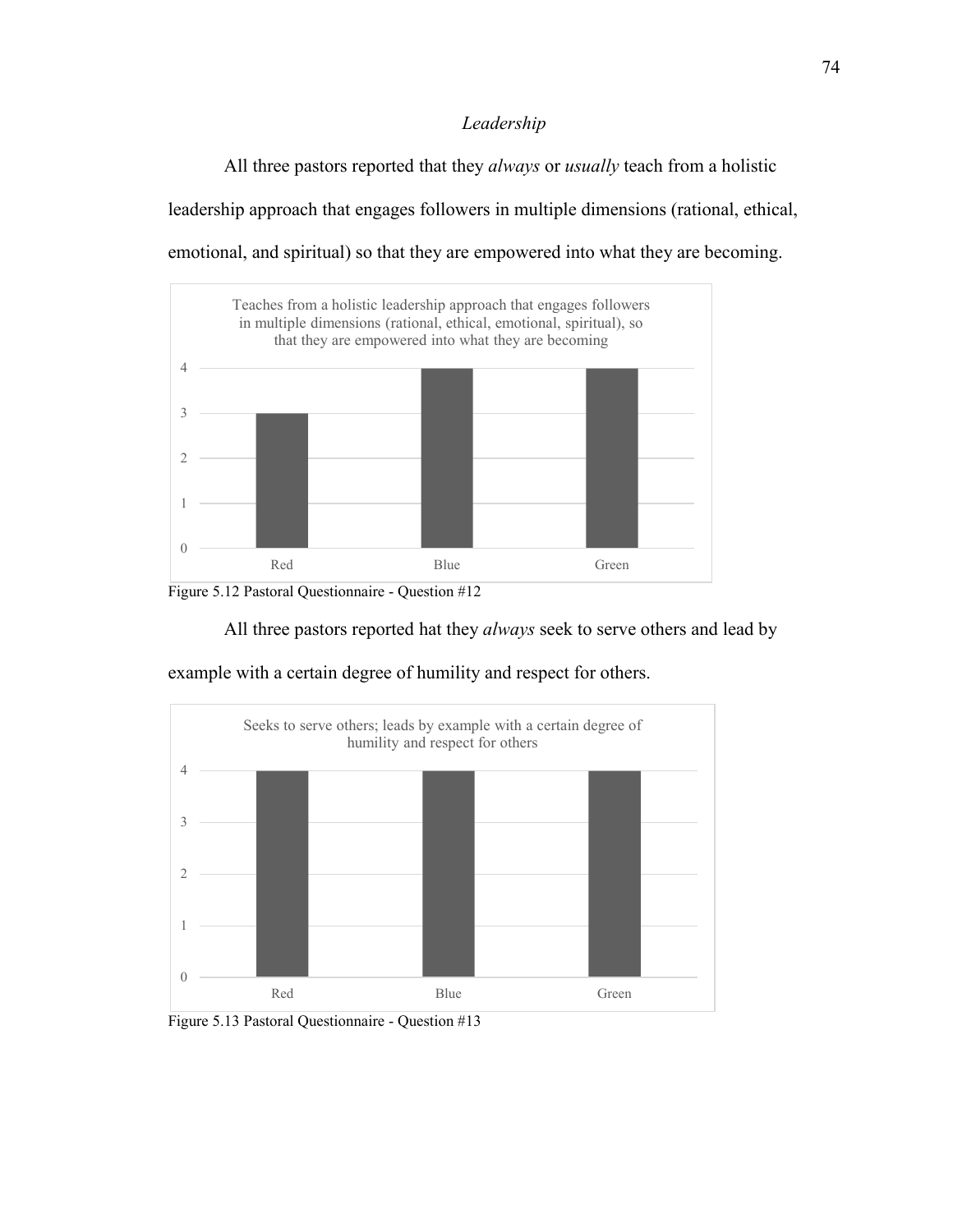The red and green pastors reported that they *always* seek to lead with authenticity, and personal values align with behaviors. This blue pastor reported that she *never* seeks to lead with authenticity or that personal values do not align with behaviors.



Figure 5.14 Pastoral Questionnaire - Question #14

*Results* 

All three pastors reported that they *always* implement biblical teaching tools to



see an effective outcome for those in leadership positions.

Figure 5.15 Pastoral Questionnaire - Question #15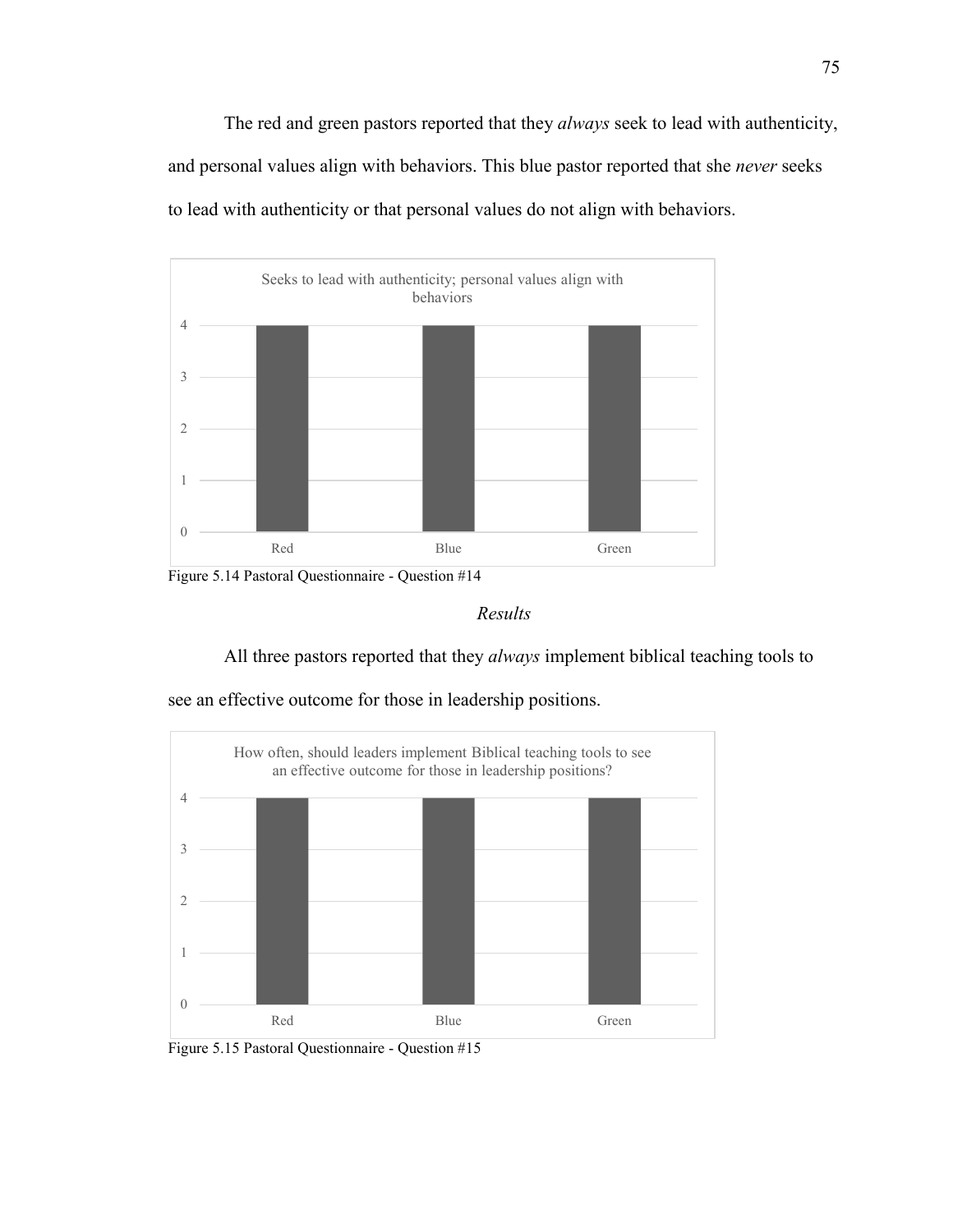The green and blue pastor reported that they *always* prefers to go overseas or stay in the community to keep track of the successful outcome of reaching the unsaved. The red pastor reported it should be done *seldomly*.



Figure 5.16 Pastoral Questionnaire - Question #16







All three pastors reported that they *always* pray for others.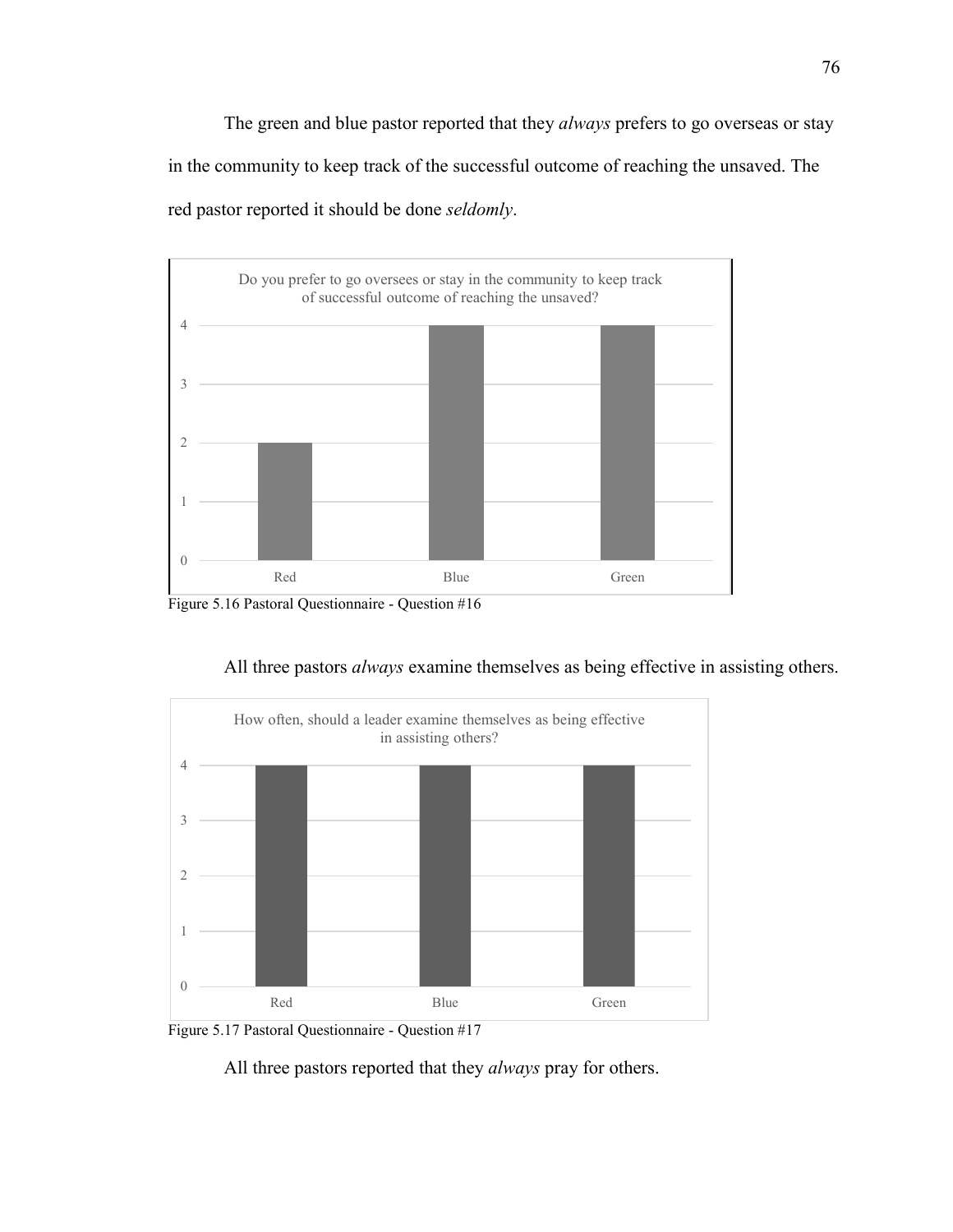

Figure 5.18 Pastoral Questionnaire - Question #18

All three pastors reported that leaders should *always* or *usually* receive counseling

services for themselves when dealing with others' issues.



Figure 5.19 Pastoral Questionnaire - Question #19

The red pastor reported *always* implements circular business dynamics in the body of Christ to see effective results; the blues pastor reported *usually* does*,* while the green pastor reported that he *seldomly* does*.*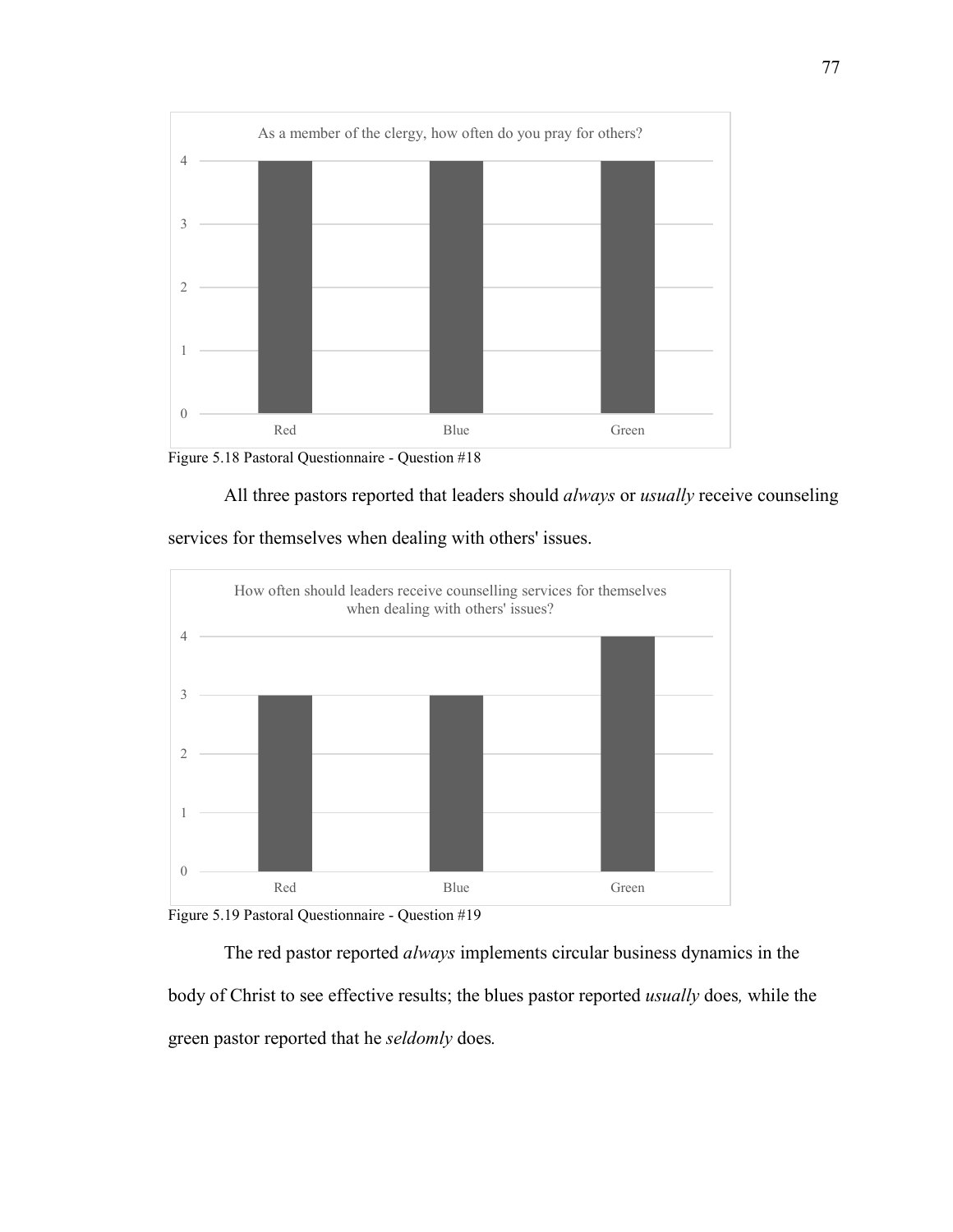

Figure 5.20 Pastoral Questionnaire - Question #20

## **Open Ended Question Qualitative Analysis**

1. In your own words, how might Jesus the servant leader speak to pastoral competencies?

The red pastor reported that pastoral competence is dependent on abiding with God. The green pastor reported that the competence of the pastor is dependent on how well the pastors are meeting the needs of the people in the community. The Blue pastor reported that competence means being a good living example to Christians. "*I believe that He has already spoken to us about our competencies that if we abide in Him and His Word abide in us that we truly become competent in our discipleship and pastorate."* 

2. Please explain Matthew 28:18-20 in your own words. What does Christ command you to do as a pastor?

The red pastor reported that the verse is emphasizing the understanding of the love of Christ and the need to live a life that reflects Christ. It also calls for the need to preach the gospel of Christ to the world. "*Significantly, we live a life that reflects the life*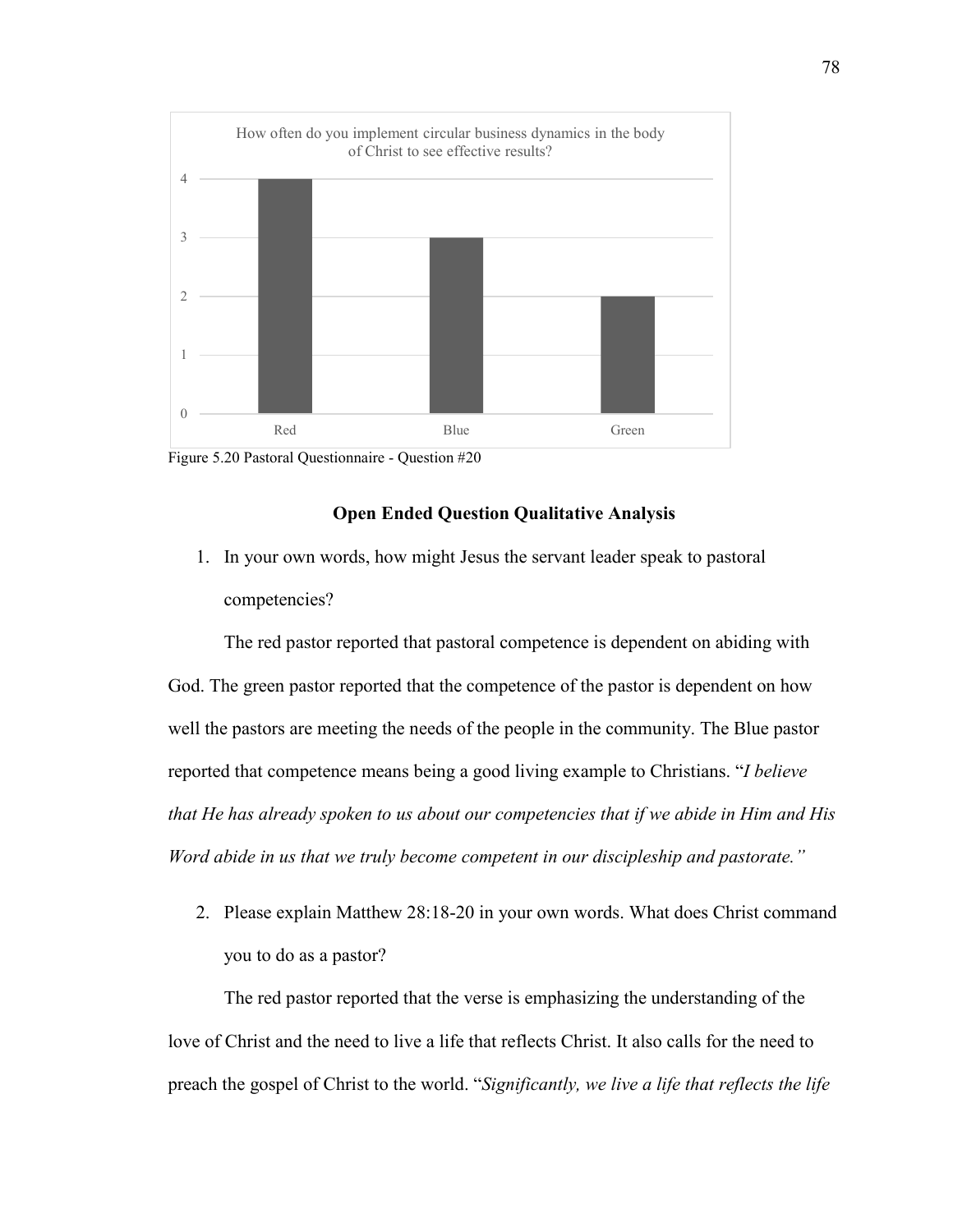*of our Lord and Savior Jesus Christ knowing that He strengthens and keeps us in the effort that we make for the Kingdom."* 

The green pastor reported that the verses are admonishing the people to follow the way of Christ through worship, teaching, and evangelism. This is similar to the blue pastor who believes the verse is admonishing Christians to go out and preach the gospel to more people.

3. Kindly explain in your own words what you are doing to fulfill the mandate in Matthew 28:18-20?

The red pastor reported that the mandate is being fulfilled by using the available technological and personal skills to meet and reveal the gospel of Christ to people. Furthermore, he explains that he backs up his evangelism with prayers. *"Speaking, praying, and networking with people I do not know are very effective for me. People know me but after leaving them they have been introduced to Jesus."*

The green pastor reported that he is fulfilling the mandate by meeting the basic needs (food, shelter, and clothing) of people in his community. He explained that it is easier to convert people whose physical needs have been met.

The blue pastor reported they train people every month for the sole purpose of evangelism. *"We have trained each 2nd and 4th and go out and witness Thursday outreach feeding and praying."* 

4. In your own words, what steps are you taking to ensure your church preaches to all nations as outlined in Matthew 28:18-20?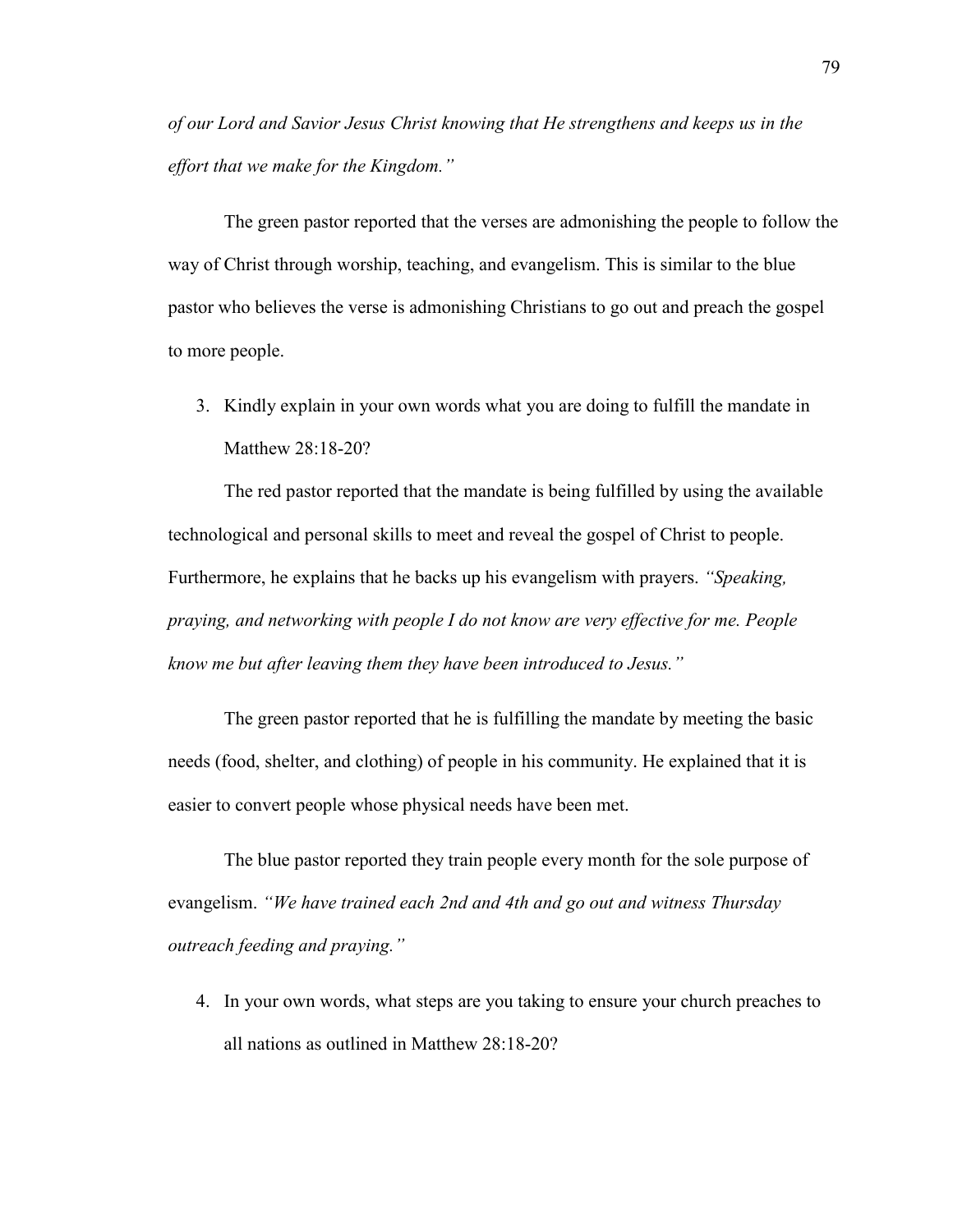The red and green pastor explained that they are utilizing social media (Facebook, Instagram, Twitter, YouTube, etc.) and other online platforms such as their websites to reach people around the world. "*Use of the internet through social media: Facebook, Instagram, Twitter, YouTube, and our local website is our way of reaching those past our church walls."* The factor that distinguishes the green pastor is the provision of humanitarian services to other nations of the world. *"We set up a co-op in Kenya, so we created a micro business for the whole community, where people can sell their goods, but also receive medical care, sanitation help, freshwater, etc. Suddenly they can see hope and help, and begin to ask why, so we can say this is the real Jesus."* 

The blue pastor indicated that she is fulfilling the mandate by communicating God's love and passion through church activities.

5. In your own words, please explain how baptism relates to the fulfillment of the Great Commission?

The red pastor explained that baptism is a commandment that solidifies the identity of being an of the redeemed. The green pastors explained that it symbolizes the beginning of a new life. However, it should not be mistaken for being saved, this is because a cordial relationship with the savior transcends baptism. The blue pastor explains baptism is a growth process for new converts. *"We are commanded by Jesus to baptize. To me, it is a rite that shows the kinship of being a part of the Family of Jehovah through Christ."*

6. Do you think the Great Commission in Matthew 28:18-20 differs from God's commandments to Israel in the Old Testament? Explain how?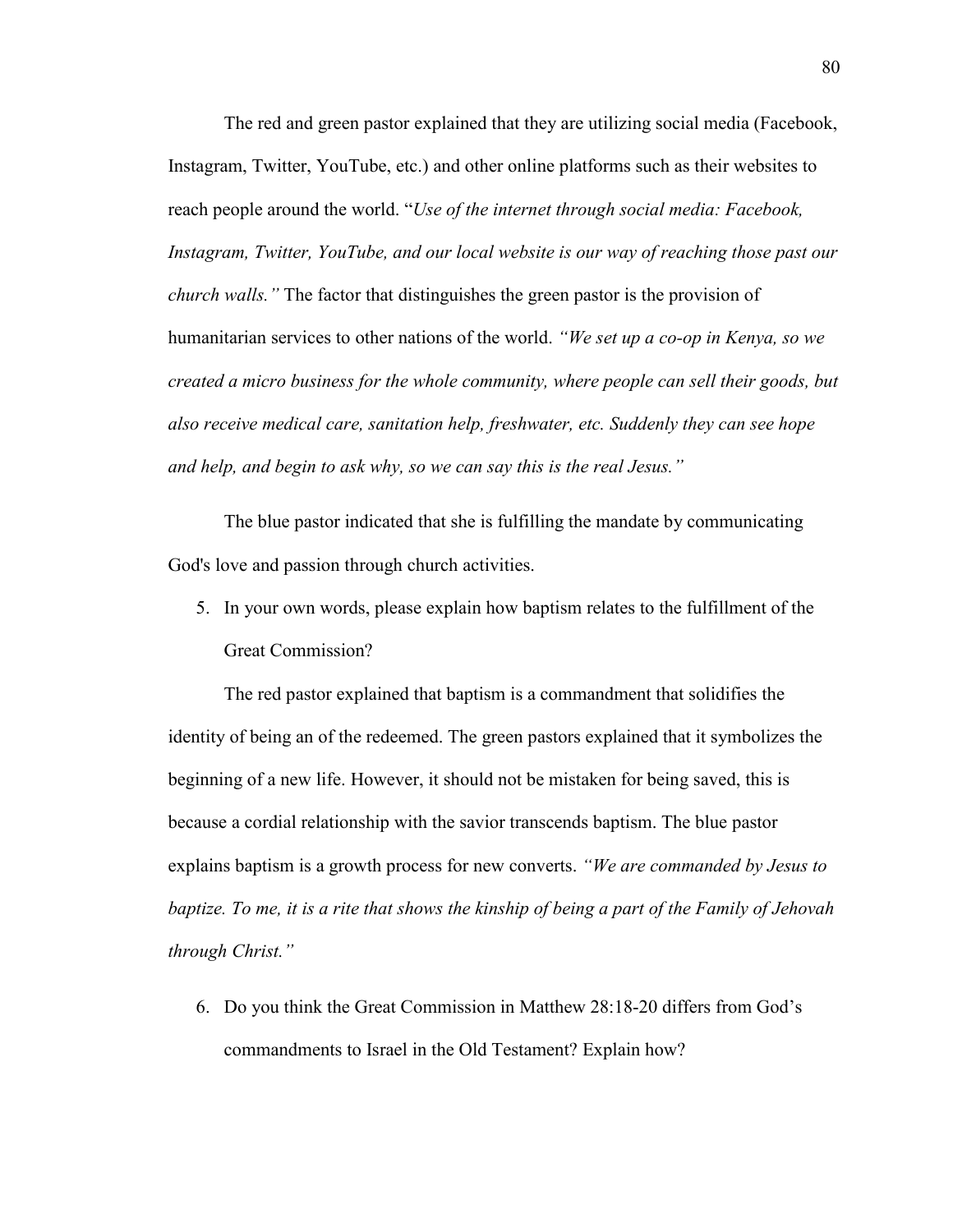The red pastor believes that a great commission is an expansion of God's grace to all believers. It seeks to incorporate all races of the world into an extension of the Family of God. *"No...I believe that it confirms and gives Grace to all believers. To me, it is the expansion of the Old Testament and the ultimate Revelation of the extension of the Family of God."* 

The green pastor reported that the Great Commission differs significantly from the Ten Commandments. Stressing that the Ten Commandments came as a result of rebellion while the Great Commission focuses on worship and discipleship. "*The Great Commission differs greatly from the Ten Commandments in the Old Testament. The Ten Commandments in the Old Testament came from an issue with rebellion against God. From the Ten Commandments, there was then the need for all the laws, since the people were constantly looking for a loophole."*

7. In your own words, in what ways is your work in the ministry a reflection of Jesus' life on earth?

The red pastor reported his ministry is reflecting Christ through his actions of genuine care for the members of his church. He explained that like Christ, the work of a pastor is far beyond the four walls of the church, thus, he is focused on identifying those in need of help and providing them with the needed help. *"Jesus didn't just speak, He demonstrated. Jesus showed pastors that we need to help with the needs of the people FIRST so that they can hear what you have to say, dump theological issues, to truly be competent as a pastor."* 

The green pastor reported that he exhibits Christlikeness by staying away from judging people based on their actions, his desire has always been to transform people into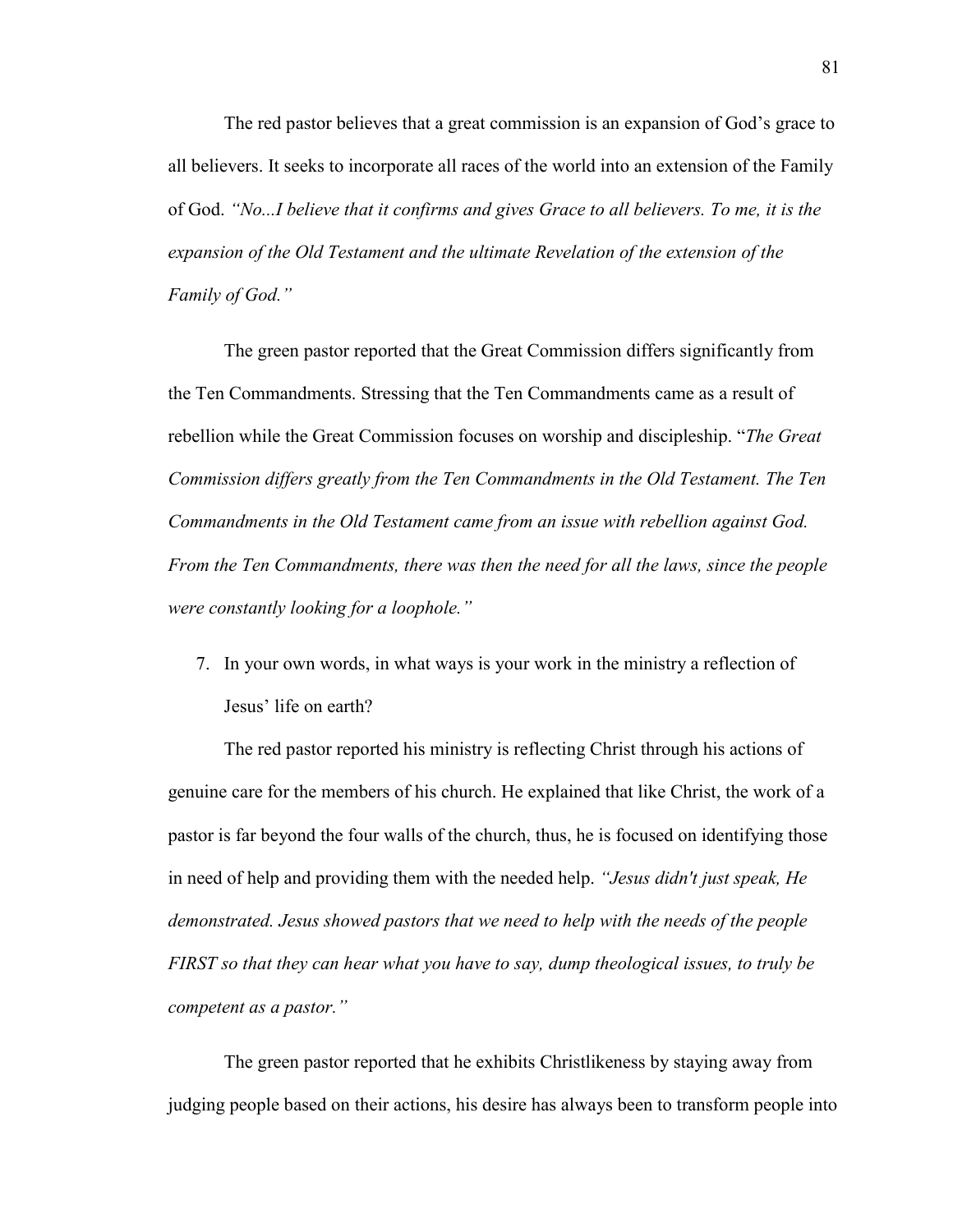better versions of themselves. Lastly, the blue pastor reiterated the goal of being like Jesus; "*we are commanded to be like him so follow his steps*."

### **Congregant Questionnaire Results**

All four congregants of the red church identified as Black; all of them are females. Three of the four red congregants were over 51 years old at the time of the study. All congregants except one have an Associate's degree or higher. Each of them has over five years of experience in the church.

The blue church congregants were represented by three males and one female. All of them except one were over 51 years of age at the time of the study. Three of the four identified as Caucasian while one described himself as Jewish. All congregants except one have over three years of experience in the church.

Three of the green church congregants identified as Black. This group is made up of three females and one male. All of them are within the group 41-60 years of age group. Two of them possess a diploma certificate and the other two have a postgraduate degree. All of them except one have more than a decade of experience in the church.

#### *Relationships*

The congregants of all represented churches highlighted that their Senior Pastor *always* or *usually* takes the time to correspond with congregants beyond the routine church services.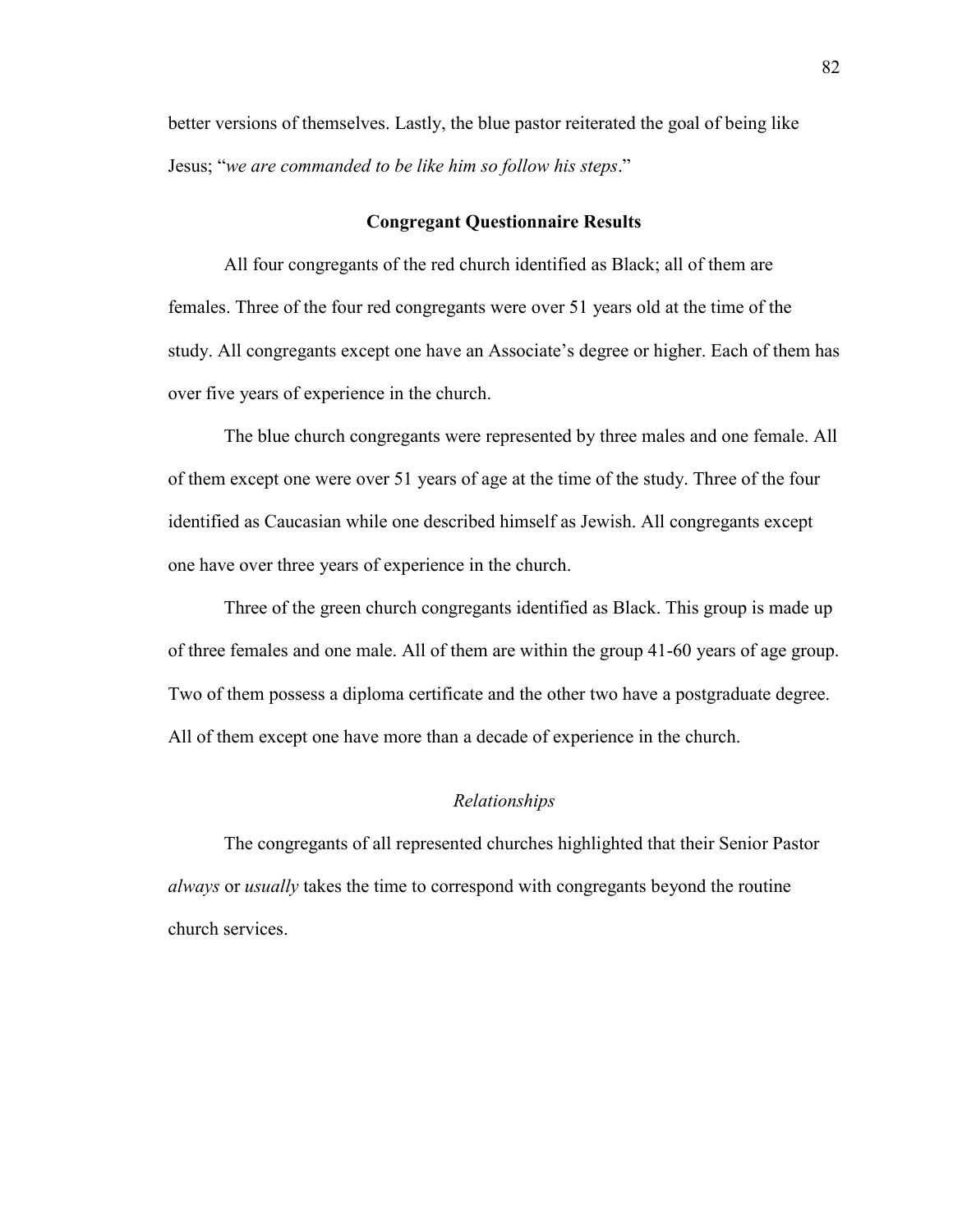

Figure 5.21 Congregant Questionnaire - Question #1





available for personal spiritual and life counseling.



The congregants of all three churches highlighted that their church *always* or *usually* organizes community outreach to offer assistance in the areas of food drives, clothing, and visiting the sick and needy.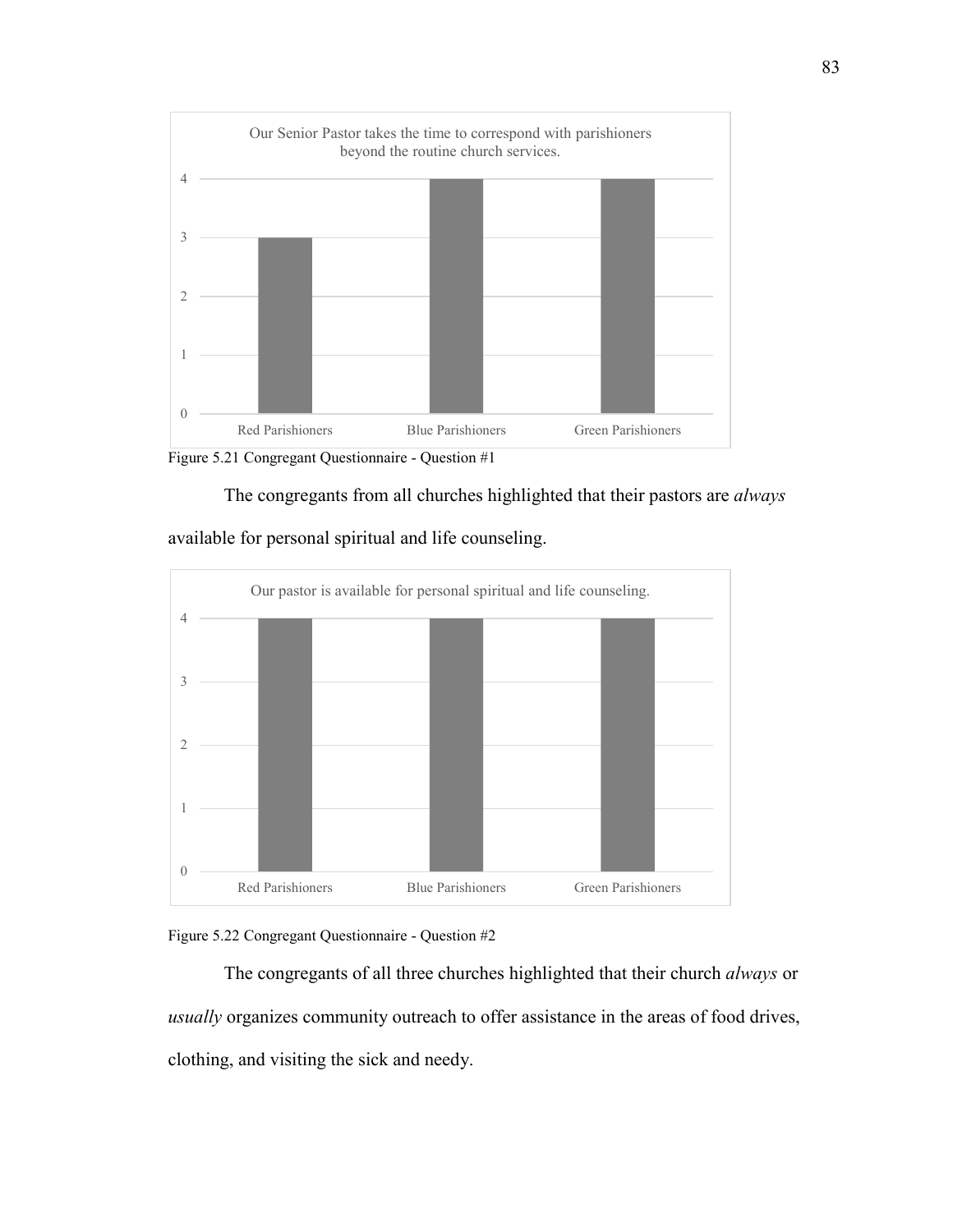

Figure 5.23 Congregant Questionnaire - Question #3

The congregants of the blue and green churches highlighted that they can always approach their pastor concerning personal and spiritual issues. The congregants from the red church reported that they usually can.



Figure 5.24 Congregant Questionnaire - Question #4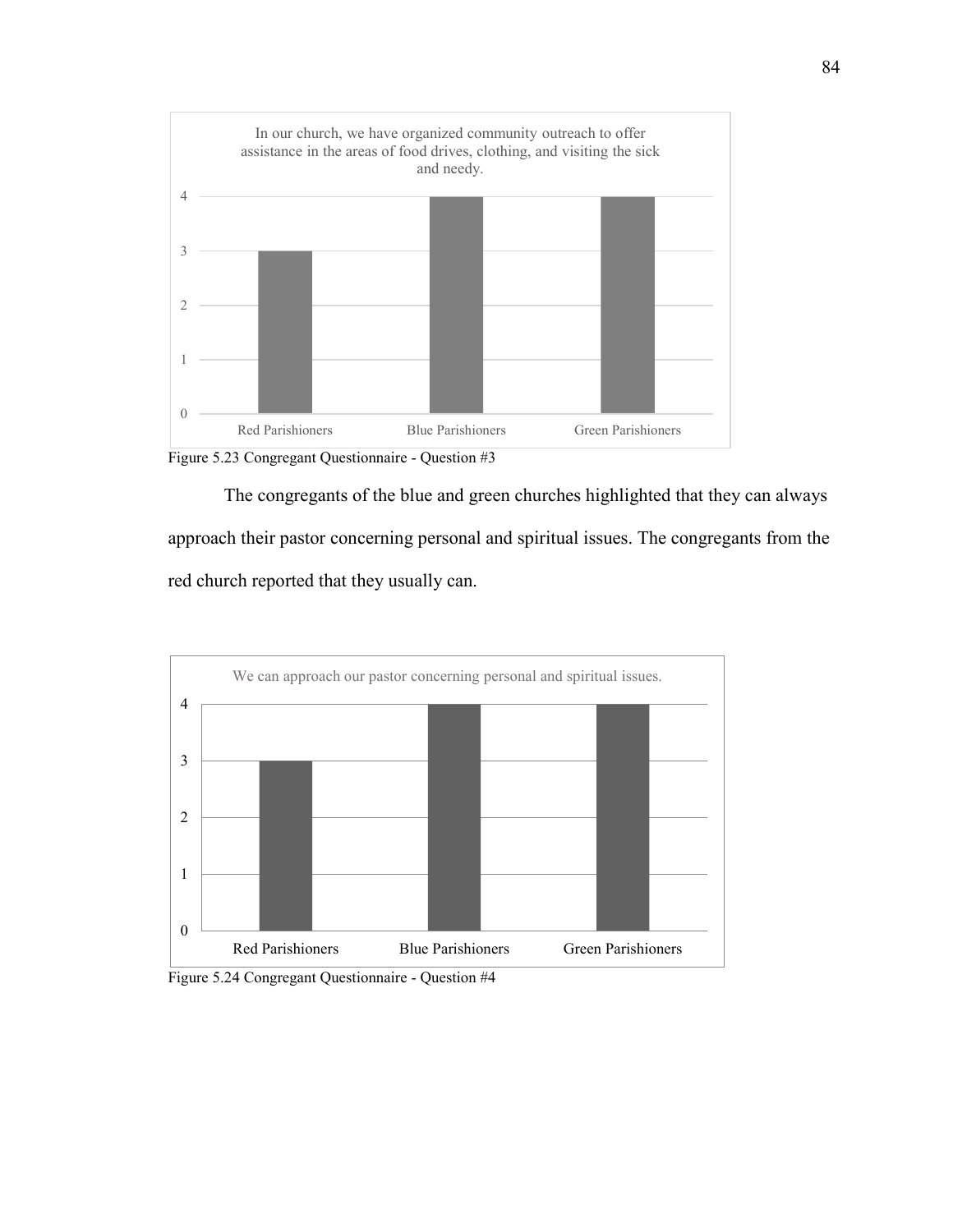## *Responsibilities*

The blue church congregants expressed that their pastor *always* recruits them to participate in the church programs and community events. The red and green church congregants highlighted that their pastor *usually* does.



Figure 5.25 Congregant Questionnaire - Question #5

The congregants of the blue and green churches highlighted that their pastor

*always* call out for people to repent, accept Christ as their savior, and be baptized. The red congregants indicated that their pastor usually does this.



Figure 5.26 Pastoral Questionnaire - Question #6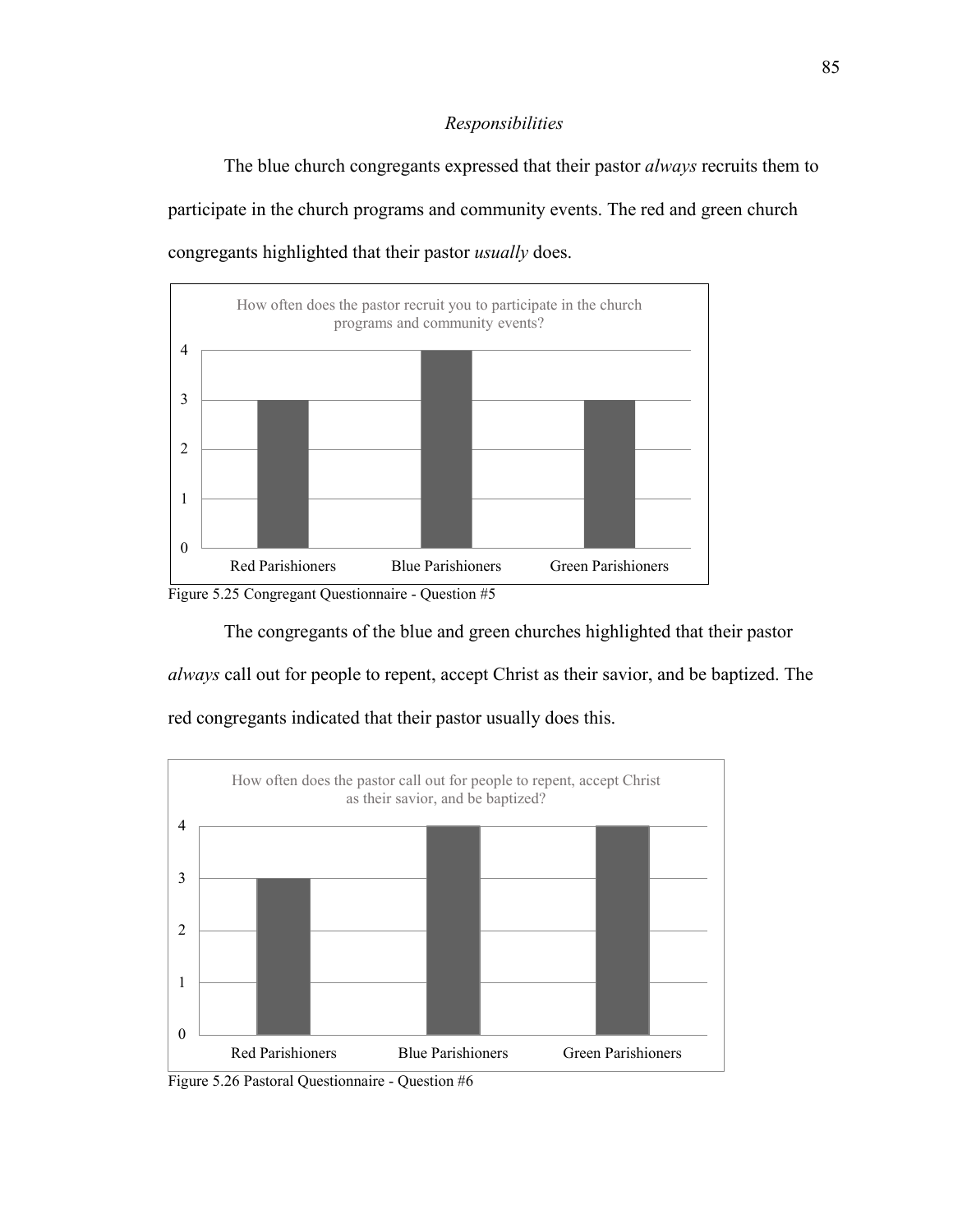The congregants of the blue and green churches highlighted that their pastor *always* talks of God's mandate as outlined in Matthew 28:18-20, while the congregants of the red church indicated that their pastor *usually* does.



Figure 5.27 Congregant Questionnaire - Question #7

The blue church congregants expressed that they have *always* heard the voice of

God to serve in the ministry all through their spiritual journey. The red and green church congregants reported that they *usually* heard the voice of God to serve.



Figure 5.28 Pastoral Questionnaire - Question #8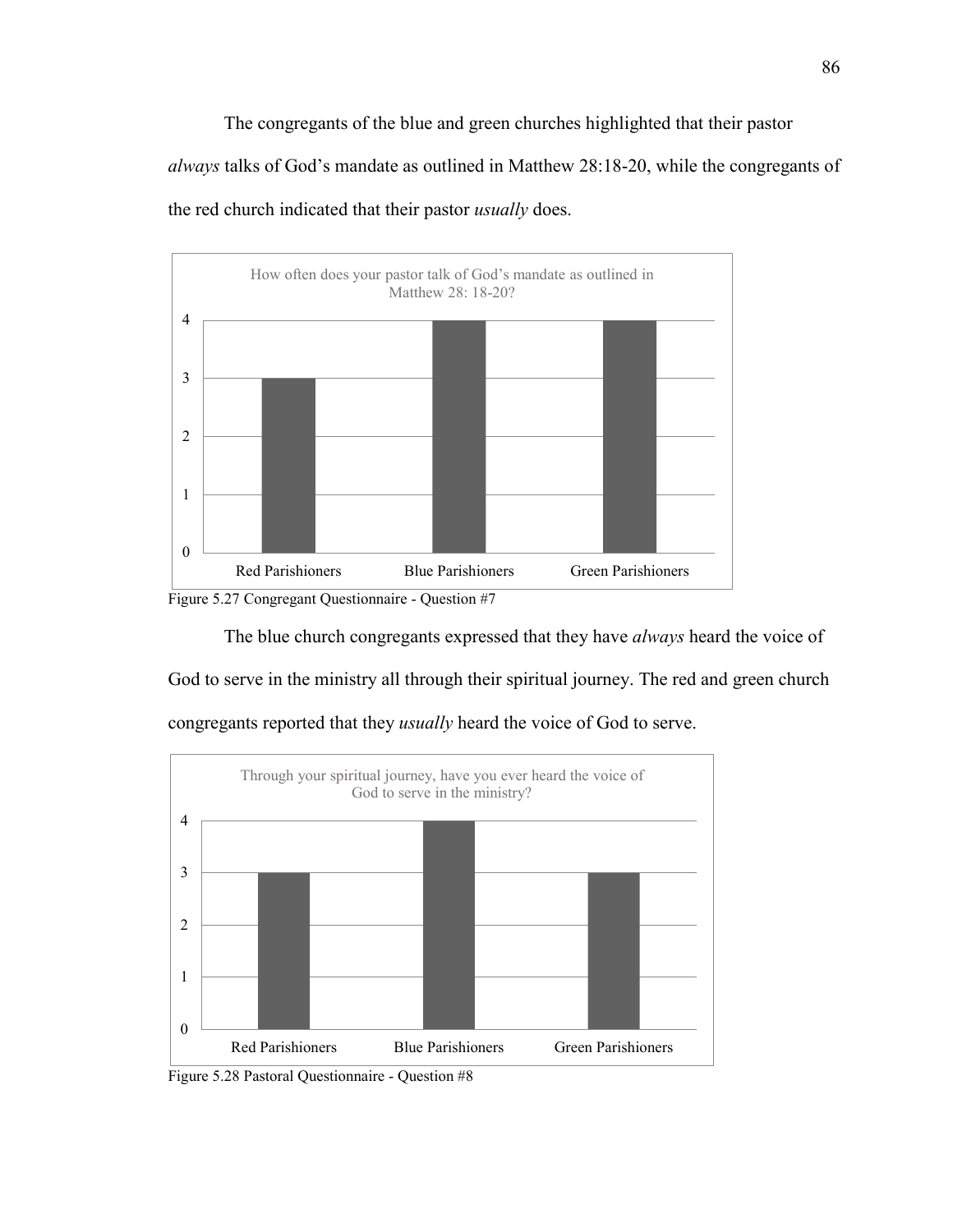The red and blue church congregants indicated that they *always* feel motivated to help the pastor and clergy in the churches' duties. The green church congregants reported that they *usually* feel motivated to do the same.



Figure 5.29 Congregant Questionnaire - Question #9

The blue church congregants explained that their pastor *always* recruits

congregants to help out with church duties. The red and green church congregants reported that their pastor *usually* does this.



Figure 5.30 Pastoral Questionnaire - Question #10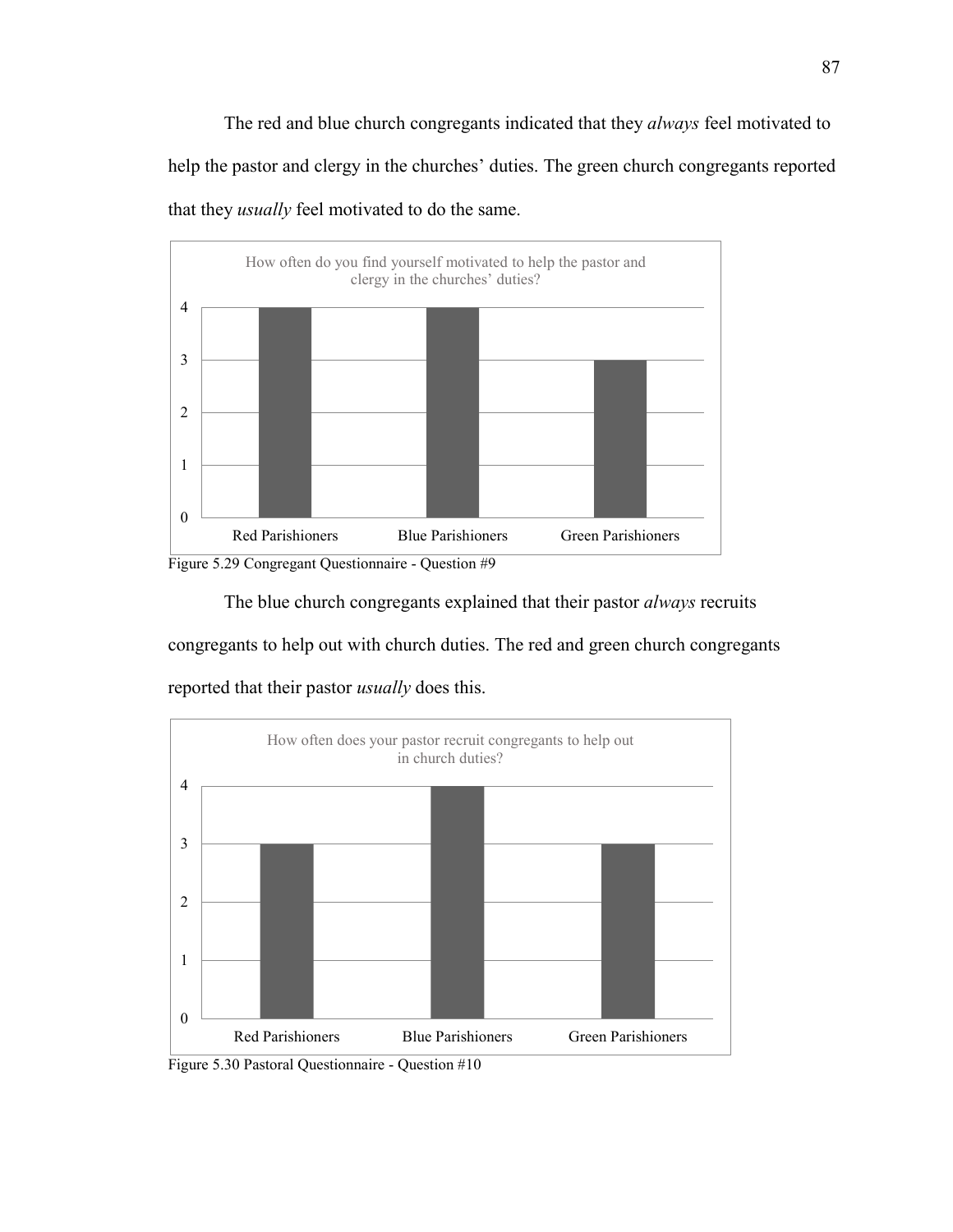# *Leadership*

The blue church congregants claimed that they are *always* confident in the leadership methods demonstrated by their pastor. The red and green church congregants indicated that they are *usually* confident in the leadership of their pastor.



Figure 5.31 Congregant Questionnaire - Question #11

The congregants from all three churches said they believe that their pastor either

*always or usually* seeks to lead with authenticity and that their values are aligned with

their behaviors.



Figure 5.32 Pastoral Questionnaire - Question #12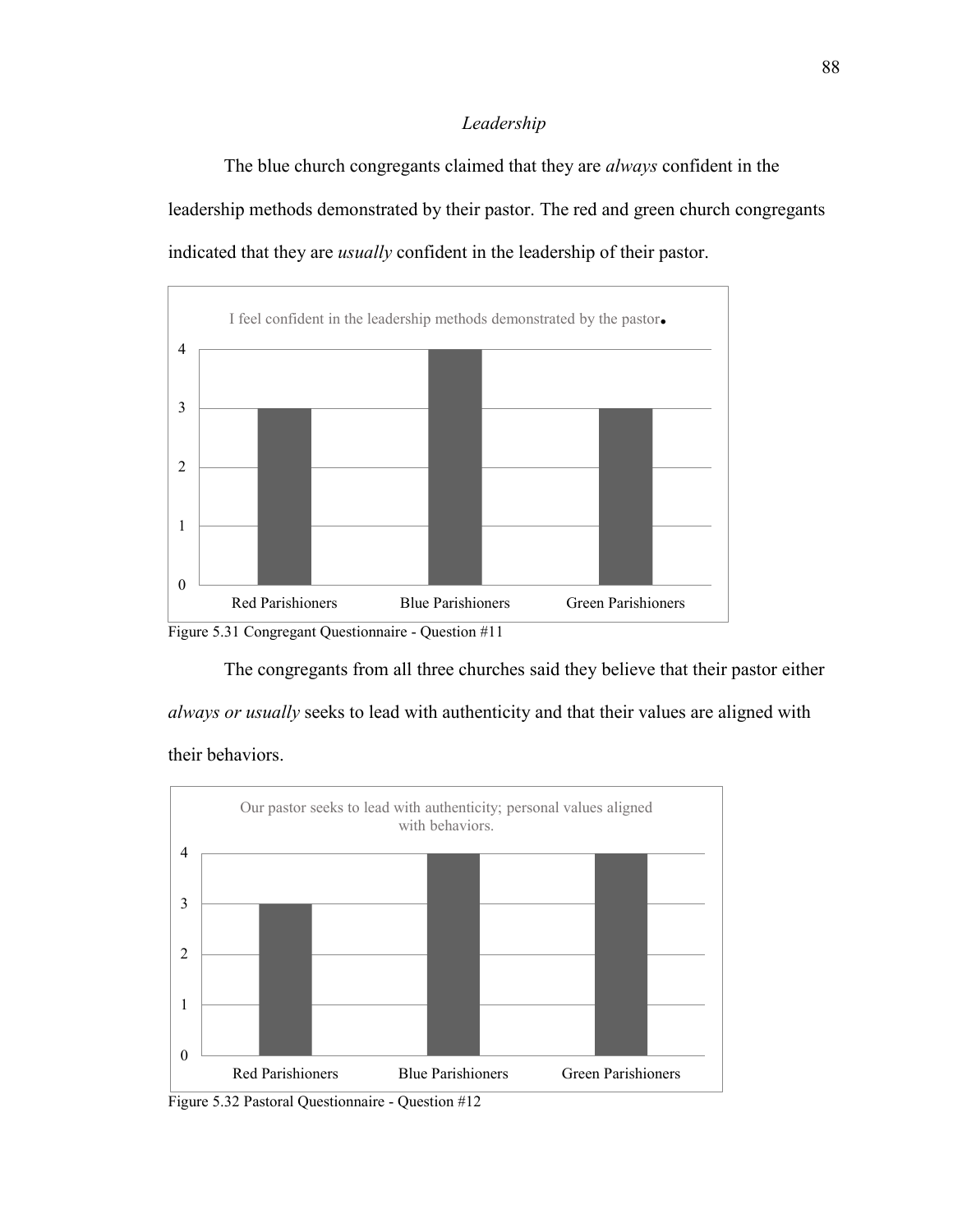The congregants from all three churches indicated that they believe that their pastor *always* or *usually* seeks to serve others, and leads by example with a certain degree of humility and respect for others.



Figure 5.33 Congregant Questionnaire - Question #13

# *Results*

The congregants from all three churches said that they have *always* or *usually* 



experienced personal and spiritual growth since they joined the church.

Figure 5.34 Congregant Questionnaire - Question #14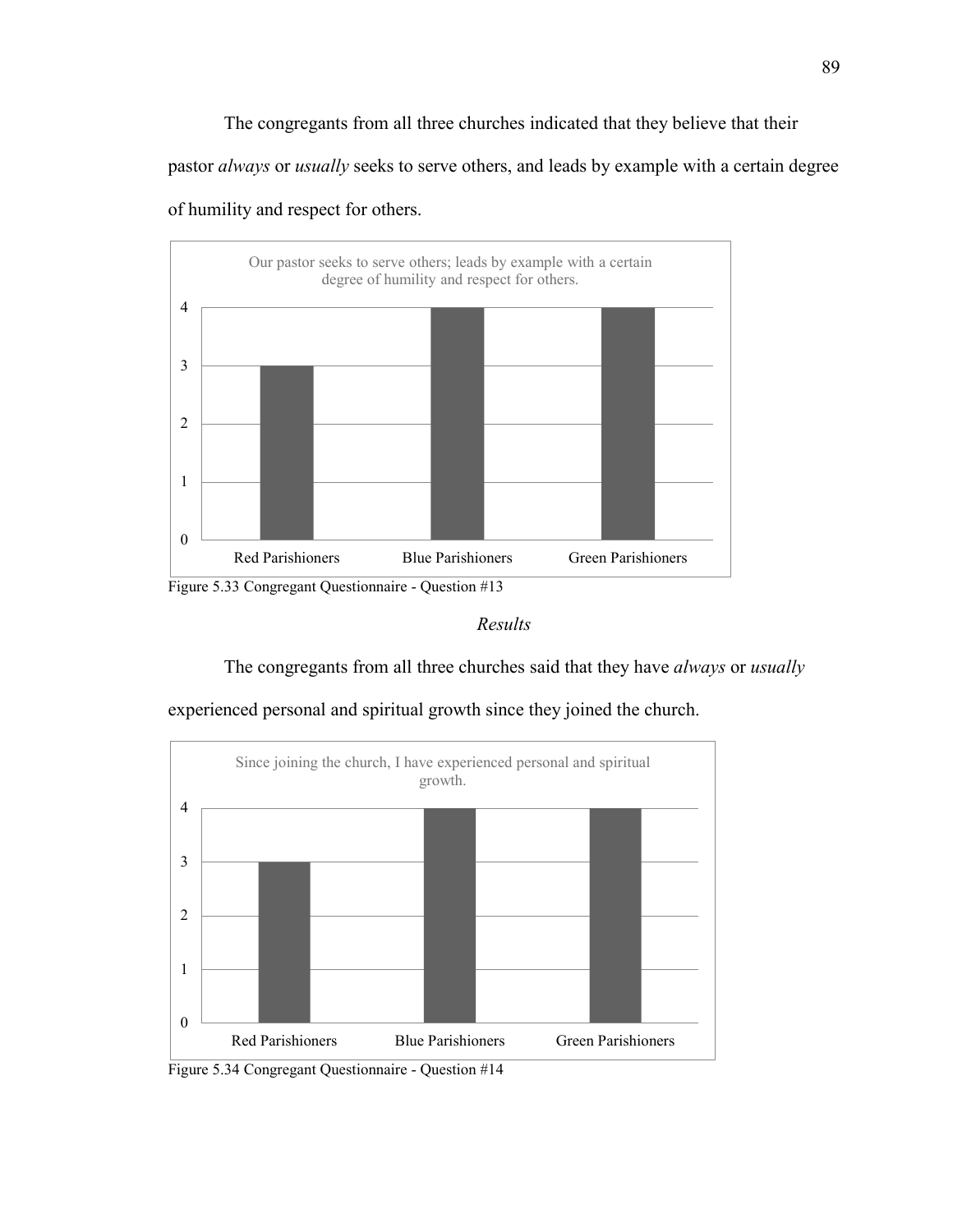The congregants from all three churches expressed that they *always* or *usually* look forward to attending worship services.



# **Red Analysis**

All four congregants are African American females. The analysis of their responses to the questions revealed that the red pastor was performing above average in all four measuring scales, with an average score of 3.0 in all scales. Two of the congregants believed the pastor was performing optimally, while two believed that the pastor's performance was below average. They stated the following reasons:

- A: He is a pastor of the community.
- D: He is failing to teach members how to grow in Christ.
- D: He lacks the depth of the spirit; his sermons are stories, no signs and wonders, fruit, and no spiritual growth.
- A: He is a pastor of the community (advocate for the community, speaks to the leaders about the community on financing the people).
- Outreach to those who have faced injustice. Encourage people to vote.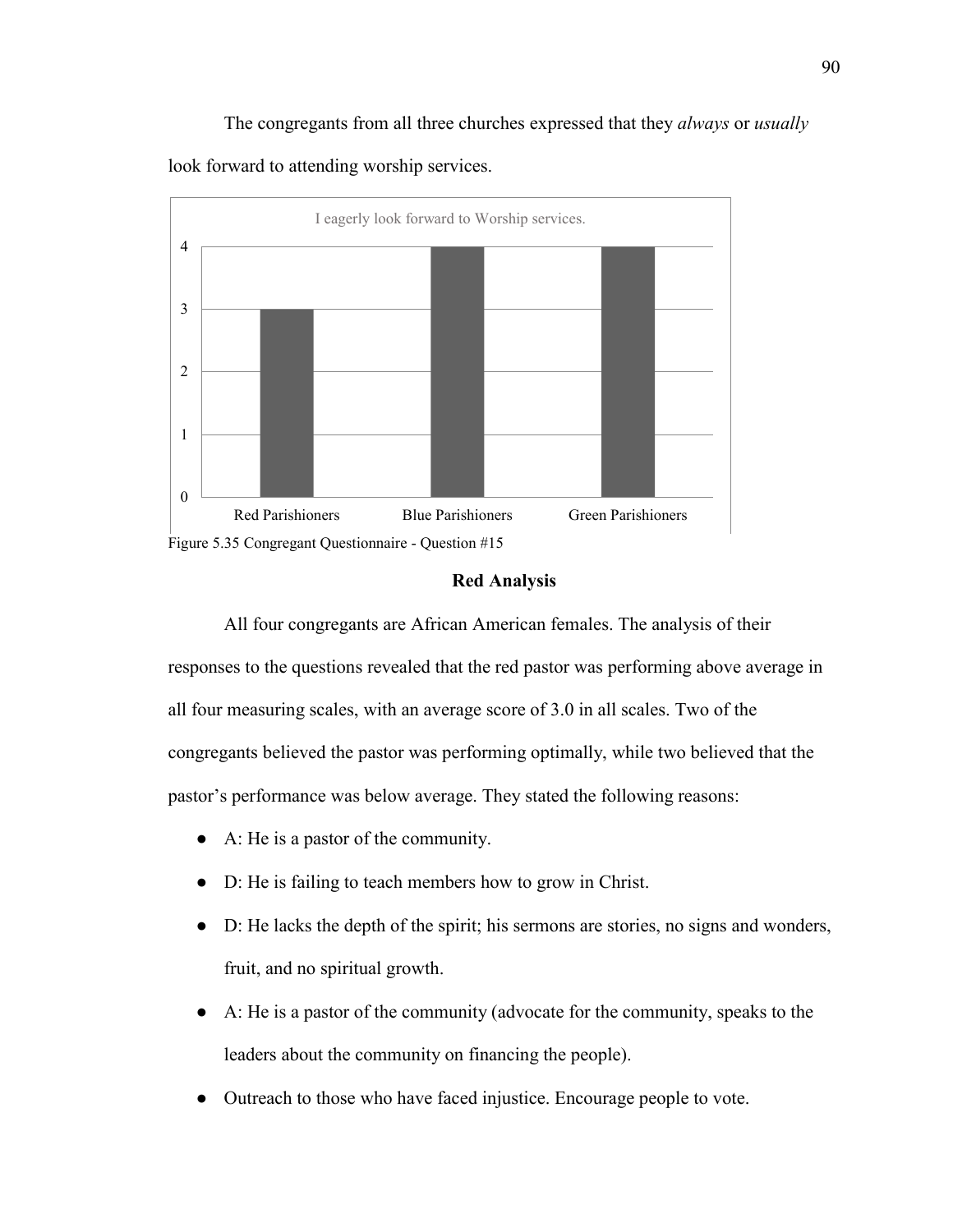● The pastor is not doing much for the community.

Short Answer Questions should be provided. The congregants indicated that they believe that baptism is a public declaration of the acceptance of Jesus Christ and it should be practiced by all Christians. Additionally, all four congregants believe that their mandate is to preach the gospel and win souls for Christ.

## **Blue Analysis**

Three of the congregants are males and one is female. Three of them identified as Caucasian and one identified as Jewish. The analysis of their responses to the questions revealed that the blue pastor is performing optimally in all four areas except in the area of responsibility with a mean score of 4.0. All four congregants gave the blue pastor the highest possible rating on her performance, stressing that she is caring and loving and is always available to assist physically, spiritually, and emotionally.

- A: A great helper in time of need.
- A: For helping people all over the world.
- A: Physical needs are met before spiritual needs.
- A: She put in her best.

The congregants indicated that they believe that baptism is a public declaration of the acceptance of Jesus Christ; however, they also highlighted that it is not compulsory. They explained that water baptism is difficult and sometimes impossible for people with autism. In addition, water baptism is not feasible in regions with severe water shortages. Lastly, the congregants explained that the great mandate revolves around:

- Love your God and Love your neighbor as yourself.
- Worship Jesus and help people to know Jesus daily.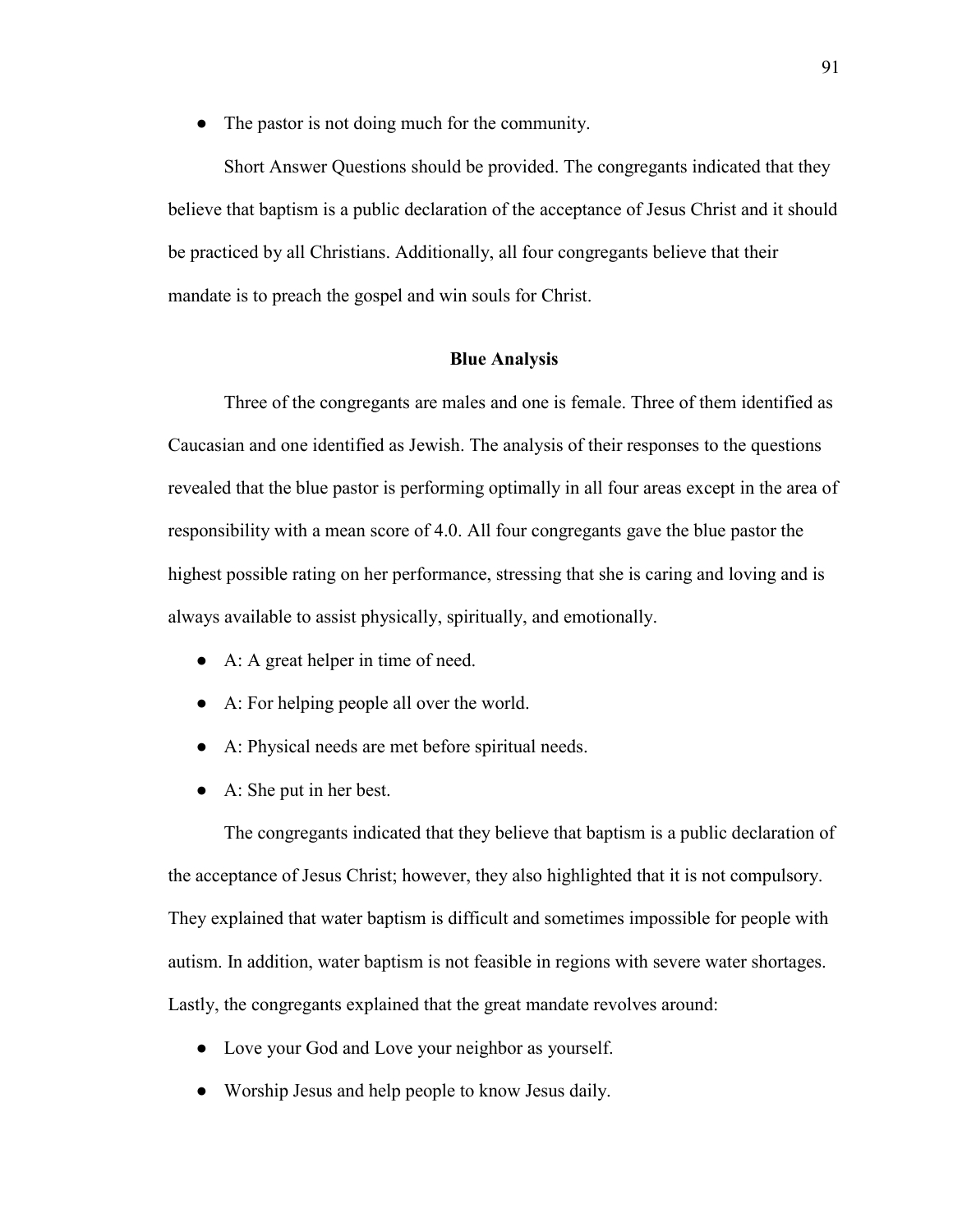• Preach the gospel and win souls for Christ.

## **Green Analysis**

Three of the congregants are females and one is male. Three of them identified as African American and one identified as Baptist Christian. The analysis of their responses to the questions revealed that the green pastor is performing optimally in all four areas except in the area of leadership with a mean score of 3.0. Two of the congregants believed the pastor was performing optimally while two believed that the performance was just above average. They indicated that this is due to the following;

- A: Relatable and approachable; willing to help people physically and spiritually.
- B: A good leader.
- B: There is room for improvement.
- A: Walking in Christ's footsteps.

The congregants indicated that they believe that baptism is a public declaration of the acceptance of Jesus Christ and that it should be practiced by all Christians. Additionally, all four congregants believe that their mandate is to preach the gospel and win souls for Christ.

## **Conclusion**

The researcher utilized questionnaires to pastors and congregants in three select churches' color codes, Red, Blue, and Green, to gain insight on the question of pastoral competence. The central theme investigated was leadership. Pastors were investigated in their capacity of servant leadership modeled in the example of Jesus Christ. The question of pastoral competence as outlined in Matthew 28:18-20 was investigated from two perspectives. One was whether the pastors were competent in their service to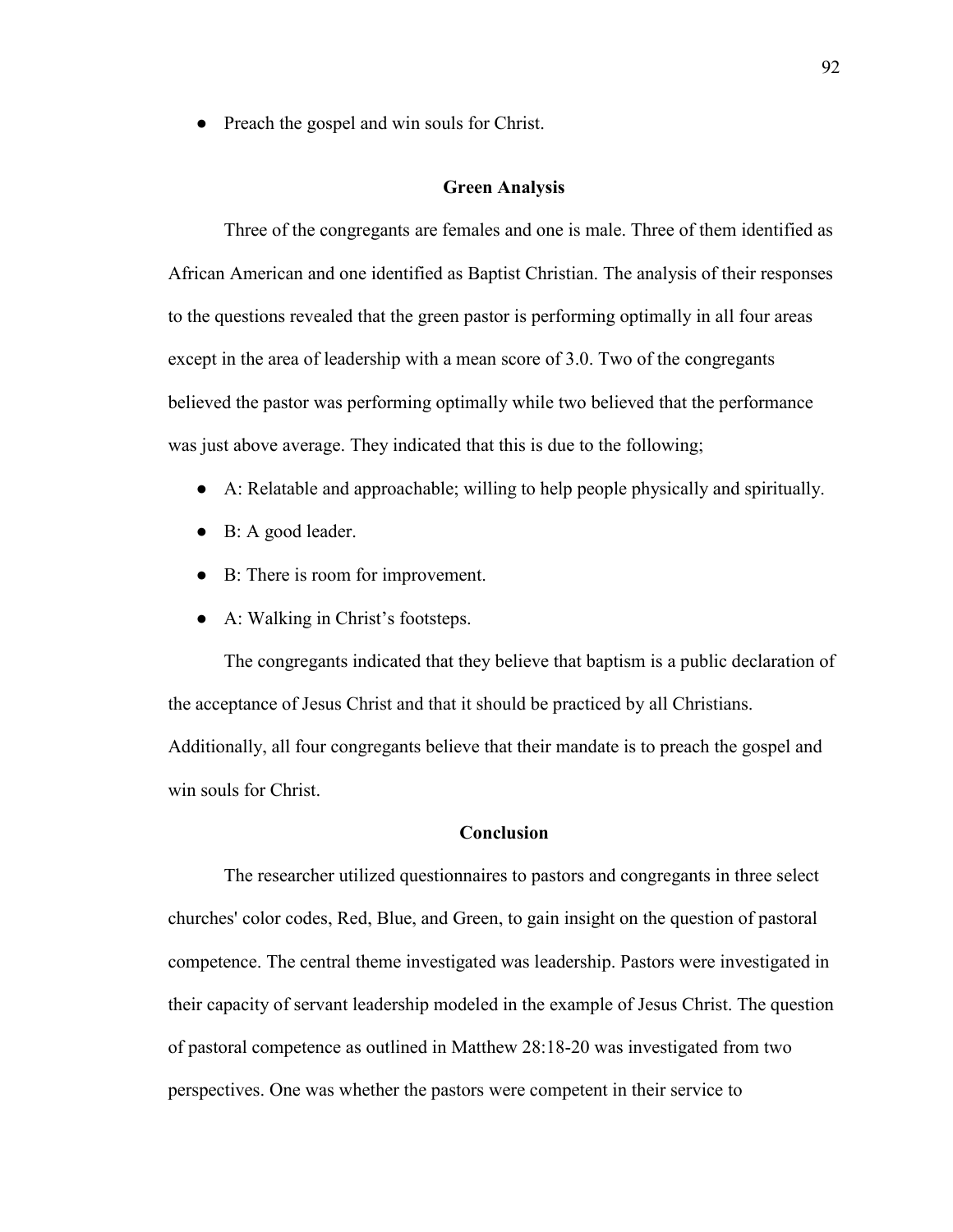congregants. In this context, variables such as relationship, leadership, responsibilities, and pastoral roles were investigated. The second issue was whether the pastors were fostering spiritual growth among the congregants to ensure the continuity of the Great Commission. In this regard, the personal and spiritual growth of congregants was assessed. Second, congregants and pastors were requested to explain their responsibilities in the Church.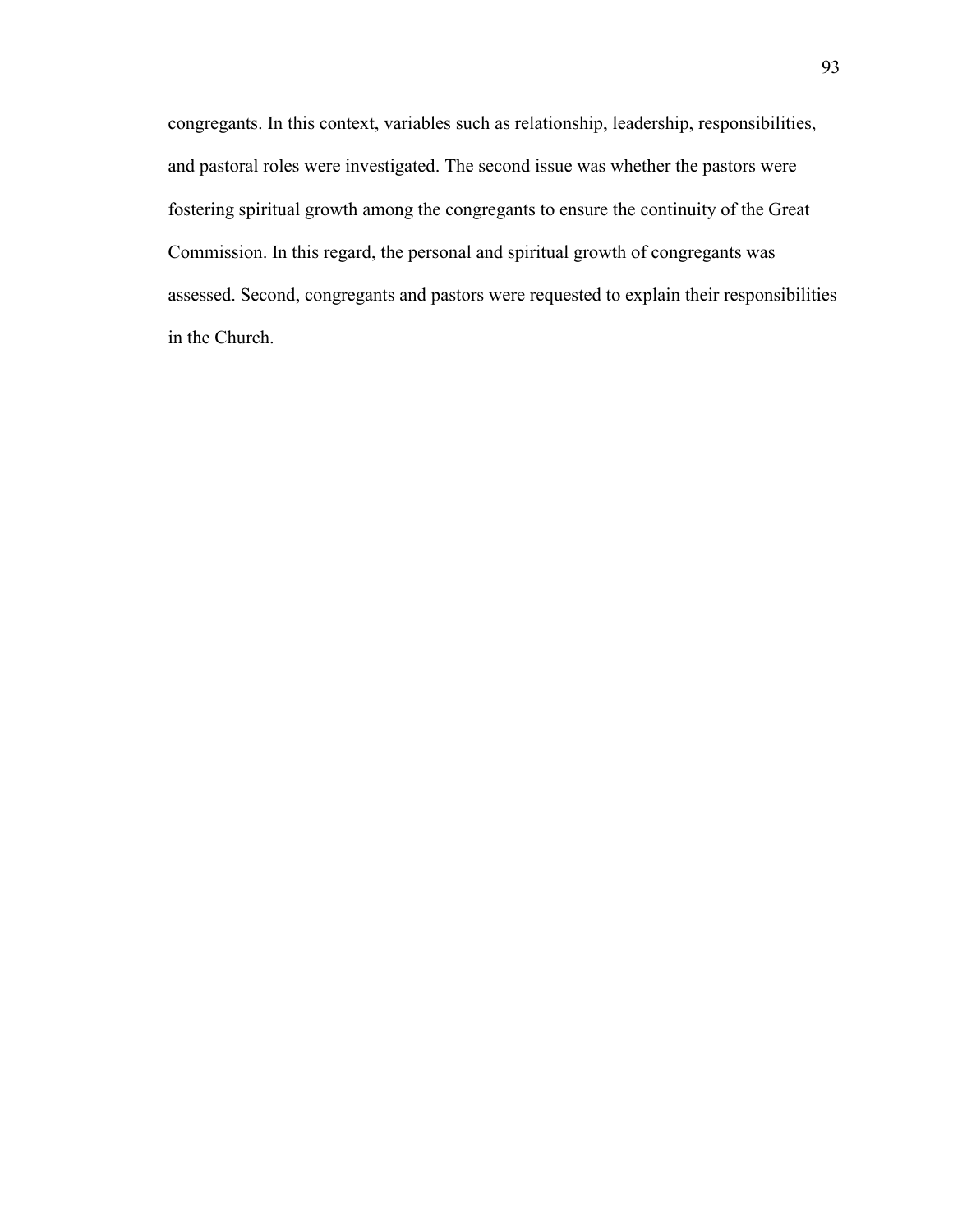### CHAPTER SIX: DISCUSSION, RECOMMENDATIONS AND EVALUATION

The focus of this project was pastoral competency in the American Baptist Church in Ohio. The chapter provides a discussion of the findings, recommendations to address lacking competencies, and an evaluation of the project.

#### **Findings**

## *Presentation of Green Church Results*

The researcher measured pastoral competency by determining the reported Likert scores on the pastoral team investigated. The Green Pastor had the most years of experience, and he scored the lowest, 2 in his capacity to hold a relationship with his congregants. He scored high in responsibility, leadership, and result. The Green results may indicate that experience impacts responsibility, leadership, and result. The analysis also showed that the competency of relationships might be related to the core character of a person instead of experience gained while serving in the ministry. Analysis of congregants' results in the Green Church found their pastor to be competent in relationship, responsibility, and result scoring 4, but was reported to lack leadership skills. The congregant also stated that their pastor exemplified Christ's footsteps in his service to God.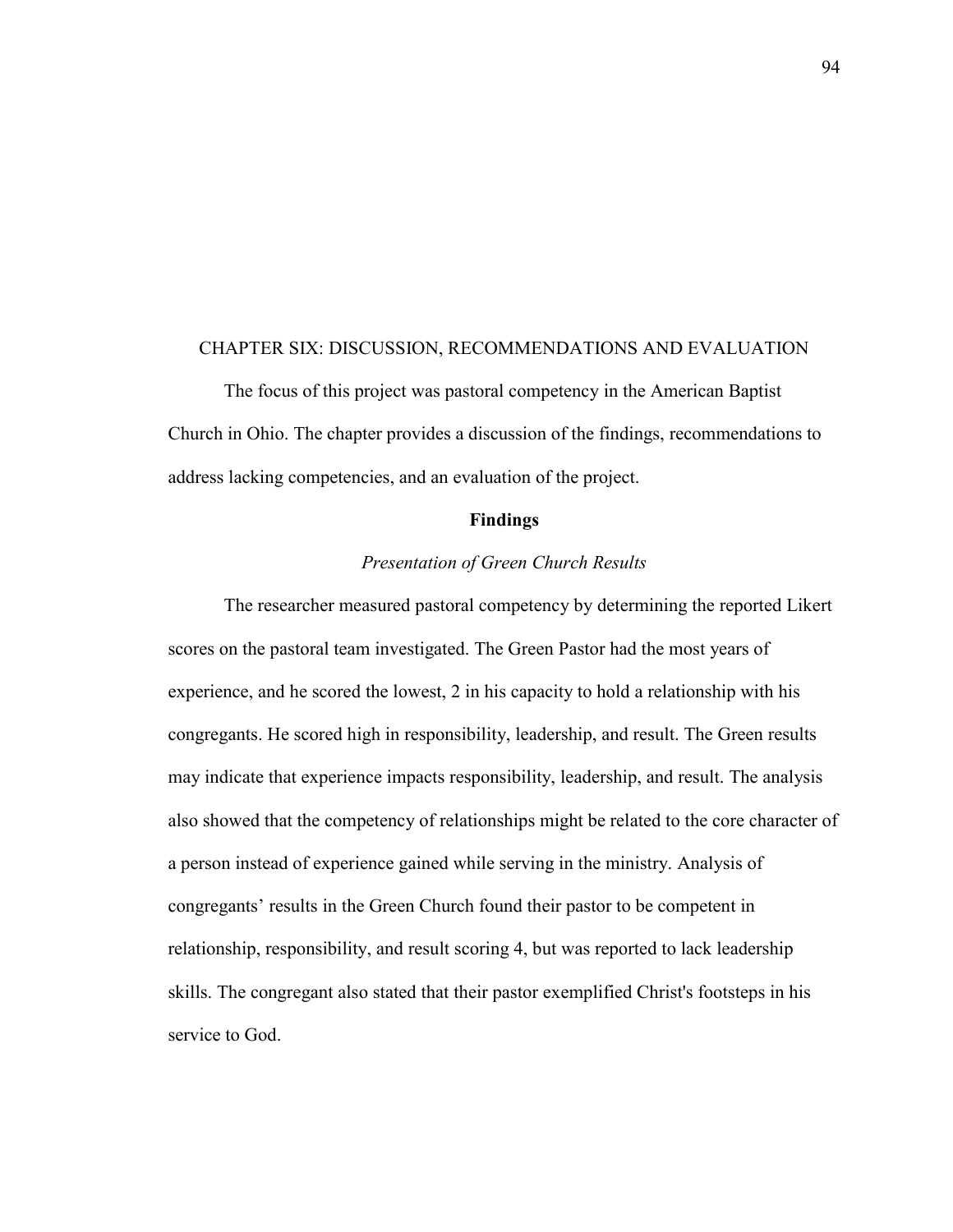### *Red Analysis Presentation of Results*

The Red Pastor was second with 39 years of experience in the ministry. Analysis of results showed that the pastor self-reported as competent in their capacity for responsibility, leadership, and result with a score of 4. However, the pastor also ranked average on relationship. Comparison of Green and Red Churches results show that the competence of relationship is lacking among the interviewed pastors, which could impact overall pastoral competency. However, the congregants felt that their pastor could do more than he was doing for the Church, the congregants, and the community. The Pastor was ranked with a score of 3 by congregants in all four competencies. Among the shortcomings listed in examining Pastoral Competency in the light of the Great Commission was that the pastor was failing to reach the people spiritually. He was more focused on financing, injustices, and voting rights but lacked in nurturing his congregants' growth in Christ to carry on the Gospel as outlined in the Great Commission.

#### *Blue Analysis Presentation of Results*

The Pastor from Blue Church had the least experience and served in the ministry for only seven years. The Pastor ranked high in the result of self-reporting with a score of 4 ranked as high in the other competencies of relationships, leadership, and responsibility. The ranking by congregants was high, with scores of 4 apart from responsibility, where she was given a score of 4. The congregants reported that she was people-oriented with much focus on helping people.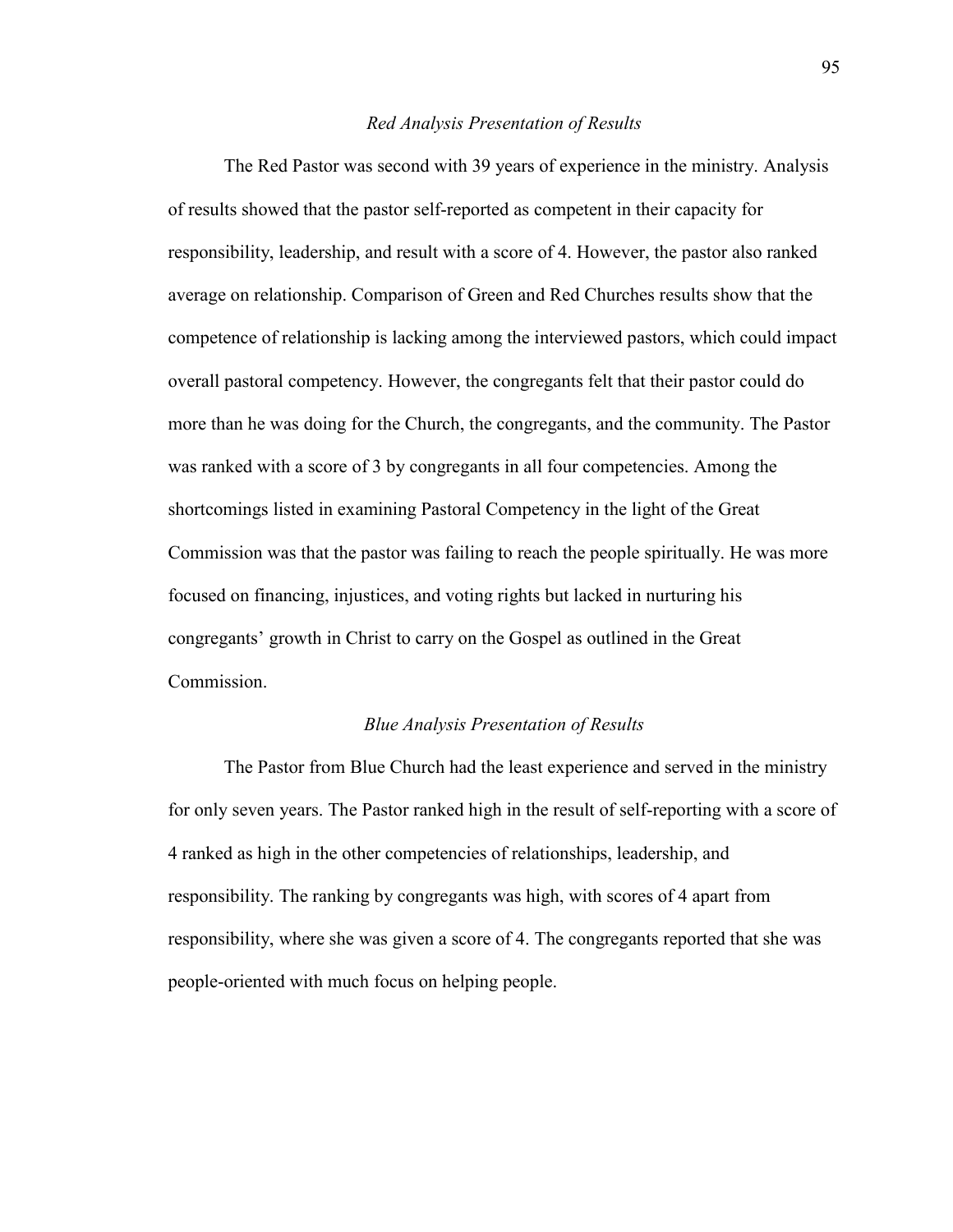#### *Overall Analysis Presentation of Results*

Results from the three churches indicated that some competencies such as responsibility, leadership, and results were related to the Pastor's experience. Analysis of the Red results seemed to indicate that the level of theological training impacted the grasp of competencies that pastors are required to have. For example, the short answer questions indicated that the Green and Blue Pastors, who had post-graduate degrees, were more competent than those with lower academic achievements. Compared to the Red Pastor, who only attained an associate degree or higher, the results from congregants seemed to indicate he was lacking in meeting his congregation's spiritual and even leadership needs. Also, the results showed pastoral competency was not a product of ethnicity origins or gender, indicating that pastors from all ethnicities and regardless of their gender could be competent in their ministry.

### **Discussion**

The results of the data supported both the presence and lack of pastoral competencies. The competencies that were present included leadership, responsibility, and results. The pastoral competency that was lacking was relationship. Whereas the pastor of the Blue congregation was assessed by three males and one female, which might suggest differences in perception related to gender.

#### *Pastoral Competencies Present*

Based on the results, one of the Pastoral competencies present was leadership. In the leadership analysis, an emergent theme that was shown to impact the capacity of pastors to be effective leaders was education. The feedback from congregants showed the importance of education in leadership development, whereas less education was noted to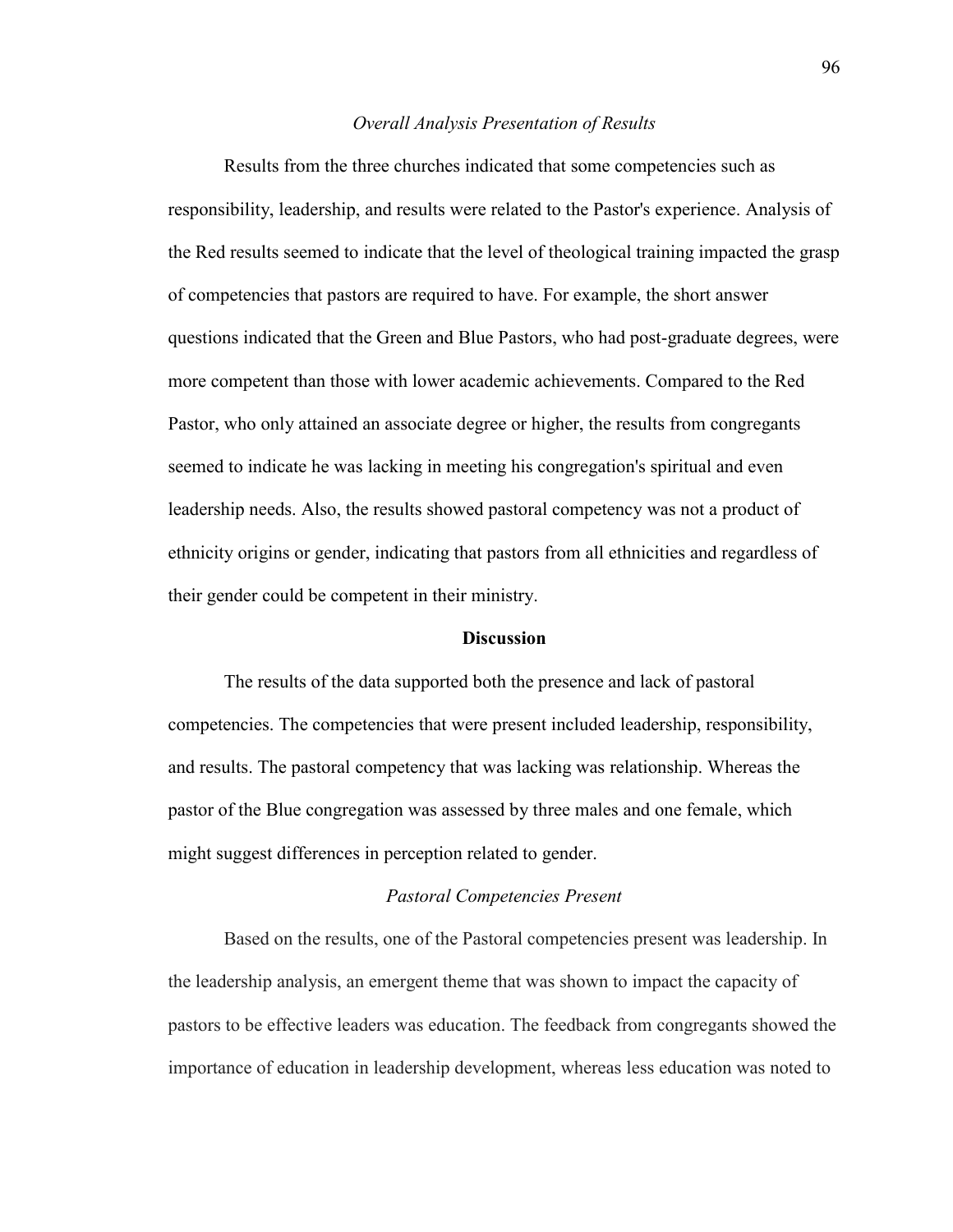be lacking in several areas. Education plays a role in pastoral competence. One of the primary roles of a Pastor is to teach the scripture. One of the factors that may impact the understanding and interpretation of the Word of God is education. One of the assumptions in the study was that education was not a prerequisite to pastoral competence. However, as shown in data analysis, Pastors from Blue and Green Churches who had attained a post-graduate level of education were rated more competent than the Red Church Pastor with a lower academic qualification.

Education promotes leadership development; it is critical, it promotes Christian character development, involves people and literature, and is the foundation of Christianity. The importance of education in leadership development is shown by the fact that vast academic experience influenced the applicability of Bible knowledge and its references to life lessons.<sup>[80](#page-98-0)</sup>

 In the above analysis, the responsibility of the pastors as a pastoral competence was also present. The emergent theme in the analysis of responsibility was that the pastors were conversant in their roles and responsibilities. Two of the three pastors were reported to be involved in the community and in the spiritual needs of their congregants, and they dedicated their time to meet the physical and spiritual needs of their congregation. Education also has a role to play in ensuring that pastors successfully meet their responsibilities. Responsibilities are a different form of behavior and attitude that is required of a transformational leader, helping others serve as the catalyst for transformation and development. For constant growth, the responsibilities of leaders are

l

<span id="page-98-0"></span><sup>80</sup> Jeffrey S. McMaster, "The Influence of Christian Education on Leadership Development," *The Journal of Applied Christian Leadership,* 7 no.1 (2013): 74.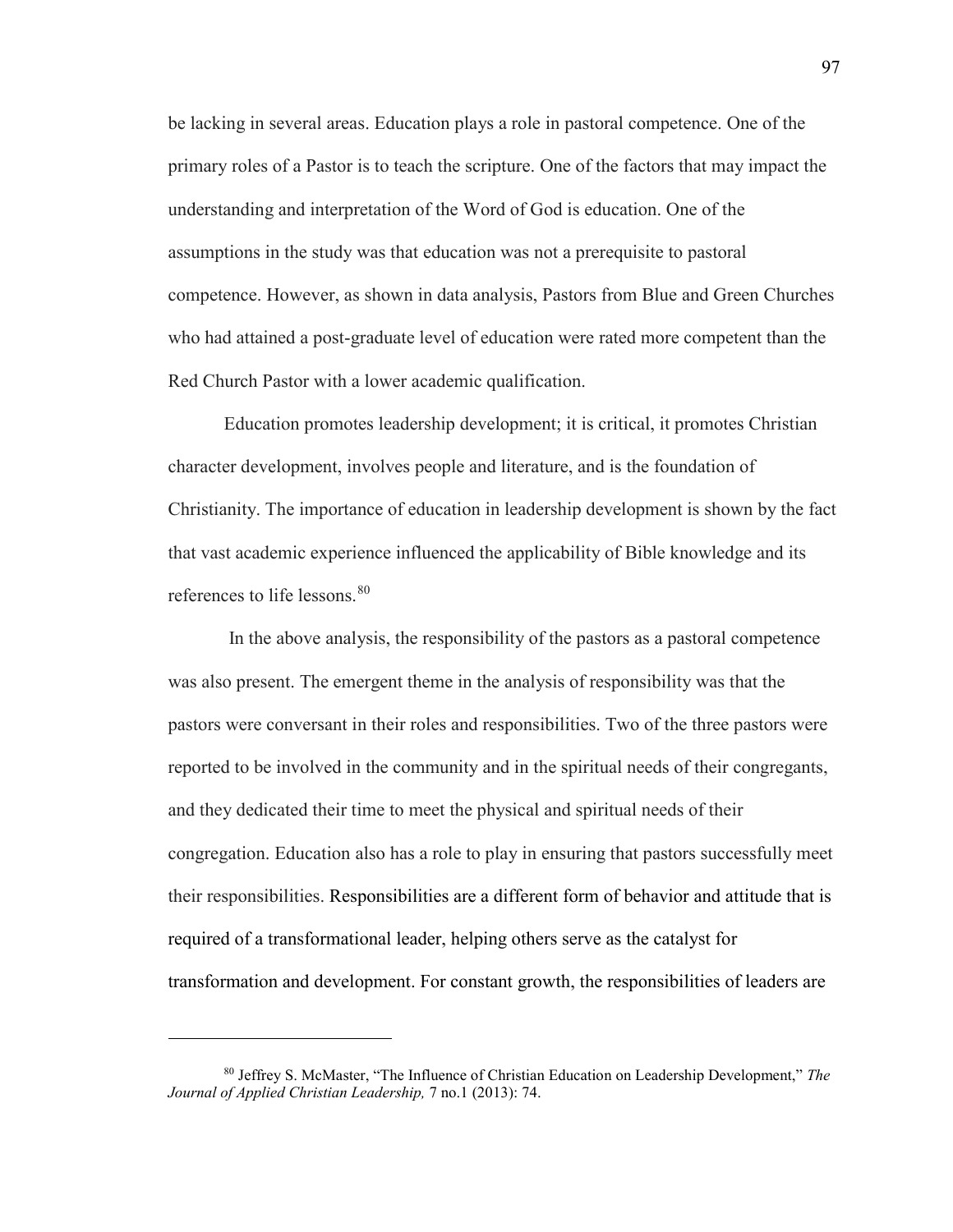dependent on relationships and roles. Some important responsibilities of effective transformational leaders include strategy execution, vision sharing, inspiring, encouraging, and acumen.

The theological paradigm of Soteriology in the context of pastoral competency based on the Gospel of Matthew introduces the subject of salvation. There is an emphasis that Jesus will only be with those baptized and have accepted Christ as their savior. The examination of salvation is two-fold. In this case, one of the pastoral competencies is the capacity to rid their followers of physical sin through preaching, teaching, and promoting the virtues of love and forgiveness. The next step is to help their followers make the right choice of eternal salvation by showing them the righteous path. To achieve this, the Pastors must exhibit competence by first accepting salvation, refraining from physical sin, showing love and forgiveness, and always repenting from their sins. In this case, the competencies of pastors extend from just being leaders and teachers to being responsible for showing their followers the righteous path. The responsibilities of a pastor were outlined in verses 11:22-24 (deliverance from condemnation), 18:14 (deliverance from perishing), 3:7 (deliverance from wrath), and 3:10-12 (deliverance from eternal punishment).

These four competencies were based on the 4-R model. Therefore, if a pastor was competent in their leadership capacity and responsibilities and could hold good relationships, they satisfied the skills investigated for pastoral competency. The result would be that they were competent in their ministries.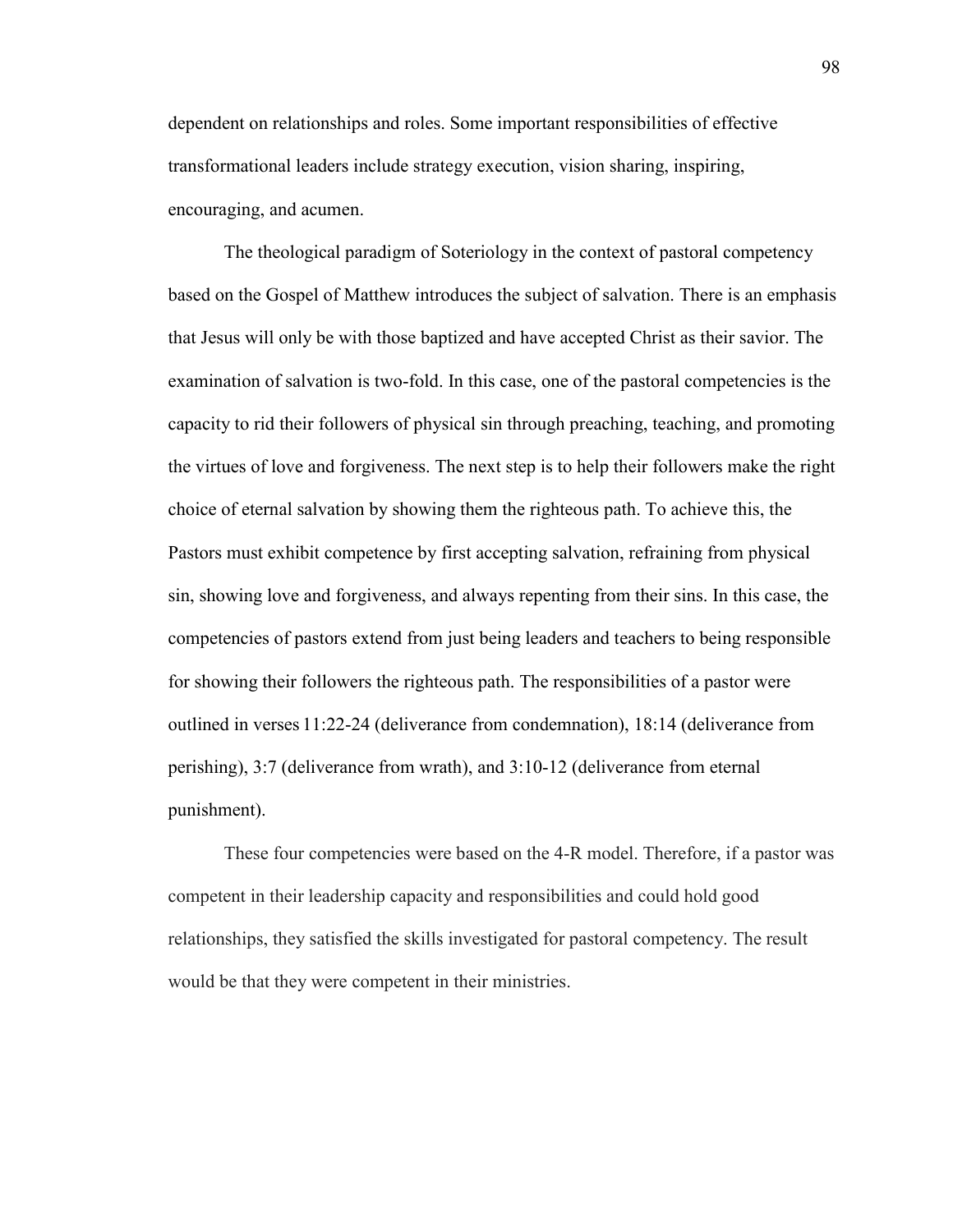### *Pastoral Competencies Lacking*

Using McCloskey's 4-R Model of Transformational Leadership, the results indicated that the relationship competency was pastors are more likely to rank themselves lower feeling that they could improve, whereas many congregants are supportive – e.g., the Blue pastor. As stated, the capacity to hold relationships with others was a virtue. The emergent theme in the analysis of relationship competence was that the type of personality trait determined the capacity to hold relationships. Relationships are the driving force of effective transformational leadership. It is a virtue that allows leaders to relate to others in a transformational matter. A healthy relationship of a leader with other people is the reflection of leadership. Leaders must keep themselves engaged with coworkers and collaborate with others in matters which are mutually advantageous and build trust. These relationships lay the basis for transformational leadership.

 Personality could be broadly categorized as a Pastor, either an introvert or an extrovert. Introverts were described as persons who preferred to remain in the background. In this case, they may not be willing to engage in activities beyond preaching to their congregation. The impact of an introvert personality trait was that the Pastor would be uncertain in leadership, self-assertion, and unhappy about meeting new people. This would eventually lead to frustrations as their pastoral care would be ranked as insufficient. <sup>[81](#page-100-0)</sup> The sustainability of ministries is determined by the capacity of pastoral care, which is a product of the capacity to hold relationships. The project and study analysis showed a gap in the literature on guiding pastors on how to ensure the

l

<span id="page-100-0"></span><sup>81</sup> Leslie J. Francis and Raymond Rodger, "The Influence of Personality on Clergy Role Prioritization, Role Influnces, Conflict and Dissatisfaction with Ministry," *Personality and Individual Differences,* 16 no. 6 (1994): 947.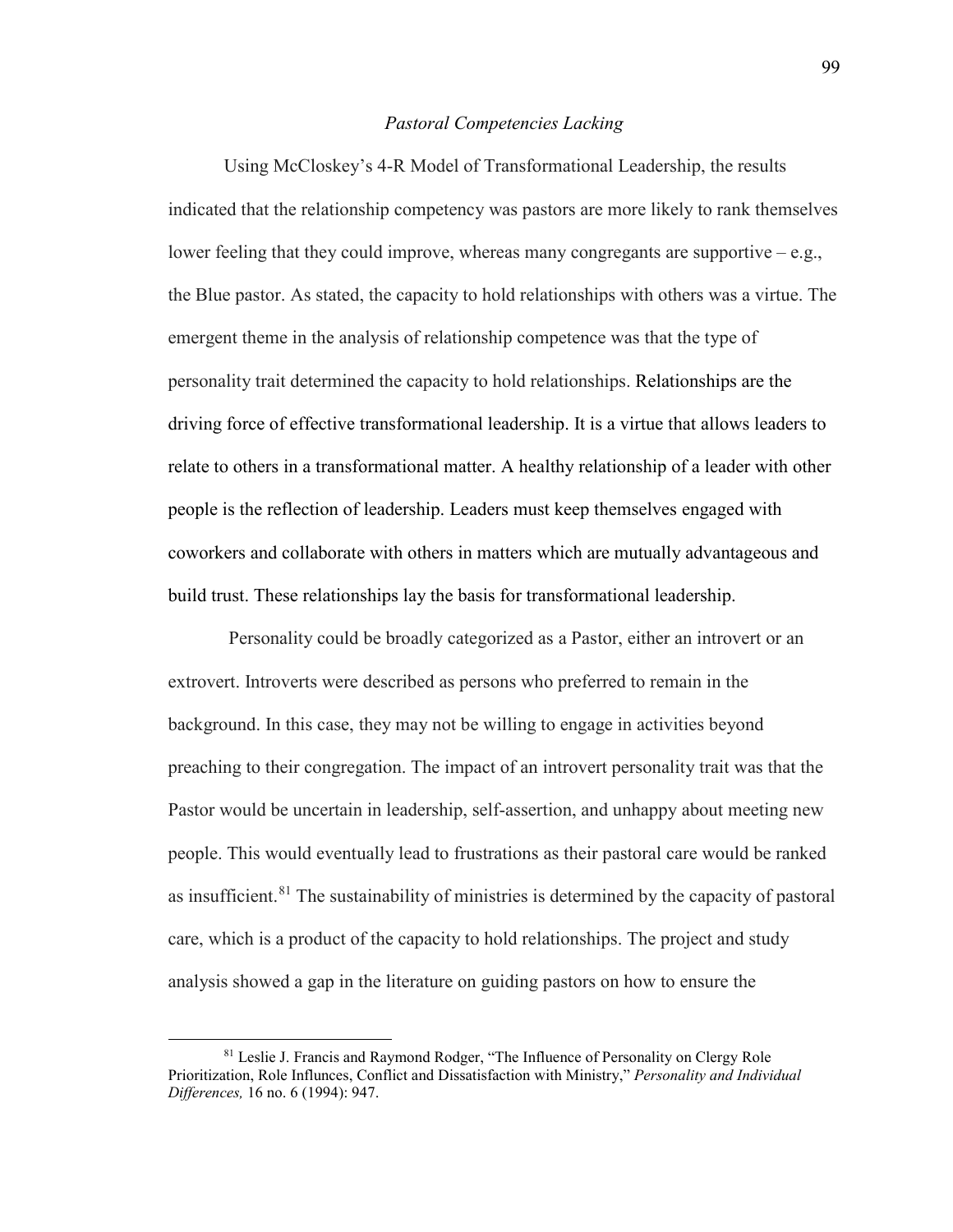sustainability of pastoral care to their congregations to ensure their ministries thrive without the risk of themselves burning out.

### **Recommendations**

Relationships are the driving force of transformational leadership. Ministering also includes possession of skills in counseling, visiting and the ability to promote healthy interpersonal relationships. Given the fact that relationship was a competency that was lacking, the researcher suggests the following four recommendations.

- 1. Intentionality: Pastors need to be intentional about their relational connection.<sup>[82](#page-101-0)</sup> In some cases, this would involve asking the congregation what the pastor could do to improve their relationship.
- 2. Prioritization: Pastors need to learn how to prioritize.<sup>[83](#page-101-1)</sup> For example, some of the churches included have a congregation of more than 100 congregants. Giving individualized care to each member is not possible.
- 3. Balance: Pastors need to maintain a healthy balance between real life and spiritual issues.<sup>84</sup> In the Great Commission, one of the mandates to the disciples of God is to convert and nurture other disciples to continue the mission.
- 4. Transparency: Another recommendation to improve relationships at church was to be transparent.<sup>85</sup> Applicability of theological knowledge to current issues teachings is relevant as it allows congregants and the pastor to draw strength from the Word of

 $\overline{\phantom{a}}$ 

- <sup>84</sup> Young and Firmin, 6.
- <sup>85</sup> Young and Firmin, 7.

<span id="page-101-3"></span><span id="page-101-2"></span><span id="page-101-1"></span><span id="page-101-0"></span><sup>82</sup> Jonathan W. Young and Michael W. Firmin, "Qualitative Perspectives toward Relational Connection in Pastoral Ministry," *The Qualitative Report,* 19 no. 47 (2014): 6.

<sup>&</sup>lt;sup>83</sup> Young and Firmin, 6.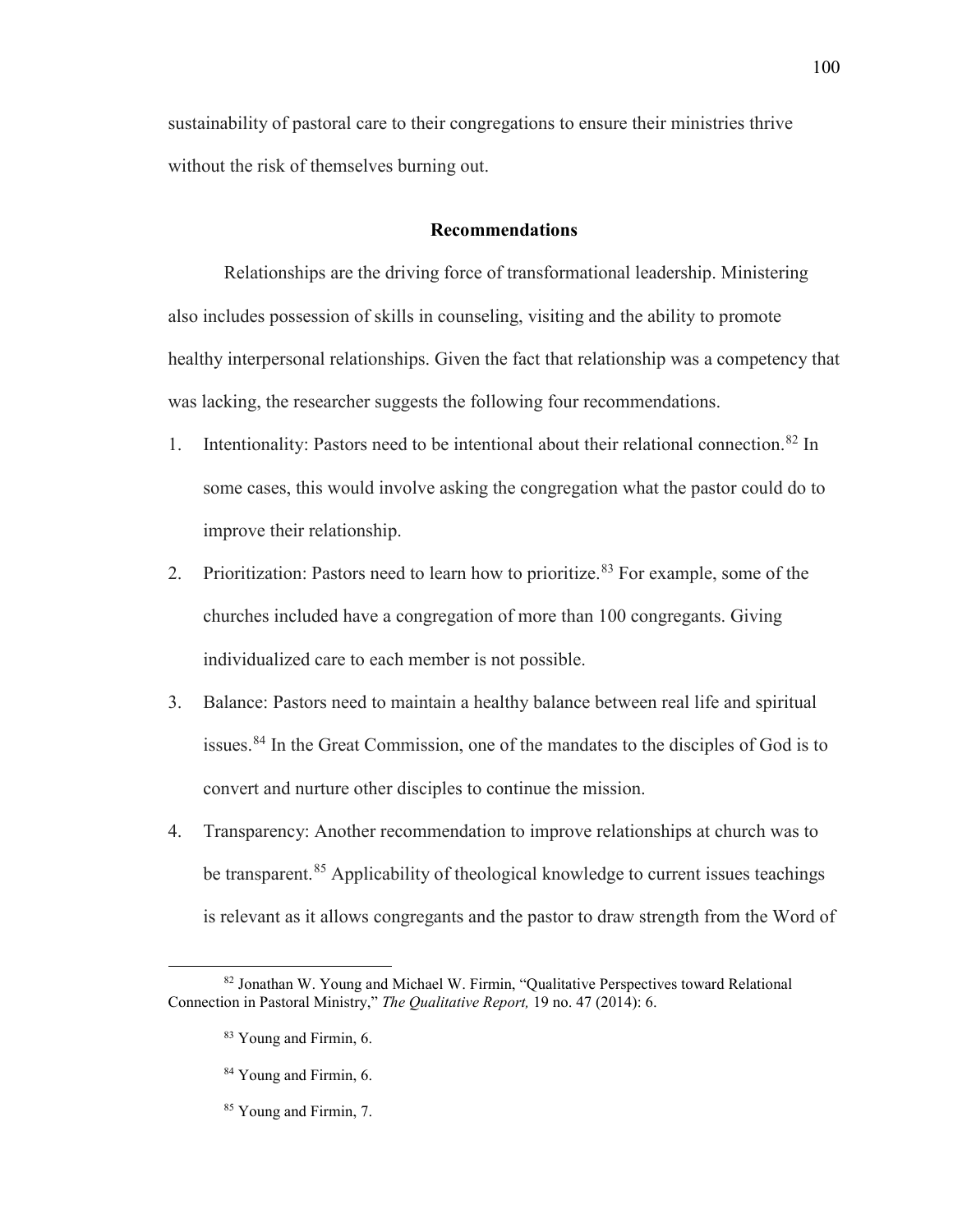God. Pastors also need to be transparent when they are undergoing challenges, as their congregants could be a source of strength and help pray for them. This will establish a sense of community within the church, allowing members to be there for each other whether or not their pastor is present.

## **Evaluation**

## *Research Strengths*

One of the research strengths was that the researcher surveyed both the pastors and congregants on the presence and absence of pastoral competencies. The information obtained from pastors and congregants through questionnaires contributed to the richness of data and provided insight to the research, allowing for drawing recommendations to address pastoral incompetency.<sup>[86](#page-102-0)</sup>

Another strength was that using a case study in qualitative research allowed the research results to highlight the emergent themes in pastoral competency. This ensured the researcher was not limited in exploring the issue by published literature or understanding the subject matter. This is a strength as the pastors and congregants provided the research direction.<sup>[87](#page-102-1)</sup>

Another strength was that the methodology selected in the research project offered a high range of flexibility and exploratory analysis.<sup>[88](#page-102-2)</sup> For example, the initial research focused on the capacity of a pastor to be a servant leader as relating to pastoral

 $\overline{\phantom{a}}$ 

<span id="page-102-0"></span><sup>86</sup> Ann Langley and Isabelle Royer, "Perspectives on Doing Case Study Research in Organizations," *Management* 9, no.3 (2006): 84.

<span id="page-102-2"></span><span id="page-102-1"></span><sup>87</sup> Andre Queiros, Daniel Faria, and Fernando Almeida, "Strengths and Limitations of Qualitative and Quantitative Research Methods," *European Journal of Education Studies* 3, no. 9 (2017): 371.

<sup>88</sup> Queiros, Faria, and Almeida, 371.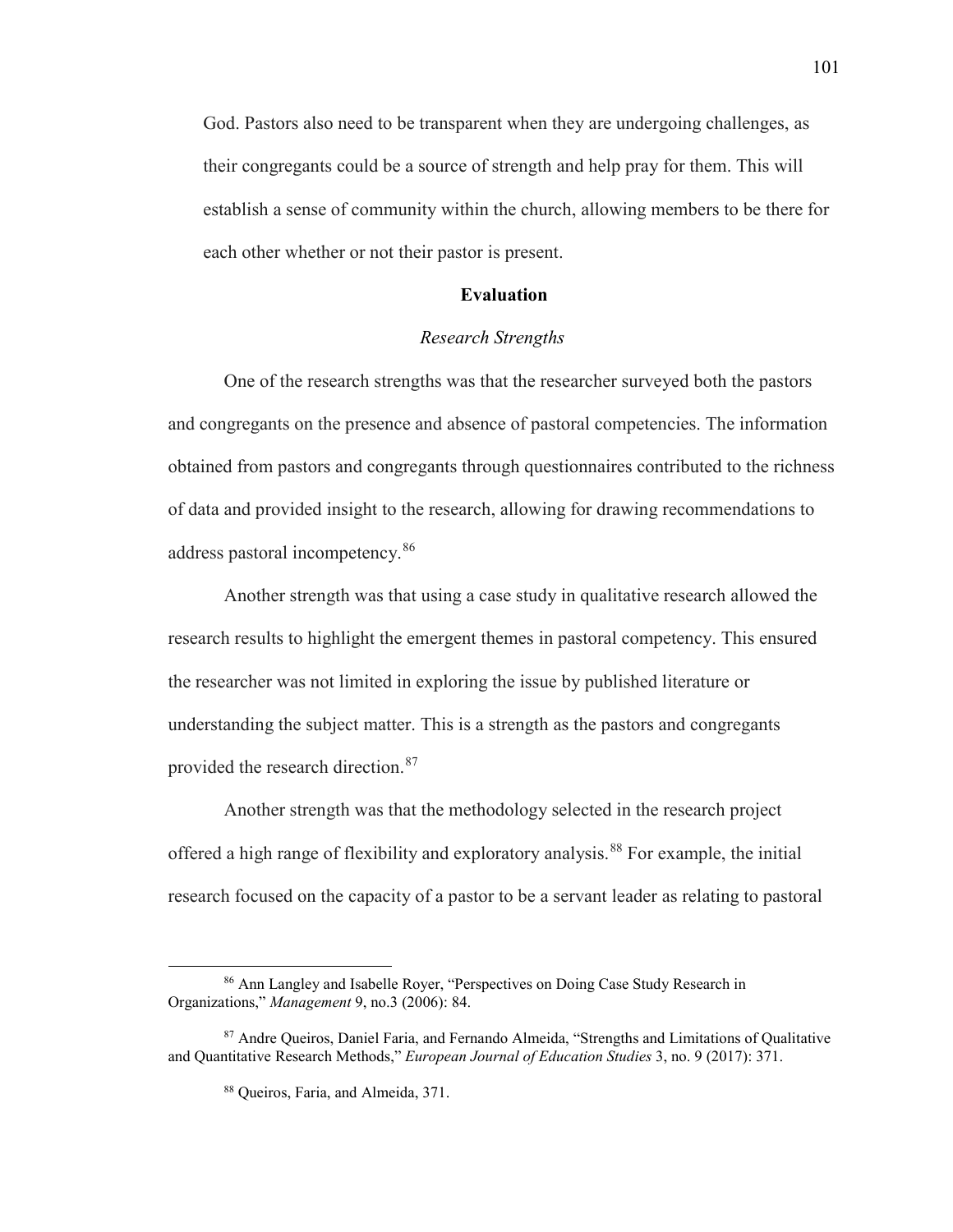competence. The use of open-ended questions was a reflections on (Mt. 28:18-20) rather than relational aspects. The questionnaires were utilized to examine the relationship among the three churches. This would harm the quality of pastoral care, thus impacting pastoral competency.

## *Research Weaknesses*

One of the weaknesses was the small sample size used. Multiple case studies are required to draw patterns for analysis. The small sample size used may not generate sufficient data to allow for the generalization of results.<sup>[89](#page-103-0)</sup> The results from this project provide a small picture regarding those specific churches.

Another weakness was the lack of testing the research instruments. Due to time constraints, the research did not have an opportunity to distribute the questionnaires to a pilot group. Pilot testing may have provided information on questions that lacked clarity.

Another weakness in the use of case studies is that they are descriptive, which raises the ethical issue of confidentiality.<sup>[90](#page-103-1)</sup> The researcher will share the research results and recommendations with the participating churches. Anyone reading the research may pinpoint the participating Pastors, which is a confidentiality violation.

## **Conclusion**

The results indicated that all three pastors from the three churches were ranking above average in their relationship. The findings also showed that experience and level of education impacted the pastor's capacity to be competent. Based on the result analysis, the conclusion was that the lacking skill was relationship. Recommendations proposed to

<span id="page-103-1"></span><span id="page-103-0"></span>l

<sup>89</sup> Langley and Royer, 82.

<sup>&</sup>lt;sup>90</sup> Queiros, Faria, and Almeida, 379.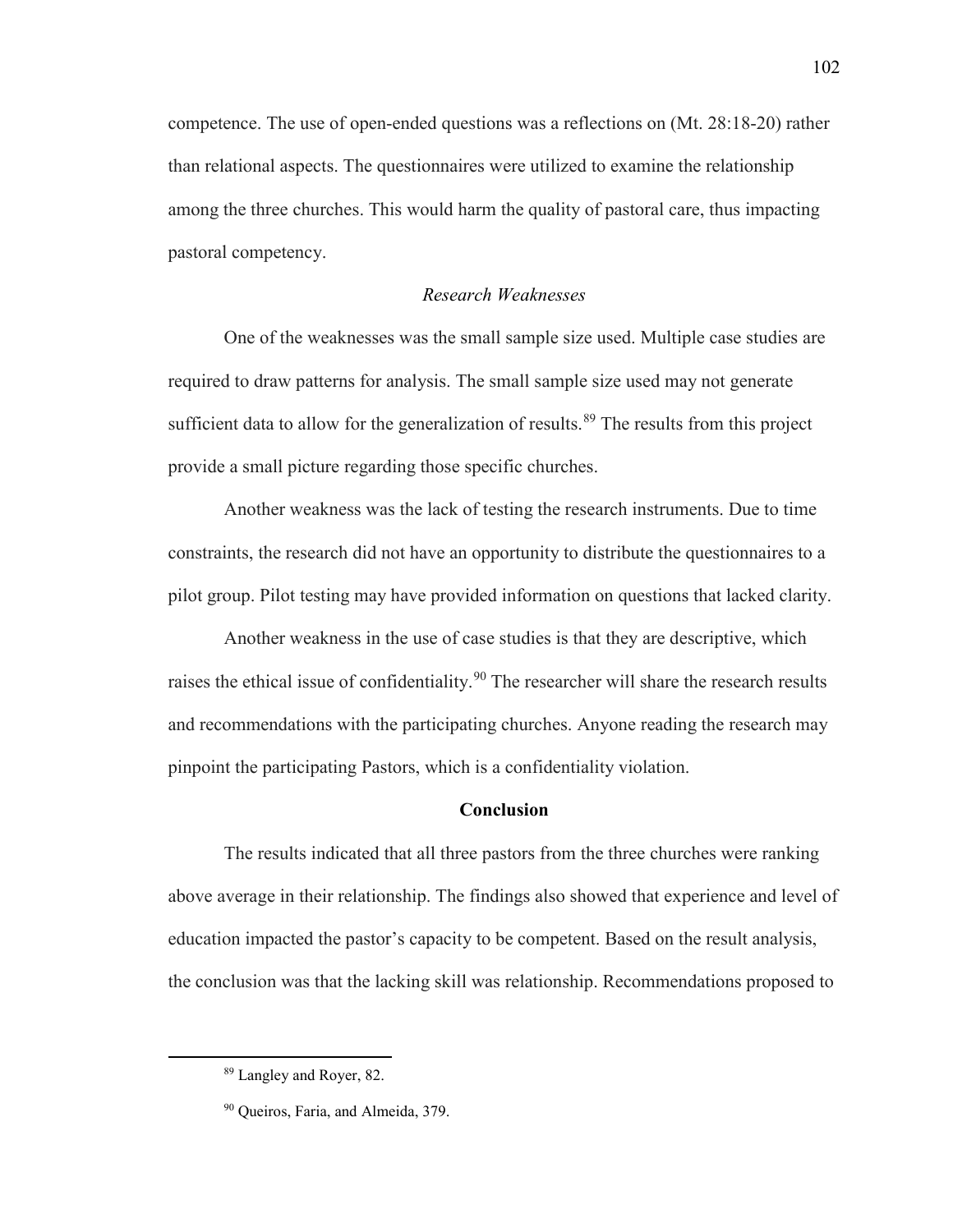improve relationships were that pastors be intentional. The type of transformative leadership identified to facilitate church growth would be achieved if the pastors and their congregations worked together to identify areas of weaknesses. Another recommendation to pastors was to learn how to prioritize, primarily to prevent burnout and compromise on the quality of their pastoral care. Pastors also needed to be transparent, let their congregants know when they are undergoing challenges, and draw on the strength of the community. The Red Church analysis also indicated the importance of striking a balance between the explorations of current issues and meeting the spiritual needs of the congregants. Pastors have a role in converting and nurturing new disciples, recruiting them to spread the Gospel to fulfill the mandate of the Great Commission.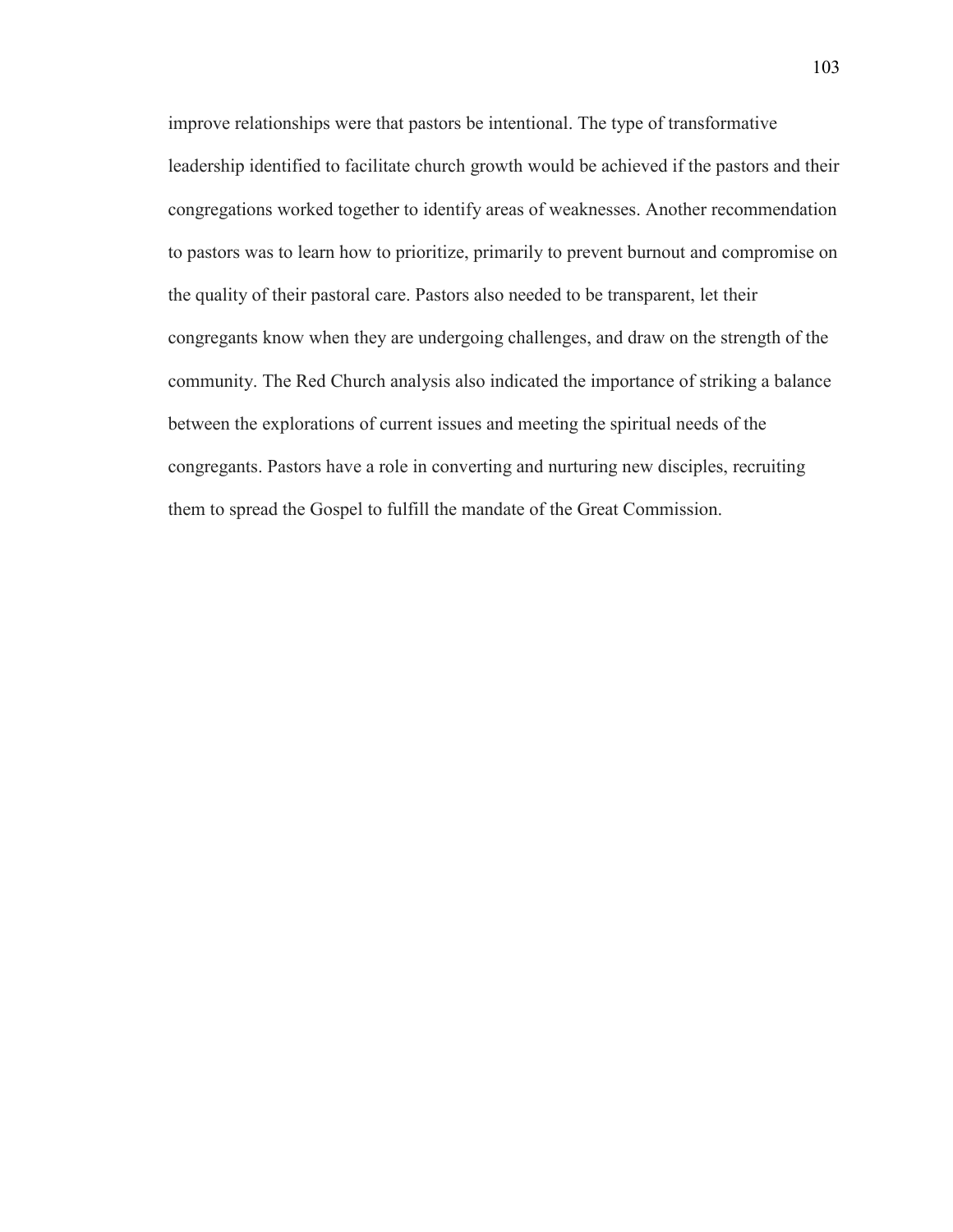#### CHAPTER SEVEN: PERSONAL REFLECTIONS

#### **Academics**

When the researcher reflects on this tremendous opportunity to add to her experience from this great Christian institution, she feels extremely blessed especially since she was brought up in an environment that has allowed her to understand leadership concepts completely and clearly. An in-depth study of the forms of interior awareness, as propounded by Gallagher, Irving, and many others allowed the researcher to comprehend how others perceive her, the so-called 'psychological awareness'. Which was followed by a series of questions: How effective and positive her interactions with others are? Can she see herself through the lens from which others see her? And above all, does she allow herself to be seen the way that is pleasing to God? From a moral standpoint, the researcher tries her best not to do any act that is against the teachings of Christ. Keeping in mind that difficulties do arise at times, she consults the Scriptures for guidance incessantly and does the acts that please God, the researcher herself, and others. The researcher also keeps herself spiritually aware all the time, as her life work depends on it, and the application of these spiritual tools has helped her in overcoming the greatest of spiritual obstacles and moral difficulties.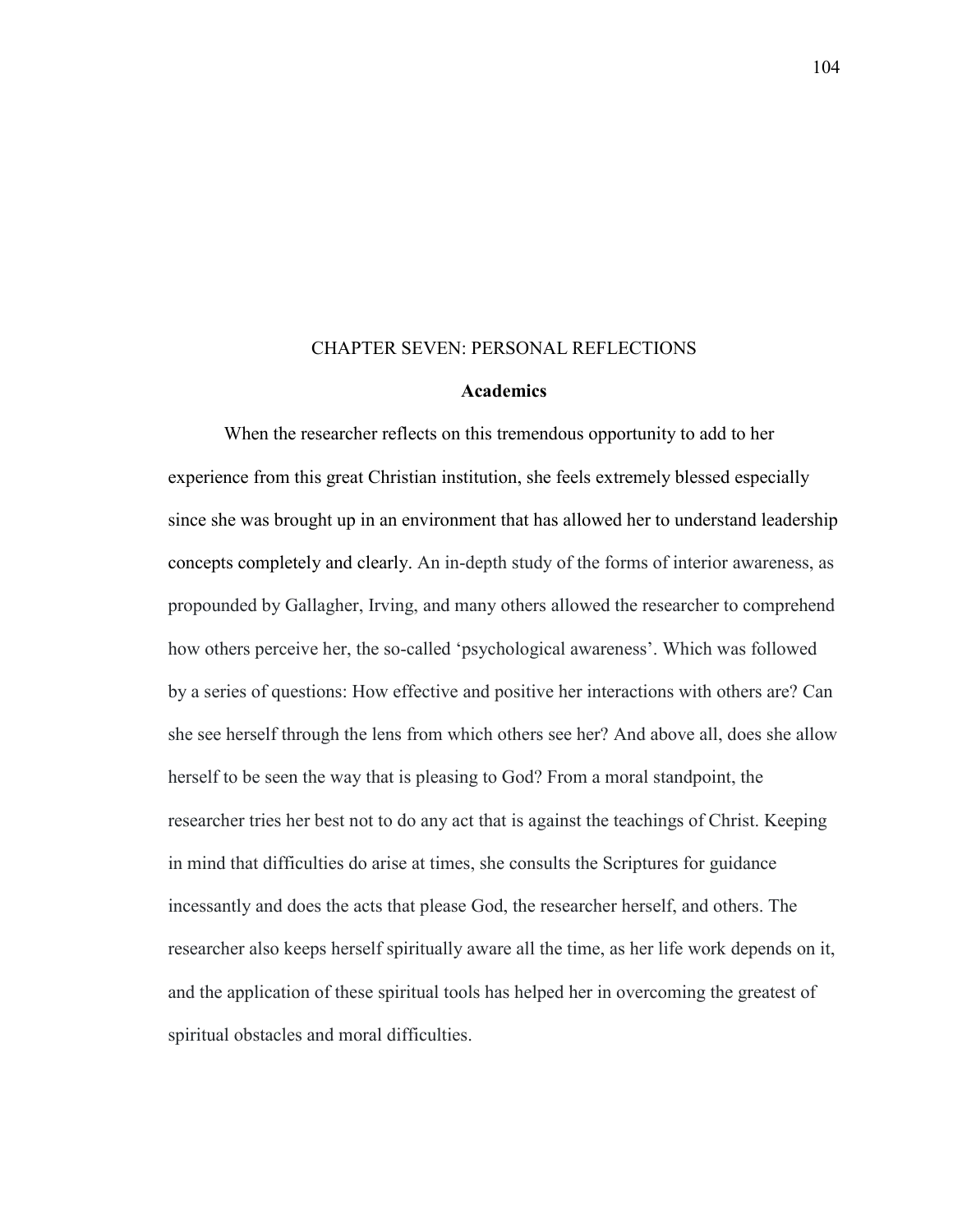Spiritual awareness helped the researcher in recognizing what a person is, and what kinds of people are compassionate about Christ's mission. It allowed her in distinguishing wolves in sheep's clothing from the sincere and loyal followers. Collectively all these attributes give the researcher ability and strength to live the life up to the standards set by God by recognizing that all these forms of interior awareness play an important part in her daily life, as these are the necessary tools in developing leadership skills.

### **Ministry**

This project has its importance. The researcher thoroughly studied the importance of ministerial competency from the leadership point of view, as leadership is crucial for servitude, humility, and complete guidance. It provided the researcher with a better understanding of what is expected of leaders. The main challenge that was addressed in this study was the need for pastoral competency and training which is necessary for helping unselfishly and showing others the righteous path in the present day and that is what leadership is all about. As Susan Ward puts it, "[leadership is] the art of motivating a group of people to act towards achieving a common goal." The success of a leader is dependent on his or her ability to exercise their leadership virtues from the heart, as stated by Mark McCloskey and Jim Louwsma, "Effective leadership flows from the heart."<sup>[91](#page-106-0)</sup>

Modernity demands leaders with Godly qualities, those who put more and more emphasis on principles of God – The Father, Son, and Holy Spirit and rely on biblical references. In some of the churches, Christian preachers avoid intentionally commenting on the unadulterated divine Word of God in their biblical hermeneutics and homiletics,

<span id="page-106-0"></span>l

<sup>&</sup>lt;sup>91</sup> McCloskey, Louwsma, and Aeilts, 53.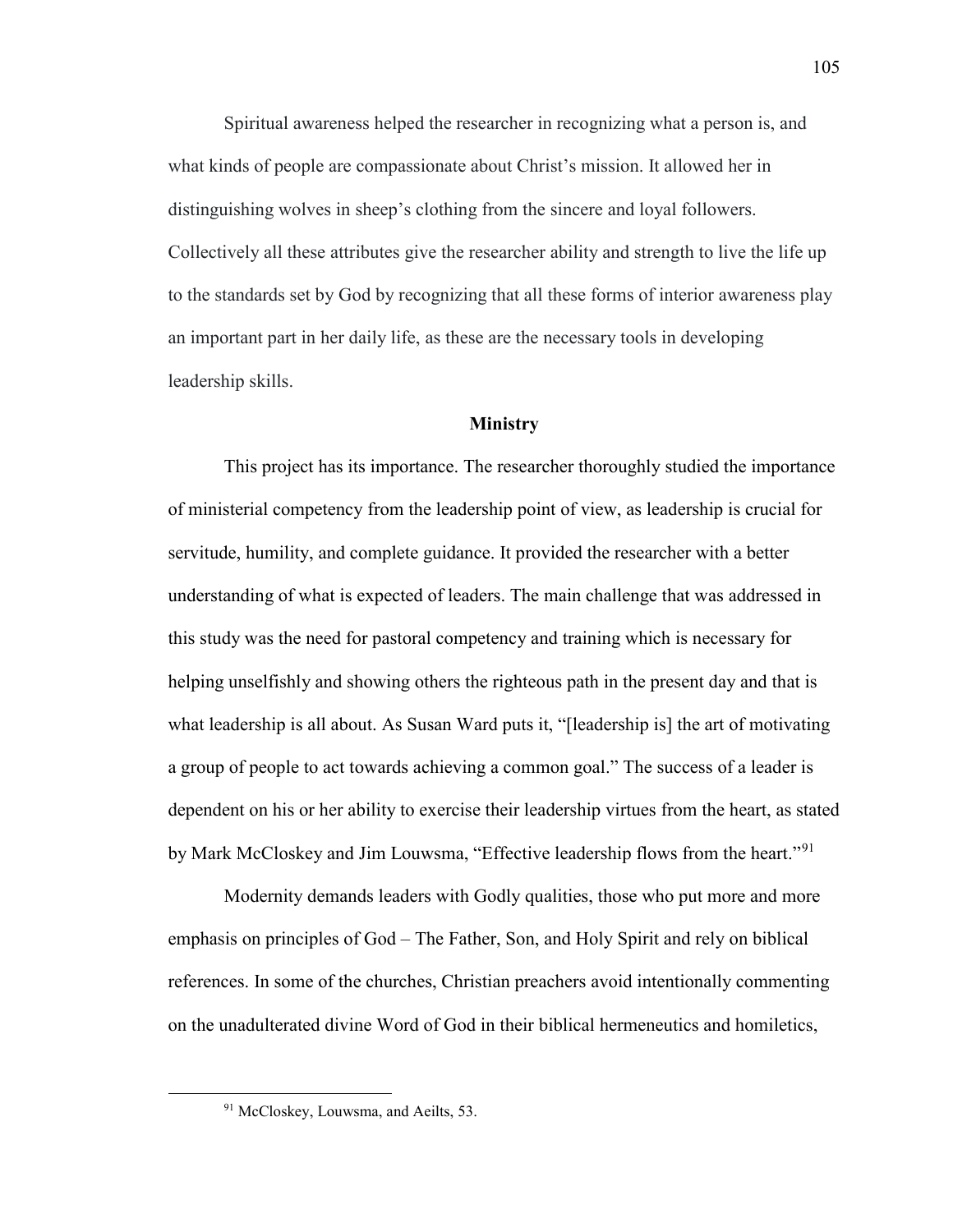and they have been often found relying on adulterated, palliative verbiages and misleading facts. Many leading preachers around the world are trying to manipulate and coerce ignorant people and exploit biblical resources for their glory and wicked schemes. They recklessly abuse the peoples who are in searching God for forgiveness, and for spiritual guidance towards righteousness. They are pushing the damned and the wrongdoers further into darkness rather than alleviating their pain by showing them the way of God. These acts are further increasing the distances of believers from their Creator, the Savior and the Holy Spirit, if anything, they are leading the flocks of believers astray and they rationalize such vainglorious deeds with an assertion that their lord is the most merciful and forgiving.

In this paper, the researcher critically analyzes the leadership role needed and the responsibilities to be discharged by the senior pastors, as demanded by the contemporary world. The Lord Himself assigned the task of a compilation of roles and responsibilities of the senior pastors which are obligatory as testified by the Holy Spirit to the apostle Paul. To be selected for the office of the senior pastor is a blessing and a privilege indeed but it also comes with a sacred responsibility of leading with integrity, humility and without fearing anyone but God, the office-bearer cannot disrespect the moral and ethical codes. His or her whole life should be a clear reflection of the principles and teachings of Jesus Christ, and leadership qualities such as strength, respect, love, compassion must be an inherent part of his or her personality. And as Sondra Wheeler states, "The work of a minister involves the formation of self, and of the members of that congregation. This formative work shapes person and character through preaching, teaching, giving counsel, and being present in the community. It includes the whole person—the mind (knowledge,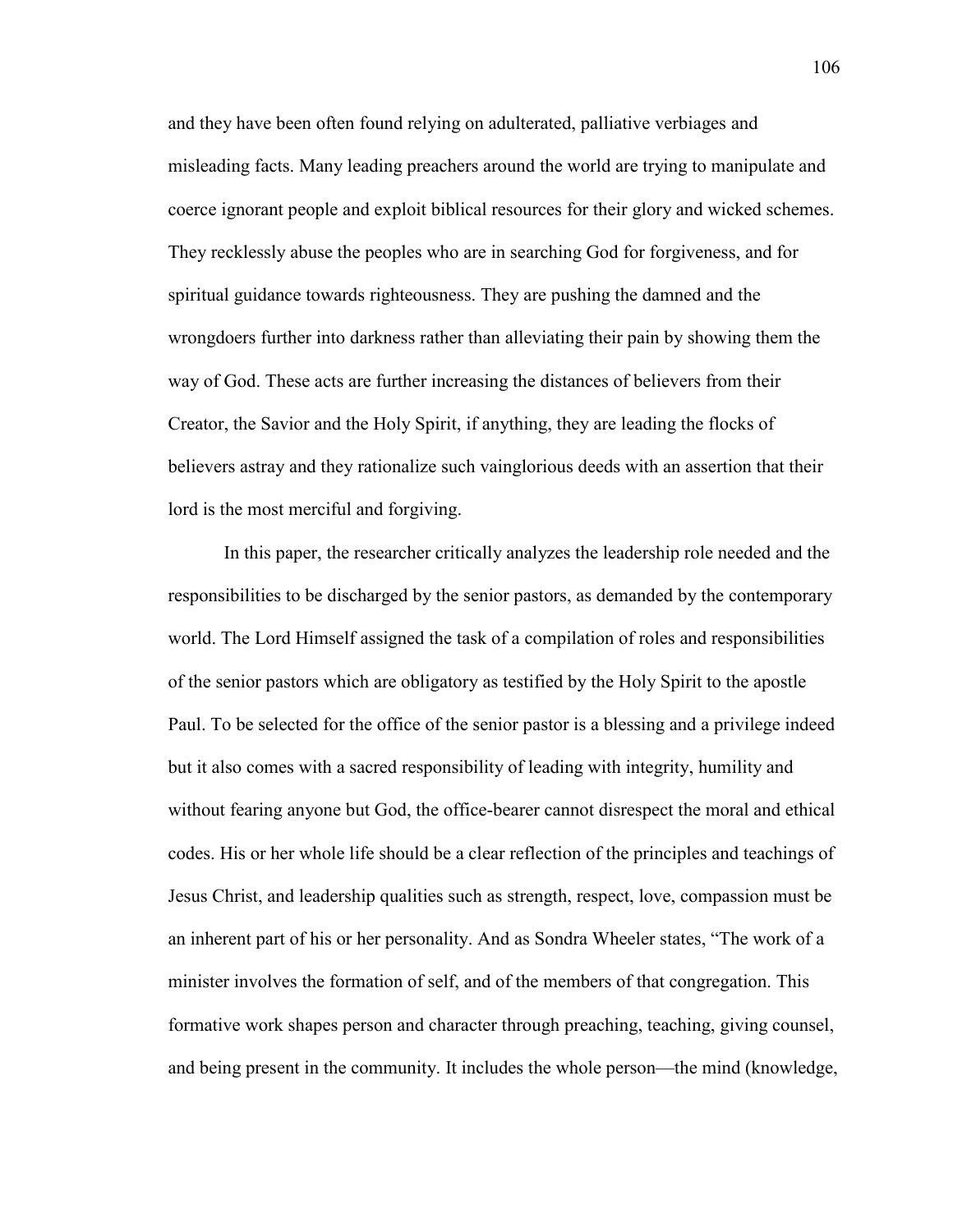wisdom), the body (work, worship, rest), the heart (loves, desires), and the soul (awareness of self, of God). For a Christian minister, this work is empowered by the Holy Spirit who forms people in the image of Christ."

One can only presume to be a leader if one possesses the ability to make the right decisions, even in difficult situations, along with all other characteristics. It is their duty to teach and guide, correct the mistakes and assist the followers in their difficult times. Therefore, the main responsibility of the senior pastors is to awaken a disciple intellectually, ignite the light of inner knowledge, and above all, teach them how to stand on their own legs.

Linda Klebe Treviño, Laura Pincus Hartman, and Micheal Brown have expounded in detail on leadership from the ethical perspective. He proposed that ethical leadership is based on two different pillars— the moral person and the moral manager. The first component – the moral person – focuses on desired personal qualities of leaders, such as perception of honesty, fairness, and trustworthiness.<sup>[92](#page-108-0)</sup> The moral manager component focuses on applying transactional techniques such as reward and punishment theory to reinforce desired behaviors and degrade undesired behaviors. They put extra emphasis on the importance of ethics in leadership. When a person is strong both as the moral person and as well as the moral manager, he can be considered an ethical leader.

Therefore, it is imperative that the pastor has complete knowledge of operations of the ministry, from the place of worship to effectively supervising the behaviors of staff

l

<span id="page-108-0"></span><sup>92</sup> Linda Klebe Treviño, Laura Pincus Hartman, and Micheal Brown, "Moral Person and Moral Manager: How Executives Develop a Reputation for Ethical Leadership," *California Management Review* 42, no.4 (2000): 128-142.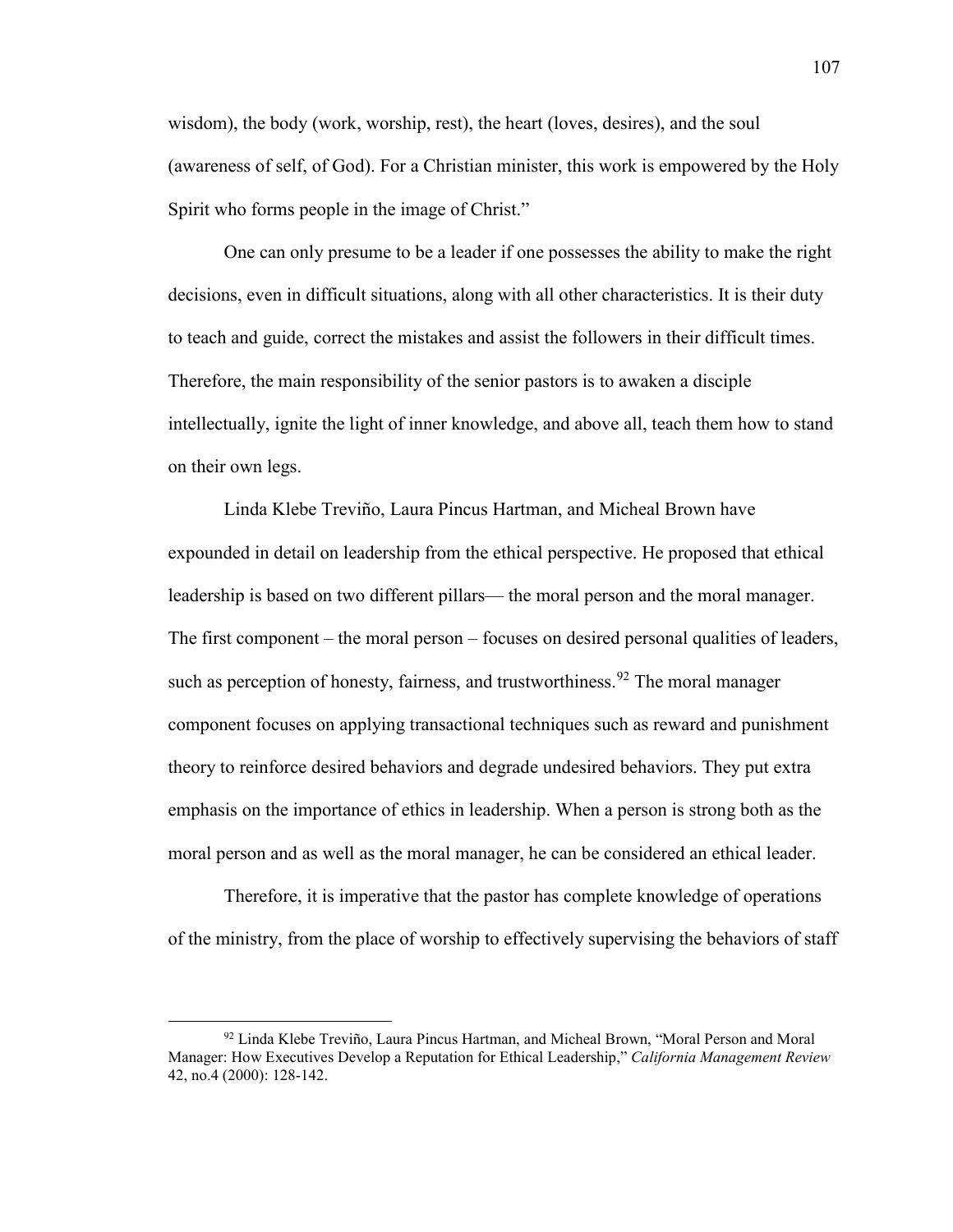and as well as of congregants. Leading the house of the Lord to ethical and spiritual success is the key to being an effective leader.

# **The Researcher Examines Matthew 28:18-20**

The area the researcher addressed in this project was extremely imperative. Being a witness of the blessings and miracles of Jesus can be a bit difficult at times, as it demands leadership, a lot of courage, motivation, and guidance from the Holy Spirit. From the standpoint of literary analysis, the ending verses of Matthew explicitly reveal the divine authority delegated to Jesus, wherein it justifies the description of Matthew.<sup>[93](#page-109-0)</sup> These last verses of Matthew are narrated in the backdrop where Jesus is being raised from the dead, defeater of death. Jesus hereby calls on to his disciples on the mountains in Galilee to spread the teachings of the Lord and proclaims that all the authority in heaven and earth has been delegated to him. He asks them to baptize the people in the name of the Father and of the Son and of the Holy Spirit and make them disciples. Acts 1:6-11 provides the continuation of the Great Commission clearly, where it ordains the ascension of Jesus after giving the commands to spread the message of Christianity throughout the world. The researcher is, therefore, of the view that Matthew 28:18-20 is known as the Great Commission because the purpose behind Jesus' appearance was to direct his disciples to evangelize the whole world, and secondly, it signifies the importance of the ascension of Jesus to heaven as well, as it was not the end, but the very start.

<span id="page-109-0"></span>l

<sup>93</sup> Allison and Davies, 688.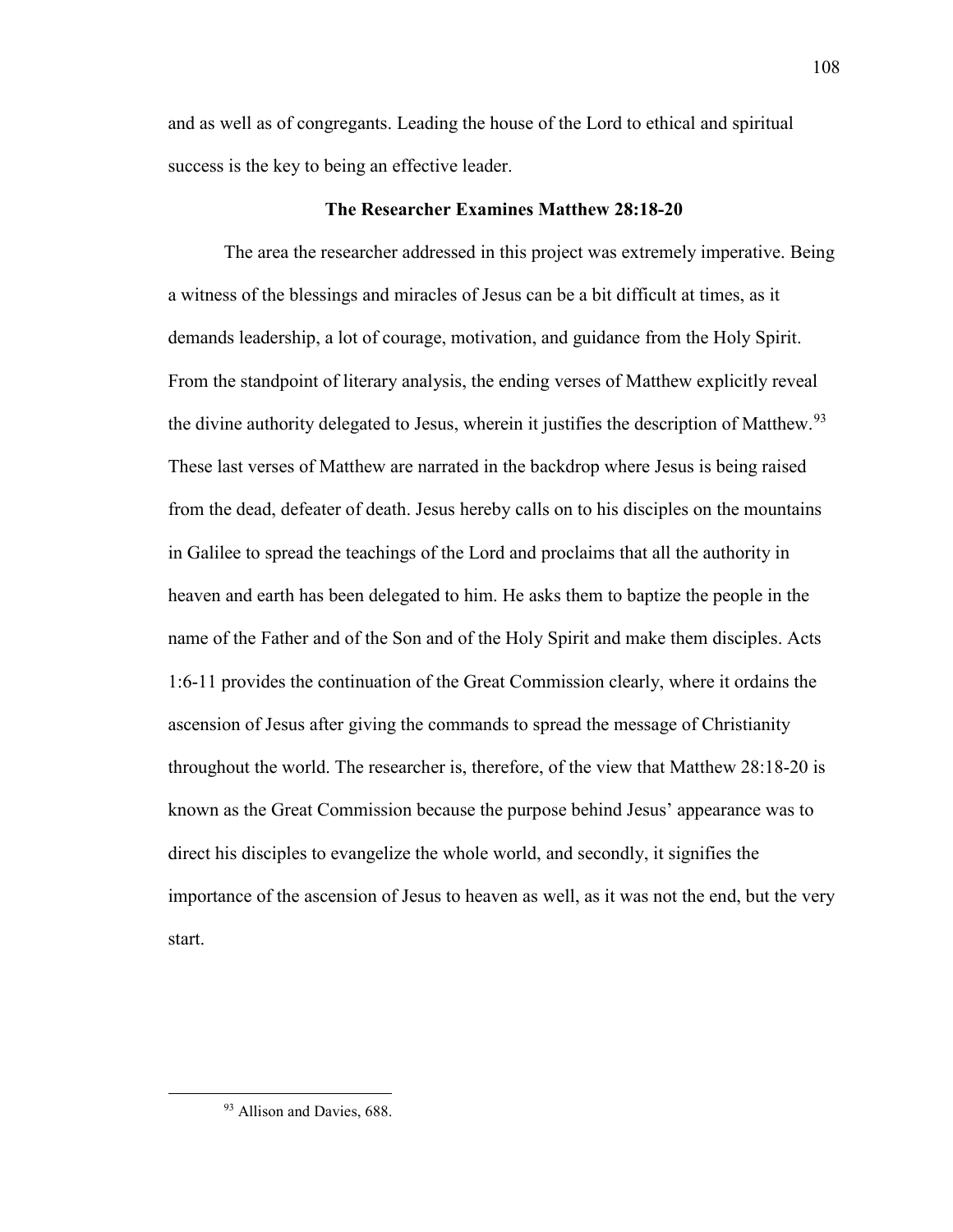## **Conclusion**

The primary goal of the researcher is to give this guiding tool a proper shape in the form of a book and make it available for the local and foreign congregants on bookstores and online platforms such as Amazon. This project is designed to provide assistance to pastors and spiritual leaders who are trying to fulfill the needs of their congregants, resolve their issues, and address their concerns. Areas such as spiritual leadership and growth are explained comprehensively and allow a person to learn about the areas in which he desires to develop. The questionnaires added in this paper are strictly devised for different persons and allow them to assess their personal performances accurately and make the necessary improvements in the areas which are lacking.

Taking everything into account and after critically analyzing the data available, the researcher has found that the post of the senior pastor demands a tremendous amount of God's blessings, compassion, benevolence, a great spirit, humility, and more of the same. However, modern society is in dire need of the preachers who spread the unadulterated divine Word of God and hold a firm belief in Jesus and him being the only way to righteousness, God, and Heaven. As Jn. 14:6 says, "Jesus saith unto him, I am the way, the truth, and the life: no man cometh unto the Father, but by me." A senior pastor must have a kind heart and he should listen and try to fulfill the needs of his congregants. He should also make himself approachable to all and listen to everyone's concerns with courtesy and attention and with great patience to the opinions of others. Delegating authority to the junior pastors and congregants is also a quality of effective leaders. They get the best out of people and make them responsible by delegating authority.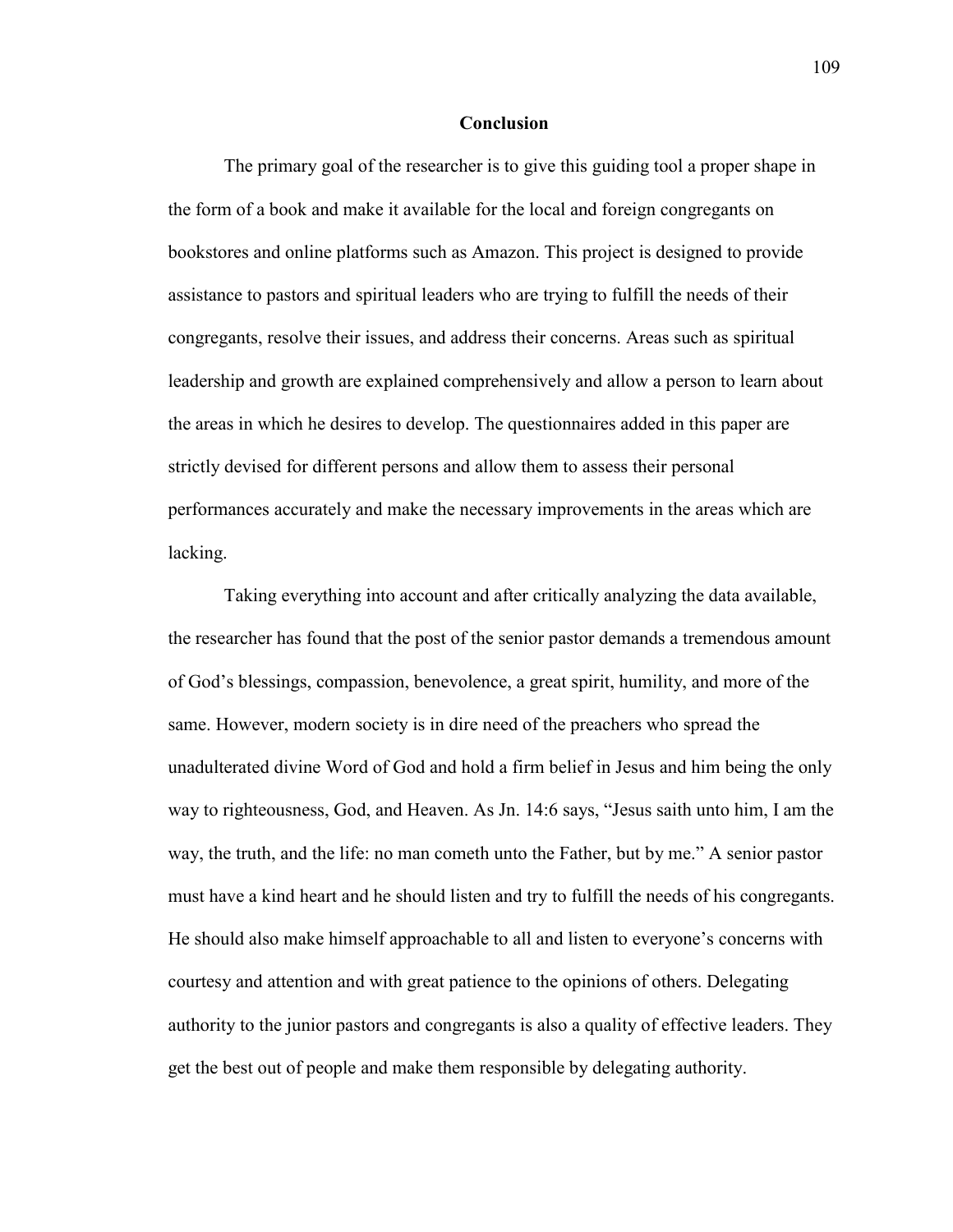A pastoral job requires an individual to have Godly characteristics and he/she should conduct themselves as such at all times. The important thing here to understand is that the opportunity to witness the greatness of the lord can come their way anytime and any act below his par will only cause harm to himself and the Christian institution. Considering all this, it would not be out of place to assert that the role of senior pastor comes with a multitude of responsibilities and demands a lot, and therefore, one should be careful while discharging those duties. That is why the Lord himself said, many are called but few are chosen!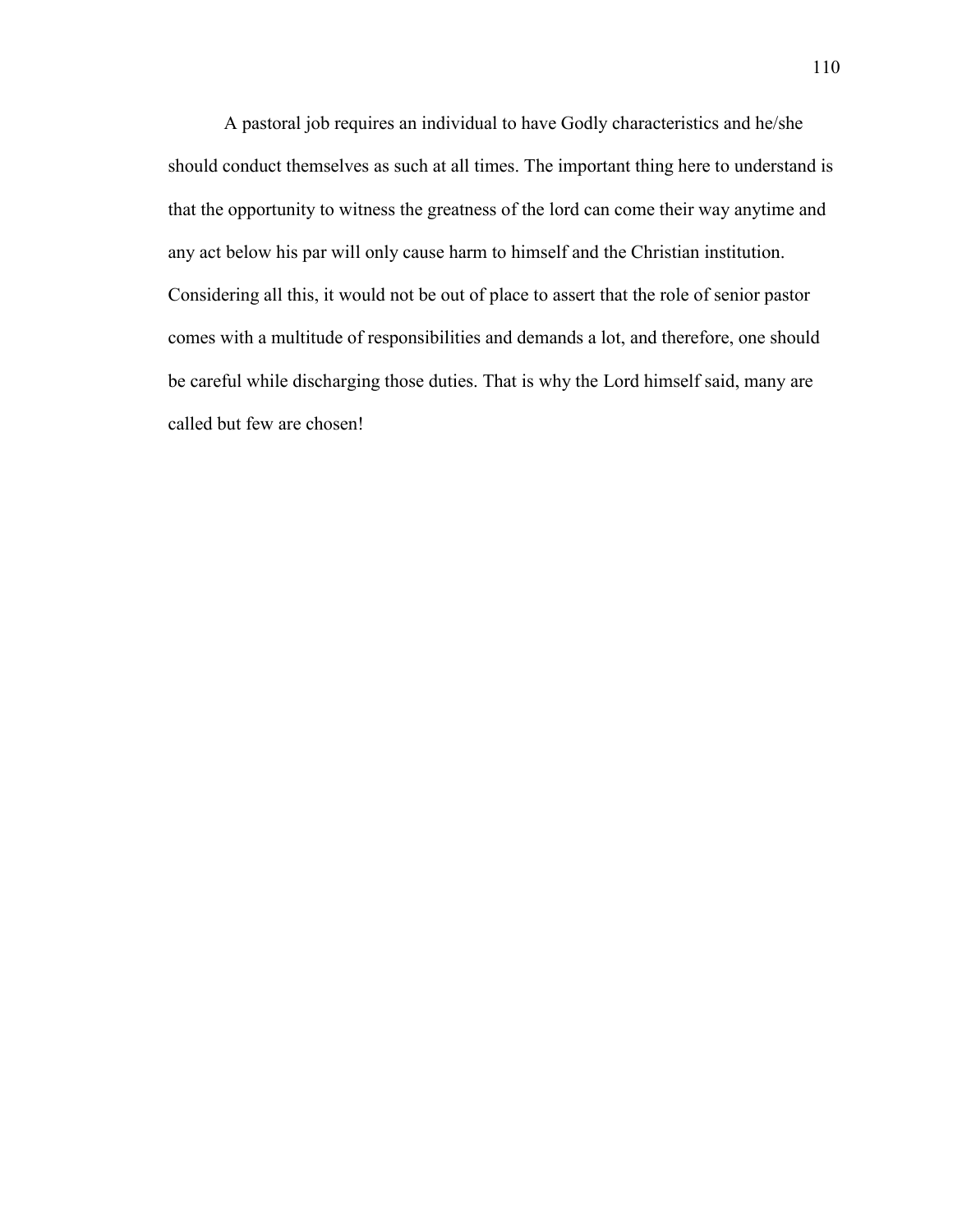APPENDIX A: PASTORAL QUESTIONNAIRE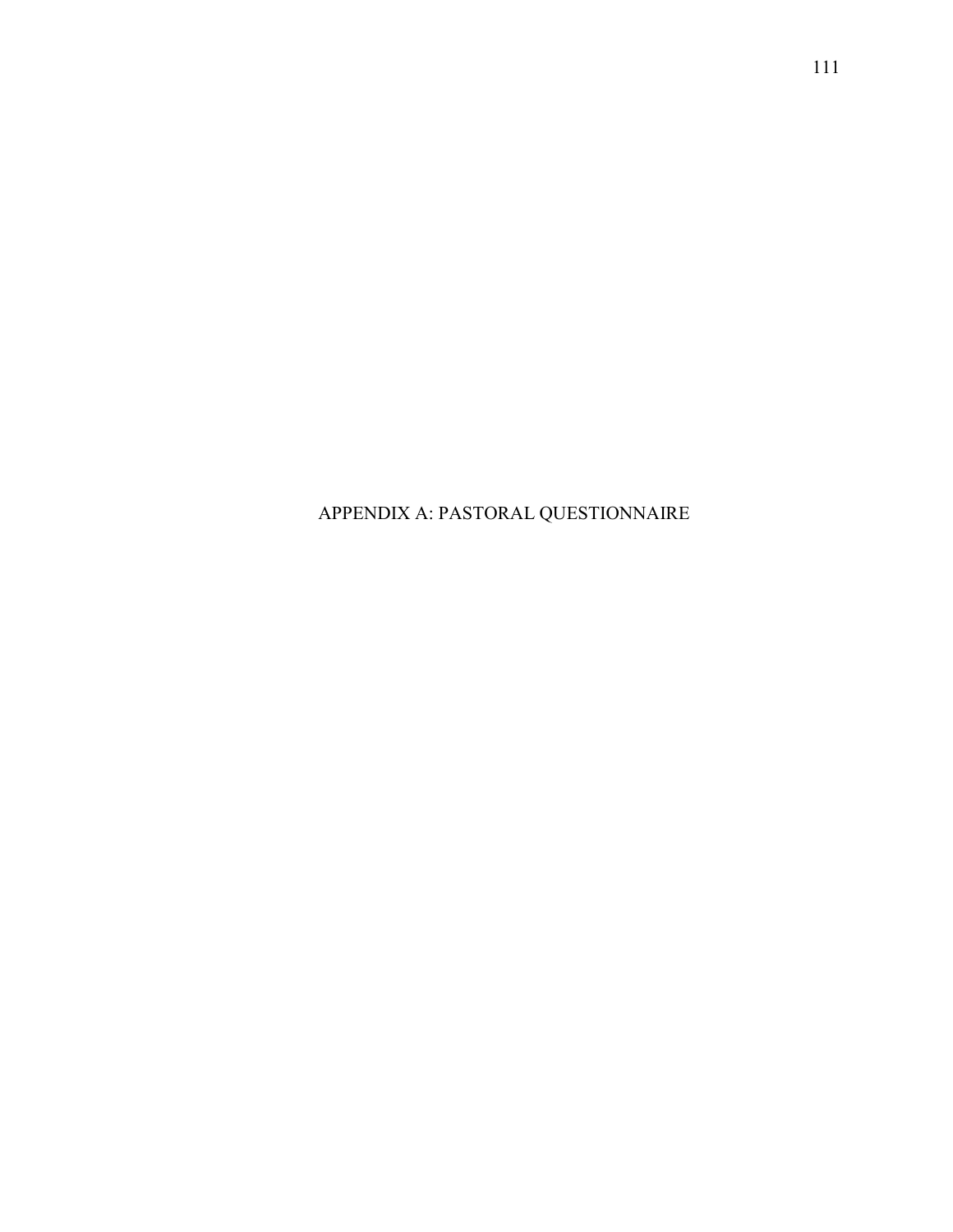# **Questionnaire for Pastors**

**This questionnaire explores pastoral competencies that fall into the following categories: relationship, responsibilities, leadership and results.**

|                                                                       | Select the answer that best reflects your response.                                                                                                                                                                          |   |   |       |   |  |  |  |
|-----------------------------------------------------------------------|------------------------------------------------------------------------------------------------------------------------------------------------------------------------------------------------------------------------------|---|---|-------|---|--|--|--|
|                                                                       | <b>RELATIONSHIP</b>                                                                                                                                                                                                          |   |   |       |   |  |  |  |
|                                                                       | 1. I find myself stagnating or falling short on serving the church<br>community because assisting others requires too much time.                                                                                             | N | S | U A   |   |  |  |  |
| 2.                                                                    | I find that congregants must schedule an appointment to meet with                                                                                                                                                            | N | S | U A   |   |  |  |  |
|                                                                       | me.                                                                                                                                                                                                                          |   |   |       |   |  |  |  |
| 3.                                                                    | I am able to put the needs of the congregants before my own needs.                                                                                                                                                           | N | S | U     | A |  |  |  |
| $\overline{4}$ .                                                      | I am able to interact with the congregants after morning worship.                                                                                                                                                            | N | S | $U$ A |   |  |  |  |
| RESPONSIBILITIES (indicate the response that best represents you as a |                                                                                                                                                                                                                              |   |   |       |   |  |  |  |
| pastor for the following.)                                            |                                                                                                                                                                                                                              |   |   |       |   |  |  |  |
|                                                                       | 5. I believe that it is my responsibility to teach the Word of God to the<br>leaders of ministry in the church.                                                                                                              | N | S | U A   |   |  |  |  |
| 6.                                                                    | I believe that it is my responsibility to train the ministerial staff to go<br>out into the community to witness.                                                                                                            | N | S | U A   |   |  |  |  |
| 7.                                                                    | Utilizes social media to reach the unsaved.                                                                                                                                                                                  | N | S | $U$ A |   |  |  |  |
| 8.                                                                    | Implements the appropriate type of worship and programming for                                                                                                                                                               | N | S | U A   |   |  |  |  |
|                                                                       | the congregants.                                                                                                                                                                                                             |   |   |       |   |  |  |  |
| 9.                                                                    | I believe that it is my responsibility to delegate Christian service<br>duties, such as visiting the sick, teaching Sunday School, and Bible<br>Study to the officers of the church.                                         | N | S | U A   |   |  |  |  |
|                                                                       | 10. I believe that it is my responsibility to teach/communicates the<br>importance of tithing.                                                                                                                               | N | S | U A   |   |  |  |  |
|                                                                       | 11. I believe that it is my responsibility to Communicate where tithes<br>and offerings are being utilized to the congregants.                                                                                               | N | S | U A   |   |  |  |  |
| <b>LEADERSHIP</b>                                                     |                                                                                                                                                                                                                              |   |   |       |   |  |  |  |
|                                                                       | 12. Teaches from a holistic leadership approach that engages followers<br>in multiple dimensions (rational, ethical, emotional, spiritual), so<br>that they are empowered to grow into what they are capable of<br>becoming. | N | S | U A   |   |  |  |  |
|                                                                       | 13. Seeks to serve others; leads by example with a certain degree of<br>humility and respect for others.                                                                                                                     | N | S | U A   |   |  |  |  |
|                                                                       | 14. Seeks to lead with authenticity; personal values align with behaviors.                                                                                                                                                   | N | S | U A   |   |  |  |  |
| <b>RESULTS</b>                                                        |                                                                                                                                                                                                                              |   |   |       |   |  |  |  |
|                                                                       | 15. How often, should leaders implement Biblical teaching tools to see an<br>effective outcome to those in leadership positions?                                                                                             | N | S | U A   |   |  |  |  |
|                                                                       | 16. Do you prefer to go overseas or to stay in the community to keep<br>track on the successful outcome of reaching the unsaved?                                                                                             | N |   | A U A |   |  |  |  |
|                                                                       | 17. How often, should a leader examine themselves as being effective in<br>assisting others?                                                                                                                                 | N |   | A U A |   |  |  |  |
|                                                                       | 18. As a member of the clergy, how often do you pray for others?                                                                                                                                                             | N | A | U A   |   |  |  |  |
|                                                                       | 19. How often, should leaders receive counseling services for themselves                                                                                                                                                     | N |   | A U A |   |  |  |  |
|                                                                       | since dealing with others' issues?                                                                                                                                                                                           |   |   |       |   |  |  |  |
|                                                                       | 20. How often, do you implement secular business dynamics in the Body<br>of Christ to see effective results?                                                                                                                 | N |   | A U A |   |  |  |  |
|                                                                       |                                                                                                                                                                                                                              |   |   |       |   |  |  |  |

N = Never; S = Seldom; U = Usually; A = Always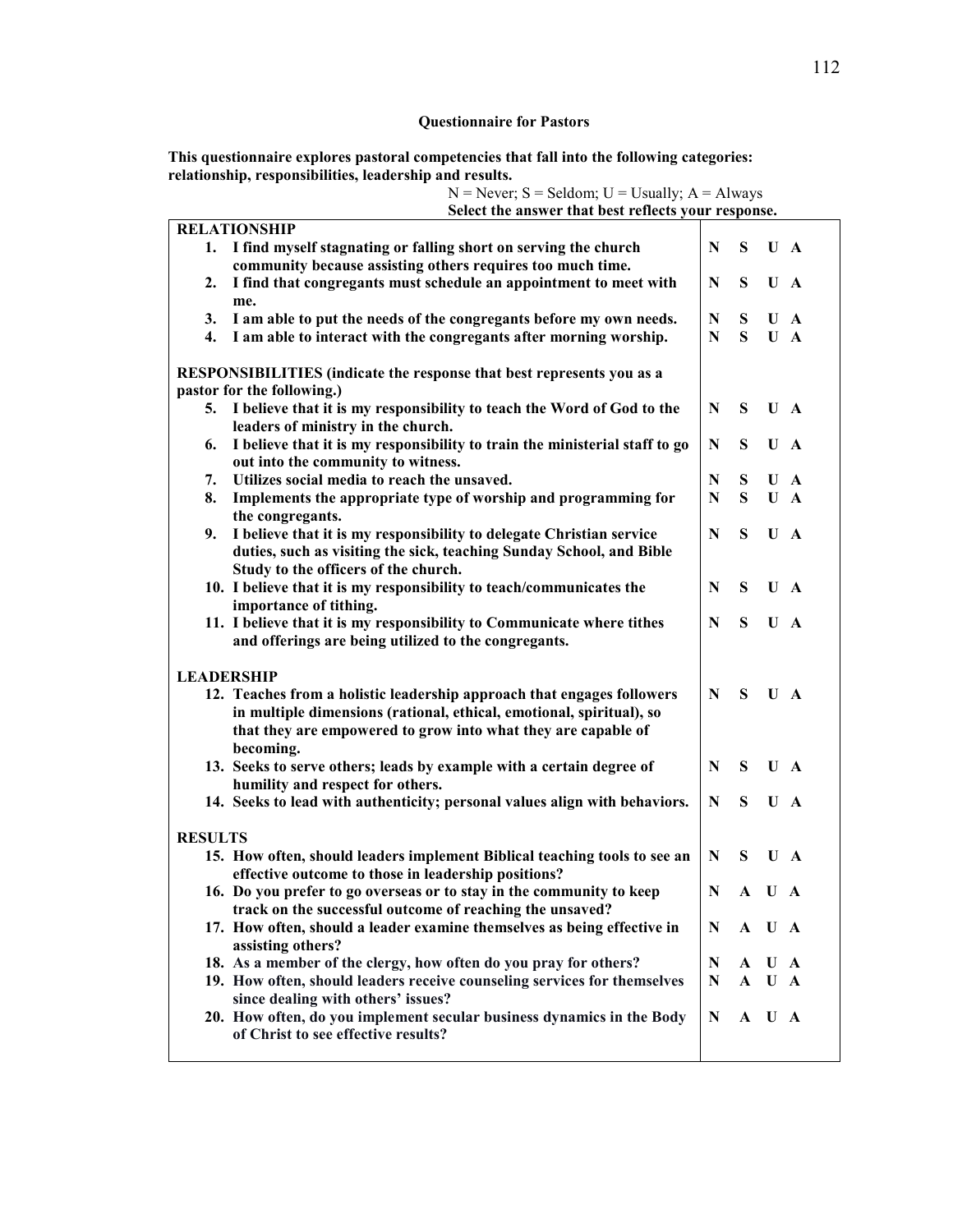#### **Short Answer Questions for Pastors**

- 1. In your own words, how might Jesus the servant leader speak to pastoral competencies? Please explain.
- 2. Please explain Matthew 28:18-20 in your own words. What does Christ command you to do as a pastor?
- 3. Kindly explain in your own words what you are doing to fulfill the mandate in Matthew 28:18-20?
- 4. In your own words, what steps are you taking to ensure your church preaches to all nations as outlined in Matthew 28:18-20?
- 5. In your own words, please explain how baptism relates to the fulfillment of the Great Commission?
- 6. Do you think the reat Commission in Matthew 28:18-20 differs from God's commandments to Israel in the Old Testament? Explain how?
- 7. In your own words, in what ways is your work in the ministry a reflection of Jesus' life on earth?

#### **Demographics**

- 8. What gender do you identify with?
	- a. Female
	- b. Male
- 9. How old are you?
	- $18 30$  years
	- $31 40$  years
	- $41 50$  years
	- 51- 60 years
	- 61 years and above
- 10. What is your ethnic background?
- 11. What is your highest level for academic achievement?
	- a. Certificate Course
	- b. Diploma Course
	- c. Associate Degree or higher
	- d. Post graduate degree
	- e. Others (specify)
- 12. How long have you been a pastor at this church?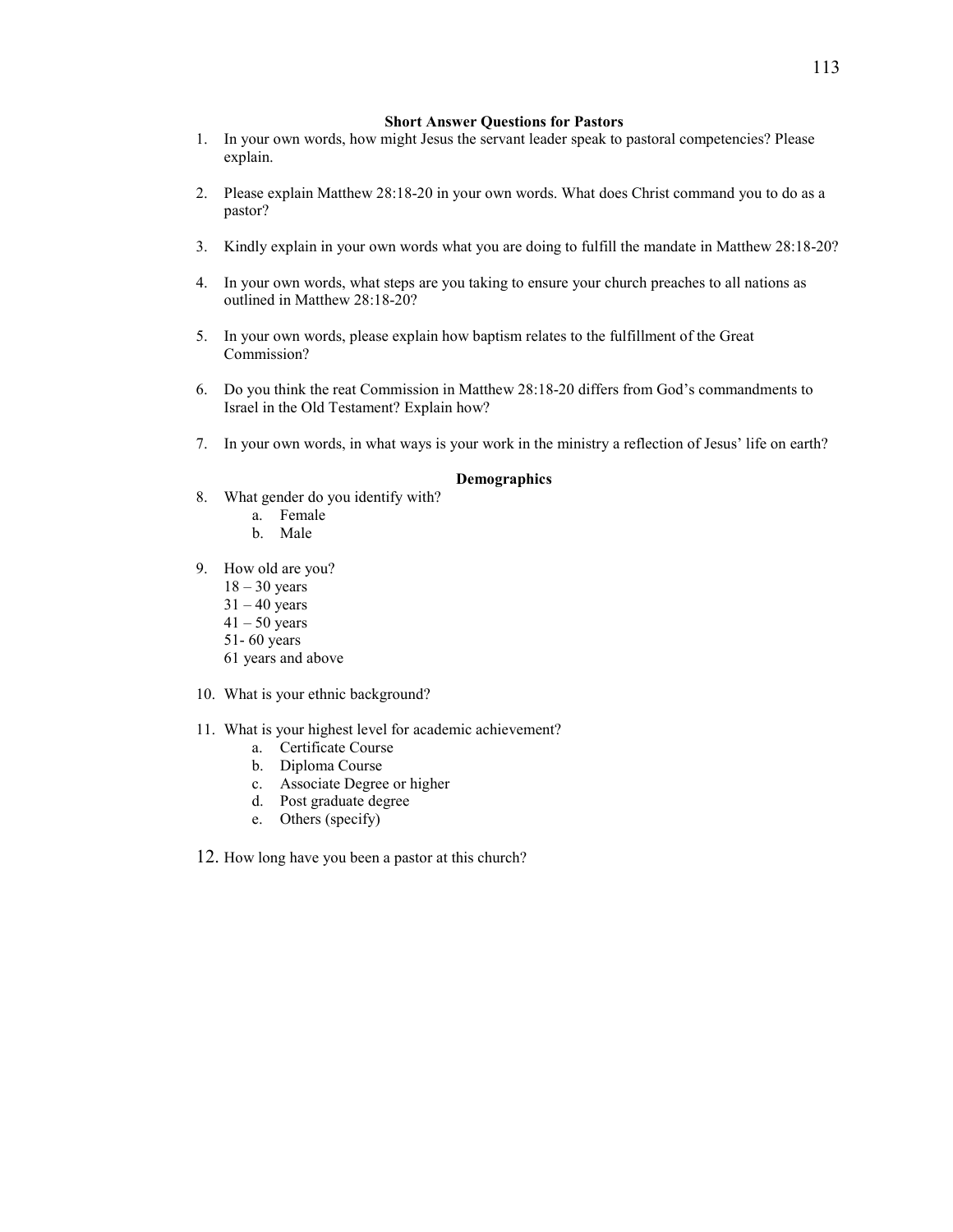APPENDIX B: CONGREGANTS QUESTIONNAIRE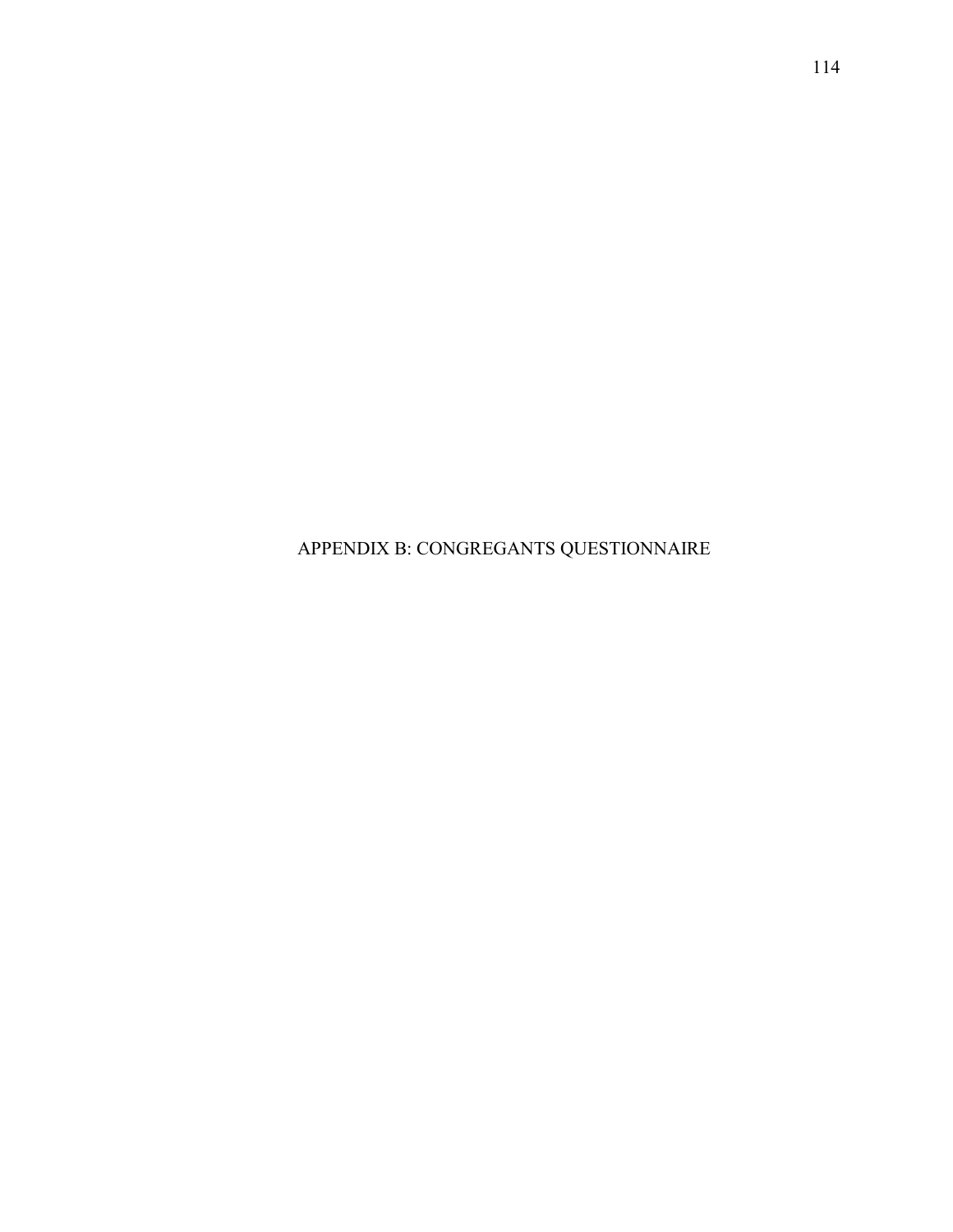#### **Questionnaire for Congregants**

**This questionnaire explores pastoral competencies that fall into the following categories: relationship, responsibilities, leadership and results. Your response will enable greater understanding into pastoral competencies to be effective in the church and community.**

> $N =$  Never;  $S =$  Seldom;  $U =$  Usually;  $A =$  Always **Select the answer that best reflects your response.**

| <b>RELATIONSHIP</b>                                                                                                 |   |   |                |              |
|---------------------------------------------------------------------------------------------------------------------|---|---|----------------|--------------|
| Our Senior Pastor takes the time to correspond with congregants<br>1.<br>beyond the routine church services.        | N | S | $U$ A          |              |
| Our pastor is available for personal spiritual and life counseling.<br>2.                                           | N | S | $U$ A          |              |
| In our church, we have organized community outreach to offer<br>3.                                                  | N | S | $\mathbf{U}$ A |              |
| assistance in the areas of food drives, clothing, and visiting the sick<br>and needy.                               |   |   |                |              |
| We can approach our pastor concerning personal and spiritual issues.<br>4.                                          | N | S | $\mathbf{U}$ A |              |
| <b>RESPONSIBILITIES</b>                                                                                             |   |   |                |              |
| How often does the pastor recruit you to participate in the church<br>5.<br>programs and community events?          | N | S | $U$ A          |              |
| How often does the pastor call out for people to repent, accept Christ<br>6.<br>as their savior, and be baptized?   | N | S | $U$ A          |              |
| How often does your pastor talk of God's mandate as outlined in<br>7.<br>Matthew 28: 18-20?                         | N | S | $\mathbf{U}$   | A            |
| Through your spiritual journey, have you ever heard the voice of God<br>8.<br>to serve in the ministry?             | N | S | U              | A            |
| How often do you find yourself motivated to help the pastor and clergy<br>9.<br>in the churches' duties?            | N | S | $\mathbf{U}$   | A            |
| 10. How often does your pastor recruit congregants to help out in church<br>duties?                                 | N | S | $\mathbf{U}$   | A            |
| <b>LEADERSHIP</b>                                                                                                   |   |   |                |              |
| 11. I feel confident in the leadership methods demonstrated by the pastor.                                          | N | S | $\mathbf{U}$   | $\mathbf{A}$ |
| 12. Our pastor seeks to lead with authenticity; personal values aligned<br>with behaviors.                          | N | S | $\mathbf{U}$   | $\mathbf{A}$ |
| 13. Our pastor seeks to serve others; leads by example with a certain<br>degree of humility and respect for others. | N | S | U              | A            |
| <b>RESULTS</b>                                                                                                      |   |   |                |              |
| 14. Since joining the church, I have experienced personal and spiritual<br>growth.                                  | N | S | U              | A            |
| 15. I eagerly look forward to Worship services.                                                                     | N | S | U              | $\mathbf{A}$ |
| 16. After service, I follow up on the day's Biblical teachings.                                                     | N | S | $\mathbf{U}$   | A            |
|                                                                                                                     |   |   |                |              |

### **Short Answer Questions**

- 1. In your own words, how might Jesus the servant leader speak to pastoral competencies? Please explain.
- 2. Please explain Matthew 28:18-20 in your own words. What does Christ command you to do as a pastor?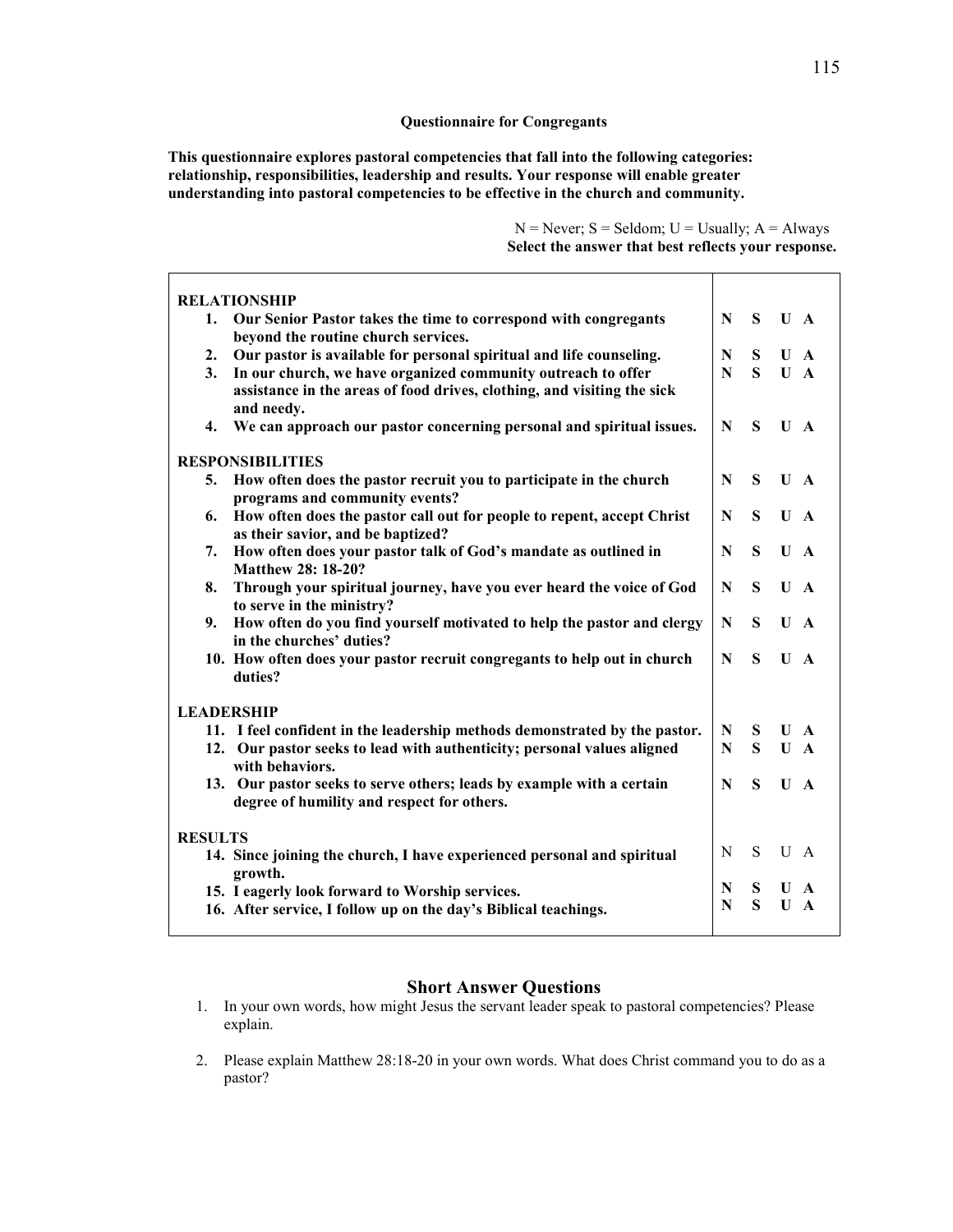- 3. Kindly explain in your own words what you are doing to fulfill the mandate in Matthew 28:18-20?
- 4. In your own words, what steps are you taking to ensure your church preaches to all nations as outlined in Matthew 28:18-20?
- 5. In your own words, please explain how baptism relates to the fulfillment of the Great Commission?
- 6. Do you think the Great Commission in Matthew 28:18-20 differs from God's commandments to Israel in the Old Testament? Explain how?
- 7. In your own words, in what ways is your work in the ministry a reflection of Jesus' life on earth?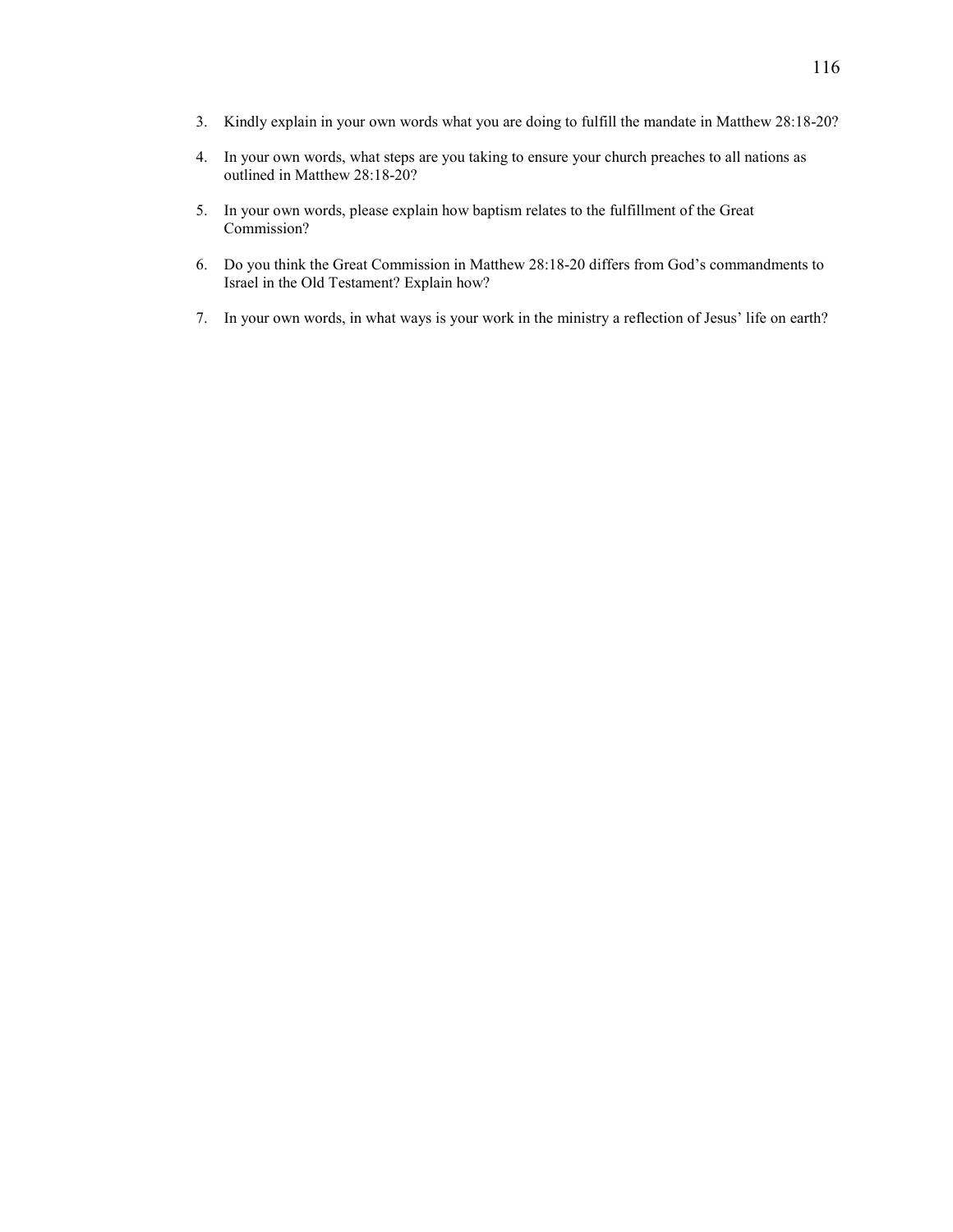# APPENDIX C: CONSENT FORMS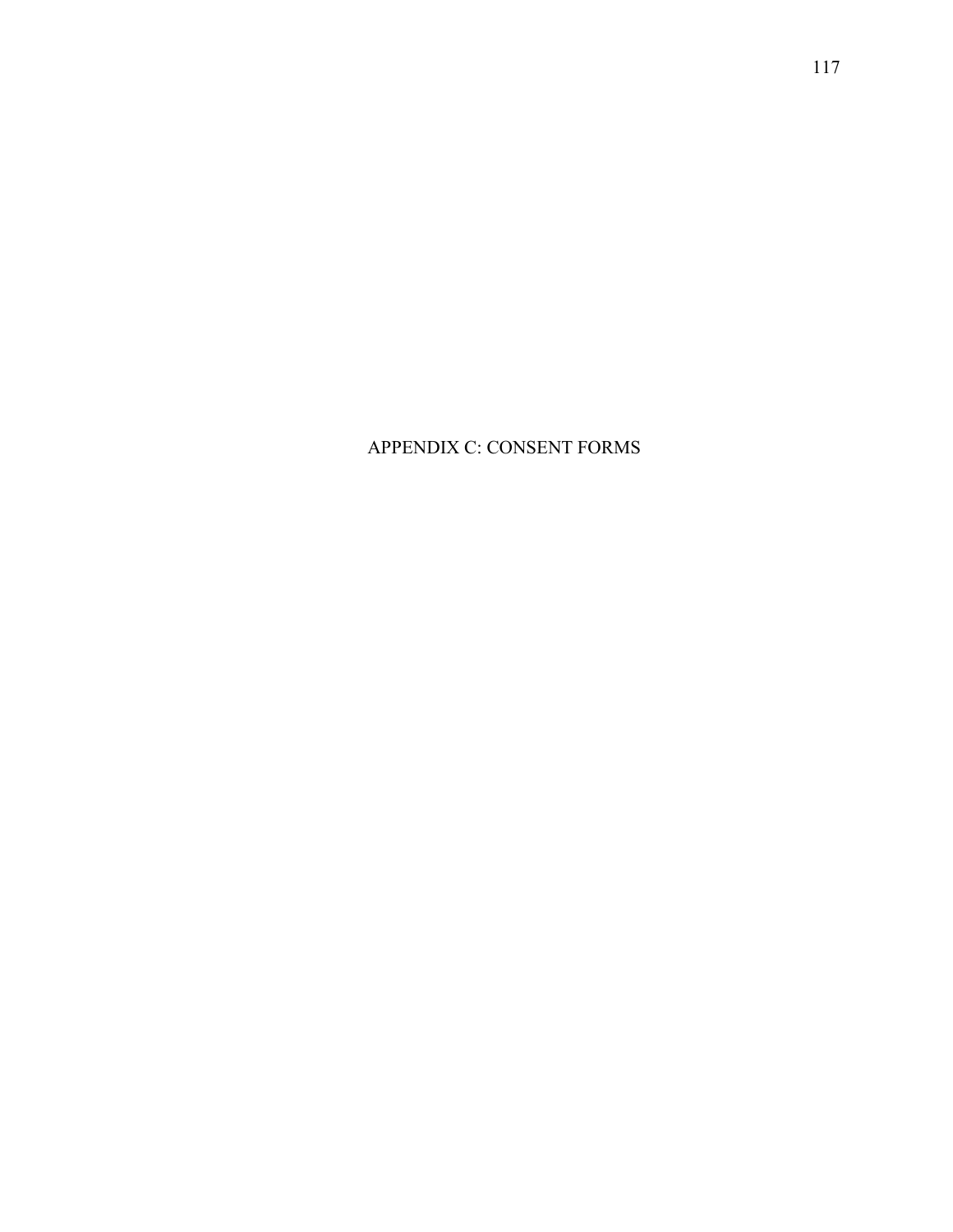# INFORMED CONSENT FORM DOCTOR OF MINISTRY RESEARCH- BETHEL SEMINARY, ST. PAUL, MN

Dear participant,

My name is the researcher, and I am a Doctor of Ministry student at Bethel Seminary. For my final project, I will be exploring the topic of servant leadership in places of worship. The title of the project is The Pastor: From Calling to Competency, as identified in Matthew 28:18-20. Because you are the pastor or a parishioner of participating churches in the metropolitan area of Cleveland and Cincinnati Ohio, I would like to invite you to participate in a qualitative questionnaire.

**Research:** The following information is provided for you to decide if you would like to participate in this research study. You should be aware that you are free to decide not to participate in the study or to withdraw at any time during the study. This research is being conducted in connection with requirements for a doctoral program.

**Procedure:** The researcher will ask pastors and parishioners from three participating churches in the metropolitan area of Cleveland, Ohio, to participate by filling out a brief electronic questionnaire describing their experiences regarding pastoral competencies in their local congregation. The following questionnaire will require approximately 30-45 minutes to complete. After selected participants fill out an electronic questionnaire, all participants will receive summarized data that is collated from the responses of all three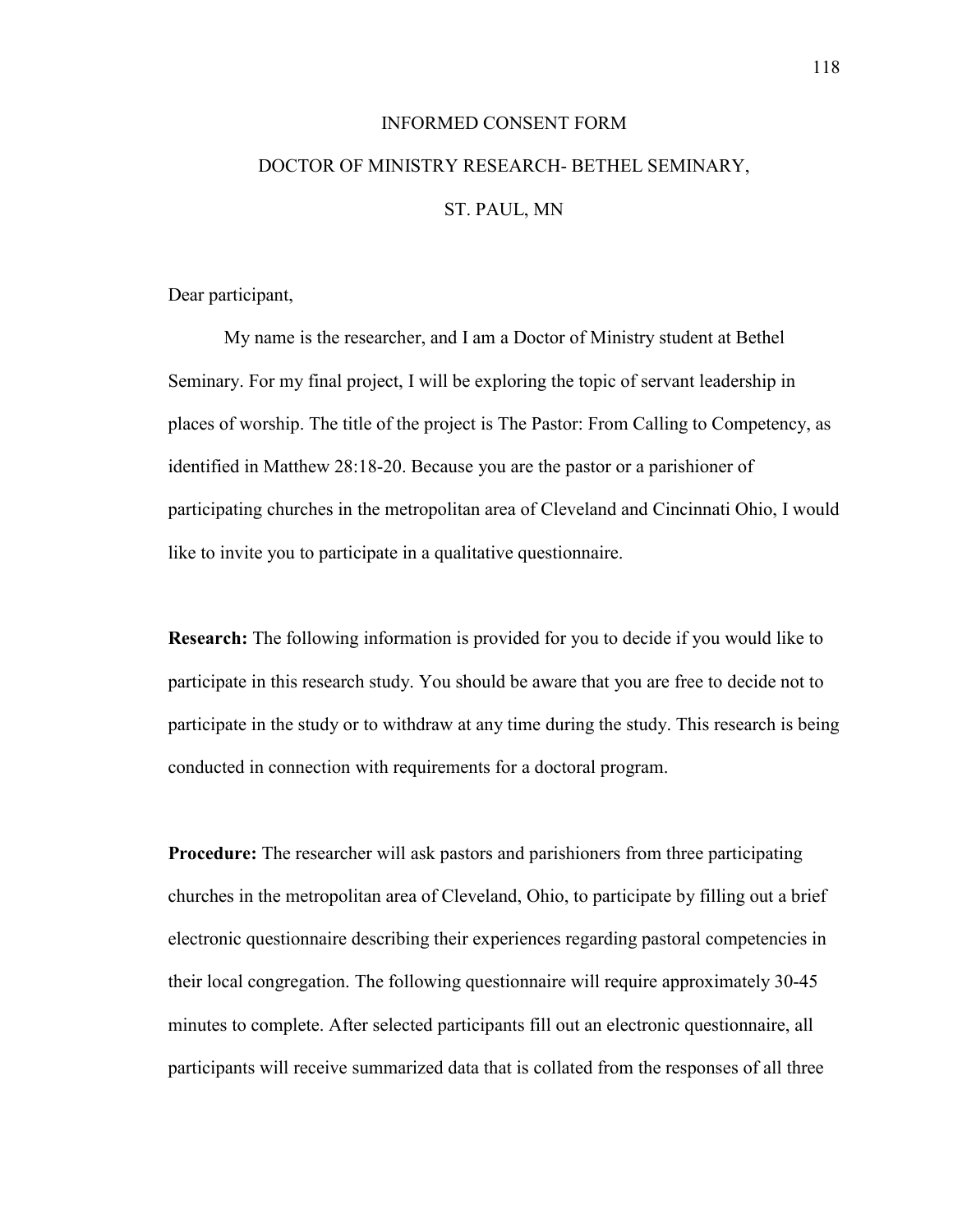churches. There is no compensation for participating in this study nor is there any known risk.

**Confidentiality**: The confidentiality of all respondents will be of the utmost priority and some responses/findings will be made available in the thesis document, which may have open access (which is typical at the doctoral level). The identities of all participants will remain confidential. Churches in the study will be identified by pseudonyms to further protect confidentiality. This research project has been reviewed and approved by a thesis advisor. If you have any questions about the research, please contact the researcher.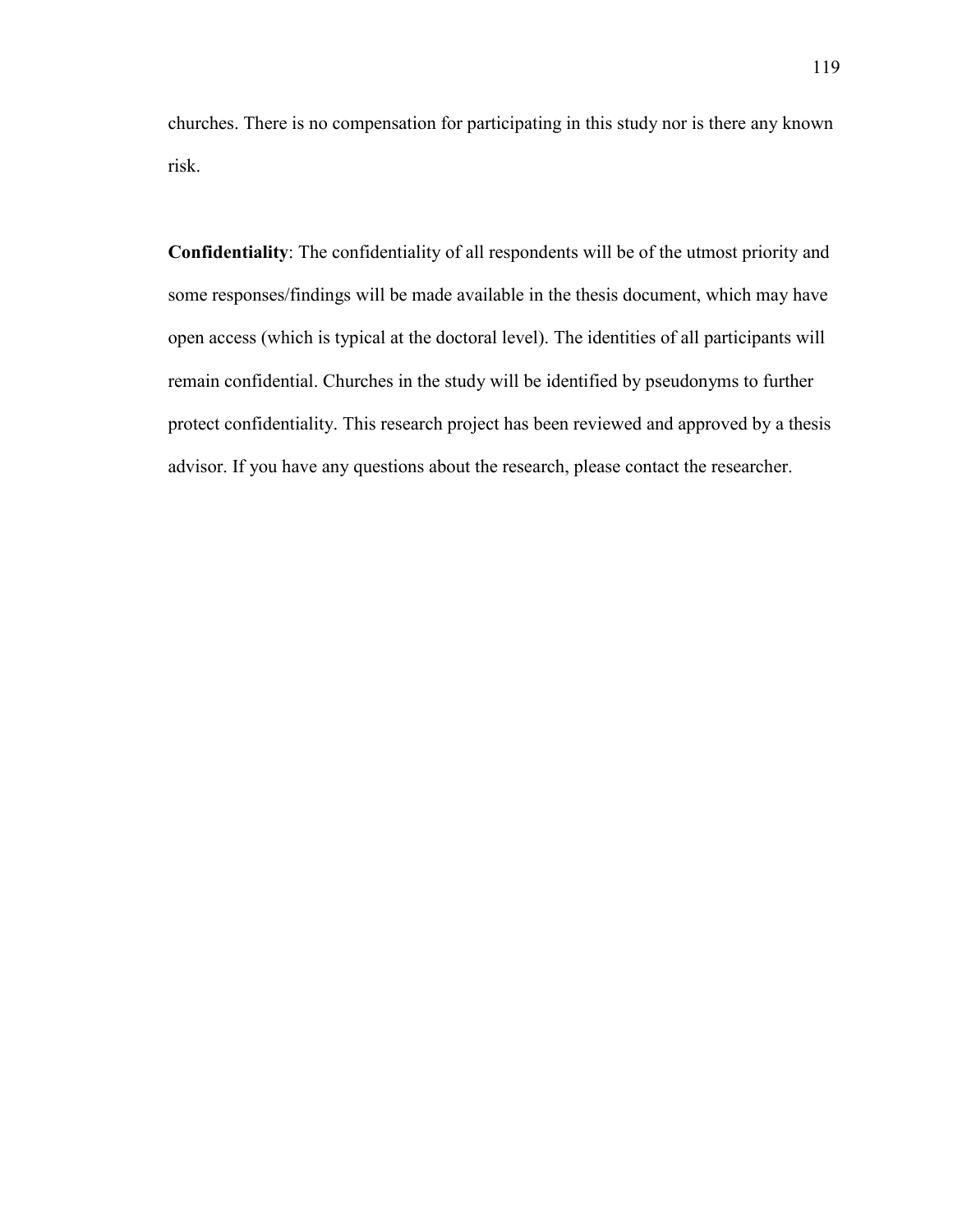#### BIBLIOGRAPHY

- Adams, Everett Joseph, Charles Salina, and Joanie Eppinga. "An Examination of Servant-Leadership Characteristics Displayed by Edmund Rice Christian Brothers." *The International Journal of Servant-Leadership* 10, no. 1 (2014): 151- 175.
- Allison, Dale C., and W. D. Davies. *A Critical and Exegetical Commentary on the Gospel According to Saint Matthew Volume 3: Commentary*. Edinburgh: T&T Clark, 1997.
- Barna, George. *Today's Pastors*. Ventura, CA: Regal Books, 1993.
- Barrett, Matthew. "The Duty of a Pastor: John Owen on Feeding the Flock by Diligent Preaching of the Word." *Themelios* 40, no. 3 (2015): 459-472. https://www.thegospelcoalition.org/themelios/article/duty-of-a-pastor-john-owenfeeding-the-flock/.
- Bass, B. M. *The Bass Handbook of Leadership: Theory, Research and Managerial Applications.* 4th ed. New York: Free Press, 2008.
- Best, Eike. "The Revelation to Evangelize the Gentiles." *The Journal of Theological Studies* 35, no. 1 (1984): 1-30. doi:10.1093/jts/35.1.1.
- Block, Peter. *Stewardship: Choosing Service over Self-Interest*. San Francisco, CA: Berrett-Koehler Publishers, 1993.
- Burns, James MacGregor. *Transforming Leadership*. New York: Grove Press, 2003.
- Burridge, Richard A. *What Are the Gospels?* 2nd ed. Grand Rapids, MI: William B. Eerdmans, 2004.
- Chung, Young Soo. "Why Servant Leadership? Its Uniqueness and Principles in the Life of Jesus." *Journal of Asia Adventist Seminary* 14, no. 2 (2011): 159-170.
- Church Finder. "Baptist Churches in [Cleveland](about:blank) [Ohio.](about:blank)" Accessed February 9, 2021. https://www.churchfinder.com/churches/oh/cleveland/baptist.
- Clark, Kenneth W. "The Gentile Bias in Matthew." *Journal of Biblical Literature* 66, no. 2 (1947): 165-172.<https://doi.org/10.2307/3262177>.
- Coetsee, Albert J. "Practical Principles for Church Leaders and Church Members from Hebrews 13." *Unio Cum Christo* 2, no. 1 (2016): 121-127. doi:10.35285/ucc2.1.2016.art12.
- Combrink, Bernard H. J. "The Structure of the Gospel of Matthew as Narrative." *Tyndale Bulletin* 34 (1983): 61-70.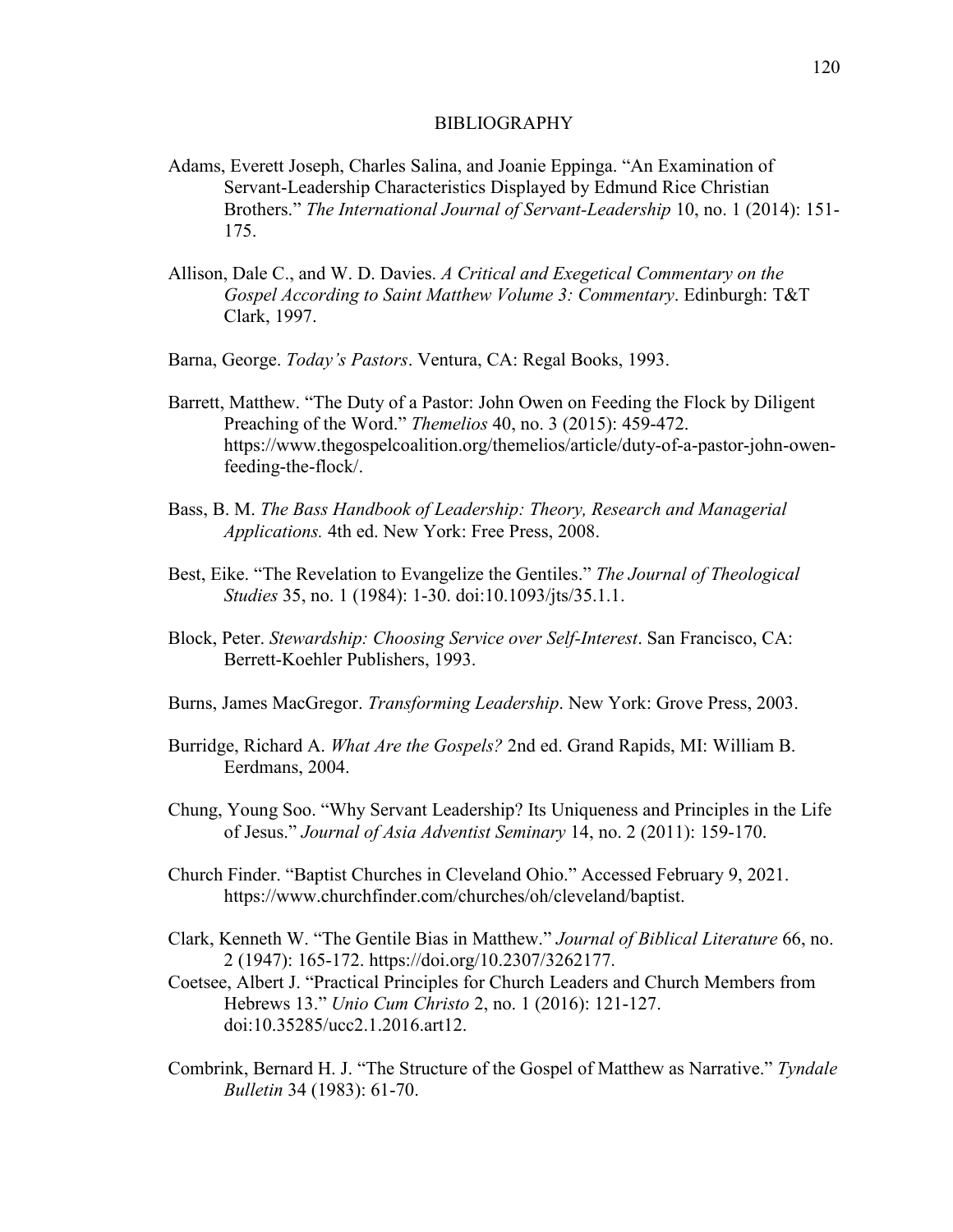[https://legacy.tyndalehouse.com/tynbul/Library/TynBull\\_1983\\_34\\_03\\_Combrink\\_Struct](https://legacy.tyndalehouse.com/tynbul/Library/TynBull_1983_34_03_Combrink_StructureMatthew.pdf) [ureMatthew.pdf](https://legacy.tyndalehouse.com/tynbul/Library/TynBull_1983_34_03_Combrink_StructureMatthew.pdf).

- Creswell, John W. *Qualitative Inquiry and Research Design: Choosing Among Five Approaches*. 4th ed. Thousand Oaks, CA: Sage, 2017.
- Daft, Richard L. *The Leadership Experience*. 3rd ed. Mason, OH: Thomson/South-Western, 2005.
- Dunaetz, David R. "Church-Based Research: Challenges and Opportunities." *Great Commission Research Journal* 12*,* no. 1, (2020): 1-17. https://www.researchgate.net/publication/344552483\_Church-Based Research Challenges and Opportunities.
- Elder, Lloyd. "Competency: Preparedness for Ministry Leadership Tasks." Bivocational and Small Church Leadership Network. Accessed October 9, 2021. https://bscln.net/resources/servant-leadership-library/competency-preparednessfor-ministry-leadership-tasks-sl79/.
- Fisher, David. *The 21st Century Pastor. A Vision Based on the Ministry of Paul.* Grand Rapids MI: Zondervan, 1996.
- Francis, J. Leslie, and Raymond Rodger. "The Influence of Personality on Clergy Role Prioritization, Role influences, Conflict and Dissatisfaction with Ministry." *Personality and Individual Differences* 16, no. 6 (1994): 947-957. 10.1016/0191- 8869(94)90237-2.
- Fylstra, Beth Ann. "The Correlation between a Pastor's Job Experience and Church Servant Leadership Practices." Ph.D. diss., Walden University, 2015. Walden Dissertations & Doctoral Studies Collection.
- Global Leadership Network. "Trying to Fuel Church Growth and Outreach? 6 Reasons to Invest in Leadership Development." (May 2017). https://globalleadership. org/stories/trying-fuel-church-growth-outreach-6-reasons-invest-leadershipdevelopment/.
- Goheen, Michael W. "Pastoral Theology in a Missional Mode." *Journal of Biblical and Theological Studies* 3, no. 1 (2018): 118-138. [https://jbtsonline.org/wp](https://jbtsonline.org/wp-content/uploads/2018/05/JBTS-3.1-Article-10.pdf)[content/uploads/2018/05/JBTS-3.1-Article-10.pdf](https://jbtsonline.org/wp-content/uploads/2018/05/JBTS-3.1-Article-10.pdf).
- Green, Joel B., Jeannine K. Brown, and Nicholas Perrin. *Dictionary of Jesus and The Gospels,* The IVP Bible Dictionary Series. 2nd ed*.* Westmont, IL. InterVarsity Press, 2013.
- Greenleaf, Robert K. *The Servant as Leader.* Westfield, IN: Greenleaf Center for Servant Leadership, 1970.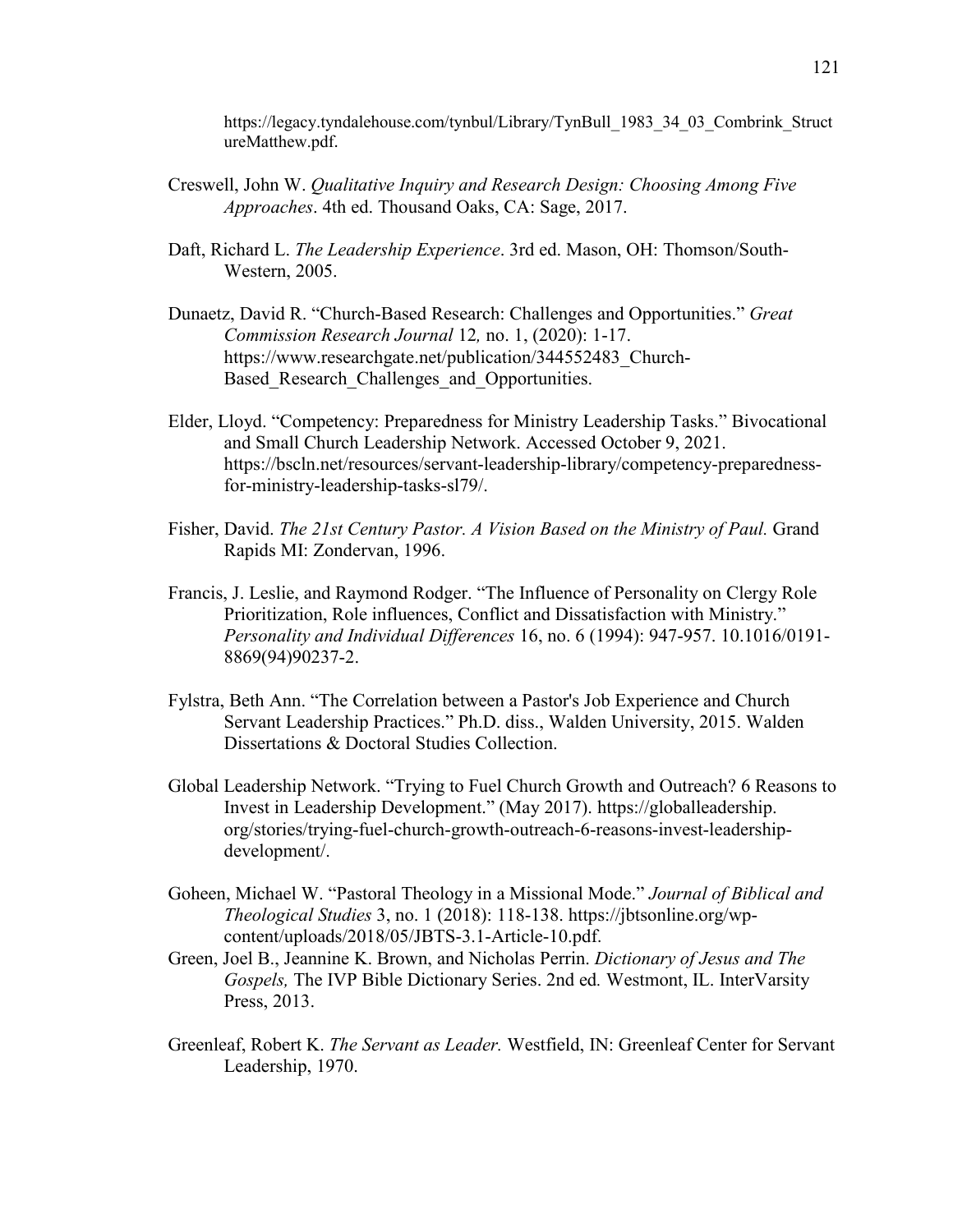\_\_\_\_\_\_\_. *Servant Leadership: A Journey into the Nature of Legitimate Power and Greatness*. Wahwah, NJ: Paulist Press, 1977.

- Gundry, Robert H. *Matthew: A Commentary on His Handbook for a Mixed Church under Persecution*. Grand Rapids, MI: W.B. Eerdmans, 1994.
- Hewitt, Cecile Elizabeth Fransman. "Competencies Needed for Effective Church Leadership from the Perspective of Current Pastors." Ph.D. diss., Western Michigan University, 1991.
- Jørgensen, Knud. *Equipping for Service: Christian Leadership in Church and Society*. Eugene, OR: Wipf and Stock, 2013.
- Kingsbury, Jack Dean. "The Rhetoric of Comprehension in The Gospel of Matthew." *New Testament Studies* 41, no. 3 (1995): 358-377. doi:10.1017/s0028688500021536.
- Kuhl, Roland. "What Is Pastoral Leadership? A Review of the Relevant Literature and Understandings of Pastoral Leadership at the Beginning of the 21st Century." Phoenix, Arizona: Grand Canyon University, 2016. https://www.researchgate.net/project/Reframing-the-Concept-of-Leadership-inthe-Church-context.
- Langley, Ann, and Isabelle Royer. "Perspectives on Doing Case Study Research in Organizations." *Management* 9, no.3 (2006) 81-94. [https://www.cairn.info/revue](https://www.cairn.info/revue-management-2006-3-page-81.htm)[management-2006-3-page-81.htm](https://www.cairn.info/revue-management-2006-3-page-81.htm).
- Loader, William. "What Light Does Matthew's Use of Mark in Matthew 1-4 Throw on Matthew's Theological Location?" *HTS Teologiese Studies/ Theological Studies* 72, no.4 (2016): 1-11.<http://dx.doi.org/10.4102/hts.v72i4.3284>.
- McCloskey, Mark, Jim Louwsma, and Dave Aeilts. *The Art of Virtue-Based Transformational Leadership*. Reprint, Bloomington, MN: The Wordsmith, 2014.
- McMaster, Jeffrey S. "The Influence of Christian Education on Leadership Development." *The Journal of Applied Christian Leadership* 7, no.1 (2013): 68 84. [https://www.andrews.edu/services/jacl/article\\_archive/7\\_1\\_spring\\_2013/04](https://www.andrews.edu/services/jacl/article_archive/7_1_spring_2013/04-featurearticles/jacl_7-1_mcmaster.pdf) [featurearticles/jacl\\_7-1\\_mcmaster.pdf](https://www.andrews.edu/services/jacl/article_archive/7_1_spring_2013/04-featurearticles/jacl_7-1_mcmaster.pdf).
- Mueller, Daniel J. *Competencies of a Ministry Leader*. Austin, TX: Solid Pastor Organization*,* 2018. https://solidpastors.org/wp-content/uploads/2018/08/SP2b.- Competencies-of-a-Ministry-Leader-2018\_0803v4cma-Fillable-F.pdf.
- Northouse, Peter G. *Leadership: Theory and Practice*. 8th ed. Thousand Oaks, CA: SAGE Publications, 2019.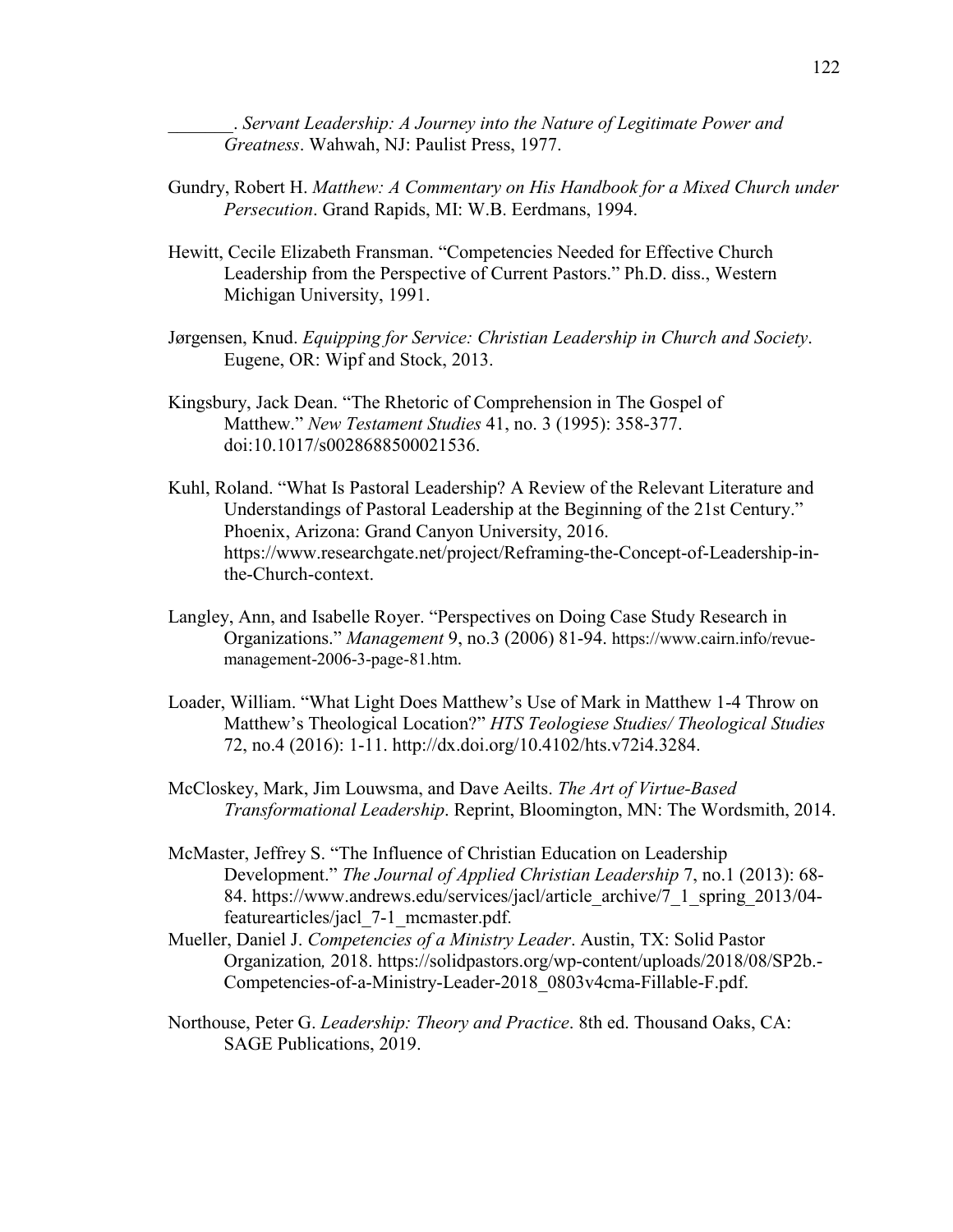- Patte, Daniel. "Reading Matthew 28:16-20 with Others: How It Deconstructs Our Western Concept of Mission." *HTS Teologiese Studies/Theological Studies* 62, no. 2 (2006): 521-555. doi:10.4102/hts.v62i2.366.
- Queiros, Andre, Daniel Faria, and Fernando Almeida. "Strengths and Limitations of Qualitative and Quantitative Research Methods." *European Journal of Education Studies* 3, no. 9 (2017): 369-386.<http://dx.doi.org/10.5281/zenodo.887089>.
- Richards, Lawrence O., and Clyde Hoeldtke. *A Theology of Church Leadership*. Grand Rapids, MI, Zondervan, 1981.
- Salkind, J. Neil. *Encyclopedia of Research Design.* Vol.1. Los Angeles, CA: Sage, 2010.
- Sanders, John Oswald. *Spiritual Leadership*. Chicago, IL: Moody Press, 1967.
- Sim, David C. "Matthew, Paul and the Origin and Nature of the Gentile Mission: The Great Commission in Matthew 28:16-20 as an Anti-Pauline Tradition." *HTS Teologiese Studies/Theological Studies* 64, no. 1 (2008): 377-392. doi:10.4102/hts.v64i1.28.
- Sosik, John J. "Who Are the Spellbinders? Identifying Personal Attributes of Charismatic Leaders." *Journal of Leadership & Organizational Studies* 12, no. 4 (2006): 12- 26. doi:10.1177/107179190601200402.
- Sosik, John J., Weichun Zhu, and Anthony L. Blair. "Felt Authenticity and Demonstrating Transformational Leadership in Faith Communities." *Journal of Behavioral and Applied Management* 12, no. 3 (2011): 182-183*.*
- Talbert, Charles H. *Matthew*. Paideia: Commentaries on The New Testament. Grand Rapids, MI: Baker Academic, 2010.
- Treviño, Linda Klebe, Laura Pincus Hartman, and Micheal Brown. "Moral Person and Moral Manager: How Executives Develop a Reputation for Ethical Leadership." *California Management Review* 42, no.4 (2000): 128-142.
- Turner, David L. *Matthew*. Baker Exegetical Commentary on The New Testament. Grand Rapids, MI: Baker Academic, 2008.
- Ubeivolc, Vladimir. *Rethinking Missio Dei among Evangelical Churches in an Eastern European Orthodox Context.* Carlisle, Cumbria: Langham Partnership, 2016.
- Ulrich, Daniel W. "The Missional Audience of the Gospel of Matthew." *The Catholic Biblical Quarterly* 69, no.1 (2007): 64-83.<https://www.jstor.org/stable/43725895>.